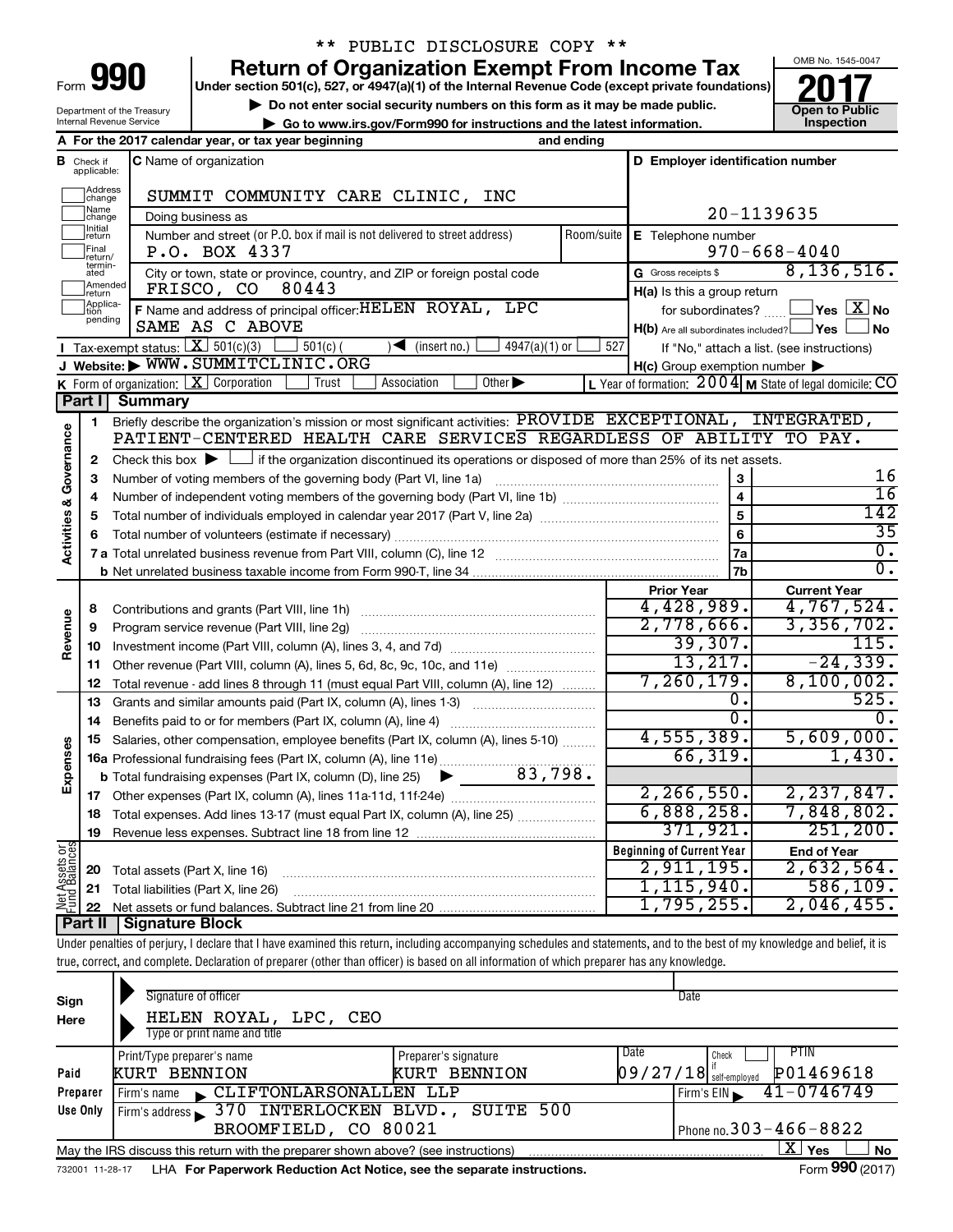| $\mathbf{1}$ | $\overline{\mathbf{x}}$<br>Briefly describe the organization's mission:                                                                                                                                     |
|--------------|-------------------------------------------------------------------------------------------------------------------------------------------------------------------------------------------------------------|
|              |                                                                                                                                                                                                             |
|              | PROVIDE EXCEPTIONAL, INTEGRATED, PATIENT-CENTERED HEALTH CARE SERVICES                                                                                                                                      |
|              | DESIGNED TO MEET THE NEEDS OF ALL PATIENTS, PARTICULARLY THOSE WHO                                                                                                                                          |
|              | EXPERIENCE BARRIERS TO ACCESSING<br>CARE, REGARDLESS OF THEIR ABILITY TO                                                                                                                                    |
|              | PAY.                                                                                                                                                                                                        |
| $\mathbf{2}$ | Did the organization undertake any significant program services during the year which were not listed on the<br>$\boxed{\text{X}}$ Yes<br>  No<br>prior Form 990 or 990-EZ?                                 |
| 3            | If "Yes," describe these new services on Schedule O.<br>$\overline{Y}$ es $\overline{X}$ No<br>Did the organization cease conducting, or make significant changes in how it conducts, any program services? |
|              | If "Yes," describe these changes on Schedule O.                                                                                                                                                             |
| 4            | Describe the organization's program service accomplishments for each of its three largest program services, as measured by expenses.                                                                        |
|              | Section 501(c)(3) and 501(c)(4) organizations are required to report the amount of grants and allocations to others, the total expenses, and                                                                |
|              | revenue, if any, for each program service reported<br>$525.$ ) (Revenue \$<br>3,356,702.<br>6,495,278. including grants of \$                                                                               |
| 4a           | ) (Expenses \$<br>(Code:<br>THE SUMMIT COMMUNITY CARE CLINIC WAS ESTABLISHED IN 1993 AS A                                                                                                                   |
|              | ONE-NIGHT-A-WEEK WALK-IN CLINIC STAFFED ENTIRELY BY VOLUNTEERS AND                                                                                                                                          |
|              | MANAGED BY SUMMIT COUNTY PUBLIC HEALTH.<br>THE CARE CLINIC WAS FOUNDED TO<br>ADDRESS THE NEED FOR PRIMARY AND PREVENTATIVE HEALTH CARE FOR PEOPLE                                                           |
|              |                                                                                                                                                                                                             |
|              | WHO WERE UNINSURED AND UNDERINSURED IN SUMMIT COUNTY, COLORADO.<br>IN THE<br>FIRST YEAR OF OPERATION THE CARE CLINIC PROVIDED 294 VISITS.<br>IN 2005,                                                       |
|              | THE CARE CLINIC BECAME ITS OWN $501(C)(3)$ ORGANIZATION, AND IN 2006, THE                                                                                                                                   |
|              | CARE CLINIC MOVED INTO ITS CURRENT FACILITY IN THE MEDICAL OFFICE                                                                                                                                           |
|              | BUILDING, LOCATED BESIDE ST ANTHONY SUMMIT MEDICAL CENTER IN FRISCO.                                                                                                                                        |
|              | WITH THE EXPANDED CLINIC SPACE, THE CARE CLINIC WAS ABLE TO ADD                                                                                                                                             |
|              | BEHAVIORAL HEALTH (2006) AND ORAL HEALTH (2007)<br>TO ITS MENU OF                                                                                                                                           |
|              | SERVICES.<br>(CONTINUED IN SCHEDULE O)                                                                                                                                                                      |
| 4b           | ) (Revenue \$<br>including grants of \$<br>$\left(\text{Code:}\right)$ $\left(\text{Expenses }$ \$                                                                                                          |
|              |                                                                                                                                                                                                             |
|              |                                                                                                                                                                                                             |
|              |                                                                                                                                                                                                             |
| 4с           | ) (Revenue \$<br>(Code:<br>) (Expenses \$<br>including grants of \$                                                                                                                                         |
|              |                                                                                                                                                                                                             |
|              |                                                                                                                                                                                                             |
|              |                                                                                                                                                                                                             |
|              |                                                                                                                                                                                                             |
| 4d           | Other program services (Describe in Schedule O.)                                                                                                                                                            |
|              | (Expenses \$<br>including grants of \$<br>(Revenue \$                                                                                                                                                       |
| 4е           | 6,495,278.<br>Total program service expenses                                                                                                                                                                |
|              | Form 990 (2017)<br>SEE SCHEDULE O FOR CONTINUATION(S)                                                                                                                                                       |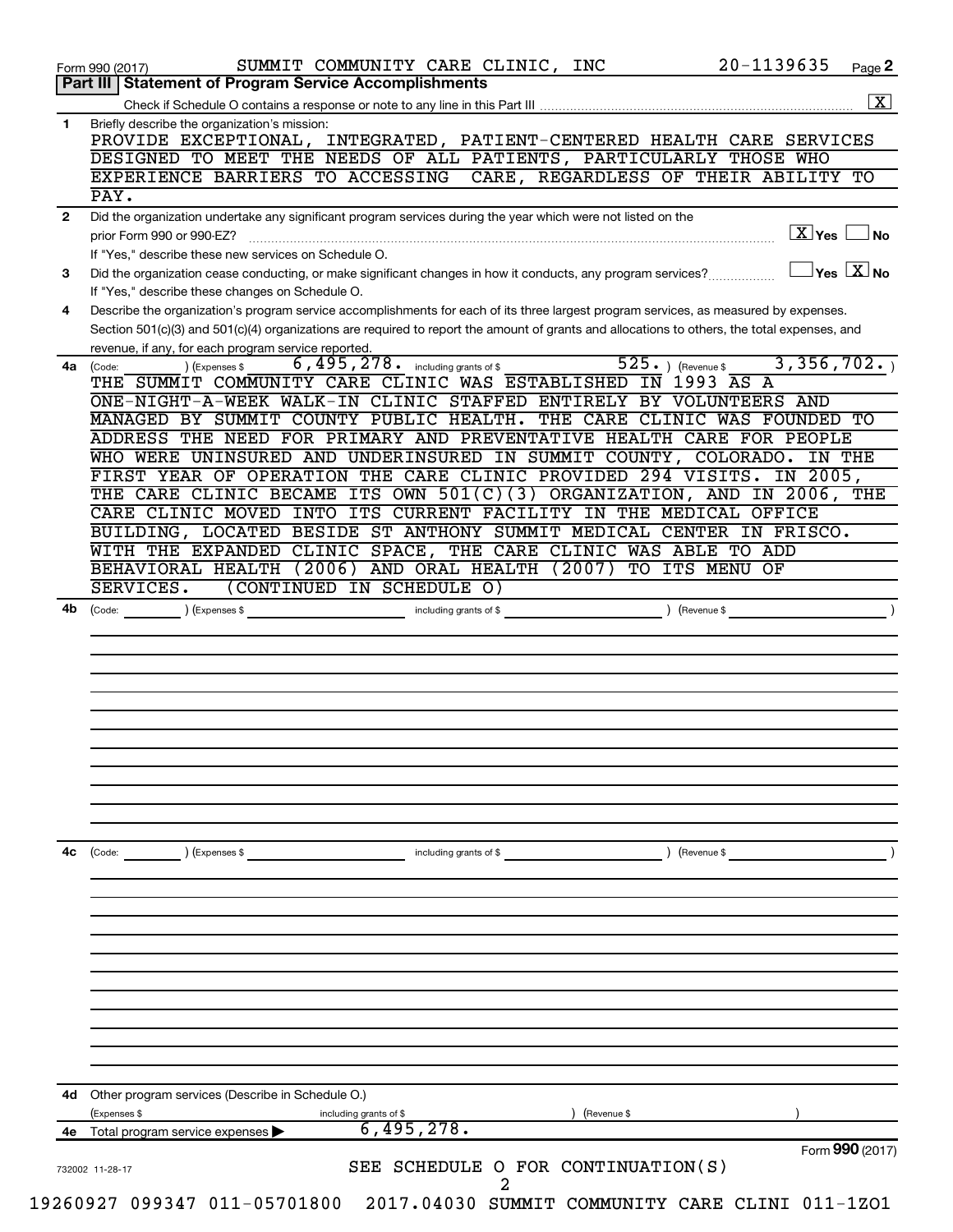|  | Form 990 (2017) |  |
|--|-----------------|--|
|  |                 |  |

|    | Part IV   Checklist of Required Schedules                                                                                                                       |                 |                       |                         |
|----|-----------------------------------------------------------------------------------------------------------------------------------------------------------------|-----------------|-----------------------|-------------------------|
|    |                                                                                                                                                                 |                 | Yes                   | No                      |
| 1. | Is the organization described in section $501(c)(3)$ or $4947(a)(1)$ (other than a private foundation)?                                                         |                 |                       |                         |
|    |                                                                                                                                                                 | 1               | х                     |                         |
| 2  | Is the organization required to complete Schedule B, Schedule of Contributors? [11] The organization required to complete Schedule B, Schedule of Contributors? | $\overline{2}$  | $\overline{\text{x}}$ |                         |
| 3  | Did the organization engage in direct or indirect political campaign activities on behalf of or in opposition to candidates for                                 |                 |                       |                         |
|    |                                                                                                                                                                 | 3               |                       | X                       |
| 4  | Section 501(c)(3) organizations. Did the organization engage in lobbying activities, or have a section 501(h) election in effect                                |                 |                       |                         |
|    |                                                                                                                                                                 | 4               | х                     |                         |
| 5  | Is the organization a section 501(c)(4), 501(c)(5), or 501(c)(6) organization that receives membership dues, assessments, or                                    |                 |                       |                         |
|    |                                                                                                                                                                 | 5               |                       | х                       |
| 6  | Did the organization maintain any donor advised funds or any similar funds or accounts for which donors have the right to                                       |                 |                       |                         |
|    | provide advice on the distribution or investment of amounts in such funds or accounts? If "Yes," complete Schedule D, Part I                                    | 6               |                       | х                       |
| 7  | Did the organization receive or hold a conservation easement, including easements to preserve open space,                                                       |                 |                       |                         |
|    | the environment, historic land areas, or historic structures? If "Yes," complete Schedule D, Part II                                                            | $\overline{7}$  |                       | х                       |
| 8  | Did the organization maintain collections of works of art, historical treasures, or other similar assets? If "Yes," complete                                    |                 |                       |                         |
|    |                                                                                                                                                                 | 8               |                       | х                       |
|    |                                                                                                                                                                 |                 |                       |                         |
| 9  | Did the organization report an amount in Part X, line 21, for escrow or custodial account liability, serve as a custodian for                                   |                 |                       |                         |
|    | amounts not listed in Part X; or provide credit counseling, debt management, credit repair, or debt negotiation services?                                       |                 |                       | х                       |
|    |                                                                                                                                                                 | 9               |                       |                         |
| 10 | Did the organization, directly or through a related organization, hold assets in temporarily restricted endowments, permanent                                   |                 | х                     |                         |
|    |                                                                                                                                                                 | 10              |                       |                         |
| 11 | If the organization's answer to any of the following questions is "Yes," then complete Schedule D, Parts VI, VII, VIII, IX, or X                                |                 |                       |                         |
|    | as applicable.                                                                                                                                                  |                 |                       |                         |
|    | a Did the organization report an amount for land, buildings, and equipment in Part X, line 10? If "Yes," complete Schedule D,                                   |                 |                       |                         |
|    | Part VI                                                                                                                                                         | 11a             | х                     |                         |
|    | <b>b</b> Did the organization report an amount for investments - other securities in Part X, line 12 that is 5% or more of its total                            |                 |                       |                         |
|    |                                                                                                                                                                 | <b>11b</b>      |                       | x                       |
|    | c Did the organization report an amount for investments - program related in Part X, line 13 that is 5% or more of its total                                    |                 |                       |                         |
|    |                                                                                                                                                                 | 11c             |                       | x                       |
|    | d Did the organization report an amount for other assets in Part X, line 15 that is 5% or more of its total assets reported in                                  |                 |                       |                         |
|    |                                                                                                                                                                 | <b>11d</b>      |                       | х                       |
|    |                                                                                                                                                                 | 11e             | х                     |                         |
| f  | Did the organization's separate or consolidated financial statements for the tax year include a footnote that addresses                                         |                 |                       |                         |
|    | the organization's liability for uncertain tax positions under FIN 48 (ASC 740)? If "Yes," complete Schedule D, Part X                                          | 11f             | х                     |                         |
|    | 12a Did the organization obtain separate, independent audited financial statements for the tax year? If "Yes," complete                                         |                 |                       |                         |
|    | Schedule D, Parts XI and XII                                                                                                                                    | 12a             | х                     |                         |
|    | <b>b</b> Was the organization included in consolidated, independent audited financial statements for the tax year?                                              |                 |                       |                         |
|    | If "Yes," and if the organization answered "No" to line 12a, then completing Schedule D, Parts XI and XII is optional <i>manimum</i>                            | 12 <sub>b</sub> |                       | х                       |
| 13 |                                                                                                                                                                 | 13              |                       | $\overline{\mathbf{X}}$ |
|    |                                                                                                                                                                 | 14a             |                       | $\overline{\mathbf{X}}$ |
|    | <b>b</b> Did the organization have aggregate revenues or expenses of more than \$10,000 from grantmaking, fundraising, business,                                |                 |                       |                         |
|    | investment, and program service activities outside the United States, or aggregate foreign investments valued at \$100,000                                      |                 |                       |                         |
|    |                                                                                                                                                                 | 14b             |                       | х                       |
| 15 | Did the organization report on Part IX, column (A), line 3, more than \$5,000 of grants or other assistance to or for any                                       |                 |                       |                         |
|    |                                                                                                                                                                 | 15              |                       | X                       |
| 16 | Did the organization report on Part IX, column (A), line 3, more than \$5,000 of aggregate grants or other assistance to                                        |                 |                       |                         |
|    |                                                                                                                                                                 | 16              |                       | х                       |
| 17 | Did the organization report a total of more than \$15,000 of expenses for professional fundraising services on Part IX,                                         |                 |                       |                         |
|    |                                                                                                                                                                 | 17              |                       | X                       |
| 18 | Did the organization report more than \$15,000 total of fundraising event gross income and contributions on Part VIII, lines                                    |                 |                       |                         |
|    |                                                                                                                                                                 | 18              | х                     |                         |
| 19 | Did the organization report more than \$15,000 of gross income from gaming activities on Part VIII, line 9a? If "Yes,"                                          |                 |                       |                         |
|    |                                                                                                                                                                 | 19              |                       | x                       |

Form (2017) **990**

732003 11-28-17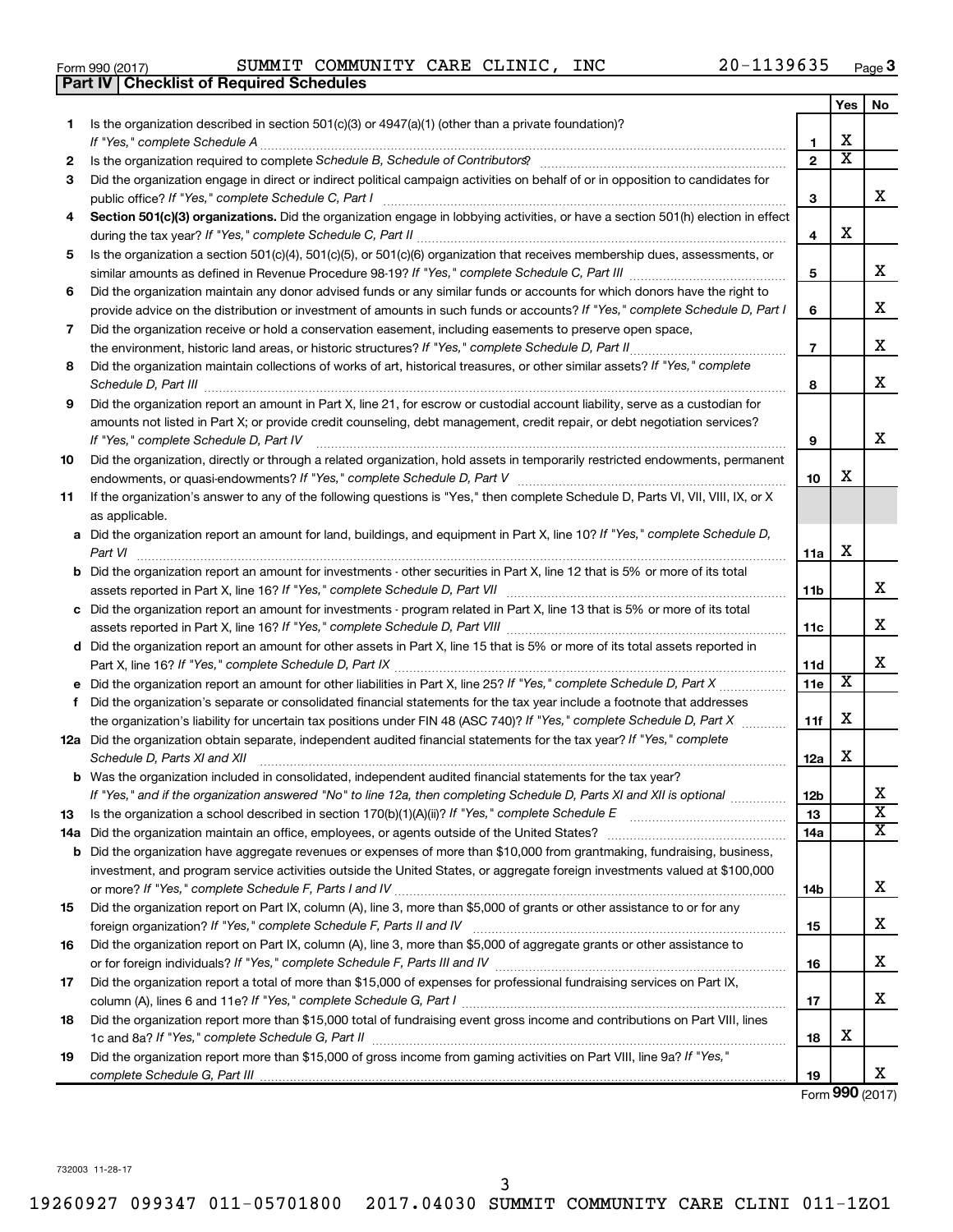|  | Form 990 (2017) |  |
|--|-----------------|--|
|  |                 |  |

*(continued)* **Part IV Checklist of Required Schedules**

Form 990 (2017) Page SUMMIT COMMUNITY CARE CLINIC, INC 20-1139635

|    |                                                                                                                                                                                                                                                                          |                 | Yes                     | No                      |
|----|--------------------------------------------------------------------------------------------------------------------------------------------------------------------------------------------------------------------------------------------------------------------------|-----------------|-------------------------|-------------------------|
|    | 20a Did the organization operate one or more hospital facilities? If "Yes," complete Schedule H                                                                                                                                                                          | 20a             |                         | x                       |
|    | <b>b</b> If "Yes" to line 20a, did the organization attach a copy of its audited financial statements to this return?                                                                                                                                                    | 20 <sub>b</sub> |                         |                         |
| 21 | Did the organization report more than \$5,000 of grants or other assistance to any domestic organization or                                                                                                                                                              |                 |                         |                         |
|    |                                                                                                                                                                                                                                                                          | 21              |                         | x                       |
| 22 | Did the organization report more than \$5,000 of grants or other assistance to or for domestic individuals on                                                                                                                                                            |                 |                         |                         |
|    |                                                                                                                                                                                                                                                                          | 22              |                         | X                       |
| 23 | Did the organization answer "Yes" to Part VII, Section A, line 3, 4, or 5 about compensation of the organization's current                                                                                                                                               |                 |                         |                         |
|    | and former officers, directors, trustees, key employees, and highest compensated employees? If "Yes," complete                                                                                                                                                           |                 |                         |                         |
|    | Schedule J <b>Martin Communication Communication</b> Contract of Technical Communication Communication Communication                                                                                                                                                     | 23              | X                       |                         |
|    | 24a Did the organization have a tax-exempt bond issue with an outstanding principal amount of more than \$100,000 as of the                                                                                                                                              |                 |                         |                         |
|    | last day of the year, that was issued after December 31, 2002? If "Yes," answer lines 24b through 24d and complete                                                                                                                                                       |                 |                         | x                       |
|    | Schedule K. If "No", go to line 25a<br><b>b</b> Did the organization invest any proceeds of tax-exempt bonds beyond a temporary period exception?                                                                                                                        | 24a<br>24b      |                         |                         |
|    | c Did the organization maintain an escrow account other than a refunding escrow at any time during the year to defease                                                                                                                                                   |                 |                         |                         |
|    |                                                                                                                                                                                                                                                                          | 24c             |                         |                         |
|    | d Did the organization act as an "on behalf of" issuer for bonds outstanding at any time during the year?                                                                                                                                                                | 24d             |                         |                         |
|    | 25a Section 501(c)(3), 501(c)(4), and 501(c)(29) organizations. Did the organization engage in an excess benefit                                                                                                                                                         |                 |                         |                         |
|    |                                                                                                                                                                                                                                                                          | 25a             |                         | x                       |
|    | <b>b</b> Is the organization aware that it engaged in an excess benefit transaction with a disqualified person in a prior year, and                                                                                                                                      |                 |                         |                         |
|    | that the transaction has not been reported on any of the organization's prior Forms 990 or 990-EZ? If "Yes," complete                                                                                                                                                    |                 |                         | X                       |
|    | Schedule L, Part I                                                                                                                                                                                                                                                       | 25b             |                         |                         |
| 26 | Did the organization report any amount on Part X, line 5, 6, or 22 for receivables from or payables to any current or<br>former officers, directors, trustees, key employees, highest compensated employees, or disqualified persons? If "Yes,"                          |                 |                         |                         |
|    |                                                                                                                                                                                                                                                                          | 26              |                         | x                       |
| 27 | Did the organization provide a grant or other assistance to an officer, director, trustee, key employee, substantial                                                                                                                                                     |                 |                         |                         |
|    | contributor or employee thereof, a grant selection committee member, or to a 35% controlled entity or family member                                                                                                                                                      |                 |                         |                         |
|    |                                                                                                                                                                                                                                                                          | 27              |                         | x                       |
| 28 | Was the organization a party to a business transaction with one of the following parties (see Schedule L, Part IV                                                                                                                                                        |                 |                         |                         |
|    | instructions for applicable filing thresholds, conditions, and exceptions):                                                                                                                                                                                              |                 |                         | х                       |
|    | a A current or former officer, director, trustee, or key employee? If "Yes," complete Schedule L, Part IV                                                                                                                                                                | 28a             |                         | $\overline{\mathtt{x}}$ |
|    | <b>b</b> A family member of a current or former officer, director, trustee, or key employee? If "Yes," complete Schedule L, Part IV<br>c An entity of which a current or former officer, director, trustee, or key employee (or a family member thereof) was an officer, | 28 <sub>b</sub> |                         |                         |
|    | director, trustee, or direct or indirect owner? If "Yes," complete Schedule L, Part IV                                                                                                                                                                                   | 28c             |                         | X                       |
| 29 |                                                                                                                                                                                                                                                                          | 29              | $\overline{\textbf{x}}$ |                         |
| 30 | Did the organization receive contributions of art, historical treasures, or other similar assets, or qualified conservation                                                                                                                                              |                 |                         |                         |
|    |                                                                                                                                                                                                                                                                          | 30              |                         | x                       |
| 31 | Did the organization liquidate, terminate, or dissolve and cease operations?                                                                                                                                                                                             |                 |                         |                         |
|    |                                                                                                                                                                                                                                                                          | 31              |                         | x                       |
| 32 | Did the organization sell, exchange, dispose of, or transfer more than 25% of its net assets? If "Yes," complete                                                                                                                                                         |                 |                         |                         |
|    | Schedule N, Part II                                                                                                                                                                                                                                                      | 32              |                         | x                       |
| 33 | Did the organization own 100% of an entity disregarded as separate from the organization under Regulations                                                                                                                                                               |                 |                         | х                       |
|    | Was the organization related to any tax-exempt or taxable entity? If "Yes," complete Schedule R, Part II, III, or IV, and                                                                                                                                                | 33              |                         |                         |
| 34 | Part V, line 1                                                                                                                                                                                                                                                           | 34              |                         | х                       |
|    |                                                                                                                                                                                                                                                                          | 35a             |                         | $\overline{\texttt{x}}$ |
|    | b If "Yes" to line 35a, did the organization receive any payment from or engage in any transaction with a controlled entity                                                                                                                                              |                 |                         |                         |
|    |                                                                                                                                                                                                                                                                          | 35 <sub>b</sub> |                         |                         |
| 36 | Section 501(c)(3) organizations. Did the organization make any transfers to an exempt non-charitable related organization?                                                                                                                                               |                 |                         |                         |
|    |                                                                                                                                                                                                                                                                          | 36              |                         | x                       |
| 37 | Did the organization conduct more than 5% of its activities through an entity that is not a related organization                                                                                                                                                         |                 |                         |                         |
|    |                                                                                                                                                                                                                                                                          | 37              |                         | x                       |
| 38 | Did the organization complete Schedule O and provide explanations in Schedule O for Part VI, lines 11b and 19?                                                                                                                                                           |                 |                         |                         |
|    |                                                                                                                                                                                                                                                                          | 38              | х                       |                         |

Form (2017) **990**

732004 11-28-17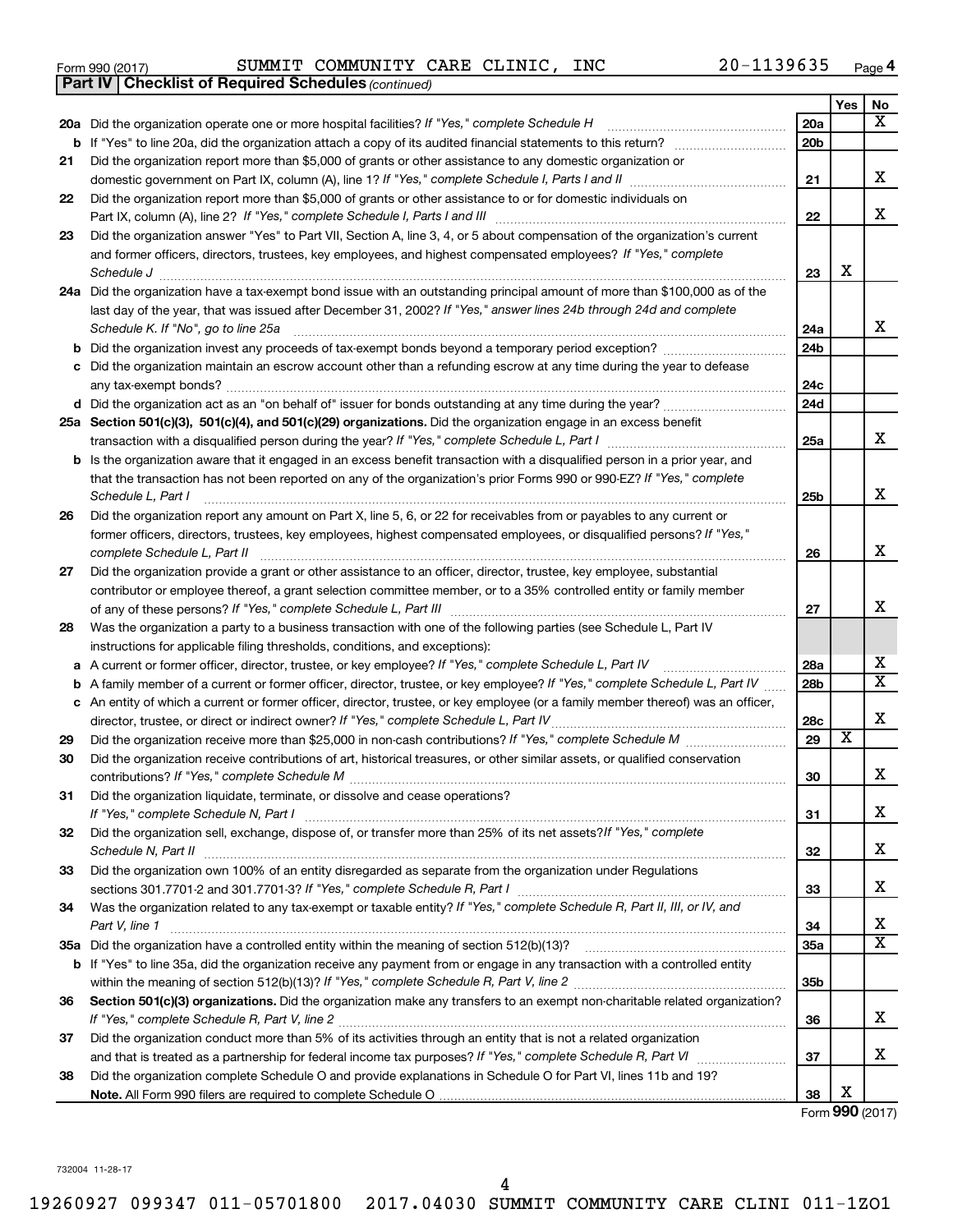|    | 20-1139635<br>SUMMIT COMMUNITY CARE CLINIC, INC<br>Form 990 (2017)                                                                              |                |                         | Page 5                  |
|----|-------------------------------------------------------------------------------------------------------------------------------------------------|----------------|-------------------------|-------------------------|
|    | <b>Statements Regarding Other IRS Filings and Tax Compliance</b><br>Part V                                                                      |                |                         |                         |
|    | Check if Schedule O contains a response or note to any line in this Part V                                                                      |                |                         |                         |
|    |                                                                                                                                                 |                | Yes                     | No                      |
|    | 14<br>1a                                                                                                                                        |                |                         |                         |
|    | 1 <sub>b</sub><br>Enter the number of Forms W-2G included in line 1a. Enter -0- if not applicable                                               |                |                         |                         |
| c  | Did the organization comply with backup withholding rules for reportable payments to vendors and reportable gaming                              |                |                         |                         |
|    |                                                                                                                                                 | 1c             |                         |                         |
|    | 2a Enter the number of employees reported on Form W-3, Transmittal of Wage and Tax Statements,                                                  |                |                         |                         |
|    | 142<br>filed for the calendar year ending with or within the year covered by this return<br>2a                                                  |                |                         |                         |
|    |                                                                                                                                                 | 2 <sub>b</sub> | х                       |                         |
|    |                                                                                                                                                 |                |                         |                         |
|    | 3a Did the organization have unrelated business gross income of \$1,000 or more during the year?                                                | За             |                         | x                       |
|    |                                                                                                                                                 | 3b             |                         |                         |
|    | 4a At any time during the calendar year, did the organization have an interest in, or a signature or other authority over, a                    |                |                         |                         |
|    | financial account in a foreign country (such as a bank account, securities account, or other financial account)?                                | 4a             |                         | х                       |
|    | <b>b</b> If "Yes," enter the name of the foreign country: $\blacktriangleright$                                                                 |                |                         |                         |
|    | See instructions for filing requirements for FinCEN Form 114, Report of Foreign Bank and Financial Accounts (FBAR).                             |                |                         |                         |
|    |                                                                                                                                                 | 5a             |                         | х                       |
|    |                                                                                                                                                 | 5 <sub>b</sub> |                         | $\overline{\text{x}}$   |
|    |                                                                                                                                                 | 5c             |                         |                         |
|    | 6a Does the organization have annual gross receipts that are normally greater than \$100,000, and did the organization solicit                  |                |                         |                         |
|    |                                                                                                                                                 | 6a             |                         | х                       |
|    | b If "Yes," did the organization include with every solicitation an express statement that such contributions or gifts                          |                |                         |                         |
|    | were not tax deductible?                                                                                                                        | 6b             |                         |                         |
| 7  | Organizations that may receive deductible contributions under section 170(c).                                                                   |                |                         |                         |
|    | Did the organization receive a payment in excess of \$75 made partly as a contribution and partly for goods and services provided to the payor? | 7а             | x                       |                         |
|    |                                                                                                                                                 | 7b             | $\overline{\textbf{x}}$ |                         |
|    | c Did the organization sell, exchange, or otherwise dispose of tangible personal property for which it was required                             |                |                         |                         |
|    | to file Form 8282?                                                                                                                              | 7c             |                         | x                       |
|    | 7d                                                                                                                                              |                |                         |                         |
|    |                                                                                                                                                 | 7е             |                         | x                       |
| Ť. | Did the organization, during the year, pay premiums, directly or indirectly, on a personal benefit contract?                                    | 7f             |                         | $\overline{\texttt{x}}$ |
|    | If the organization received a contribution of qualified intellectual property, did the organization file Form 8899 as required?                | 7g             |                         |                         |
|    | h If the organization received a contribution of cars, boats, airplanes, or other vehicles, did the organization file a Form 1098-C?            | 7h             |                         |                         |
| 8  | Sponsoring organizations maintaining donor advised funds. Did a donor advised fund maintained by the                                            |                |                         |                         |
|    | sponsoring organization have excess business holdings at any time during the year?                                                              | 8              |                         |                         |
| 9  | Sponsoring organizations maintaining donor advised funds.                                                                                       |                |                         |                         |
| а  | Did the sponsoring organization make any taxable distributions under section 4966?                                                              | 9а             |                         |                         |
| b  |                                                                                                                                                 | 9b             |                         |                         |
| 10 | Section 501(c)(7) organizations. Enter:                                                                                                         |                |                         |                         |
| а  | 10a                                                                                                                                             |                |                         |                         |
| b  | Gross receipts, included on Form 990, Part VIII, line 12, for public use of club facilities<br>10 <sub>b</sub>                                  |                |                         |                         |
| 11 | Section 501(c)(12) organizations. Enter:                                                                                                        |                |                         |                         |
| а  | 11a                                                                                                                                             |                |                         |                         |
| b  | Gross income from other sources (Do not net amounts due or paid to other sources against                                                        |                |                         |                         |
|    | amounts due or received from them.)<br>11b                                                                                                      |                |                         |                         |
|    | 12a Section 4947(a)(1) non-exempt charitable trusts. Is the organization filing Form 990 in lieu of Form 1041?                                  | 12a            |                         |                         |
|    | 12b<br><b>b</b> If "Yes," enter the amount of tax-exempt interest received or accrued during the year                                           |                |                         |                         |
| 13 | Section 501(c)(29) qualified nonprofit health insurance issuers.                                                                                |                |                         |                         |
|    | a Is the organization licensed to issue qualified health plans in more than one state?                                                          | 13a            |                         |                         |
|    | Note. See the instructions for additional information the organization must report on Schedule O.                                               |                |                         |                         |
|    | <b>b</b> Enter the amount of reserves the organization is required to maintain by the states in which the                                       |                |                         |                         |
|    | 13b                                                                                                                                             |                |                         |                         |
|    | 13с                                                                                                                                             |                |                         |                         |
|    | 14a Did the organization receive any payments for indoor tanning services during the tax year?                                                  | 14a            |                         | X                       |
|    |                                                                                                                                                 | 14b            |                         |                         |
|    |                                                                                                                                                 |                |                         | Form 990 (2017)         |

732005 11-28-17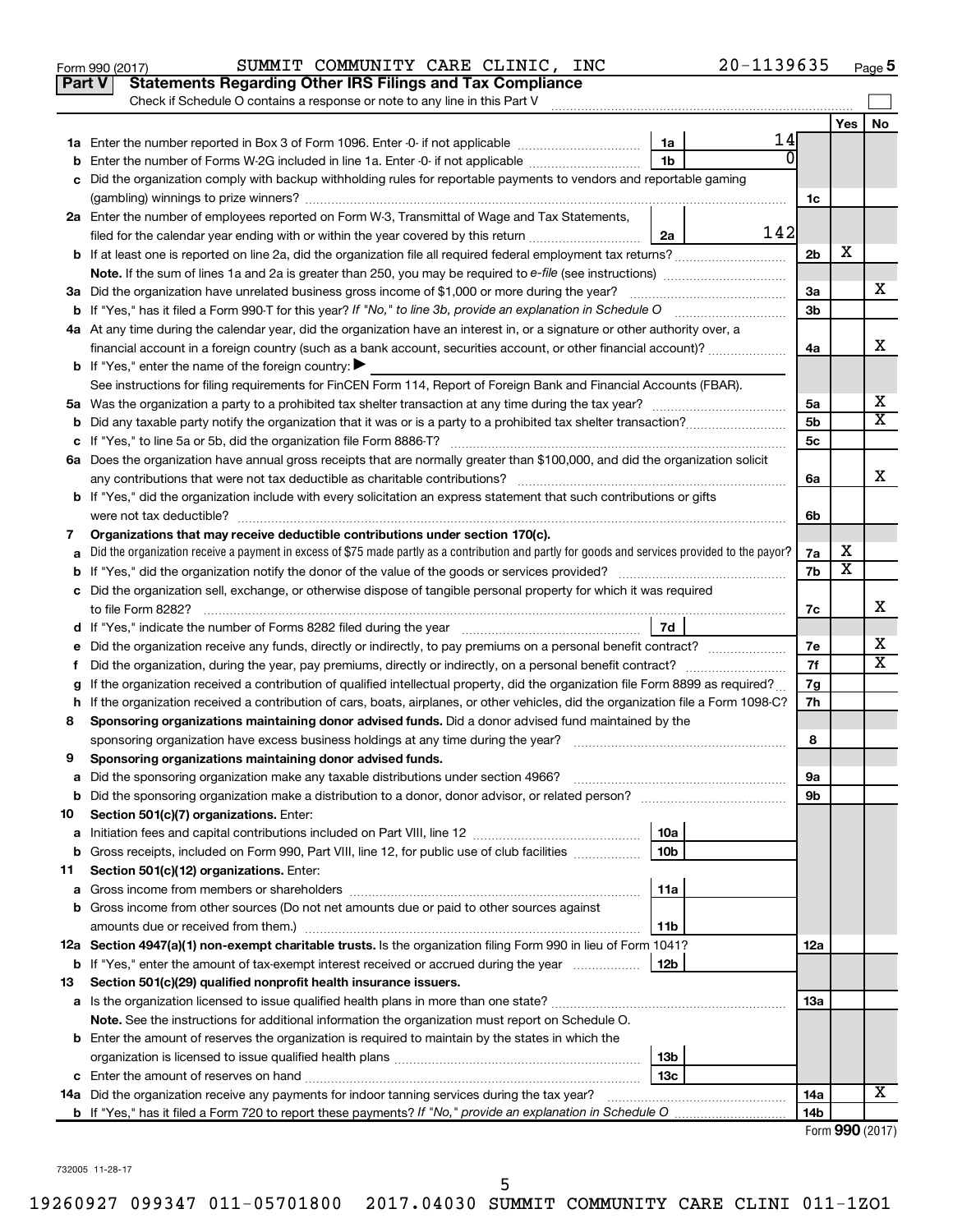| Form 990 (2017) |  |  |
|-----------------|--|--|
|-----------------|--|--|

**Part VI** Governance, Management, and Disclosure For each "Yes" response to lines 2 through 7b below, and for a "No" response *to line 8a, 8b, or 10b below, describe the circumstances, processes, or changes in Schedule O. See instructions.*

| Yes<br>16<br>1a<br>1a Enter the number of voting members of the governing body at the end of the tax year<br>If there are material differences in voting rights among members of the governing body, or if the governing<br>body delegated broad authority to an executive committee or similar committee, explain in Schedule O.<br>16<br><b>b</b> Enter the number of voting members included in line 1a, above, who are independent <i>manumum</i><br>1b<br>Did any officer, director, trustee, or key employee have a family relationship or a business relationship with any other<br>$\mathbf{2}$<br>Did the organization delegate control over management duties customarily performed by or under the direct supervision<br>X<br>3<br>4<br>Did the organization make any significant changes to its governing documents since the prior Form 990 was filed?<br>5<br>6<br>Did the organization have members, stockholders, or other persons who had the power to elect or appoint one or<br>7a<br><b>b</b> Are any governance decisions of the organization reserved to (or subject to approval by) members, stockholders, or<br>persons other than the governing body?<br>7b<br>Did the organization contemporaneously document the meetings held or written actions undertaken during the year by the following:<br>х<br>8a<br>$\overline{\textbf{x}}$<br>8b<br>Is there any officer, director, trustee, or key employee listed in Part VII, Section A, who cannot be reached at the<br>organization's mailing address? If "Yes," provide the names and addresses in Schedule O multimarrow multimarrow<br>9<br>Section B. Policies (This Section B requests information about policies not required by the Internal Revenue Code.)<br>Yes<br>х<br>10a<br><b>b</b> If "Yes," did the organization have written policies and procedures governing the activities of such chapters, affiliates,<br>х<br>10b<br>$\overline{\textbf{x}}$<br>11a Has the organization provided a complete copy of this Form 990 to all members of its governing body before filing the form?<br>11a<br><b>b</b> Describe in Schedule O the process, if any, used by the organization to review this Form 990.<br>х<br>12a<br>Did the organization have a written conflict of interest policy? If "No," go to line 13<br>$\overline{\textbf{x}}$<br>12 <sub>b</sub><br>b<br>c Did the organization regularly and consistently monitor and enforce compliance with the policy? If "Yes," describe<br>х<br>in Schedule O how this was done <i>manufacture contract to the set of the set of the set of the set of the set of t</i><br>12c<br>$\overline{\mathbf{x}}$<br>13<br>$\overline{\mathbf{x}}$<br>14<br>Did the organization have a written document retention and destruction policy? [11] manufaction manufaction in<br>Did the process for determining compensation of the following persons include a review and approval by independent<br>persons, comparability data, and contemporaneous substantiation of the deliberation and decision?<br>х<br><b>15a</b><br>15b<br>If "Yes" to line 15a or 15b, describe the process in Schedule O (see instructions).<br>16a Did the organization invest in, contribute assets to, or participate in a joint venture or similar arrangement with a<br>taxable entity during the year?<br>16a<br>b If "Yes," did the organization follow a written policy or procedure requiring the organization to evaluate its participation<br>in joint venture arrangements under applicable federal tax law, and take steps to safeguard the organization's<br>exempt status with respect to such arrangements?<br>16b<br><b>Section C. Disclosure</b><br><b>NONE</b><br>List the states with which a copy of this Form 990 is required to be filed ><br>17<br>Section 6104 requires an organization to make its Forms 1023 (or 1024 if applicable), 990, and 990-T (Section 501(c)(3)s only) available<br>18<br>for public inspection. Indicate how you made these available. Check all that apply.<br>$\lfloor x \rfloor$ Upon request<br>Own website<br>Another's website<br>Other (explain in Schedule O)<br>Describe in Schedule O whether (and if so, how) the organization made its governing documents, conflict of interest policy, and financial<br>19<br>statements available to the public during the tax year.<br>State the name, address, and telephone number of the person who possesses the organization's books and records:<br>CHRIS OSGOOD - (970)423-8661<br>360 PEAK ONE DRIVE, SUITE 100, FRISCO, CO<br>80443<br>Form 990 (2017)<br>732006 11-28-17<br>6<br>19260927 099347 011-05701800 2017.04030 SUMMIT COMMUNITY CARE CLINI 011-1ZO1 |     |                                                 |  |  | $\overline{\mathbf{x}}$ |
|-------------------------------------------------------------------------------------------------------------------------------------------------------------------------------------------------------------------------------------------------------------------------------------------------------------------------------------------------------------------------------------------------------------------------------------------------------------------------------------------------------------------------------------------------------------------------------------------------------------------------------------------------------------------------------------------------------------------------------------------------------------------------------------------------------------------------------------------------------------------------------------------------------------------------------------------------------------------------------------------------------------------------------------------------------------------------------------------------------------------------------------------------------------------------------------------------------------------------------------------------------------------------------------------------------------------------------------------------------------------------------------------------------------------------------------------------------------------------------------------------------------------------------------------------------------------------------------------------------------------------------------------------------------------------------------------------------------------------------------------------------------------------------------------------------------------------------------------------------------------------------------------------------------------------------------------------------------------------------------------------------------------------------------------------------------------------------------------------------------------------------------------------------------------------------------------------------------------------------------------------------------------------------------------------------------------------------------------------------------------------------------------------------------------------------------------------------------------------------------------------------------------------------------------------------------------------------------------------------------------------------------------------------------------------------------------------------------------------------------------------------------------------------------------------------------------------------------------------------------------------------------------------------------------------------------------------------------------------------------------------------------------------------------------------------------------------------------------------------------------------------------------------------------------------------------------------------------------------------------------------------------------------------------------------------------------------------------------------------------------------------------------------------------------------------------------------------------------------------------------------------------------------------------------------------------------------------------------------------------------------------------------------------------------------------------------------------------------------------------------------------------------------------------------------------------------------------------------------------------------------------------------------------------------------------------------------------------------------------------------------------------------------------------------------------------------------------------------------------------------------------------------------------------------------------------------------------------------------------------------------------------------------------------------------------------------------------------------------------------------------------------------------------------------------------------------------------------------------------------------------------------------------------------------------------------------------------------------------------------------------------------------------------------------------------------------|-----|-------------------------------------------------|--|--|-------------------------|
|                                                                                                                                                                                                                                                                                                                                                                                                                                                                                                                                                                                                                                                                                                                                                                                                                                                                                                                                                                                                                                                                                                                                                                                                                                                                                                                                                                                                                                                                                                                                                                                                                                                                                                                                                                                                                                                                                                                                                                                                                                                                                                                                                                                                                                                                                                                                                                                                                                                                                                                                                                                                                                                                                                                                                                                                                                                                                                                                                                                                                                                                                                                                                                                                                                                                                                                                                                                                                                                                                                                                                                                                                                                                                                                                                                                                                                                                                                                                                                                                                                                                                                                                                                                                                                                                                                                                                                                                                                                                                                                                                                                                                                                                                           |     | <b>Section A. Governing Body and Management</b> |  |  |                         |
|                                                                                                                                                                                                                                                                                                                                                                                                                                                                                                                                                                                                                                                                                                                                                                                                                                                                                                                                                                                                                                                                                                                                                                                                                                                                                                                                                                                                                                                                                                                                                                                                                                                                                                                                                                                                                                                                                                                                                                                                                                                                                                                                                                                                                                                                                                                                                                                                                                                                                                                                                                                                                                                                                                                                                                                                                                                                                                                                                                                                                                                                                                                                                                                                                                                                                                                                                                                                                                                                                                                                                                                                                                                                                                                                                                                                                                                                                                                                                                                                                                                                                                                                                                                                                                                                                                                                                                                                                                                                                                                                                                                                                                                                                           |     |                                                 |  |  | No                      |
|                                                                                                                                                                                                                                                                                                                                                                                                                                                                                                                                                                                                                                                                                                                                                                                                                                                                                                                                                                                                                                                                                                                                                                                                                                                                                                                                                                                                                                                                                                                                                                                                                                                                                                                                                                                                                                                                                                                                                                                                                                                                                                                                                                                                                                                                                                                                                                                                                                                                                                                                                                                                                                                                                                                                                                                                                                                                                                                                                                                                                                                                                                                                                                                                                                                                                                                                                                                                                                                                                                                                                                                                                                                                                                                                                                                                                                                                                                                                                                                                                                                                                                                                                                                                                                                                                                                                                                                                                                                                                                                                                                                                                                                                                           |     |                                                 |  |  |                         |
|                                                                                                                                                                                                                                                                                                                                                                                                                                                                                                                                                                                                                                                                                                                                                                                                                                                                                                                                                                                                                                                                                                                                                                                                                                                                                                                                                                                                                                                                                                                                                                                                                                                                                                                                                                                                                                                                                                                                                                                                                                                                                                                                                                                                                                                                                                                                                                                                                                                                                                                                                                                                                                                                                                                                                                                                                                                                                                                                                                                                                                                                                                                                                                                                                                                                                                                                                                                                                                                                                                                                                                                                                                                                                                                                                                                                                                                                                                                                                                                                                                                                                                                                                                                                                                                                                                                                                                                                                                                                                                                                                                                                                                                                                           |     |                                                 |  |  |                         |
|                                                                                                                                                                                                                                                                                                                                                                                                                                                                                                                                                                                                                                                                                                                                                                                                                                                                                                                                                                                                                                                                                                                                                                                                                                                                                                                                                                                                                                                                                                                                                                                                                                                                                                                                                                                                                                                                                                                                                                                                                                                                                                                                                                                                                                                                                                                                                                                                                                                                                                                                                                                                                                                                                                                                                                                                                                                                                                                                                                                                                                                                                                                                                                                                                                                                                                                                                                                                                                                                                                                                                                                                                                                                                                                                                                                                                                                                                                                                                                                                                                                                                                                                                                                                                                                                                                                                                                                                                                                                                                                                                                                                                                                                                           |     |                                                 |  |  |                         |
|                                                                                                                                                                                                                                                                                                                                                                                                                                                                                                                                                                                                                                                                                                                                                                                                                                                                                                                                                                                                                                                                                                                                                                                                                                                                                                                                                                                                                                                                                                                                                                                                                                                                                                                                                                                                                                                                                                                                                                                                                                                                                                                                                                                                                                                                                                                                                                                                                                                                                                                                                                                                                                                                                                                                                                                                                                                                                                                                                                                                                                                                                                                                                                                                                                                                                                                                                                                                                                                                                                                                                                                                                                                                                                                                                                                                                                                                                                                                                                                                                                                                                                                                                                                                                                                                                                                                                                                                                                                                                                                                                                                                                                                                                           |     |                                                 |  |  |                         |
|                                                                                                                                                                                                                                                                                                                                                                                                                                                                                                                                                                                                                                                                                                                                                                                                                                                                                                                                                                                                                                                                                                                                                                                                                                                                                                                                                                                                                                                                                                                                                                                                                                                                                                                                                                                                                                                                                                                                                                                                                                                                                                                                                                                                                                                                                                                                                                                                                                                                                                                                                                                                                                                                                                                                                                                                                                                                                                                                                                                                                                                                                                                                                                                                                                                                                                                                                                                                                                                                                                                                                                                                                                                                                                                                                                                                                                                                                                                                                                                                                                                                                                                                                                                                                                                                                                                                                                                                                                                                                                                                                                                                                                                                                           | 2   |                                                 |  |  | x                       |
|                                                                                                                                                                                                                                                                                                                                                                                                                                                                                                                                                                                                                                                                                                                                                                                                                                                                                                                                                                                                                                                                                                                                                                                                                                                                                                                                                                                                                                                                                                                                                                                                                                                                                                                                                                                                                                                                                                                                                                                                                                                                                                                                                                                                                                                                                                                                                                                                                                                                                                                                                                                                                                                                                                                                                                                                                                                                                                                                                                                                                                                                                                                                                                                                                                                                                                                                                                                                                                                                                                                                                                                                                                                                                                                                                                                                                                                                                                                                                                                                                                                                                                                                                                                                                                                                                                                                                                                                                                                                                                                                                                                                                                                                                           |     |                                                 |  |  |                         |
|                                                                                                                                                                                                                                                                                                                                                                                                                                                                                                                                                                                                                                                                                                                                                                                                                                                                                                                                                                                                                                                                                                                                                                                                                                                                                                                                                                                                                                                                                                                                                                                                                                                                                                                                                                                                                                                                                                                                                                                                                                                                                                                                                                                                                                                                                                                                                                                                                                                                                                                                                                                                                                                                                                                                                                                                                                                                                                                                                                                                                                                                                                                                                                                                                                                                                                                                                                                                                                                                                                                                                                                                                                                                                                                                                                                                                                                                                                                                                                                                                                                                                                                                                                                                                                                                                                                                                                                                                                                                                                                                                                                                                                                                                           | 3   |                                                 |  |  |                         |
|                                                                                                                                                                                                                                                                                                                                                                                                                                                                                                                                                                                                                                                                                                                                                                                                                                                                                                                                                                                                                                                                                                                                                                                                                                                                                                                                                                                                                                                                                                                                                                                                                                                                                                                                                                                                                                                                                                                                                                                                                                                                                                                                                                                                                                                                                                                                                                                                                                                                                                                                                                                                                                                                                                                                                                                                                                                                                                                                                                                                                                                                                                                                                                                                                                                                                                                                                                                                                                                                                                                                                                                                                                                                                                                                                                                                                                                                                                                                                                                                                                                                                                                                                                                                                                                                                                                                                                                                                                                                                                                                                                                                                                                                                           |     |                                                 |  |  | $\overline{\mathbf{X}}$ |
|                                                                                                                                                                                                                                                                                                                                                                                                                                                                                                                                                                                                                                                                                                                                                                                                                                                                                                                                                                                                                                                                                                                                                                                                                                                                                                                                                                                                                                                                                                                                                                                                                                                                                                                                                                                                                                                                                                                                                                                                                                                                                                                                                                                                                                                                                                                                                                                                                                                                                                                                                                                                                                                                                                                                                                                                                                                                                                                                                                                                                                                                                                                                                                                                                                                                                                                                                                                                                                                                                                                                                                                                                                                                                                                                                                                                                                                                                                                                                                                                                                                                                                                                                                                                                                                                                                                                                                                                                                                                                                                                                                                                                                                                                           | 4   |                                                 |  |  |                         |
|                                                                                                                                                                                                                                                                                                                                                                                                                                                                                                                                                                                                                                                                                                                                                                                                                                                                                                                                                                                                                                                                                                                                                                                                                                                                                                                                                                                                                                                                                                                                                                                                                                                                                                                                                                                                                                                                                                                                                                                                                                                                                                                                                                                                                                                                                                                                                                                                                                                                                                                                                                                                                                                                                                                                                                                                                                                                                                                                                                                                                                                                                                                                                                                                                                                                                                                                                                                                                                                                                                                                                                                                                                                                                                                                                                                                                                                                                                                                                                                                                                                                                                                                                                                                                                                                                                                                                                                                                                                                                                                                                                                                                                                                                           | 5   |                                                 |  |  |                         |
|                                                                                                                                                                                                                                                                                                                                                                                                                                                                                                                                                                                                                                                                                                                                                                                                                                                                                                                                                                                                                                                                                                                                                                                                                                                                                                                                                                                                                                                                                                                                                                                                                                                                                                                                                                                                                                                                                                                                                                                                                                                                                                                                                                                                                                                                                                                                                                                                                                                                                                                                                                                                                                                                                                                                                                                                                                                                                                                                                                                                                                                                                                                                                                                                                                                                                                                                                                                                                                                                                                                                                                                                                                                                                                                                                                                                                                                                                                                                                                                                                                                                                                                                                                                                                                                                                                                                                                                                                                                                                                                                                                                                                                                                                           | 6   |                                                 |  |  |                         |
|                                                                                                                                                                                                                                                                                                                                                                                                                                                                                                                                                                                                                                                                                                                                                                                                                                                                                                                                                                                                                                                                                                                                                                                                                                                                                                                                                                                                                                                                                                                                                                                                                                                                                                                                                                                                                                                                                                                                                                                                                                                                                                                                                                                                                                                                                                                                                                                                                                                                                                                                                                                                                                                                                                                                                                                                                                                                                                                                                                                                                                                                                                                                                                                                                                                                                                                                                                                                                                                                                                                                                                                                                                                                                                                                                                                                                                                                                                                                                                                                                                                                                                                                                                                                                                                                                                                                                                                                                                                                                                                                                                                                                                                                                           | 7a  |                                                 |  |  |                         |
|                                                                                                                                                                                                                                                                                                                                                                                                                                                                                                                                                                                                                                                                                                                                                                                                                                                                                                                                                                                                                                                                                                                                                                                                                                                                                                                                                                                                                                                                                                                                                                                                                                                                                                                                                                                                                                                                                                                                                                                                                                                                                                                                                                                                                                                                                                                                                                                                                                                                                                                                                                                                                                                                                                                                                                                                                                                                                                                                                                                                                                                                                                                                                                                                                                                                                                                                                                                                                                                                                                                                                                                                                                                                                                                                                                                                                                                                                                                                                                                                                                                                                                                                                                                                                                                                                                                                                                                                                                                                                                                                                                                                                                                                                           |     |                                                 |  |  |                         |
|                                                                                                                                                                                                                                                                                                                                                                                                                                                                                                                                                                                                                                                                                                                                                                                                                                                                                                                                                                                                                                                                                                                                                                                                                                                                                                                                                                                                                                                                                                                                                                                                                                                                                                                                                                                                                                                                                                                                                                                                                                                                                                                                                                                                                                                                                                                                                                                                                                                                                                                                                                                                                                                                                                                                                                                                                                                                                                                                                                                                                                                                                                                                                                                                                                                                                                                                                                                                                                                                                                                                                                                                                                                                                                                                                                                                                                                                                                                                                                                                                                                                                                                                                                                                                                                                                                                                                                                                                                                                                                                                                                                                                                                                                           |     |                                                 |  |  |                         |
|                                                                                                                                                                                                                                                                                                                                                                                                                                                                                                                                                                                                                                                                                                                                                                                                                                                                                                                                                                                                                                                                                                                                                                                                                                                                                                                                                                                                                                                                                                                                                                                                                                                                                                                                                                                                                                                                                                                                                                                                                                                                                                                                                                                                                                                                                                                                                                                                                                                                                                                                                                                                                                                                                                                                                                                                                                                                                                                                                                                                                                                                                                                                                                                                                                                                                                                                                                                                                                                                                                                                                                                                                                                                                                                                                                                                                                                                                                                                                                                                                                                                                                                                                                                                                                                                                                                                                                                                                                                                                                                                                                                                                                                                                           |     |                                                 |  |  |                         |
|                                                                                                                                                                                                                                                                                                                                                                                                                                                                                                                                                                                                                                                                                                                                                                                                                                                                                                                                                                                                                                                                                                                                                                                                                                                                                                                                                                                                                                                                                                                                                                                                                                                                                                                                                                                                                                                                                                                                                                                                                                                                                                                                                                                                                                                                                                                                                                                                                                                                                                                                                                                                                                                                                                                                                                                                                                                                                                                                                                                                                                                                                                                                                                                                                                                                                                                                                                                                                                                                                                                                                                                                                                                                                                                                                                                                                                                                                                                                                                                                                                                                                                                                                                                                                                                                                                                                                                                                                                                                                                                                                                                                                                                                                           | 8   |                                                 |  |  |                         |
|                                                                                                                                                                                                                                                                                                                                                                                                                                                                                                                                                                                                                                                                                                                                                                                                                                                                                                                                                                                                                                                                                                                                                                                                                                                                                                                                                                                                                                                                                                                                                                                                                                                                                                                                                                                                                                                                                                                                                                                                                                                                                                                                                                                                                                                                                                                                                                                                                                                                                                                                                                                                                                                                                                                                                                                                                                                                                                                                                                                                                                                                                                                                                                                                                                                                                                                                                                                                                                                                                                                                                                                                                                                                                                                                                                                                                                                                                                                                                                                                                                                                                                                                                                                                                                                                                                                                                                                                                                                                                                                                                                                                                                                                                           |     |                                                 |  |  |                         |
|                                                                                                                                                                                                                                                                                                                                                                                                                                                                                                                                                                                                                                                                                                                                                                                                                                                                                                                                                                                                                                                                                                                                                                                                                                                                                                                                                                                                                                                                                                                                                                                                                                                                                                                                                                                                                                                                                                                                                                                                                                                                                                                                                                                                                                                                                                                                                                                                                                                                                                                                                                                                                                                                                                                                                                                                                                                                                                                                                                                                                                                                                                                                                                                                                                                                                                                                                                                                                                                                                                                                                                                                                                                                                                                                                                                                                                                                                                                                                                                                                                                                                                                                                                                                                                                                                                                                                                                                                                                                                                                                                                                                                                                                                           |     |                                                 |  |  |                         |
|                                                                                                                                                                                                                                                                                                                                                                                                                                                                                                                                                                                                                                                                                                                                                                                                                                                                                                                                                                                                                                                                                                                                                                                                                                                                                                                                                                                                                                                                                                                                                                                                                                                                                                                                                                                                                                                                                                                                                                                                                                                                                                                                                                                                                                                                                                                                                                                                                                                                                                                                                                                                                                                                                                                                                                                                                                                                                                                                                                                                                                                                                                                                                                                                                                                                                                                                                                                                                                                                                                                                                                                                                                                                                                                                                                                                                                                                                                                                                                                                                                                                                                                                                                                                                                                                                                                                                                                                                                                                                                                                                                                                                                                                                           | 9   |                                                 |  |  |                         |
|                                                                                                                                                                                                                                                                                                                                                                                                                                                                                                                                                                                                                                                                                                                                                                                                                                                                                                                                                                                                                                                                                                                                                                                                                                                                                                                                                                                                                                                                                                                                                                                                                                                                                                                                                                                                                                                                                                                                                                                                                                                                                                                                                                                                                                                                                                                                                                                                                                                                                                                                                                                                                                                                                                                                                                                                                                                                                                                                                                                                                                                                                                                                                                                                                                                                                                                                                                                                                                                                                                                                                                                                                                                                                                                                                                                                                                                                                                                                                                                                                                                                                                                                                                                                                                                                                                                                                                                                                                                                                                                                                                                                                                                                                           |     |                                                 |  |  |                         |
|                                                                                                                                                                                                                                                                                                                                                                                                                                                                                                                                                                                                                                                                                                                                                                                                                                                                                                                                                                                                                                                                                                                                                                                                                                                                                                                                                                                                                                                                                                                                                                                                                                                                                                                                                                                                                                                                                                                                                                                                                                                                                                                                                                                                                                                                                                                                                                                                                                                                                                                                                                                                                                                                                                                                                                                                                                                                                                                                                                                                                                                                                                                                                                                                                                                                                                                                                                                                                                                                                                                                                                                                                                                                                                                                                                                                                                                                                                                                                                                                                                                                                                                                                                                                                                                                                                                                                                                                                                                                                                                                                                                                                                                                                           |     |                                                 |  |  |                         |
|                                                                                                                                                                                                                                                                                                                                                                                                                                                                                                                                                                                                                                                                                                                                                                                                                                                                                                                                                                                                                                                                                                                                                                                                                                                                                                                                                                                                                                                                                                                                                                                                                                                                                                                                                                                                                                                                                                                                                                                                                                                                                                                                                                                                                                                                                                                                                                                                                                                                                                                                                                                                                                                                                                                                                                                                                                                                                                                                                                                                                                                                                                                                                                                                                                                                                                                                                                                                                                                                                                                                                                                                                                                                                                                                                                                                                                                                                                                                                                                                                                                                                                                                                                                                                                                                                                                                                                                                                                                                                                                                                                                                                                                                                           |     |                                                 |  |  |                         |
|                                                                                                                                                                                                                                                                                                                                                                                                                                                                                                                                                                                                                                                                                                                                                                                                                                                                                                                                                                                                                                                                                                                                                                                                                                                                                                                                                                                                                                                                                                                                                                                                                                                                                                                                                                                                                                                                                                                                                                                                                                                                                                                                                                                                                                                                                                                                                                                                                                                                                                                                                                                                                                                                                                                                                                                                                                                                                                                                                                                                                                                                                                                                                                                                                                                                                                                                                                                                                                                                                                                                                                                                                                                                                                                                                                                                                                                                                                                                                                                                                                                                                                                                                                                                                                                                                                                                                                                                                                                                                                                                                                                                                                                                                           |     |                                                 |  |  |                         |
|                                                                                                                                                                                                                                                                                                                                                                                                                                                                                                                                                                                                                                                                                                                                                                                                                                                                                                                                                                                                                                                                                                                                                                                                                                                                                                                                                                                                                                                                                                                                                                                                                                                                                                                                                                                                                                                                                                                                                                                                                                                                                                                                                                                                                                                                                                                                                                                                                                                                                                                                                                                                                                                                                                                                                                                                                                                                                                                                                                                                                                                                                                                                                                                                                                                                                                                                                                                                                                                                                                                                                                                                                                                                                                                                                                                                                                                                                                                                                                                                                                                                                                                                                                                                                                                                                                                                                                                                                                                                                                                                                                                                                                                                                           |     |                                                 |  |  |                         |
|                                                                                                                                                                                                                                                                                                                                                                                                                                                                                                                                                                                                                                                                                                                                                                                                                                                                                                                                                                                                                                                                                                                                                                                                                                                                                                                                                                                                                                                                                                                                                                                                                                                                                                                                                                                                                                                                                                                                                                                                                                                                                                                                                                                                                                                                                                                                                                                                                                                                                                                                                                                                                                                                                                                                                                                                                                                                                                                                                                                                                                                                                                                                                                                                                                                                                                                                                                                                                                                                                                                                                                                                                                                                                                                                                                                                                                                                                                                                                                                                                                                                                                                                                                                                                                                                                                                                                                                                                                                                                                                                                                                                                                                                                           |     |                                                 |  |  |                         |
|                                                                                                                                                                                                                                                                                                                                                                                                                                                                                                                                                                                                                                                                                                                                                                                                                                                                                                                                                                                                                                                                                                                                                                                                                                                                                                                                                                                                                                                                                                                                                                                                                                                                                                                                                                                                                                                                                                                                                                                                                                                                                                                                                                                                                                                                                                                                                                                                                                                                                                                                                                                                                                                                                                                                                                                                                                                                                                                                                                                                                                                                                                                                                                                                                                                                                                                                                                                                                                                                                                                                                                                                                                                                                                                                                                                                                                                                                                                                                                                                                                                                                                                                                                                                                                                                                                                                                                                                                                                                                                                                                                                                                                                                                           |     |                                                 |  |  |                         |
|                                                                                                                                                                                                                                                                                                                                                                                                                                                                                                                                                                                                                                                                                                                                                                                                                                                                                                                                                                                                                                                                                                                                                                                                                                                                                                                                                                                                                                                                                                                                                                                                                                                                                                                                                                                                                                                                                                                                                                                                                                                                                                                                                                                                                                                                                                                                                                                                                                                                                                                                                                                                                                                                                                                                                                                                                                                                                                                                                                                                                                                                                                                                                                                                                                                                                                                                                                                                                                                                                                                                                                                                                                                                                                                                                                                                                                                                                                                                                                                                                                                                                                                                                                                                                                                                                                                                                                                                                                                                                                                                                                                                                                                                                           |     |                                                 |  |  |                         |
|                                                                                                                                                                                                                                                                                                                                                                                                                                                                                                                                                                                                                                                                                                                                                                                                                                                                                                                                                                                                                                                                                                                                                                                                                                                                                                                                                                                                                                                                                                                                                                                                                                                                                                                                                                                                                                                                                                                                                                                                                                                                                                                                                                                                                                                                                                                                                                                                                                                                                                                                                                                                                                                                                                                                                                                                                                                                                                                                                                                                                                                                                                                                                                                                                                                                                                                                                                                                                                                                                                                                                                                                                                                                                                                                                                                                                                                                                                                                                                                                                                                                                                                                                                                                                                                                                                                                                                                                                                                                                                                                                                                                                                                                                           | 12a |                                                 |  |  |                         |
|                                                                                                                                                                                                                                                                                                                                                                                                                                                                                                                                                                                                                                                                                                                                                                                                                                                                                                                                                                                                                                                                                                                                                                                                                                                                                                                                                                                                                                                                                                                                                                                                                                                                                                                                                                                                                                                                                                                                                                                                                                                                                                                                                                                                                                                                                                                                                                                                                                                                                                                                                                                                                                                                                                                                                                                                                                                                                                                                                                                                                                                                                                                                                                                                                                                                                                                                                                                                                                                                                                                                                                                                                                                                                                                                                                                                                                                                                                                                                                                                                                                                                                                                                                                                                                                                                                                                                                                                                                                                                                                                                                                                                                                                                           |     |                                                 |  |  |                         |
|                                                                                                                                                                                                                                                                                                                                                                                                                                                                                                                                                                                                                                                                                                                                                                                                                                                                                                                                                                                                                                                                                                                                                                                                                                                                                                                                                                                                                                                                                                                                                                                                                                                                                                                                                                                                                                                                                                                                                                                                                                                                                                                                                                                                                                                                                                                                                                                                                                                                                                                                                                                                                                                                                                                                                                                                                                                                                                                                                                                                                                                                                                                                                                                                                                                                                                                                                                                                                                                                                                                                                                                                                                                                                                                                                                                                                                                                                                                                                                                                                                                                                                                                                                                                                                                                                                                                                                                                                                                                                                                                                                                                                                                                                           |     |                                                 |  |  |                         |
|                                                                                                                                                                                                                                                                                                                                                                                                                                                                                                                                                                                                                                                                                                                                                                                                                                                                                                                                                                                                                                                                                                                                                                                                                                                                                                                                                                                                                                                                                                                                                                                                                                                                                                                                                                                                                                                                                                                                                                                                                                                                                                                                                                                                                                                                                                                                                                                                                                                                                                                                                                                                                                                                                                                                                                                                                                                                                                                                                                                                                                                                                                                                                                                                                                                                                                                                                                                                                                                                                                                                                                                                                                                                                                                                                                                                                                                                                                                                                                                                                                                                                                                                                                                                                                                                                                                                                                                                                                                                                                                                                                                                                                                                                           |     |                                                 |  |  |                         |
|                                                                                                                                                                                                                                                                                                                                                                                                                                                                                                                                                                                                                                                                                                                                                                                                                                                                                                                                                                                                                                                                                                                                                                                                                                                                                                                                                                                                                                                                                                                                                                                                                                                                                                                                                                                                                                                                                                                                                                                                                                                                                                                                                                                                                                                                                                                                                                                                                                                                                                                                                                                                                                                                                                                                                                                                                                                                                                                                                                                                                                                                                                                                                                                                                                                                                                                                                                                                                                                                                                                                                                                                                                                                                                                                                                                                                                                                                                                                                                                                                                                                                                                                                                                                                                                                                                                                                                                                                                                                                                                                                                                                                                                                                           | 13  |                                                 |  |  |                         |
|                                                                                                                                                                                                                                                                                                                                                                                                                                                                                                                                                                                                                                                                                                                                                                                                                                                                                                                                                                                                                                                                                                                                                                                                                                                                                                                                                                                                                                                                                                                                                                                                                                                                                                                                                                                                                                                                                                                                                                                                                                                                                                                                                                                                                                                                                                                                                                                                                                                                                                                                                                                                                                                                                                                                                                                                                                                                                                                                                                                                                                                                                                                                                                                                                                                                                                                                                                                                                                                                                                                                                                                                                                                                                                                                                                                                                                                                                                                                                                                                                                                                                                                                                                                                                                                                                                                                                                                                                                                                                                                                                                                                                                                                                           | 14  |                                                 |  |  |                         |
|                                                                                                                                                                                                                                                                                                                                                                                                                                                                                                                                                                                                                                                                                                                                                                                                                                                                                                                                                                                                                                                                                                                                                                                                                                                                                                                                                                                                                                                                                                                                                                                                                                                                                                                                                                                                                                                                                                                                                                                                                                                                                                                                                                                                                                                                                                                                                                                                                                                                                                                                                                                                                                                                                                                                                                                                                                                                                                                                                                                                                                                                                                                                                                                                                                                                                                                                                                                                                                                                                                                                                                                                                                                                                                                                                                                                                                                                                                                                                                                                                                                                                                                                                                                                                                                                                                                                                                                                                                                                                                                                                                                                                                                                                           | 15  |                                                 |  |  |                         |
|                                                                                                                                                                                                                                                                                                                                                                                                                                                                                                                                                                                                                                                                                                                                                                                                                                                                                                                                                                                                                                                                                                                                                                                                                                                                                                                                                                                                                                                                                                                                                                                                                                                                                                                                                                                                                                                                                                                                                                                                                                                                                                                                                                                                                                                                                                                                                                                                                                                                                                                                                                                                                                                                                                                                                                                                                                                                                                                                                                                                                                                                                                                                                                                                                                                                                                                                                                                                                                                                                                                                                                                                                                                                                                                                                                                                                                                                                                                                                                                                                                                                                                                                                                                                                                                                                                                                                                                                                                                                                                                                                                                                                                                                                           |     |                                                 |  |  |                         |
|                                                                                                                                                                                                                                                                                                                                                                                                                                                                                                                                                                                                                                                                                                                                                                                                                                                                                                                                                                                                                                                                                                                                                                                                                                                                                                                                                                                                                                                                                                                                                                                                                                                                                                                                                                                                                                                                                                                                                                                                                                                                                                                                                                                                                                                                                                                                                                                                                                                                                                                                                                                                                                                                                                                                                                                                                                                                                                                                                                                                                                                                                                                                                                                                                                                                                                                                                                                                                                                                                                                                                                                                                                                                                                                                                                                                                                                                                                                                                                                                                                                                                                                                                                                                                                                                                                                                                                                                                                                                                                                                                                                                                                                                                           |     |                                                 |  |  |                         |
|                                                                                                                                                                                                                                                                                                                                                                                                                                                                                                                                                                                                                                                                                                                                                                                                                                                                                                                                                                                                                                                                                                                                                                                                                                                                                                                                                                                                                                                                                                                                                                                                                                                                                                                                                                                                                                                                                                                                                                                                                                                                                                                                                                                                                                                                                                                                                                                                                                                                                                                                                                                                                                                                                                                                                                                                                                                                                                                                                                                                                                                                                                                                                                                                                                                                                                                                                                                                                                                                                                                                                                                                                                                                                                                                                                                                                                                                                                                                                                                                                                                                                                                                                                                                                                                                                                                                                                                                                                                                                                                                                                                                                                                                                           |     |                                                 |  |  |                         |
|                                                                                                                                                                                                                                                                                                                                                                                                                                                                                                                                                                                                                                                                                                                                                                                                                                                                                                                                                                                                                                                                                                                                                                                                                                                                                                                                                                                                                                                                                                                                                                                                                                                                                                                                                                                                                                                                                                                                                                                                                                                                                                                                                                                                                                                                                                                                                                                                                                                                                                                                                                                                                                                                                                                                                                                                                                                                                                                                                                                                                                                                                                                                                                                                                                                                                                                                                                                                                                                                                                                                                                                                                                                                                                                                                                                                                                                                                                                                                                                                                                                                                                                                                                                                                                                                                                                                                                                                                                                                                                                                                                                                                                                                                           |     |                                                 |  |  |                         |
|                                                                                                                                                                                                                                                                                                                                                                                                                                                                                                                                                                                                                                                                                                                                                                                                                                                                                                                                                                                                                                                                                                                                                                                                                                                                                                                                                                                                                                                                                                                                                                                                                                                                                                                                                                                                                                                                                                                                                                                                                                                                                                                                                                                                                                                                                                                                                                                                                                                                                                                                                                                                                                                                                                                                                                                                                                                                                                                                                                                                                                                                                                                                                                                                                                                                                                                                                                                                                                                                                                                                                                                                                                                                                                                                                                                                                                                                                                                                                                                                                                                                                                                                                                                                                                                                                                                                                                                                                                                                                                                                                                                                                                                                                           |     |                                                 |  |  |                         |
|                                                                                                                                                                                                                                                                                                                                                                                                                                                                                                                                                                                                                                                                                                                                                                                                                                                                                                                                                                                                                                                                                                                                                                                                                                                                                                                                                                                                                                                                                                                                                                                                                                                                                                                                                                                                                                                                                                                                                                                                                                                                                                                                                                                                                                                                                                                                                                                                                                                                                                                                                                                                                                                                                                                                                                                                                                                                                                                                                                                                                                                                                                                                                                                                                                                                                                                                                                                                                                                                                                                                                                                                                                                                                                                                                                                                                                                                                                                                                                                                                                                                                                                                                                                                                                                                                                                                                                                                                                                                                                                                                                                                                                                                                           |     |                                                 |  |  |                         |
|                                                                                                                                                                                                                                                                                                                                                                                                                                                                                                                                                                                                                                                                                                                                                                                                                                                                                                                                                                                                                                                                                                                                                                                                                                                                                                                                                                                                                                                                                                                                                                                                                                                                                                                                                                                                                                                                                                                                                                                                                                                                                                                                                                                                                                                                                                                                                                                                                                                                                                                                                                                                                                                                                                                                                                                                                                                                                                                                                                                                                                                                                                                                                                                                                                                                                                                                                                                                                                                                                                                                                                                                                                                                                                                                                                                                                                                                                                                                                                                                                                                                                                                                                                                                                                                                                                                                                                                                                                                                                                                                                                                                                                                                                           |     |                                                 |  |  |                         |
|                                                                                                                                                                                                                                                                                                                                                                                                                                                                                                                                                                                                                                                                                                                                                                                                                                                                                                                                                                                                                                                                                                                                                                                                                                                                                                                                                                                                                                                                                                                                                                                                                                                                                                                                                                                                                                                                                                                                                                                                                                                                                                                                                                                                                                                                                                                                                                                                                                                                                                                                                                                                                                                                                                                                                                                                                                                                                                                                                                                                                                                                                                                                                                                                                                                                                                                                                                                                                                                                                                                                                                                                                                                                                                                                                                                                                                                                                                                                                                                                                                                                                                                                                                                                                                                                                                                                                                                                                                                                                                                                                                                                                                                                                           |     |                                                 |  |  |                         |
|                                                                                                                                                                                                                                                                                                                                                                                                                                                                                                                                                                                                                                                                                                                                                                                                                                                                                                                                                                                                                                                                                                                                                                                                                                                                                                                                                                                                                                                                                                                                                                                                                                                                                                                                                                                                                                                                                                                                                                                                                                                                                                                                                                                                                                                                                                                                                                                                                                                                                                                                                                                                                                                                                                                                                                                                                                                                                                                                                                                                                                                                                                                                                                                                                                                                                                                                                                                                                                                                                                                                                                                                                                                                                                                                                                                                                                                                                                                                                                                                                                                                                                                                                                                                                                                                                                                                                                                                                                                                                                                                                                                                                                                                                           |     |                                                 |  |  |                         |
|                                                                                                                                                                                                                                                                                                                                                                                                                                                                                                                                                                                                                                                                                                                                                                                                                                                                                                                                                                                                                                                                                                                                                                                                                                                                                                                                                                                                                                                                                                                                                                                                                                                                                                                                                                                                                                                                                                                                                                                                                                                                                                                                                                                                                                                                                                                                                                                                                                                                                                                                                                                                                                                                                                                                                                                                                                                                                                                                                                                                                                                                                                                                                                                                                                                                                                                                                                                                                                                                                                                                                                                                                                                                                                                                                                                                                                                                                                                                                                                                                                                                                                                                                                                                                                                                                                                                                                                                                                                                                                                                                                                                                                                                                           |     |                                                 |  |  |                         |
|                                                                                                                                                                                                                                                                                                                                                                                                                                                                                                                                                                                                                                                                                                                                                                                                                                                                                                                                                                                                                                                                                                                                                                                                                                                                                                                                                                                                                                                                                                                                                                                                                                                                                                                                                                                                                                                                                                                                                                                                                                                                                                                                                                                                                                                                                                                                                                                                                                                                                                                                                                                                                                                                                                                                                                                                                                                                                                                                                                                                                                                                                                                                                                                                                                                                                                                                                                                                                                                                                                                                                                                                                                                                                                                                                                                                                                                                                                                                                                                                                                                                                                                                                                                                                                                                                                                                                                                                                                                                                                                                                                                                                                                                                           |     |                                                 |  |  |                         |
|                                                                                                                                                                                                                                                                                                                                                                                                                                                                                                                                                                                                                                                                                                                                                                                                                                                                                                                                                                                                                                                                                                                                                                                                                                                                                                                                                                                                                                                                                                                                                                                                                                                                                                                                                                                                                                                                                                                                                                                                                                                                                                                                                                                                                                                                                                                                                                                                                                                                                                                                                                                                                                                                                                                                                                                                                                                                                                                                                                                                                                                                                                                                                                                                                                                                                                                                                                                                                                                                                                                                                                                                                                                                                                                                                                                                                                                                                                                                                                                                                                                                                                                                                                                                                                                                                                                                                                                                                                                                                                                                                                                                                                                                                           |     |                                                 |  |  |                         |
|                                                                                                                                                                                                                                                                                                                                                                                                                                                                                                                                                                                                                                                                                                                                                                                                                                                                                                                                                                                                                                                                                                                                                                                                                                                                                                                                                                                                                                                                                                                                                                                                                                                                                                                                                                                                                                                                                                                                                                                                                                                                                                                                                                                                                                                                                                                                                                                                                                                                                                                                                                                                                                                                                                                                                                                                                                                                                                                                                                                                                                                                                                                                                                                                                                                                                                                                                                                                                                                                                                                                                                                                                                                                                                                                                                                                                                                                                                                                                                                                                                                                                                                                                                                                                                                                                                                                                                                                                                                                                                                                                                                                                                                                                           |     |                                                 |  |  |                         |
|                                                                                                                                                                                                                                                                                                                                                                                                                                                                                                                                                                                                                                                                                                                                                                                                                                                                                                                                                                                                                                                                                                                                                                                                                                                                                                                                                                                                                                                                                                                                                                                                                                                                                                                                                                                                                                                                                                                                                                                                                                                                                                                                                                                                                                                                                                                                                                                                                                                                                                                                                                                                                                                                                                                                                                                                                                                                                                                                                                                                                                                                                                                                                                                                                                                                                                                                                                                                                                                                                                                                                                                                                                                                                                                                                                                                                                                                                                                                                                                                                                                                                                                                                                                                                                                                                                                                                                                                                                                                                                                                                                                                                                                                                           |     |                                                 |  |  |                         |
|                                                                                                                                                                                                                                                                                                                                                                                                                                                                                                                                                                                                                                                                                                                                                                                                                                                                                                                                                                                                                                                                                                                                                                                                                                                                                                                                                                                                                                                                                                                                                                                                                                                                                                                                                                                                                                                                                                                                                                                                                                                                                                                                                                                                                                                                                                                                                                                                                                                                                                                                                                                                                                                                                                                                                                                                                                                                                                                                                                                                                                                                                                                                                                                                                                                                                                                                                                                                                                                                                                                                                                                                                                                                                                                                                                                                                                                                                                                                                                                                                                                                                                                                                                                                                                                                                                                                                                                                                                                                                                                                                                                                                                                                                           |     |                                                 |  |  |                         |
|                                                                                                                                                                                                                                                                                                                                                                                                                                                                                                                                                                                                                                                                                                                                                                                                                                                                                                                                                                                                                                                                                                                                                                                                                                                                                                                                                                                                                                                                                                                                                                                                                                                                                                                                                                                                                                                                                                                                                                                                                                                                                                                                                                                                                                                                                                                                                                                                                                                                                                                                                                                                                                                                                                                                                                                                                                                                                                                                                                                                                                                                                                                                                                                                                                                                                                                                                                                                                                                                                                                                                                                                                                                                                                                                                                                                                                                                                                                                                                                                                                                                                                                                                                                                                                                                                                                                                                                                                                                                                                                                                                                                                                                                                           |     |                                                 |  |  |                         |
|                                                                                                                                                                                                                                                                                                                                                                                                                                                                                                                                                                                                                                                                                                                                                                                                                                                                                                                                                                                                                                                                                                                                                                                                                                                                                                                                                                                                                                                                                                                                                                                                                                                                                                                                                                                                                                                                                                                                                                                                                                                                                                                                                                                                                                                                                                                                                                                                                                                                                                                                                                                                                                                                                                                                                                                                                                                                                                                                                                                                                                                                                                                                                                                                                                                                                                                                                                                                                                                                                                                                                                                                                                                                                                                                                                                                                                                                                                                                                                                                                                                                                                                                                                                                                                                                                                                                                                                                                                                                                                                                                                                                                                                                                           |     |                                                 |  |  |                         |
|                                                                                                                                                                                                                                                                                                                                                                                                                                                                                                                                                                                                                                                                                                                                                                                                                                                                                                                                                                                                                                                                                                                                                                                                                                                                                                                                                                                                                                                                                                                                                                                                                                                                                                                                                                                                                                                                                                                                                                                                                                                                                                                                                                                                                                                                                                                                                                                                                                                                                                                                                                                                                                                                                                                                                                                                                                                                                                                                                                                                                                                                                                                                                                                                                                                                                                                                                                                                                                                                                                                                                                                                                                                                                                                                                                                                                                                                                                                                                                                                                                                                                                                                                                                                                                                                                                                                                                                                                                                                                                                                                                                                                                                                                           | 20  |                                                 |  |  |                         |
|                                                                                                                                                                                                                                                                                                                                                                                                                                                                                                                                                                                                                                                                                                                                                                                                                                                                                                                                                                                                                                                                                                                                                                                                                                                                                                                                                                                                                                                                                                                                                                                                                                                                                                                                                                                                                                                                                                                                                                                                                                                                                                                                                                                                                                                                                                                                                                                                                                                                                                                                                                                                                                                                                                                                                                                                                                                                                                                                                                                                                                                                                                                                                                                                                                                                                                                                                                                                                                                                                                                                                                                                                                                                                                                                                                                                                                                                                                                                                                                                                                                                                                                                                                                                                                                                                                                                                                                                                                                                                                                                                                                                                                                                                           |     |                                                 |  |  |                         |
|                                                                                                                                                                                                                                                                                                                                                                                                                                                                                                                                                                                                                                                                                                                                                                                                                                                                                                                                                                                                                                                                                                                                                                                                                                                                                                                                                                                                                                                                                                                                                                                                                                                                                                                                                                                                                                                                                                                                                                                                                                                                                                                                                                                                                                                                                                                                                                                                                                                                                                                                                                                                                                                                                                                                                                                                                                                                                                                                                                                                                                                                                                                                                                                                                                                                                                                                                                                                                                                                                                                                                                                                                                                                                                                                                                                                                                                                                                                                                                                                                                                                                                                                                                                                                                                                                                                                                                                                                                                                                                                                                                                                                                                                                           |     |                                                 |  |  |                         |
|                                                                                                                                                                                                                                                                                                                                                                                                                                                                                                                                                                                                                                                                                                                                                                                                                                                                                                                                                                                                                                                                                                                                                                                                                                                                                                                                                                                                                                                                                                                                                                                                                                                                                                                                                                                                                                                                                                                                                                                                                                                                                                                                                                                                                                                                                                                                                                                                                                                                                                                                                                                                                                                                                                                                                                                                                                                                                                                                                                                                                                                                                                                                                                                                                                                                                                                                                                                                                                                                                                                                                                                                                                                                                                                                                                                                                                                                                                                                                                                                                                                                                                                                                                                                                                                                                                                                                                                                                                                                                                                                                                                                                                                                                           |     |                                                 |  |  |                         |
|                                                                                                                                                                                                                                                                                                                                                                                                                                                                                                                                                                                                                                                                                                                                                                                                                                                                                                                                                                                                                                                                                                                                                                                                                                                                                                                                                                                                                                                                                                                                                                                                                                                                                                                                                                                                                                                                                                                                                                                                                                                                                                                                                                                                                                                                                                                                                                                                                                                                                                                                                                                                                                                                                                                                                                                                                                                                                                                                                                                                                                                                                                                                                                                                                                                                                                                                                                                                                                                                                                                                                                                                                                                                                                                                                                                                                                                                                                                                                                                                                                                                                                                                                                                                                                                                                                                                                                                                                                                                                                                                                                                                                                                                                           |     |                                                 |  |  |                         |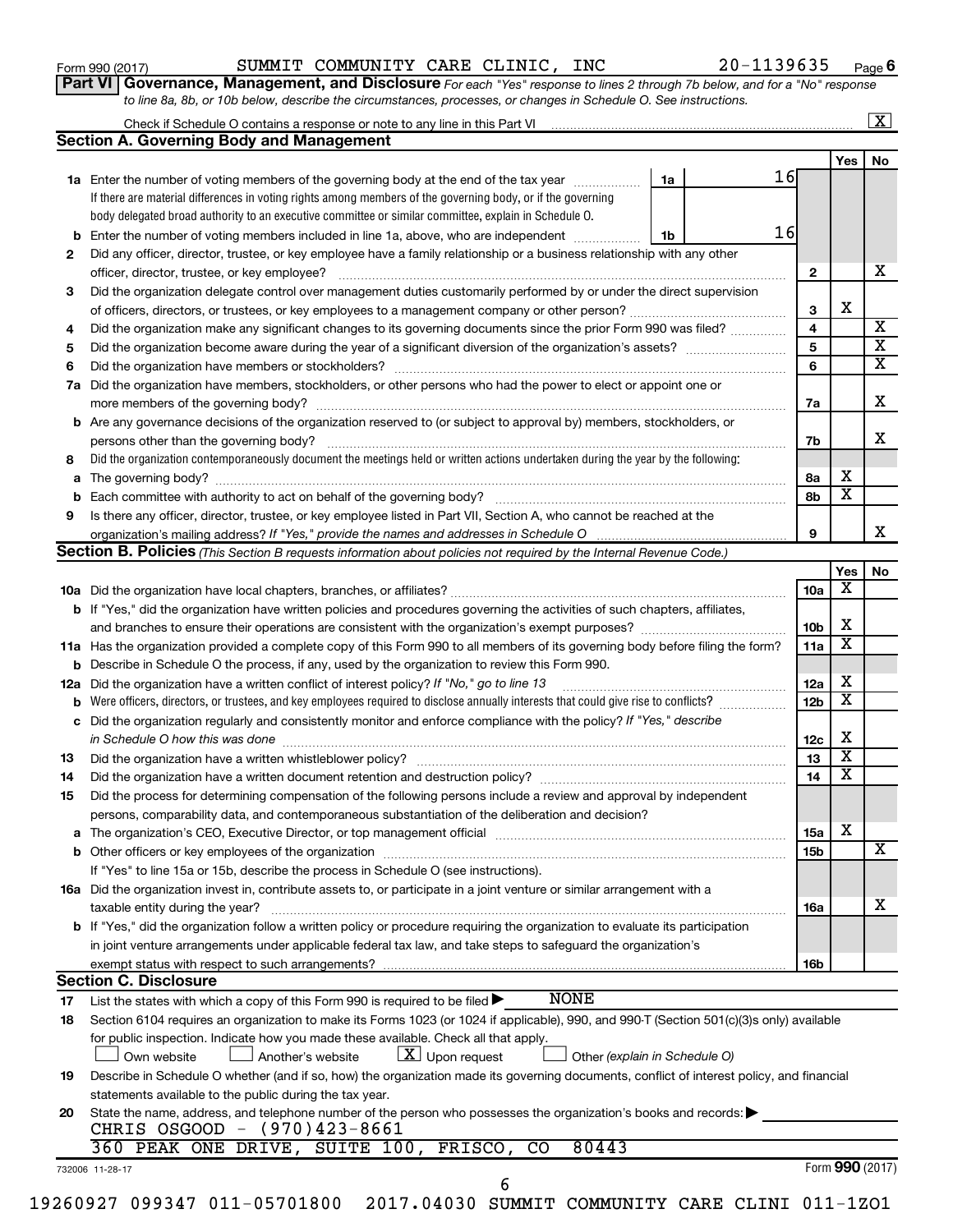$\Box$ 

| Part VII Compensation of Officers, Directors, Trustees, Key Employees, Highest Compensated |  |  |  |
|--------------------------------------------------------------------------------------------|--|--|--|
| <b>Employees, and Independent Contractors</b>                                              |  |  |  |

Check if Schedule O contains a response or note to any line in this Part VII

**Section A. Officers, Directors, Trustees, Key Employees, and Highest Compensated Employees**

**1a**  Complete this table for all persons required to be listed. Report compensation for the calendar year ending with or within the organization's tax year.

**•** List all of the organization's current officers, directors, trustees (whether individuals or organizations), regardless of amount of compensation. Enter -0- in columns  $(D)$ ,  $(E)$ , and  $(F)$  if no compensation was paid.

**•** List all of the organization's **current** key employees, if any. See instructions for definition of "key employee."

**•** List the organization's five current highest compensated employees (other than an officer, director, trustee, or key employee) who received reportable compensation (Box 5 of Form W-2 and/or Box 7 of Form 1099-MISC) of more than \$100,000 from the organization and any related organizations.

**•** List all of the organization's former officers, key employees, and highest compensated employees who received more than \$100,000 of reportable compensation from the organization and any related organizations.

**•** List all of the organization's former directors or trustees that received, in the capacity as a former director or trustee of the organization, more than \$10,000 of reportable compensation from the organization and any related organizations.

List persons in the following order: individual trustees or directors; institutional trustees; officers; key employees; highest compensated employees; and former such persons.

Check this box if neither the organization nor any related organization compensated any current officer, director, or trustee.  $\Box$ 

| (A)                                 | (B)               |                                |                                                                  | (C)         |              |                                 |        | (D)                  | (E)                          | (F)                |
|-------------------------------------|-------------------|--------------------------------|------------------------------------------------------------------|-------------|--------------|---------------------------------|--------|----------------------|------------------------------|--------------------|
| Name and Title                      | Average           |                                | (do not check more than one                                      | Position    |              |                                 |        | Reportable           | Reportable                   | Estimated          |
|                                     | hours per<br>week |                                | box, unless person is both an<br>officer and a director/trustee) |             |              |                                 |        | compensation<br>from | compensation<br>from related | amount of<br>other |
|                                     | (list any         |                                |                                                                  |             |              |                                 |        | the                  | organizations                | compensation       |
|                                     | hours for         |                                |                                                                  |             |              |                                 |        | organization         | (W-2/1099-MISC)              | from the           |
|                                     | related           |                                | trustee                                                          |             |              |                                 |        | (W-2/1099-MISC)      |                              | organization       |
|                                     | organizations     |                                |                                                                  |             |              |                                 |        |                      |                              | and related        |
|                                     | below             | Individual trustee or director | Institutional t                                                  | Officer     | Key employee | Highest compensated<br>employee | Former |                      |                              | organizations      |
| (1)<br>PAT KOPYSTIANSKYJ, RN        | line)<br>1.50     |                                |                                                                  |             |              |                                 |        |                      |                              |                    |
| PRESIDENT                           |                   | $\mathbf X$                    |                                                                  | $\mathbf X$ |              |                                 |        | 0.                   | $\mathbf 0$ .                | $\mathbf 0$ .      |
| (2)<br>DON PARSONS, MD              | 1.50              |                                |                                                                  |             |              |                                 |        |                      |                              |                    |
| VICE PRESIDENT & BOARD MEMBER       |                   | $\mathbf X$                    |                                                                  | X           |              |                                 |        | $\mathbf 0$ .        | $\mathbf 0$ .                | $\mathbf 0$ .      |
| (3) DAVID NICOLI, ESQ.              | 1.50              |                                |                                                                  |             |              |                                 |        |                      |                              |                    |
| BOARD MEMBER & VICE PRESIDENT       |                   | X                              |                                                                  | $\mathbf X$ |              |                                 |        | $\mathbf 0$ .        | $\mathbf 0$ .                | $\boldsymbol{0}$ . |
| (4) CATHY CHEROUTES, JD             | 1.50              |                                |                                                                  |             |              |                                 |        |                      |                              |                    |
| SECRETARY (THROUGH OCTOBER 2017)    |                   | $\mathbf X$                    |                                                                  | X           |              |                                 |        | $\mathbf 0$ .        | $\mathbf 0$ .                | $\boldsymbol{0}$ . |
| (5) MARGE GAVENDA                   | 1.50              |                                |                                                                  |             |              |                                 |        |                      |                              |                    |
| BOARD MEMBER & SECRETARY            |                   | X                              |                                                                  | X           |              |                                 |        | $\mathbf 0$ .        | $\mathbf 0$ .                | $\boldsymbol{0}$ . |
| (6) BRADEN MCMILLAN                 | 1.50              |                                |                                                                  |             |              |                                 |        |                      |                              |                    |
| TREASURER                           |                   | $\mathbf X$                    |                                                                  | X           |              |                                 |        | 0.                   | $\mathbf 0$ .                | $\mathbf 0$ .      |
| (7) WILSON BLAKE                    | 1.50              |                                |                                                                  |             |              |                                 |        |                      |                              |                    |
| <b>BOARD MEMBER</b>                 |                   | $\mathbf X$                    |                                                                  |             |              |                                 |        | $\mathbf 0$ .        | $\mathbf 0$ .                | $\mathbf 0$ .      |
| (8) KEVIN BURNS                     | 1.50              |                                |                                                                  |             |              |                                 |        |                      |                              |                    |
| <b>BOARD MEMBER</b>                 |                   | X                              |                                                                  |             |              |                                 |        | $\mathbf 0$ .        | $\mathbf 0$ .                | $\mathbf 0$ .      |
| (9) ANTONIETTA BUTLER               | 1.50              |                                |                                                                  |             |              |                                 |        |                      |                              |                    |
| <b>BOARD MEMBER</b>                 |                   | X                              |                                                                  |             |              |                                 |        | 0.                   | 0.                           | 0.                 |
| (10) DANA COTTRELL                  | 1.50              |                                |                                                                  |             |              |                                 |        |                      |                              |                    |
| <b>BOARD MEMBER</b>                 |                   | X                              |                                                                  |             |              |                                 |        | 0                    | $\mathbf 0$                  | 0.                 |
| (11) DEB CROOK, RN, MSN             | 1.50              |                                |                                                                  |             |              |                                 |        |                      |                              |                    |
| <b>BOARD MEMBER</b>                 |                   | $\mathbf X$                    |                                                                  |             |              |                                 |        | $\mathbf 0$ .        | 0.                           | $\mathbf 0$ .      |
| (12) MARGERY LANGMUIR               | 1.50              |                                |                                                                  |             |              |                                 |        |                      |                              |                    |
| BOARD MEMBER (THROUGH OCTOBER 2017) |                   | $\mathbf X$                    |                                                                  |             |              |                                 |        | $\mathbf 0$ .        | $\mathbf 0$ .                | $\mathbf 0$ .      |
| (13) TOM MARMINS                    | 1.50              |                                |                                                                  |             |              |                                 |        |                      |                              |                    |
| <b>BOARD MEMBER</b>                 |                   | $\mathbf X$                    |                                                                  |             |              |                                 |        | $\mathbf 0$ .        | $\mathbf 0$ .                | $\mathbf 0$ .      |
| (14) RICK O'BRIEN, MD               | 1.50              |                                |                                                                  |             |              |                                 |        |                      |                              |                    |
| <b>BOARD MEMBER</b>                 |                   | X                              |                                                                  |             |              |                                 |        | $\mathbf 0$ .        | О.                           | $0$ .              |
| (15) TONY PASTELLO                  | 1.50              |                                |                                                                  |             |              |                                 |        |                      |                              |                    |
| <b>BOARD MEMBER</b>                 |                   | $\overline{\mathbf{X}}$        |                                                                  |             |              |                                 |        | 0.                   | О.                           | $\mathbf 0$ .      |
| (16) MARK SPIERS                    | 1.50              |                                |                                                                  |             |              |                                 |        |                      |                              |                    |
| <b>BOARD MEMBER</b>                 |                   | $\mathbf X$                    |                                                                  |             |              |                                 |        | 0.                   | $\mathbf 0$ .                | $0$ .              |
| (17) NORM STOLLER, DDS              | 1.50              |                                |                                                                  |             |              |                                 |        |                      |                              |                    |
| <b>BOARD MEMBER</b>                 |                   | X                              |                                                                  |             |              |                                 |        | 0.                   | О.                           | 0.                 |

732007 11-28-17

19260927 099347 011-05701800 2017.04030 SUMMIT COMMUNITY CARE CLINI 011-1ZO1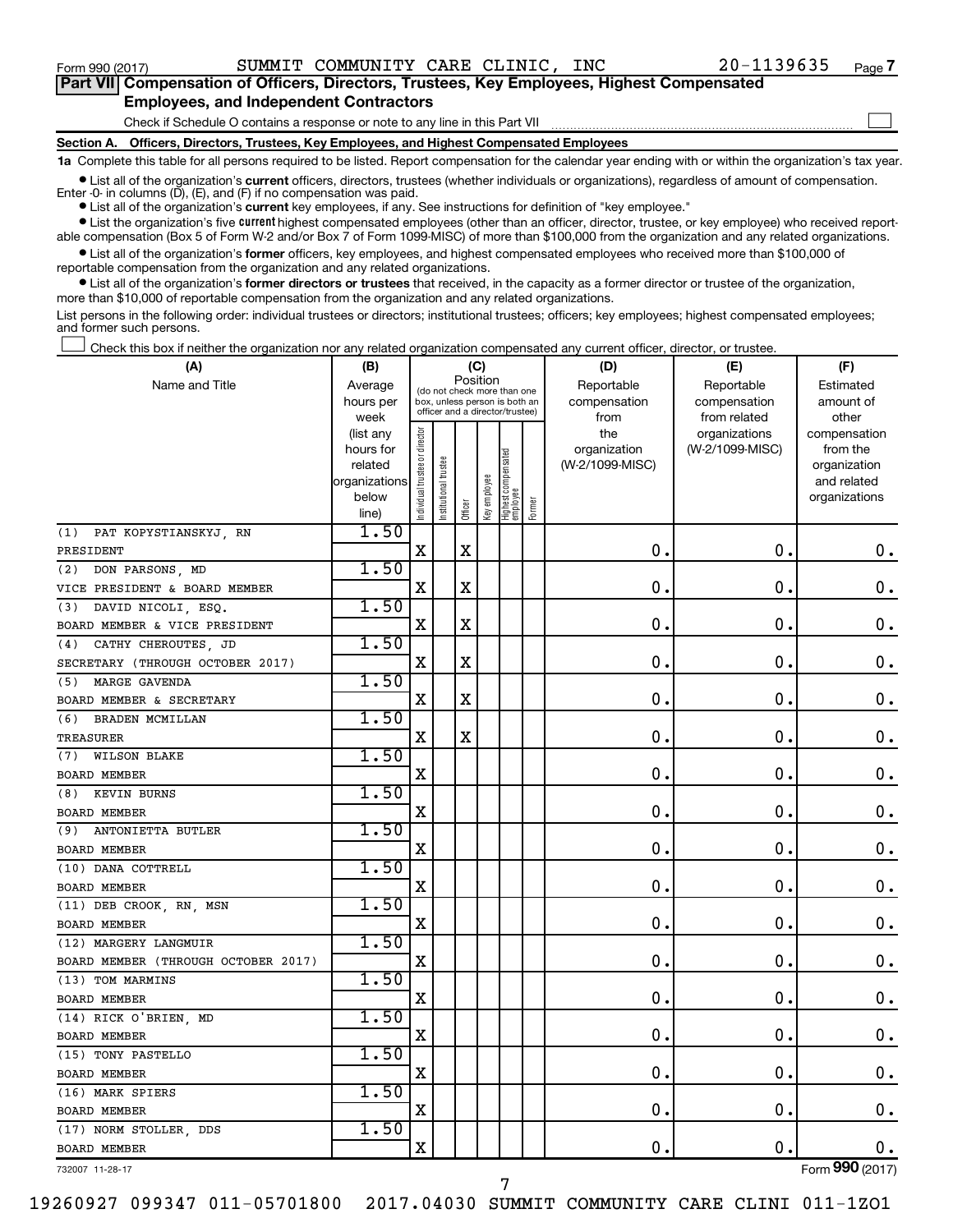| SUMMIT COMMUNITY CARE CLINIC, INC<br>Form 990 (2017)                                                                                                                                                                                                                                                                             |                      |                                |                                 |         |              |                                 |        |                         | 20-1139635      |                  |              | Page 8                       |
|----------------------------------------------------------------------------------------------------------------------------------------------------------------------------------------------------------------------------------------------------------------------------------------------------------------------------------|----------------------|--------------------------------|---------------------------------|---------|--------------|---------------------------------|--------|-------------------------|-----------------|------------------|--------------|------------------------------|
| Part VII Section A. Officers, Directors, Trustees, Key Employees, and Highest Compensated Employees (continued)                                                                                                                                                                                                                  |                      |                                |                                 |         |              |                                 |        |                         |                 |                  |              |                              |
| (A)                                                                                                                                                                                                                                                                                                                              | (B)                  |                                |                                 |         | (C)          |                                 |        | (D)                     | (E)             |                  |              | (F)                          |
| Name and title                                                                                                                                                                                                                                                                                                                   | Average              |                                | (do not check more than one     |         | Position     |                                 |        | Reportable              | Reportable      |                  |              | Estimated                    |
|                                                                                                                                                                                                                                                                                                                                  | hours per            |                                | box, unless person is both an   |         |              |                                 |        | compensation            | compensation    |                  |              | amount of                    |
|                                                                                                                                                                                                                                                                                                                                  | week                 |                                | officer and a director/trustee) |         |              |                                 |        | from                    | from related    |                  |              | other                        |
|                                                                                                                                                                                                                                                                                                                                  | (list any            |                                |                                 |         |              |                                 |        | the                     | organizations   |                  |              | compensation                 |
|                                                                                                                                                                                                                                                                                                                                  | hours for<br>related |                                |                                 |         |              |                                 |        | organization            | (W-2/1099-MISC) |                  |              | from the                     |
|                                                                                                                                                                                                                                                                                                                                  | organizations        |                                |                                 |         |              |                                 |        | (W-2/1099-MISC)         |                 |                  |              | organization<br>and related  |
|                                                                                                                                                                                                                                                                                                                                  | below                |                                |                                 |         |              |                                 |        |                         |                 |                  |              | organizations                |
|                                                                                                                                                                                                                                                                                                                                  | line)                | Individual trustee or director | Institutional trustee           | Officer | key employee | Highest compensated<br>employee | Former |                         |                 |                  |              |                              |
| (18) KIMBERLY TRAMONTANA                                                                                                                                                                                                                                                                                                         | 1.50                 |                                |                                 |         |              |                                 |        |                         |                 |                  |              |                              |
| <b>BOARD MEMBER</b>                                                                                                                                                                                                                                                                                                              |                      | X                              |                                 |         |              |                                 |        | 0.                      |                 | 0.               |              | 0.                           |
| (19) BILL WAY                                                                                                                                                                                                                                                                                                                    | 1.50                 |                                |                                 |         |              |                                 |        |                         |                 |                  |              |                              |
| BOARD MEMBER (THROUGH JULY 2017)                                                                                                                                                                                                                                                                                                 |                      | X                              |                                 |         |              |                                 |        | 0.                      |                 | 0.               |              | 0.                           |
| (20) MAUREEN WESTERLAND, M ED                                                                                                                                                                                                                                                                                                    | 1.50                 |                                |                                 |         |              |                                 |        |                         |                 |                  |              |                              |
| BOARD MEMBER (THROUGH OCTOBER 2017)                                                                                                                                                                                                                                                                                              |                      | X                              |                                 |         |              |                                 |        | 0.                      |                 | $\mathbf 0$ .    |              | 0.                           |
| (21) HELEN ROYAL, LPC                                                                                                                                                                                                                                                                                                            | 40.00                |                                |                                 |         |              |                                 |        |                         |                 |                  |              |                              |
| CEO<br>(22) TOMMY BARNHART                                                                                                                                                                                                                                                                                                       | 15.00                |                                |                                 | X       |              |                                 |        | 121,859.                |                 | 0.               |              | 15,779.                      |
| CFO                                                                                                                                                                                                                                                                                                                              |                      |                                |                                 | X       |              |                                 |        | 0.                      |                 | $\mathbf 0$ .    |              | 0.                           |
| (23) MARY BETH JOHNSON                                                                                                                                                                                                                                                                                                           | 40.00                |                                |                                 |         |              |                                 |        |                         |                 |                  |              |                              |
| COO                                                                                                                                                                                                                                                                                                                              |                      |                                |                                 | X       |              |                                 |        | 85,780.                 |                 | 0.               |              | 18,190.                      |
| (24) KATHLEEN COWIE, MD                                                                                                                                                                                                                                                                                                          | 40.00                |                                |                                 |         |              |                                 |        |                         |                 |                  |              |                              |
| CHIEF MEDICAL OFFICER                                                                                                                                                                                                                                                                                                            |                      |                                |                                 |         |              | X                               |        | 143,068.                |                 | 0.               |              | 9,070.                       |
| (25) STEPHANIE BARNETT, DDS                                                                                                                                                                                                                                                                                                      | 40.00                |                                |                                 |         |              |                                 |        |                         |                 |                  |              |                              |
| CHIEF DENTAL OFFICER                                                                                                                                                                                                                                                                                                             |                      |                                |                                 |         |              | X                               |        | 131,870.                |                 | 0.               |              | 12,024.                      |
|                                                                                                                                                                                                                                                                                                                                  |                      |                                |                                 |         |              |                                 |        |                         |                 |                  |              |                              |
| 1b Sub-total                                                                                                                                                                                                                                                                                                                     |                      |                                |                                 |         |              |                                 |        | 482,577.                |                 | $\overline{0}$ . |              | 55,063.                      |
|                                                                                                                                                                                                                                                                                                                                  |                      |                                |                                 |         |              |                                 |        | $\overline{0}$ .        |                 | $\overline{0}$ . |              | 0.                           |
| d                                                                                                                                                                                                                                                                                                                                |                      |                                |                                 |         |              |                                 |        | 482,577.                |                 | σ.               |              | 55,063.                      |
| Total number of individuals (including but not limited to those listed above) who received more than \$100,000 of reportable<br>$\mathbf{2}$                                                                                                                                                                                     |                      |                                |                                 |         |              |                                 |        |                         |                 |                  |              |                              |
| compensation from the organization $\blacktriangleright$                                                                                                                                                                                                                                                                         |                      |                                |                                 |         |              |                                 |        |                         |                 |                  |              | 3                            |
|                                                                                                                                                                                                                                                                                                                                  |                      |                                |                                 |         |              |                                 |        |                         |                 |                  |              | $\overline{N}$<br><b>Yes</b> |
| Did the organization list any former officer, director, or trustee, key employee, or highest compensated employee on<br>3                                                                                                                                                                                                        |                      |                                |                                 |         |              |                                 |        |                         |                 |                  |              |                              |
|                                                                                                                                                                                                                                                                                                                                  |                      |                                |                                 |         |              |                                 |        |                         |                 |                  | 3            | x                            |
| 4<br>For any individual listed on line 1a, is the sum of reportable compensation and other compensation from the organization                                                                                                                                                                                                    |                      |                                |                                 |         |              |                                 |        |                         |                 |                  |              |                              |
| and related organizations greater than \$150,000? If "Yes," complete Schedule J for such individual                                                                                                                                                                                                                              |                      |                                |                                 |         |              |                                 |        |                         |                 |                  | 4            | х                            |
| Did any person listed on line 1a receive or accrue compensation from any unrelated organization or individual for services<br>5<br>rendered to the organization? If "Yes," complete Schedule J for such person manufactured to the organization? If "Yes," complete Schedule J for such person manufactured to the organization? |                      |                                |                                 |         |              |                                 |        |                         |                 |                  | 5            | x                            |
| <b>Section B. Independent Contractors</b>                                                                                                                                                                                                                                                                                        |                      |                                |                                 |         |              |                                 |        |                         |                 |                  |              |                              |
| Complete this table for your five highest compensated independent contractors that received more than \$100,000 of compensation from<br>1                                                                                                                                                                                        |                      |                                |                                 |         |              |                                 |        |                         |                 |                  |              |                              |
| the organization. Report compensation for the calendar year ending with or within the organization's tax year.                                                                                                                                                                                                                   |                      |                                |                                 |         |              |                                 |        |                         |                 |                  |              |                              |
| (A)                                                                                                                                                                                                                                                                                                                              |                      |                                |                                 |         |              |                                 |        | (B)                     |                 |                  | (C)          |                              |
| Name and business address                                                                                                                                                                                                                                                                                                        |                      |                                | <b>NONE</b>                     |         |              |                                 |        | Description of services |                 |                  | Compensation |                              |
|                                                                                                                                                                                                                                                                                                                                  |                      |                                |                                 |         |              |                                 |        |                         |                 |                  |              |                              |
|                                                                                                                                                                                                                                                                                                                                  |                      |                                |                                 |         |              |                                 |        |                         |                 |                  |              |                              |
|                                                                                                                                                                                                                                                                                                                                  |                      |                                |                                 |         |              |                                 |        |                         |                 |                  |              |                              |
|                                                                                                                                                                                                                                                                                                                                  |                      |                                |                                 |         |              |                                 |        |                         |                 |                  |              |                              |
|                                                                                                                                                                                                                                                                                                                                  |                      |                                |                                 |         |              |                                 |        |                         |                 |                  |              |                              |
|                                                                                                                                                                                                                                                                                                                                  |                      |                                |                                 |         |              |                                 |        |                         |                 |                  |              |                              |
|                                                                                                                                                                                                                                                                                                                                  |                      |                                |                                 |         |              |                                 |        |                         |                 |                  |              |                              |
|                                                                                                                                                                                                                                                                                                                                  |                      |                                |                                 |         |              |                                 |        |                         |                 |                  |              |                              |
| Total number of independent contractors (including but not limited to those listed above) who received more than<br>2<br>\$100,000 of compensation from the organization                                                                                                                                                         |                      |                                |                                 |         |              | U                               |        |                         |                 |                  |              |                              |

732008 11-28-17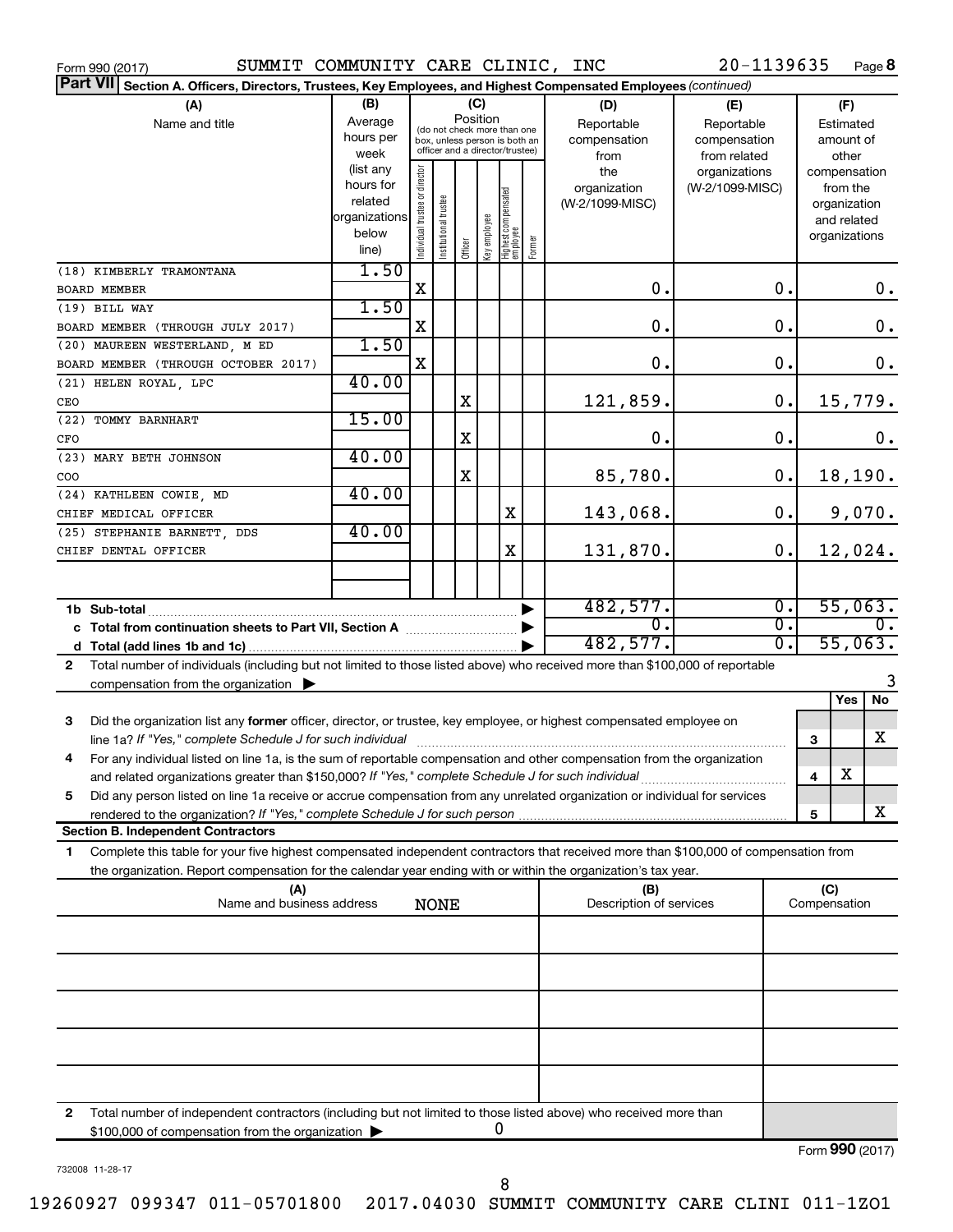| <b>Part VIII</b>                                                                        |        |                       | <b>Statement of Revenue</b>                                                                                                                                                                                                                                                                                                                                                                                                                                       |                                                          |                                                                                                                       |                                                                                              |                                                 |                                         |                                                                    |
|-----------------------------------------------------------------------------------------|--------|-----------------------|-------------------------------------------------------------------------------------------------------------------------------------------------------------------------------------------------------------------------------------------------------------------------------------------------------------------------------------------------------------------------------------------------------------------------------------------------------------------|----------------------------------------------------------|-----------------------------------------------------------------------------------------------------------------------|----------------------------------------------------------------------------------------------|-------------------------------------------------|-----------------------------------------|--------------------------------------------------------------------|
|                                                                                         |        |                       |                                                                                                                                                                                                                                                                                                                                                                                                                                                                   |                                                          |                                                                                                                       |                                                                                              |                                                 |                                         |                                                                    |
|                                                                                         |        |                       |                                                                                                                                                                                                                                                                                                                                                                                                                                                                   |                                                          |                                                                                                                       | (A)<br>Total revenue                                                                         | (B)<br>Related or<br>exempt function<br>revenue | (C)<br>Unrelated<br>business<br>revenue | (D)<br>Revenue excluded<br>from tax under<br>sections<br>512 - 514 |
| Contributions, Gifts, Grants<br>and Other Similar Amounts<br>Program Service<br>Revenue |        | $\mathbf b$<br>с<br>d | 1 a Federated campaigns<br>c Fundraising events<br>d Related organizations<br>e Government grants (contributions)<br>f All other contributions, gifts, grants, and<br>similar amounts not included above<br>g Noncash contributions included in lines 1a-1f: \$<br>2 a PATIENT FEES<br><b>MEDICAID EHR INCENTIVE</b><br>the control of the control of the control of the control of<br>the control of the control of the control of the control of the control of | 1a<br>1 <sub>b</sub><br>1 <sub>c</sub><br>1 <sub>d</sub> | 111,694.<br>$1e$ 3, 184, 872.<br>1f 1, 470, 958.<br>87,584<br>$\blacktriangleright$<br><b>Business Code</b><br>624100 | 4, 767, 524.<br>$624100$ 3, 326, 702. 3, 326, 702.<br>30,000.<br>$\triangleright$ 3,356,702. | 30,000.                                         |                                         |                                                                    |
|                                                                                         | 3      |                       | Investment income (including dividends, interest, and                                                                                                                                                                                                                                                                                                                                                                                                             |                                                          |                                                                                                                       |                                                                                              |                                                 |                                         |                                                                    |
|                                                                                         | 4<br>5 |                       | Income from investment of tax-exempt bond proceeds                                                                                                                                                                                                                                                                                                                                                                                                                |                                                          |                                                                                                                       | 115.                                                                                         |                                                 |                                         | 115.                                                               |
|                                                                                         |        | b                     | 6 a Gross rents<br>Less: rental expenses<br>c Rental income or (loss)                                                                                                                                                                                                                                                                                                                                                                                             | (i) Real                                                 | (ii) Personal                                                                                                         |                                                                                              |                                                 |                                         |                                                                    |
|                                                                                         |        |                       | <b>7 a</b> Gross amount from sales of<br>assets other than inventory<br><b>b</b> Less: cost or other basis                                                                                                                                                                                                                                                                                                                                                        | (i) Securities                                           | ▶<br>(ii) Other                                                                                                       |                                                                                              |                                                 |                                         |                                                                    |
|                                                                                         |        |                       | and sales expenses<br>8 a Gross income from fundraising events (not                                                                                                                                                                                                                                                                                                                                                                                               |                                                          | ▶                                                                                                                     |                                                                                              |                                                 |                                         |                                                                    |
| <b>Other Revenue</b>                                                                    |        |                       | $111$ ,694. $_{\rm of}$<br>including \$<br>contributions reported on line 1c). See                                                                                                                                                                                                                                                                                                                                                                                |                                                          | 7,455.<br>36,514.                                                                                                     |                                                                                              |                                                 |                                         |                                                                    |
|                                                                                         |        |                       | c Net income or (loss) from fundraising events<br>9 a Gross income from gaming activities. See                                                                                                                                                                                                                                                                                                                                                                    |                                                          |                                                                                                                       | $-29,059.$                                                                                   |                                                 |                                         | $-29,059.$                                                         |
|                                                                                         |        |                       | c Net income or (loss) from gaming activities<br>10 a Gross sales of inventory, less returns                                                                                                                                                                                                                                                                                                                                                                      | b<br>b                                                   |                                                                                                                       |                                                                                              |                                                 |                                         |                                                                    |
|                                                                                         | 11 a   | b                     | c Net income or (loss) from sales of inventory<br>Miscellaneous Revenue<br>MISCELLANEOUS INCOME                                                                                                                                                                                                                                                                                                                                                                   |                                                          | <b>Business Code</b><br>900099                                                                                        | 4,720.                                                                                       |                                                 |                                         | 4,720.                                                             |
|                                                                                         |        | с                     | the control of the control of the control of the control of the control of                                                                                                                                                                                                                                                                                                                                                                                        |                                                          | $\blacktriangleright$                                                                                                 | 4,720.                                                                                       |                                                 |                                         |                                                                    |
|                                                                                         | 12     |                       |                                                                                                                                                                                                                                                                                                                                                                                                                                                                   |                                                          |                                                                                                                       | $8, 100, 002.$ 3, 356, 702.                                                                  |                                                 | $\overline{0}$ .                        | $-24, 224.$<br>$Form$ 990 (2017)                                   |

Form 990 (2017) SUMMIT COMMUNITY CARE CLINIC, INC 20-1139635 Page

732009 11-28-17

Form (2017) **990**

**9**

19260927 099347 011-05701800 2017.04030 SUMMIT COMMUNITY CARE CLINI 011-1ZO1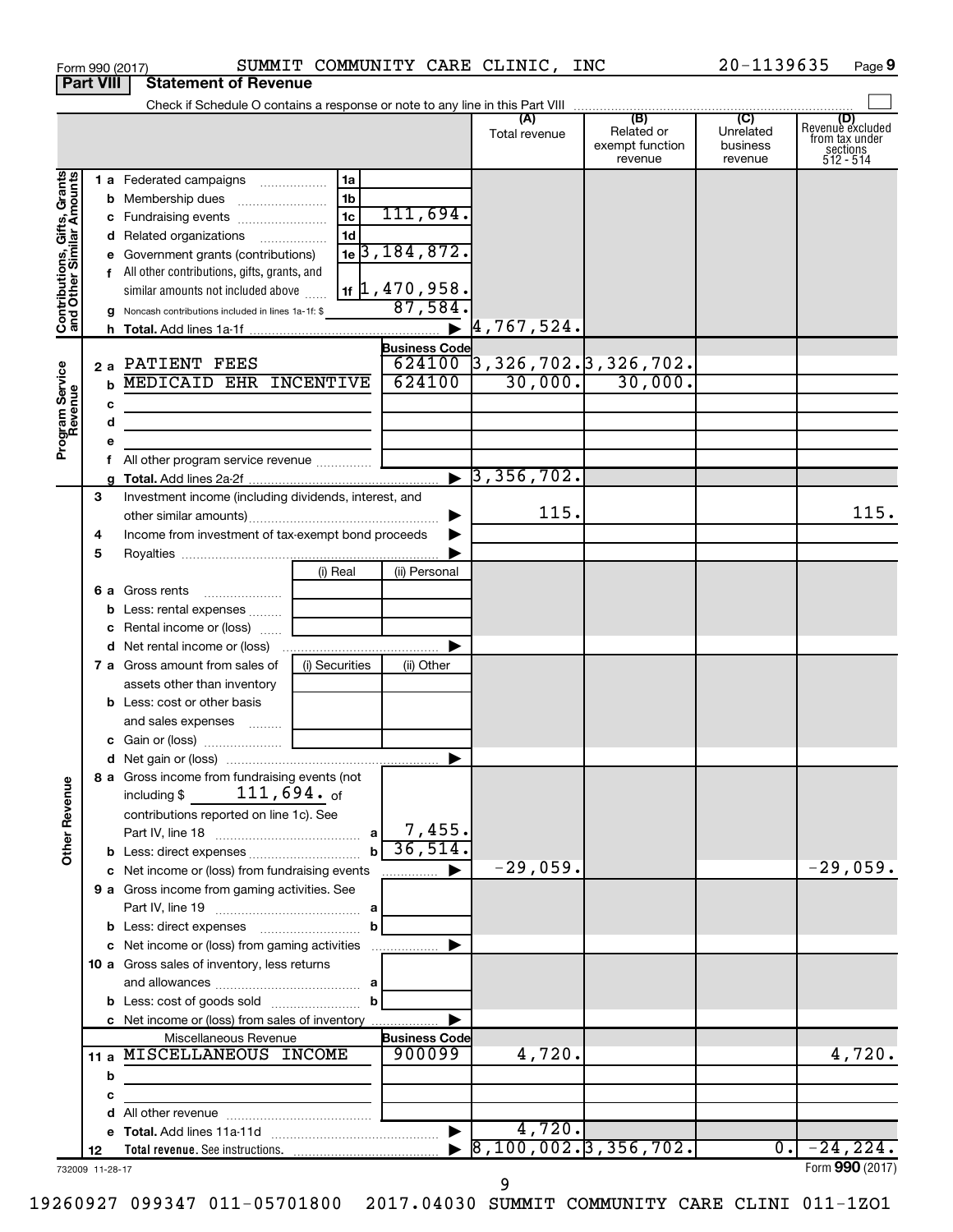**Part IX Statement of Functional Expenses**

Form 990 (2017)  $\,$  SUMMIT COMMUNITY CARE CLINIC, INC  $\,$  20-1139635  $\,$  Page

| Section 501(c)(3) and 501(c)(4) organizations must complete all columns. All other organizations must complete column (A). |                                                                                                                                                                                                             |                        |                                    |                                           |                                |  |  |  |  |  |
|----------------------------------------------------------------------------------------------------------------------------|-------------------------------------------------------------------------------------------------------------------------------------------------------------------------------------------------------------|------------------------|------------------------------------|-------------------------------------------|--------------------------------|--|--|--|--|--|
|                                                                                                                            | Check if Schedule O contains a response or note to any line in this Part IX                                                                                                                                 |                        |                                    |                                           |                                |  |  |  |  |  |
|                                                                                                                            | Do not include amounts reported on lines 6b,<br>7b, 8b, 9b, and 10b of Part VIII.                                                                                                                           | (A)<br>Total expenses  | (B)<br>Program service<br>expenses | (C)<br>Management and<br>general expenses | (D)<br>Fundraising<br>expenses |  |  |  |  |  |
| 1.                                                                                                                         | Grants and other assistance to domestic organizations                                                                                                                                                       |                        |                                    |                                           |                                |  |  |  |  |  |
|                                                                                                                            | and domestic governments. See Part IV, line 21                                                                                                                                                              | 525.                   | 525.                               |                                           |                                |  |  |  |  |  |
| 2                                                                                                                          | Grants and other assistance to domestic                                                                                                                                                                     |                        |                                    |                                           |                                |  |  |  |  |  |
|                                                                                                                            | individuals. See Part IV, line 22                                                                                                                                                                           |                        |                                    |                                           |                                |  |  |  |  |  |
| 3                                                                                                                          | Grants and other assistance to foreign                                                                                                                                                                      |                        |                                    |                                           |                                |  |  |  |  |  |
|                                                                                                                            | organizations, foreign governments, and foreign                                                                                                                                                             |                        |                                    |                                           |                                |  |  |  |  |  |
|                                                                                                                            | individuals. See Part IV, lines 15 and 16                                                                                                                                                                   |                        |                                    |                                           |                                |  |  |  |  |  |
| 4                                                                                                                          | Benefits paid to or for members                                                                                                                                                                             |                        |                                    |                                           |                                |  |  |  |  |  |
| 5                                                                                                                          | Compensation of current officers, directors,                                                                                                                                                                |                        |                                    |                                           |                                |  |  |  |  |  |
|                                                                                                                            | trustees, and key employees                                                                                                                                                                                 | 241,608.               |                                    | 234,726.                                  | 6,882.                         |  |  |  |  |  |
| 6                                                                                                                          | Compensation not included above, to disqualified                                                                                                                                                            |                        |                                    |                                           |                                |  |  |  |  |  |
|                                                                                                                            | persons (as defined under section 4958(f)(1)) and                                                                                                                                                           |                        |                                    |                                           |                                |  |  |  |  |  |
|                                                                                                                            | persons described in section 4958(c)(3)(B)                                                                                                                                                                  |                        |                                    |                                           |                                |  |  |  |  |  |
| 7                                                                                                                          |                                                                                                                                                                                                             | 4, 268, 733.           | 3,973,136.                         | 238, 327.                                 | 57,270.                        |  |  |  |  |  |
| 8                                                                                                                          | Pension plan accruals and contributions (include                                                                                                                                                            | 68,913.                |                                    |                                           |                                |  |  |  |  |  |
|                                                                                                                            | section 401(k) and 403(b) employer contributions)                                                                                                                                                           | 668,467.               | $\frac{60,994}{573,491}$           | $\frac{7,488}{89,018}$                    | $\frac{431}{5,958}$            |  |  |  |  |  |
| 9                                                                                                                          |                                                                                                                                                                                                             | 361, 279.              | 305, 859.                          | 49,736.                                   | 5,684.                         |  |  |  |  |  |
| 10                                                                                                                         |                                                                                                                                                                                                             |                        |                                    |                                           |                                |  |  |  |  |  |
| 11                                                                                                                         | Fees for services (non-employees):                                                                                                                                                                          |                        |                                    |                                           |                                |  |  |  |  |  |
| a                                                                                                                          |                                                                                                                                                                                                             |                        |                                    | 2,447.                                    |                                |  |  |  |  |  |
| b                                                                                                                          |                                                                                                                                                                                                             | $\frac{2,447}{23,290}$ |                                    | 23,290.                                   |                                |  |  |  |  |  |
|                                                                                                                            |                                                                                                                                                                                                             |                        |                                    |                                           |                                |  |  |  |  |  |
| d                                                                                                                          | Professional fundraising services. See Part IV, line 17                                                                                                                                                     | 1,430.                 |                                    |                                           | 1,430.                         |  |  |  |  |  |
| f                                                                                                                          | Investment management fees                                                                                                                                                                                  |                        |                                    |                                           |                                |  |  |  |  |  |
| g                                                                                                                          | Other. (If line 11g amount exceeds 10% of line 25,                                                                                                                                                          |                        |                                    |                                           |                                |  |  |  |  |  |
|                                                                                                                            | column (A) amount, list line 11g expenses on Sch O.)                                                                                                                                                        | 622,553.               | 304,370.                           | 316,644.                                  | 1,539.                         |  |  |  |  |  |
| 12                                                                                                                         |                                                                                                                                                                                                             | 23,570.                | 17,544.                            | 5,749.                                    | 277.                           |  |  |  |  |  |
| 13                                                                                                                         |                                                                                                                                                                                                             | 353,058.               | 249,399.                           | 103, 272.                                 | 387.                           |  |  |  |  |  |
| 14                                                                                                                         |                                                                                                                                                                                                             | 101, 256.              | 70,401.                            | 29,443.                                   | 1,412.                         |  |  |  |  |  |
| 15                                                                                                                         |                                                                                                                                                                                                             |                        |                                    |                                           |                                |  |  |  |  |  |
| 16                                                                                                                         |                                                                                                                                                                                                             | 195, 242.              | 153,021.                           | 42,221                                    |                                |  |  |  |  |  |
| 17                                                                                                                         |                                                                                                                                                                                                             | 17,688.                | 9,634.                             | 8,054.                                    |                                |  |  |  |  |  |
| 18                                                                                                                         | Payments of travel or entertainment expenses                                                                                                                                                                |                        |                                    |                                           |                                |  |  |  |  |  |
|                                                                                                                            | for any federal, state, or local public officials                                                                                                                                                           |                        |                                    |                                           |                                |  |  |  |  |  |
| 19                                                                                                                         | Conferences, conventions, and meetings                                                                                                                                                                      | 26,514.                | 15,303.                            | $11,206$ .                                | 5.                             |  |  |  |  |  |
| 20                                                                                                                         | Interest                                                                                                                                                                                                    | 132.                   |                                    | 132.                                      |                                |  |  |  |  |  |
| 21                                                                                                                         |                                                                                                                                                                                                             |                        |                                    |                                           |                                |  |  |  |  |  |
| 22                                                                                                                         | Depreciation, depletion, and amortization                                                                                                                                                                   | 113,408.               | 101,610.                           | 11,798.                                   |                                |  |  |  |  |  |
| 23                                                                                                                         | Insurance                                                                                                                                                                                                   | 69,431.                | 38,636.                            | 30,795.                                   |                                |  |  |  |  |  |
| 24                                                                                                                         | Other expenses. Itemize expenses not covered<br>above. (List miscellaneous expenses in line 24e. If line<br>24e amount exceeds 10% of line 25, column (A)<br>amount, list line 24e expenses on Schedule O.) |                        |                                    |                                           |                                |  |  |  |  |  |
| a                                                                                                                          | MEDICAL SUPPLIES                                                                                                                                                                                            | 386, 520.              | 386,520.                           |                                           |                                |  |  |  |  |  |
| b                                                                                                                          | <b>BAD DEBT EXPENSE</b>                                                                                                                                                                                     | 161, 396.              | 161, 396.                          |                                           |                                |  |  |  |  |  |
| C                                                                                                                          | DUES & LICENSES                                                                                                                                                                                             | 57,630.                | 33,118.                            | 24,512.                                   |                                |  |  |  |  |  |
| d                                                                                                                          | <b>EDUCATION &amp; TRAINING</b>                                                                                                                                                                             | 39,406.                | 27,814.                            | 11,579.                                   | 13.                            |  |  |  |  |  |
|                                                                                                                            | e All other expenses                                                                                                                                                                                        | 44,306.                | 12,507.                            | 29, 289.                                  | 2,510.                         |  |  |  |  |  |
| 25                                                                                                                         | Total functional expenses. Add lines 1 through 24e                                                                                                                                                          | 7,848,802.             | 6,495,278.                         | 1, 269, 726.                              | 83,798.                        |  |  |  |  |  |
| 26                                                                                                                         | Joint costs. Complete this line only if the organization                                                                                                                                                    |                        |                                    |                                           |                                |  |  |  |  |  |
|                                                                                                                            | reported in column (B) joint costs from a combined                                                                                                                                                          |                        |                                    |                                           |                                |  |  |  |  |  |
|                                                                                                                            | educational campaign and fundraising solicitation.                                                                                                                                                          |                        |                                    |                                           |                                |  |  |  |  |  |
|                                                                                                                            | Check here $\blacktriangleright$<br>if following SOP 98-2 (ASC 958-720)                                                                                                                                     |                        |                                    |                                           |                                |  |  |  |  |  |

732010 11-28-17

Form (2017) **990**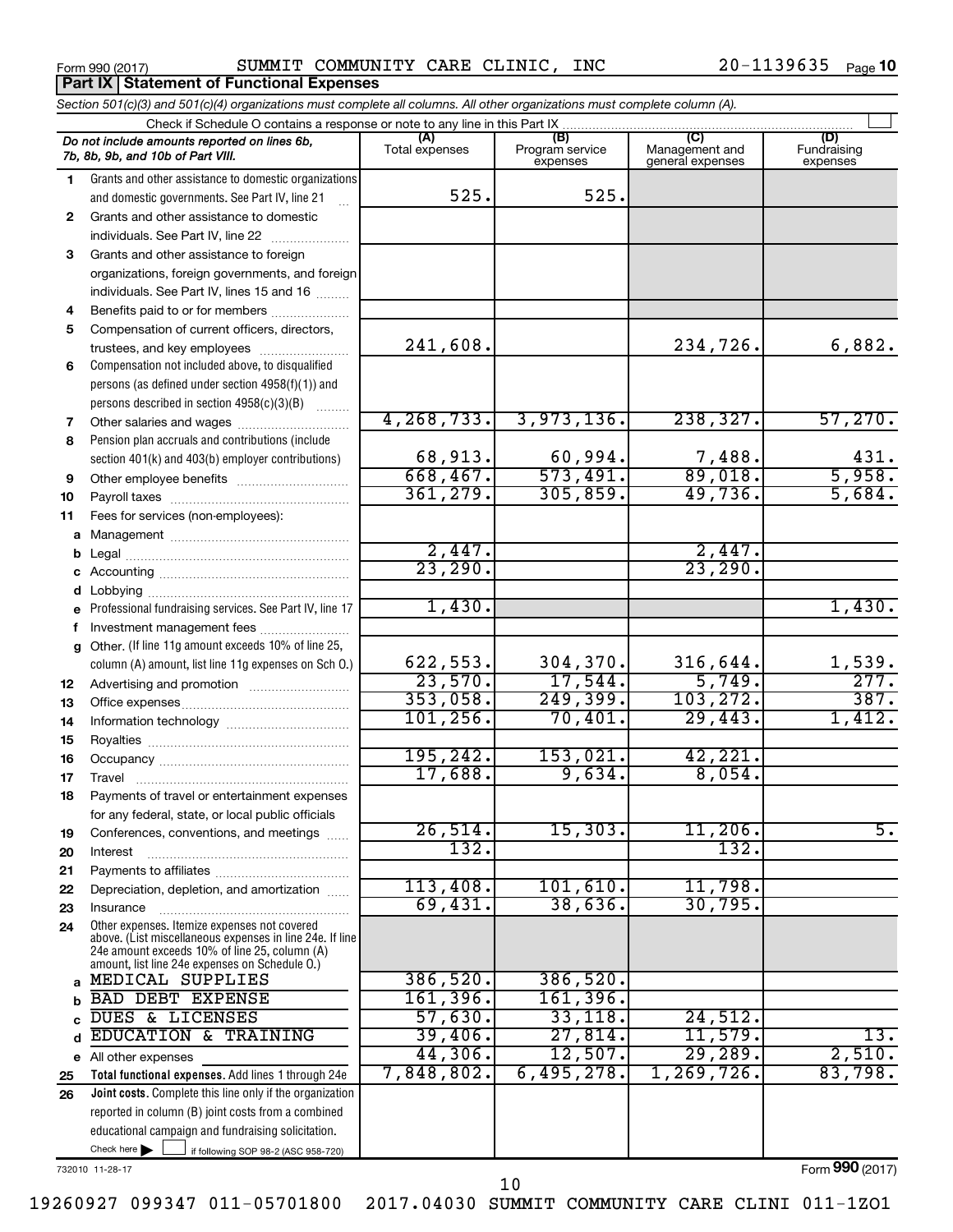**Part X Balance Sheet**

| Form 990 (2017) |  | SUMMIT COMMUNITY CARE CLINIC, |  |  | INC | 20-1139635 | Page 11 |  |
|-----------------|--|-------------------------------|--|--|-----|------------|---------|--|
|-----------------|--|-------------------------------|--|--|-----|------------|---------|--|

|                             |    |                                                                                                                                                                                                                                |                 |            | (A)<br>Beginning of year |                         | (B)<br>End of year |
|-----------------------------|----|--------------------------------------------------------------------------------------------------------------------------------------------------------------------------------------------------------------------------------|-----------------|------------|--------------------------|-------------------------|--------------------|
|                             | 1  |                                                                                                                                                                                                                                |                 |            | 1, 217, 650.             | $\mathbf{1}$            | 554,505.           |
|                             | 2  |                                                                                                                                                                                                                                |                 |            |                          | $\overline{2}$          |                    |
|                             | 3  |                                                                                                                                                                                                                                |                 |            | 433,644.                 | $\overline{\mathbf{3}}$ | 410,964.           |
|                             | 4  |                                                                                                                                                                                                                                |                 |            | 395,964.                 | 4                       | 565,067.           |
|                             | 5  | Loans and other receivables from current and former officers, directors,                                                                                                                                                       |                 |            |                          |                         |                    |
|                             |    | trustees, key employees, and highest compensated employees. Complete                                                                                                                                                           |                 |            |                          |                         |                    |
|                             |    | Part II of Schedule Latin minimum and all the Schedule Latin minimum and all the Marian minimum and the Schedule                                                                                                               |                 |            |                          | 5                       |                    |
|                             | 6  | Loans and other receivables from other disqualified persons (as defined under                                                                                                                                                  |                 |            |                          |                         |                    |
|                             |    | section 4958(f)(1)), persons described in section 4958(c)(3)(B), and contributing                                                                                                                                              |                 |            |                          |                         |                    |
|                             |    | employers and sponsoring organizations of section 501(c)(9) voluntary                                                                                                                                                          |                 |            |                          |                         |                    |
|                             |    | employees' beneficiary organizations (see instr). Complete Part II of Sch L                                                                                                                                                    |                 |            |                          | 6                       |                    |
| Assets                      | 7  |                                                                                                                                                                                                                                |                 |            |                          | 7                       |                    |
|                             | 8  |                                                                                                                                                                                                                                |                 |            | 35,564.                  | 8                       | 68, 230.           |
|                             | 9  | Prepaid expenses and deferred charges                                                                                                                                                                                          |                 |            | 17,398.                  | 9                       | 56,982.            |
|                             |    | <b>10a</b> Land, buildings, and equipment: cost or other                                                                                                                                                                       |                 |            |                          |                         |                    |
|                             |    | basis. Complete Part VI of Schedule D  10a                                                                                                                                                                                     |                 | 1,500,569. |                          |                         |                    |
|                             |    | <b>b</b> Less: accumulated depreciation <i>mimimimining</i>                                                                                                                                                                    | 10 <sub>b</sub> | 531,253.   | 803,475.                 | 10 <sub>c</sub>         | 969, 316.          |
|                             | 11 |                                                                                                                                                                                                                                |                 |            | 11                       |                         |                    |
|                             | 12 |                                                                                                                                                                                                                                |                 |            | 12                       |                         |                    |
|                             | 13 |                                                                                                                                                                                                                                |                 |            | 13                       |                         |                    |
|                             | 14 |                                                                                                                                                                                                                                |                 |            | 14                       |                         |                    |
|                             | 15 |                                                                                                                                                                                                                                |                 | 7,500.     | 15                       | 7,500.                  |                    |
|                             | 16 |                                                                                                                                                                                                                                |                 |            | 2,911,195.               | 16                      | 2,632,564.         |
|                             | 17 |                                                                                                                                                                                                                                |                 | 866,594.   | 17                       | 521,935.                |                    |
|                             | 18 |                                                                                                                                                                                                                                |                 | 18         |                          |                         |                    |
|                             | 19 | Deferred revenue manual contracts and contracts are all the contracts and contracts are contracted and contracts are contracted and contract are contracted and contract are contracted and contract are contracted and contra |                 |            | 220, 176.                | 19                      | $\overline{0}$ .   |
|                             | 20 |                                                                                                                                                                                                                                |                 |            |                          | 20                      |                    |
|                             | 21 | Escrow or custodial account liability. Complete Part IV of Schedule D                                                                                                                                                          |                 |            |                          | 21                      |                    |
|                             | 22 | Loans and other payables to current and former officers, directors, trustees,                                                                                                                                                  |                 |            |                          |                         |                    |
| Liabilities                 |    | key employees, highest compensated employees, and disqualified persons.                                                                                                                                                        |                 |            |                          |                         |                    |
|                             |    |                                                                                                                                                                                                                                |                 |            |                          | 22                      |                    |
|                             | 23 | Secured mortgages and notes payable to unrelated third parties                                                                                                                                                                 |                 |            |                          | 23                      |                    |
|                             | 24 | Unsecured notes and loans payable to unrelated third parties                                                                                                                                                                   |                 |            |                          | 24                      |                    |
|                             | 25 | Other liabilities (including federal income tax, payables to related third                                                                                                                                                     |                 |            |                          |                         |                    |
|                             |    | parties, and other liabilities not included on lines 17-24). Complete Part X of                                                                                                                                                |                 |            |                          |                         |                    |
|                             |    | Schedule D                                                                                                                                                                                                                     |                 |            | 29,170.                  | 25                      | 64,174.            |
|                             | 26 |                                                                                                                                                                                                                                |                 |            | 1, 115, 940.             | 26                      | 586, 109.          |
|                             |    | Organizations that follow SFAS 117 (ASC 958), check here $\blacktriangleright \begin{array}{c} \perp X \end{array}$ and                                                                                                        |                 |            |                          |                         |                    |
|                             |    | complete lines 27 through 29, and lines 33 and 34.                                                                                                                                                                             |                 |            |                          |                         |                    |
|                             | 27 |                                                                                                                                                                                                                                |                 |            | 1,527,546.               | 27                      | 1,765,306.         |
|                             | 28 |                                                                                                                                                                                                                                |                 |            | 267,709.                 | 28                      | 281, 149.          |
|                             | 29 | Permanently restricted net assets                                                                                                                                                                                              |                 |            |                          | 29                      |                    |
|                             |    | Organizations that do not follow SFAS 117 (ASC 958), check here $\blacktriangleright\Box$                                                                                                                                      |                 |            |                          |                         |                    |
|                             |    | and complete lines 30 through 34.                                                                                                                                                                                              |                 |            |                          |                         |                    |
| Net Assets or Fund Balances | 30 |                                                                                                                                                                                                                                |                 |            | 30                       |                         |                    |
|                             | 31 | Paid-in or capital surplus, or land, building, or equipment fund                                                                                                                                                               |                 |            | 31                       |                         |                    |
|                             | 32 | Retained earnings, endowment, accumulated income, or other funds                                                                                                                                                               |                 |            |                          | 32                      |                    |
|                             | 33 |                                                                                                                                                                                                                                |                 |            | 1,795,255.               | 33                      | 2,046,455.         |
|                             | 34 |                                                                                                                                                                                                                                |                 |            | 2,911,195.               | 34                      | 2,632,564.         |

Form (2017) **990**

11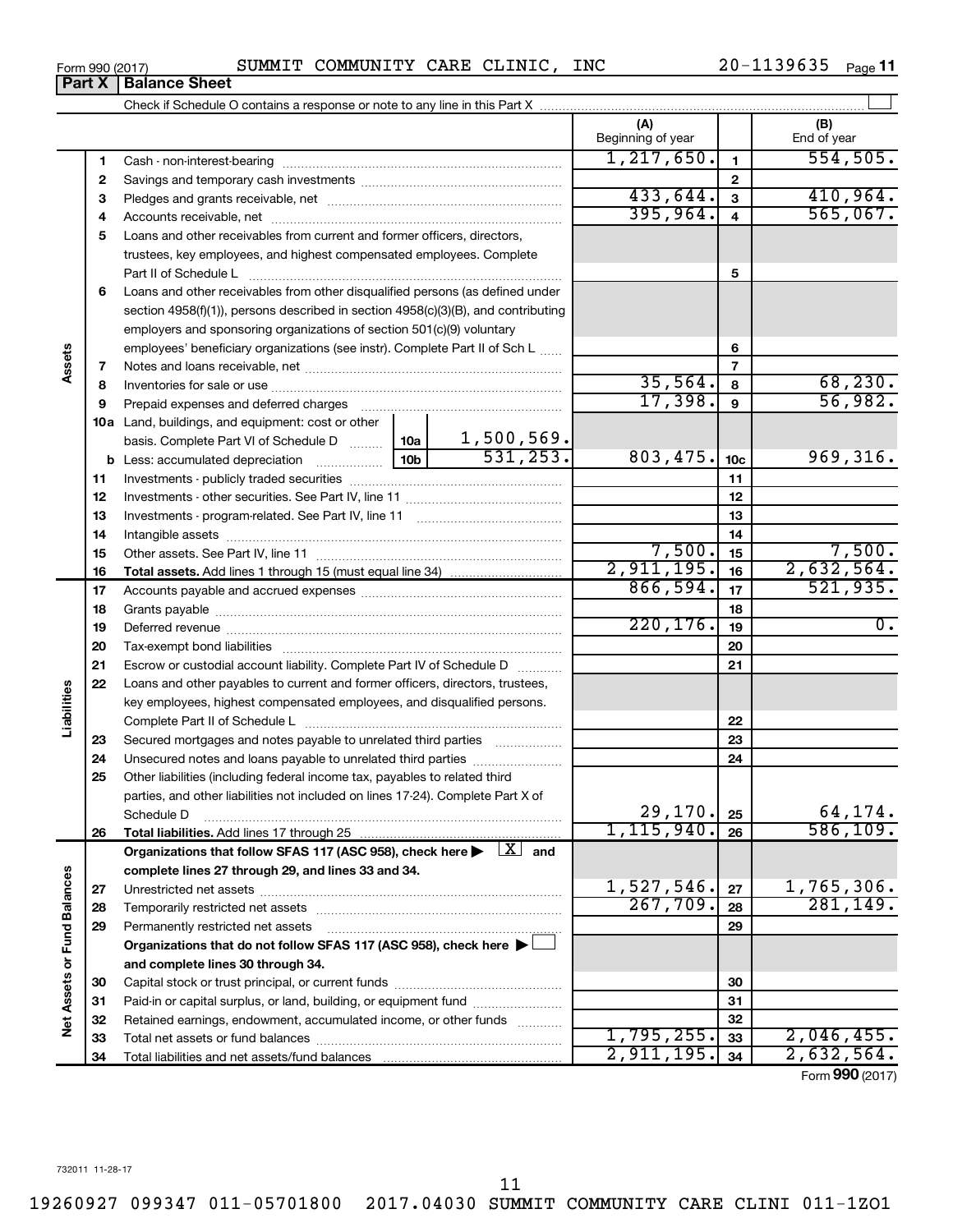|    | SUMMIT COMMUNITY CARE CLINIC, INC<br>Form 990 (2017)                                                                                                              | 20-1139635              |                |            | Page 12                     |
|----|-------------------------------------------------------------------------------------------------------------------------------------------------------------------|-------------------------|----------------|------------|-----------------------------|
|    | <b>Part XI Reconciliation of Net Assets</b>                                                                                                                       |                         |                |            |                             |
|    | Check if Schedule O contains a response or note to any line in this Part XI [11] [12] Check if Schedule O contains a response or note to any line in this Part XI |                         |                |            |                             |
|    |                                                                                                                                                                   |                         |                |            |                             |
| 1  |                                                                                                                                                                   | $\mathbf{1}$            | 8,100,002.     |            |                             |
| 2  |                                                                                                                                                                   | $\mathbf{2}$            | 7,848,802.     |            |                             |
| 3  |                                                                                                                                                                   | $\mathbf{3}$            |                |            | 251, 200.                   |
| 4  |                                                                                                                                                                   | $\overline{\mathbf{A}}$ | 1,795,255.     |            |                             |
| 5  |                                                                                                                                                                   | 5                       |                |            |                             |
| 6  | Donated services and use of facilities                                                                                                                            | 6                       |                |            |                             |
| 7  | Investment expenses                                                                                                                                               | $\overline{7}$          |                |            |                             |
| 8  | Prior period adjustments                                                                                                                                          | 8                       |                |            |                             |
| 9  |                                                                                                                                                                   | 9                       |                |            | $\overline{0}$ .            |
| 10 | Net assets or fund balances at end of year. Combine lines 3 through 9 (must equal Part X, line 33,                                                                |                         |                |            |                             |
|    | column (B))                                                                                                                                                       | 10                      | 2,046,455.     |            |                             |
|    | Part XII Financial Statements and Reporting                                                                                                                       |                         |                |            |                             |
|    |                                                                                                                                                                   |                         |                |            |                             |
|    |                                                                                                                                                                   |                         |                | <b>Yes</b> | <b>No</b>                   |
| 1  | $\mathbf{X}$ Accrual<br>Accounting method used to prepare the Form 990: [130] Cash<br>Other                                                                       |                         |                |            |                             |
|    | If the organization changed its method of accounting from a prior year or checked "Other," explain in Schedule O.                                                 |                         |                |            |                             |
|    |                                                                                                                                                                   |                         | 2a             |            | х                           |
|    | If "Yes," check a box below to indicate whether the financial statements for the year were compiled or reviewed on a                                              |                         |                |            |                             |
|    | separate basis, consolidated basis, or both:                                                                                                                      |                         |                |            |                             |
|    | Separate basis<br>Consolidated basis<br>Both consolidated and separate basis                                                                                      |                         |                |            |                             |
|    |                                                                                                                                                                   |                         | 2 <sub>b</sub> | X          |                             |
|    | If "Yes," check a box below to indicate whether the financial statements for the year were audited on a separate basis,                                           |                         |                |            |                             |
|    | consolidated basis, or both:                                                                                                                                      |                         |                |            |                             |
|    | $\boxed{\mathbf{X}}$ Separate basis<br>Consolidated basis<br>Both consolidated and separate basis                                                                 |                         |                |            |                             |
|    | c If "Yes" to line 2a or 2b, does the organization have a committee that assumes responsibility for oversight of the audit,                                       |                         |                |            |                             |
|    |                                                                                                                                                                   |                         | 2c             | х          |                             |
|    | If the organization changed either its oversight process or selection process during the tax year, explain in Schedule O.                                         |                         |                |            |                             |
|    | 3a As a result of a federal award, was the organization required to undergo an audit or audits as set forth in the Single Audit                                   |                         |                |            |                             |
|    |                                                                                                                                                                   |                         | За             | х          |                             |
|    | <b>b</b> If "Yes," did the organization undergo the required audit or audits? If the organization did not undergo the required audit                              |                         |                | х          |                             |
|    |                                                                                                                                                                   |                         | 3b             |            | $F_{\text{orm}}$ 990 (2017) |
|    |                                                                                                                                                                   |                         |                |            |                             |

Form (2017) **990**

732012 11-28-17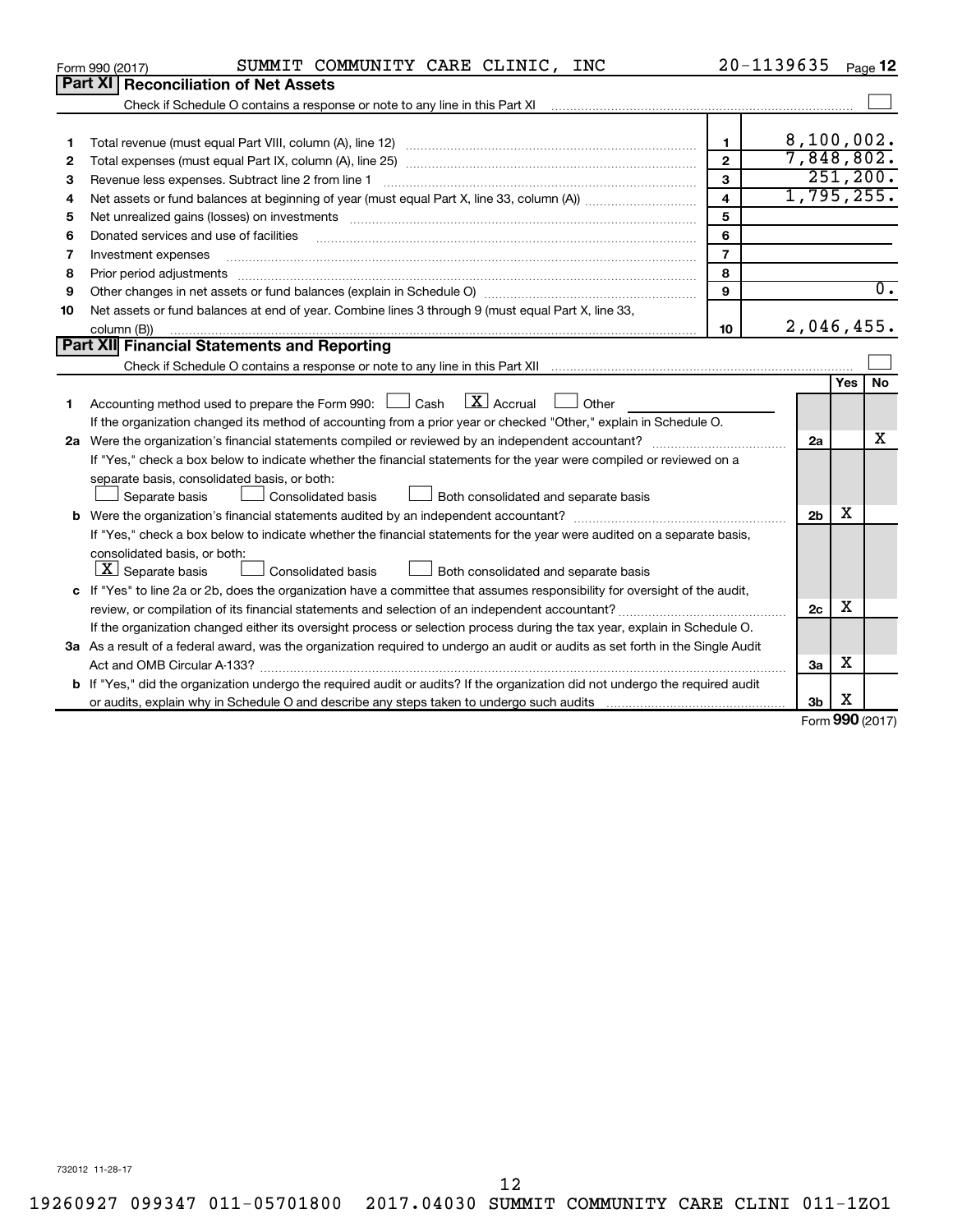| <b>SCHEDULE A</b> |  |
|-------------------|--|
|-------------------|--|

|  |  | (Form 990 or 990-EZ) |
|--|--|----------------------|
|  |  |                      |

# Form 990 or 990-EZ)<br>
Complete if the organization is a section 501(c)(3) organization or a section<br> **Public Charity Status and Public Support**

**4947(a)(1) nonexempt charitable trust.**

| OMB No 1545-0047                    |
|-------------------------------------|
|                                     |
| <b>Open to Public</b><br>Inspection |

|       |                     | Department of the Treasury<br>Internal Revenue Service |  |                                                                        | Attach to Form 990 or Form 990-EZ.                                                                                                                                                                                                                        |     |                                                                |                            |  | <b>Open to Public</b><br>Inspection   |  |  |
|-------|---------------------|--------------------------------------------------------|--|------------------------------------------------------------------------|-----------------------------------------------------------------------------------------------------------------------------------------------------------------------------------------------------------------------------------------------------------|-----|----------------------------------------------------------------|----------------------------|--|---------------------------------------|--|--|
|       |                     | Name of the organization                               |  |                                                                        | Go to www.irs.gov/Form990 for instructions and the latest information.                                                                                                                                                                                    |     |                                                                |                            |  | <b>Employer identification number</b> |  |  |
|       |                     |                                                        |  |                                                                        | SUMMIT COMMUNITY CARE CLINIC, INC                                                                                                                                                                                                                         |     |                                                                |                            |  | 20-1139635                            |  |  |
|       | Part I              |                                                        |  |                                                                        | Reason for Public Charity Status (All organizations must complete this part.) See instructions.                                                                                                                                                           |     |                                                                |                            |  |                                       |  |  |
|       |                     |                                                        |  |                                                                        | The organization is not a private foundation because it is: (For lines 1 through 12, check only one box.)                                                                                                                                                 |     |                                                                |                            |  |                                       |  |  |
| 1     |                     |                                                        |  |                                                                        | A church, convention of churches, or association of churches described in section 170(b)(1)(A)(i).                                                                                                                                                        |     |                                                                |                            |  |                                       |  |  |
| 2     |                     |                                                        |  |                                                                        | A school described in section 170(b)(1)(A)(ii). (Attach Schedule E (Form 990 or 990-EZ).)                                                                                                                                                                 |     |                                                                |                            |  |                                       |  |  |
| 3     |                     |                                                        |  |                                                                        | A hospital or a cooperative hospital service organization described in section 170(b)(1)(A)(iii).                                                                                                                                                         |     |                                                                |                            |  |                                       |  |  |
| 4     |                     |                                                        |  |                                                                        | A medical research organization operated in conjunction with a hospital described in section 170(b)(1)(A)(iii). Enter the hospital's name,                                                                                                                |     |                                                                |                            |  |                                       |  |  |
|       |                     | city, and state:                                       |  |                                                                        |                                                                                                                                                                                                                                                           |     |                                                                |                            |  |                                       |  |  |
| 5     |                     |                                                        |  |                                                                        | An organization operated for the benefit of a college or university owned or operated by a governmental unit described in                                                                                                                                 |     |                                                                |                            |  |                                       |  |  |
|       |                     | section 170(b)(1)(A)(iv). (Complete Part II.)          |  |                                                                        |                                                                                                                                                                                                                                                           |     |                                                                |                            |  |                                       |  |  |
| 6     |                     |                                                        |  |                                                                        | A federal, state, or local government or governmental unit described in section 170(b)(1)(A)(v).                                                                                                                                                          |     |                                                                |                            |  |                                       |  |  |
| 7     |                     |                                                        |  |                                                                        | An organization that normally receives a substantial part of its support from a governmental unit or from the general public described in                                                                                                                 |     |                                                                |                            |  |                                       |  |  |
|       |                     |                                                        |  | section 170(b)(1)(A)(vi). (Complete Part II.)                          |                                                                                                                                                                                                                                                           |     |                                                                |                            |  |                                       |  |  |
| 8     |                     |                                                        |  |                                                                        | A community trust described in section 170(b)(1)(A)(vi). (Complete Part II.)                                                                                                                                                                              |     |                                                                |                            |  |                                       |  |  |
| 9     |                     |                                                        |  |                                                                        | An agricultural research organization described in section 170(b)(1)(A)(ix) operated in conjunction with a land-grant college                                                                                                                             |     |                                                                |                            |  |                                       |  |  |
|       |                     |                                                        |  |                                                                        | or university or a non-land-grant college of agriculture (see instructions). Enter the name, city, and state of the college or                                                                                                                            |     |                                                                |                            |  |                                       |  |  |
|       |                     | university:                                            |  |                                                                        |                                                                                                                                                                                                                                                           |     |                                                                |                            |  |                                       |  |  |
| 10    | $\lfloor x \rfloor$ |                                                        |  |                                                                        | An organization that normally receives: (1) more than 33 1/3% of its support from contributions, membership fees, and gross receipts from                                                                                                                 |     |                                                                |                            |  |                                       |  |  |
|       |                     |                                                        |  |                                                                        | activities related to its exempt functions - subject to certain exceptions, and (2) no more than 33 1/3% of its support from gross investment                                                                                                             |     |                                                                |                            |  |                                       |  |  |
|       |                     |                                                        |  |                                                                        | income and unrelated business taxable income (less section 511 tax) from businesses acquired by the organization after June 30, 1975.                                                                                                                     |     |                                                                |                            |  |                                       |  |  |
|       |                     |                                                        |  | See section 509(a)(2). (Complete Part III.)                            |                                                                                                                                                                                                                                                           |     |                                                                |                            |  |                                       |  |  |
| 11    |                     |                                                        |  |                                                                        | An organization organized and operated exclusively to test for public safety. See section 509(a)(4).                                                                                                                                                      |     |                                                                |                            |  |                                       |  |  |
| 12    |                     |                                                        |  |                                                                        | An organization organized and operated exclusively for the benefit of, to perform the functions of, or to carry out the purposes of one or                                                                                                                |     |                                                                |                            |  |                                       |  |  |
|       |                     |                                                        |  |                                                                        | more publicly supported organizations described in section 509(a)(1) or section 509(a)(2). See section 509(a)(3). Check the box in                                                                                                                        |     |                                                                |                            |  |                                       |  |  |
|       |                     |                                                        |  |                                                                        | lines 12a through 12d that describes the type of supporting organization and complete lines 12e, 12f, and 12g.                                                                                                                                            |     |                                                                |                            |  |                                       |  |  |
| а     |                     |                                                        |  |                                                                        | Type I. A supporting organization operated, supervised, or controlled by its supported organization(s), typically by giving                                                                                                                               |     |                                                                |                            |  |                                       |  |  |
|       |                     |                                                        |  |                                                                        | the supported organization(s) the power to regularly appoint or elect a majority of the directors or trustees of the supporting                                                                                                                           |     |                                                                |                            |  |                                       |  |  |
|       |                     |                                                        |  | organization. You must complete Part IV, Sections A and B.             |                                                                                                                                                                                                                                                           |     |                                                                |                            |  |                                       |  |  |
| b     |                     |                                                        |  |                                                                        | Type II. A supporting organization supervised or controlled in connection with its supported organization(s), by having                                                                                                                                   |     |                                                                |                            |  |                                       |  |  |
|       |                     |                                                        |  |                                                                        | control or management of the supporting organization vested in the same persons that control or manage the supported                                                                                                                                      |     |                                                                |                            |  |                                       |  |  |
|       |                     |                                                        |  | organization(s). You must complete Part IV, Sections A and C.          |                                                                                                                                                                                                                                                           |     |                                                                |                            |  |                                       |  |  |
| с     |                     |                                                        |  |                                                                        | Type III functionally integrated. A supporting organization operated in connection with, and functionally integrated with,                                                                                                                                |     |                                                                |                            |  |                                       |  |  |
| d     |                     |                                                        |  |                                                                        | its supported organization(s) (see instructions). You must complete Part IV, Sections A, D, and E.                                                                                                                                                        |     |                                                                |                            |  |                                       |  |  |
|       |                     |                                                        |  |                                                                        | Type III non-functionally integrated. A supporting organization operated in connection with its supported organization(s)<br>that is not functionally integrated. The organization generally must satisfy a distribution requirement and an attentiveness |     |                                                                |                            |  |                                       |  |  |
|       |                     |                                                        |  |                                                                        | requirement (see instructions). You must complete Part IV, Sections A and D, and Part V.                                                                                                                                                                  |     |                                                                |                            |  |                                       |  |  |
|       |                     |                                                        |  |                                                                        | Check this box if the organization received a written determination from the IRS that it is a Type I, Type II, Type III                                                                                                                                   |     |                                                                |                            |  |                                       |  |  |
|       |                     |                                                        |  |                                                                        | functionally integrated, or Type III non-functionally integrated supporting organization.                                                                                                                                                                 |     |                                                                |                            |  |                                       |  |  |
|       |                     |                                                        |  |                                                                        |                                                                                                                                                                                                                                                           |     |                                                                |                            |  |                                       |  |  |
|       |                     |                                                        |  | Provide the following information about the supported organization(s). |                                                                                                                                                                                                                                                           |     |                                                                |                            |  |                                       |  |  |
|       |                     | (i) Name of supported                                  |  | $(ii)$ EIN                                                             | (iii) Type of organization                                                                                                                                                                                                                                |     | (iv) Is the organization listed<br>in vour governing document? | (v) Amount of monetary     |  | (vi) Amount of other                  |  |  |
|       |                     | organization                                           |  |                                                                        | (described on lines 1-10<br>above (see instructions))                                                                                                                                                                                                     | Yes | No                                                             | support (see instructions) |  | support (see instructions)            |  |  |
|       |                     |                                                        |  |                                                                        |                                                                                                                                                                                                                                                           |     |                                                                |                            |  |                                       |  |  |
|       |                     |                                                        |  |                                                                        |                                                                                                                                                                                                                                                           |     |                                                                |                            |  |                                       |  |  |
|       |                     |                                                        |  |                                                                        |                                                                                                                                                                                                                                                           |     |                                                                |                            |  |                                       |  |  |
|       |                     |                                                        |  |                                                                        |                                                                                                                                                                                                                                                           |     |                                                                |                            |  |                                       |  |  |
|       |                     |                                                        |  |                                                                        |                                                                                                                                                                                                                                                           |     |                                                                |                            |  |                                       |  |  |
|       |                     |                                                        |  |                                                                        |                                                                                                                                                                                                                                                           |     |                                                                |                            |  |                                       |  |  |
|       |                     |                                                        |  |                                                                        |                                                                                                                                                                                                                                                           |     |                                                                |                            |  |                                       |  |  |
|       |                     |                                                        |  |                                                                        |                                                                                                                                                                                                                                                           |     |                                                                |                            |  |                                       |  |  |
|       |                     |                                                        |  |                                                                        |                                                                                                                                                                                                                                                           |     |                                                                |                            |  |                                       |  |  |
| Total |                     |                                                        |  |                                                                        |                                                                                                                                                                                                                                                           |     |                                                                |                            |  |                                       |  |  |

LHA For Paperwork Reduction Act Notice, see the Instructions for Form 990 or 990-EZ. 732021 10-06-17 Schedule A (Form 990 or 990-EZ) 2017 13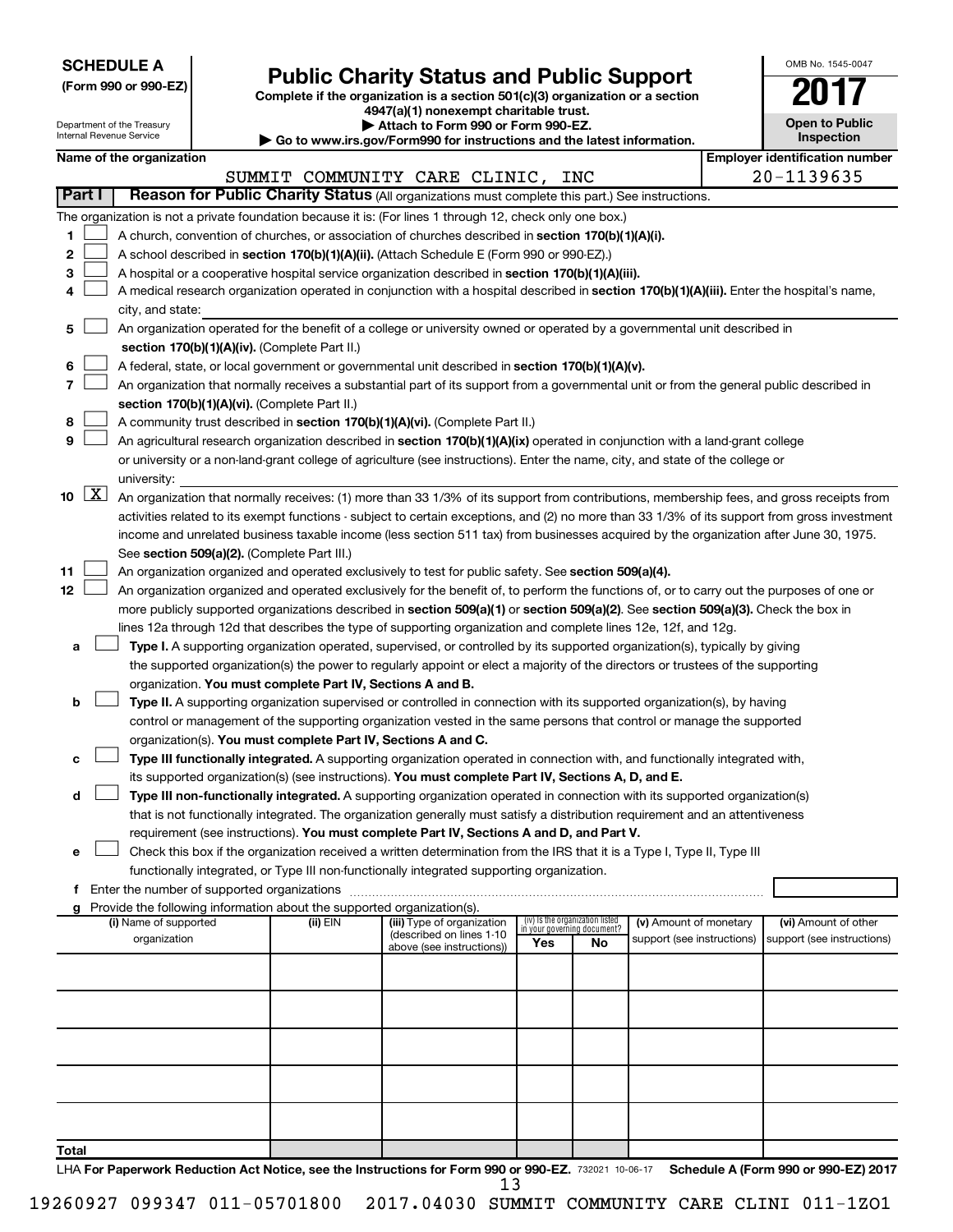# Schedule A (Form 990 or 990-EZ) 2017 Page SUMMIT COMMUNITY CARE CLINIC, INC 20-1139635

(Complete only if you checked the box on line 5, 7, or 8 of Part I or if the organization failed to qualify under Part III. If the organization fails to qualify under the tests listed below, please complete Part III.) **Part II Support Schedule for Organizations Described in Sections 170(b)(1)(A)(iv) and 170(b)(1)(A)(vi)**

|   | <b>Section A. Public Support</b>                                                                                                                                                                                               |          |          |            |            |          |                                      |
|---|--------------------------------------------------------------------------------------------------------------------------------------------------------------------------------------------------------------------------------|----------|----------|------------|------------|----------|--------------------------------------|
|   | Calendar year (or fiscal year beginning in)                                                                                                                                                                                    | (a) 2013 | (b) 2014 | $(c)$ 2015 | $(d)$ 2016 | (e) 2017 | (f) Total                            |
|   | 1 Gifts, grants, contributions, and                                                                                                                                                                                            |          |          |            |            |          |                                      |
|   | membership fees received. (Do not                                                                                                                                                                                              |          |          |            |            |          |                                      |
|   | include any "unusual grants.")                                                                                                                                                                                                 |          |          |            |            |          |                                      |
|   | 2 Tax revenues levied for the organ-                                                                                                                                                                                           |          |          |            |            |          |                                      |
|   | ization's benefit and either paid to                                                                                                                                                                                           |          |          |            |            |          |                                      |
|   | or expended on its behalf                                                                                                                                                                                                      |          |          |            |            |          |                                      |
|   | 3 The value of services or facilities                                                                                                                                                                                          |          |          |            |            |          |                                      |
|   | furnished by a governmental unit to                                                                                                                                                                                            |          |          |            |            |          |                                      |
|   | the organization without charge                                                                                                                                                                                                |          |          |            |            |          |                                      |
|   | 4 Total. Add lines 1 through 3                                                                                                                                                                                                 |          |          |            |            |          |                                      |
|   | 5 The portion of total contributions                                                                                                                                                                                           |          |          |            |            |          |                                      |
|   | by each person (other than a                                                                                                                                                                                                   |          |          |            |            |          |                                      |
|   | governmental unit or publicly                                                                                                                                                                                                  |          |          |            |            |          |                                      |
|   | supported organization) included                                                                                                                                                                                               |          |          |            |            |          |                                      |
|   | on line 1 that exceeds 2% of the                                                                                                                                                                                               |          |          |            |            |          |                                      |
|   | amount shown on line 11,                                                                                                                                                                                                       |          |          |            |            |          |                                      |
|   | column (f)                                                                                                                                                                                                                     |          |          |            |            |          |                                      |
|   | 6 Public support. Subtract line 5 from line 4.                                                                                                                                                                                 |          |          |            |            |          |                                      |
|   | <b>Section B. Total Support</b>                                                                                                                                                                                                |          |          |            |            |          |                                      |
|   | Calendar year (or fiscal year beginning in)                                                                                                                                                                                    | (a) 2013 | (b) 2014 | $(c)$ 2015 | $(d)$ 2016 | (e) 2017 | (f) Total                            |
|   | 7 Amounts from line 4                                                                                                                                                                                                          |          |          |            |            |          |                                      |
|   | 8 Gross income from interest.                                                                                                                                                                                                  |          |          |            |            |          |                                      |
|   | dividends, payments received on                                                                                                                                                                                                |          |          |            |            |          |                                      |
|   | securities loans, rents, royalties,                                                                                                                                                                                            |          |          |            |            |          |                                      |
|   | and income from similar sources                                                                                                                                                                                                |          |          |            |            |          |                                      |
| 9 | Net income from unrelated business                                                                                                                                                                                             |          |          |            |            |          |                                      |
|   | activities, whether or not the                                                                                                                                                                                                 |          |          |            |            |          |                                      |
|   | business is regularly carried on                                                                                                                                                                                               |          |          |            |            |          |                                      |
|   | 10 Other income. Do not include gain                                                                                                                                                                                           |          |          |            |            |          |                                      |
|   | or loss from the sale of capital                                                                                                                                                                                               |          |          |            |            |          |                                      |
|   | assets (Explain in Part VI.)                                                                                                                                                                                                   |          |          |            |            |          |                                      |
|   | 11 Total support. Add lines 7 through 10                                                                                                                                                                                       |          |          |            |            |          |                                      |
|   | <b>12</b> Gross receipts from related activities, etc. (see instructions)                                                                                                                                                      |          |          |            |            | 12       |                                      |
|   | 13 First five years. If the Form 990 is for the organization's first, second, third, fourth, or fifth tax year as a section 501(c)(3)                                                                                          |          |          |            |            |          |                                      |
|   | organization, check this box and stop here                                                                                                                                                                                     |          |          |            |            |          |                                      |
|   | Section C. Computation of Public Support Percentage                                                                                                                                                                            |          |          |            |            |          |                                      |
|   |                                                                                                                                                                                                                                |          |          |            |            | 14       | %                                    |
|   |                                                                                                                                                                                                                                |          |          |            |            | 15       | %                                    |
|   | 16a 33 1/3% support test - 2017. If the organization did not check the box on line 13, and line 14 is 33 1/3% or more, check this box and                                                                                      |          |          |            |            |          |                                      |
|   | stop here. The organization qualifies as a publicly supported organization [11] manuscription [11] manuscription [11] manuscription [11] manuscription [11] manuscription [11] manuscription [11] manuscription [11] manuscrip |          |          |            |            |          |                                      |
|   | b 33 1/3% support test - 2016. If the organization did not check a box on line 13 or 16a, and line 15 is 33 1/3% or more, check this box                                                                                       |          |          |            |            |          |                                      |
|   |                                                                                                                                                                                                                                |          |          |            |            |          |                                      |
|   | 17a 10% -facts-and-circumstances test - 2017. If the organization did not check a box on line 13, 16a, or 16b, and line 14 is 10% or more,                                                                                     |          |          |            |            |          |                                      |
|   | and if the organization meets the "facts-and-circumstances" test, check this box and stop here. Explain in Part VI how the organization                                                                                        |          |          |            |            |          |                                      |
|   | meets the "facts-and-circumstances" test. The organization qualifies as a publicly supported organization <i>manumumumumum</i>                                                                                                 |          |          |            |            |          |                                      |
|   | b 10% -facts-and-circumstances test - 2016. If the organization did not check a box on line 13, 16a, 16b, or 17a, and line 15 is 10% or                                                                                        |          |          |            |            |          |                                      |
|   | more, and if the organization meets the "facts-and-circumstances" test, check this box and stop here. Explain in Part VI how the                                                                                               |          |          |            |            |          |                                      |
|   | organization meets the "facts-and-circumstances" test. The organization qualifies as a publicly supported organization                                                                                                         |          |          |            |            |          |                                      |
|   | 18 Private foundation. If the organization did not check a box on line 13, 16a, 16b, 17a, or 17b, check this box and see instructions                                                                                          |          |          |            |            |          |                                      |
|   |                                                                                                                                                                                                                                |          |          |            |            |          | Schodule A (Form 000 or 000 F7) 2017 |

**Schedule A (Form 990 or 990-EZ) 2017**

732022 10-06-17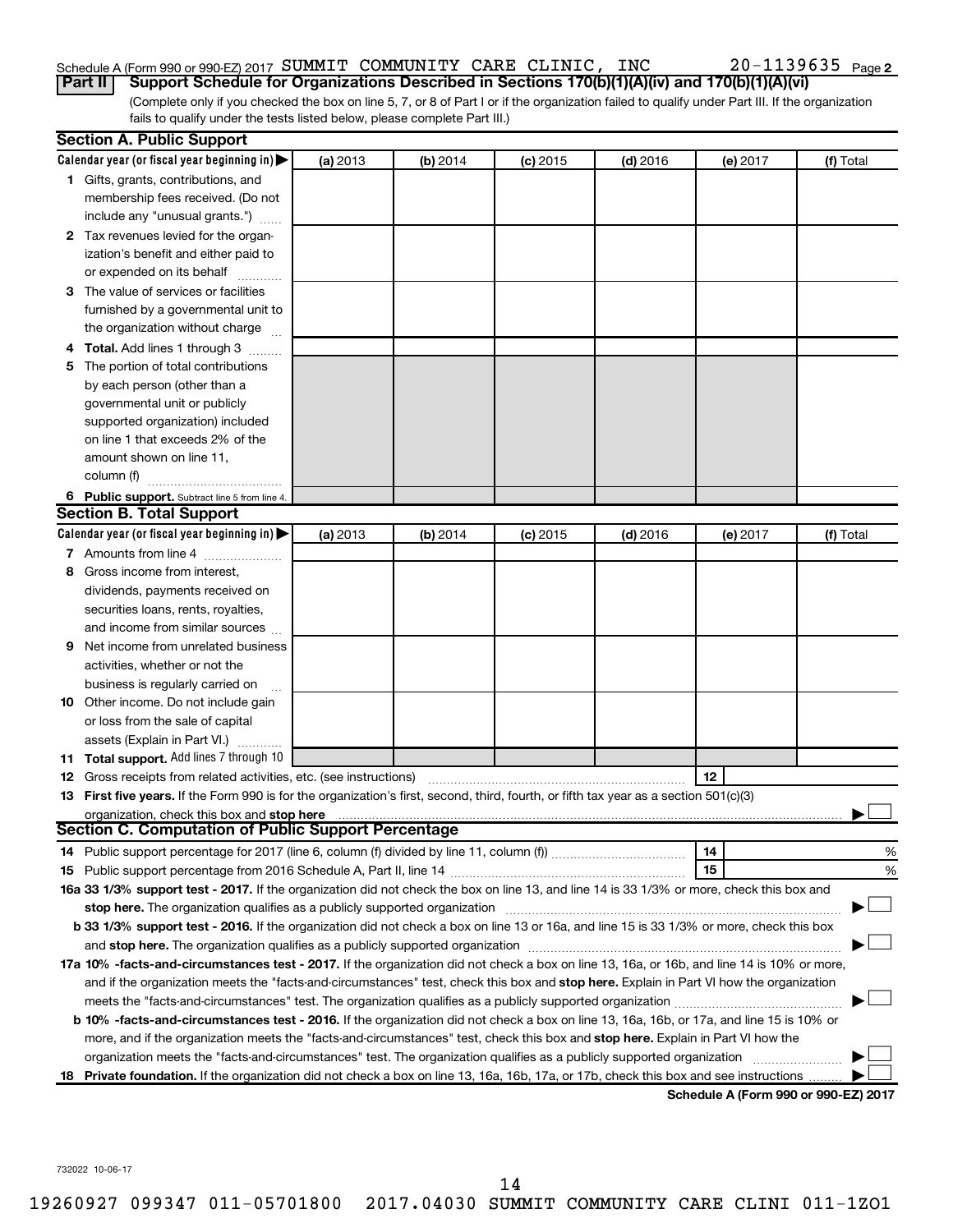#### Schedule A (Form 990 or 990-EZ) 2017 Page SUMMIT COMMUNITY CARE CLINIC, INC 20-1139635 **Part III Support Schedule for Organizations Described in Section 509(a)(2)**

(Complete only if you checked the box on line 10 of Part I or if the organization failed to qualify under Part II. If the organization fails to qualify under the tests listed below, please complete Part II.)

|    | <b>Section A. Public Support</b>                                                                                                                                                         |              |            |                     |            |                                      |                                          |
|----|------------------------------------------------------------------------------------------------------------------------------------------------------------------------------------------|--------------|------------|---------------------|------------|--------------------------------------|------------------------------------------|
|    | Calendar year (or fiscal year beginning in)                                                                                                                                              | (a) 2013     | (b) 2014   | $(c)$ 2015          | $(d)$ 2016 | (e) 2017                             | (f) Total                                |
|    | 1 Gifts, grants, contributions, and                                                                                                                                                      |              |            |                     |            |                                      |                                          |
|    | membership fees received. (Do not                                                                                                                                                        |              |            |                     |            |                                      |                                          |
|    | include any "unusual grants.")                                                                                                                                                           | 2,595,105.   | 3,562,451  | 2,103,284.          | 4,428,989. | 4,767,524.                           | 17, 457, 353.                            |
|    | 2 Gross receipts from admissions,<br>merchandise sold or services per-<br>formed, or facilities furnished in<br>any activity that is related to the<br>organization's tax-exempt purpose | 1, 162, 545. | 2,145,064. | 1,140,601.          | 2,778,666. | 3, 356, 702.                         | 10,583,578.                              |
|    | 3 Gross receipts from activities that                                                                                                                                                    |              |            |                     |            |                                      |                                          |
|    | are not an unrelated trade or bus-                                                                                                                                                       |              |            |                     |            |                                      |                                          |
|    | iness under section 513                                                                                                                                                                  | 35,489.      | 43,200.    |                     | 20,655.    | 7,455.                               | 106,799.                                 |
|    | 4 Tax revenues levied for the organ-                                                                                                                                                     |              |            |                     |            |                                      |                                          |
|    | ization's benefit and either paid to<br>or expended on its behalf                                                                                                                        |              |            |                     |            |                                      |                                          |
|    | 5 The value of services or facilities                                                                                                                                                    |              |            |                     |            |                                      |                                          |
|    | furnished by a governmental unit to                                                                                                                                                      |              |            |                     |            |                                      |                                          |
|    | the organization without charge                                                                                                                                                          | 170, 550.    |            | $325,650.$ 130,875. |            | $340, 350$ . $421, 550$ .            | 1,388,975.                               |
|    | 6 Total. Add lines 1 through 5                                                                                                                                                           | 3,963,689.   | 6,076,365. | 3, 374, 760         | 7,568,660. | 8,553,231                            | 29,536,705.                              |
|    | 7a Amounts included on lines 1, 2, and                                                                                                                                                   |              |            |                     |            |                                      |                                          |
|    | 3 received from disqualified persons                                                                                                                                                     |              |            |                     |            |                                      | 0.                                       |
|    | <b>b</b> Amounts included on lines 2 and 3 received<br>from other than disqualified persons that<br>exceed the greater of \$5,000 or 1% of the<br>amount on line 13 for the year         |              |            |                     |            |                                      | 0.                                       |
|    | c Add lines 7a and 7b                                                                                                                                                                    |              |            |                     |            |                                      | σ.                                       |
|    | 8 Public support. (Subtract line 7c from line 6.)                                                                                                                                        |              |            |                     |            |                                      | 29,536,705.                              |
|    | <b>Section B. Total Support</b>                                                                                                                                                          |              |            |                     |            |                                      |                                          |
|    | Calendar year (or fiscal year beginning in)                                                                                                                                              | (a) 2013     | (b) 2014   | $(c)$ 2015          | $(d)$ 2016 | (e) 2017                             | (f) Total                                |
|    | <b>9</b> Amounts from line 6                                                                                                                                                             | 3,963,689    | 6,076,365  | 3, 374, 760         | 7,568,660. | 8,553,231                            | 29,536,705.                              |
|    | <b>10a</b> Gross income from interest,<br>dividends, payments received on<br>securities loans, rents, royalties,<br>and income from similar sources                                      | 16, 216.     | 18,353.    | 12,817.             | 8,904.     | 115.                                 | 56,405.                                  |
|    | <b>b</b> Unrelated business taxable income                                                                                                                                               |              |            |                     |            |                                      |                                          |
|    | (less section 511 taxes) from businesses<br>acquired after June 30, 1975                                                                                                                 |              |            |                     |            |                                      |                                          |
|    | c Add lines 10a and 10b                                                                                                                                                                  | 16, 216.     | 18, 353.   | 12,817.             | 8,904.     | 115.                                 | 56,405.                                  |
|    | 11 Net income from unrelated business<br>activities not included in line 10b,<br>whether or not the business is<br>regularly carried on                                                  |              |            |                     |            |                                      |                                          |
|    | <b>12</b> Other income. Do not include gain<br>or loss from the sale of capital<br>assets (Explain in Part VI.)                                                                          |              | 2,561.     | 2,739.              | 1,076.     | 4,720.                               | 11,096.                                  |
|    | <b>13</b> Total support. (Add lines 9, 10c, 11, and 12.)                                                                                                                                 | 3,979,905    | 6,097,279  | 3,390,316           | 7,578,640. | 8,558,066.                           | 29,604,206.                              |
|    | 14 First five years. If the Form 990 is for the organization's first, second, third, fourth, or fifth tax year as a section 501(c)(3) organization,                                      |              |            |                     |            |                                      |                                          |
|    | check this box and stop here                                                                                                                                                             |              |            |                     |            |                                      |                                          |
|    | <b>Section C. Computation of Public Support Percentage</b>                                                                                                                               |              |            |                     |            |                                      |                                          |
|    |                                                                                                                                                                                          |              |            |                     |            | 15                                   | 99.77<br>%                               |
|    | 16 Public support percentage from 2016 Schedule A, Part III, line 15                                                                                                                     |              |            |                     |            | 16                                   | 99.48<br>$\%$                            |
|    | <b>Section D. Computation of Investment Income Percentage</b>                                                                                                                            |              |            |                     |            |                                      |                                          |
|    |                                                                                                                                                                                          |              |            |                     |            | 17                                   | .19<br>%                                 |
|    | .30<br>$\%$<br>18<br>18 Investment income percentage from 2016 Schedule A, Part III, line 17                                                                                             |              |            |                     |            |                                      |                                          |
|    | 19a 33 1/3% support tests - 2017. If the organization did not check the box on line 14, and line 15 is more than 33 1/3%, and line 17 is not                                             |              |            |                     |            |                                      |                                          |
|    | more than 33 1/3%, check this box and stop here. The organization qualifies as a publicly supported organization                                                                         |              |            |                     |            |                                      | $\blacktriangleright$ $\boxed{\text{X}}$ |
|    | <b>b 33 1/3% support tests - 2016.</b> If the organization did not check a box on line 14 or line 19a, and line 16 is more than 33 1/3%, and                                             |              |            |                     |            |                                      |                                          |
|    | line 18 is not more than 33 1/3%, check this box and stop here. The organization qualifies as a publicly supported organization                                                          |              |            |                     |            |                                      |                                          |
| 20 | Private foundation. If the organization did not check a box on line 14, 19a, or 19b, check this box and see instructions                                                                 |              |            |                     |            |                                      |                                          |
|    | 732023 10-06-17                                                                                                                                                                          |              |            | 15                  |            | Schedule A (Form 990 or 990-EZ) 2017 |                                          |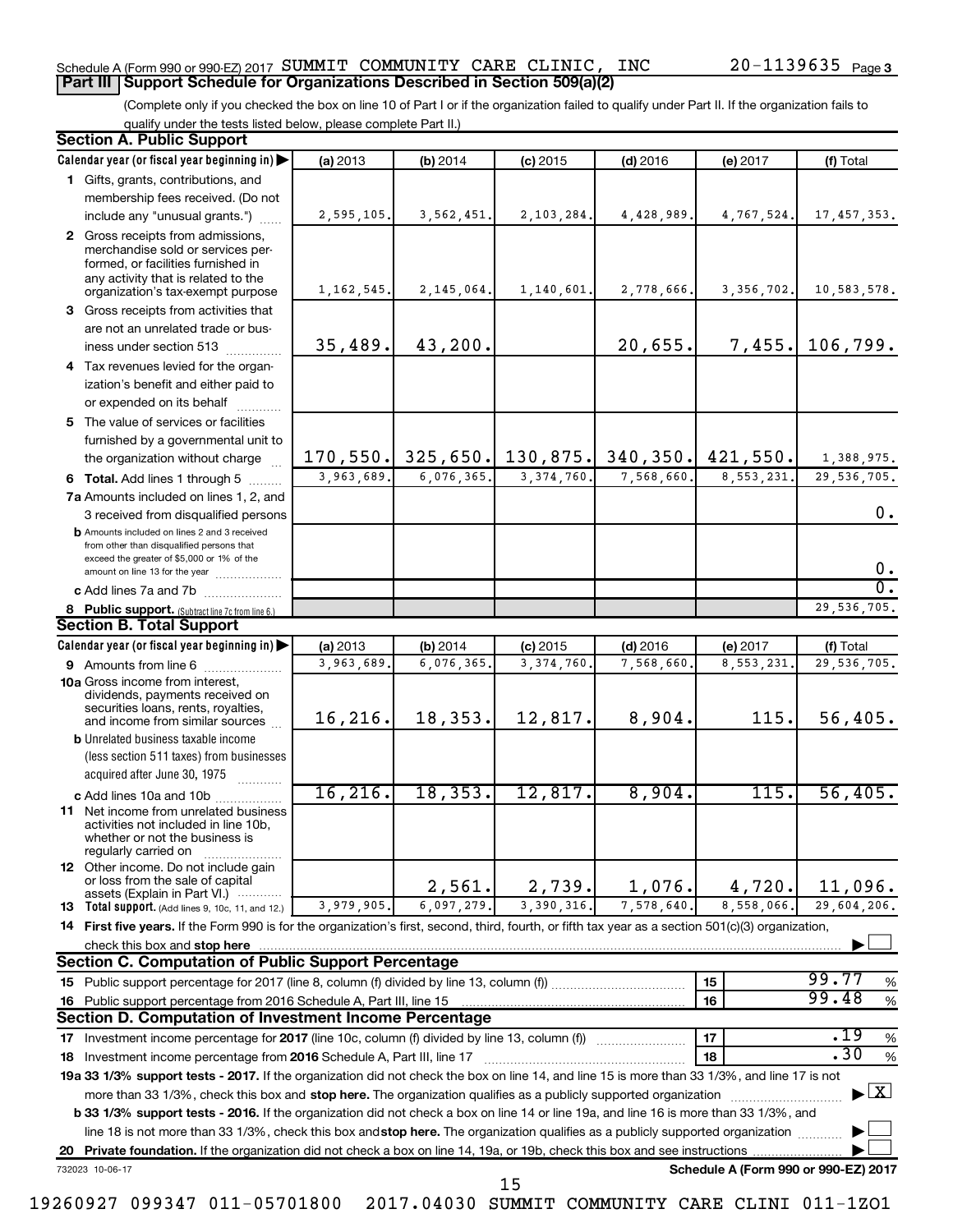**1**

**2**

**3a**

**3b**

**3c**

**4a**

**4b**

**4c**

**5a**

**5b 5c**

**6**

**7**

**8**

**9a**

**9b**

**9c**

**10a**

**10b**

**Yes No**

### **Part IV Supporting Organizations**

(Complete only if you checked a box in line 12 on Part I. If you checked 12a of Part I, complete Sections A and B. If you checked 12b of Part I, complete Sections A and C. If you checked 12c of Part I, complete Sections A, D, and E. If you checked 12d of Part I, complete Sections A and D, and complete Part V.)

#### **Section A. All Supporting Organizations**

- **1** Are all of the organization's supported organizations listed by name in the organization's governing documents? If "No," describe in Part VI how the supported organizations are designated. If designated by *class or purpose, describe the designation. If historic and continuing relationship, explain.*
- **2** Did the organization have any supported organization that does not have an IRS determination of status under section 509(a)(1) or (2)? If "Yes," explain in Part **VI** how the organization determined that the supported *organization was described in section 509(a)(1) or (2).*
- **3a** Did the organization have a supported organization described in section 501(c)(4), (5), or (6)? If "Yes," answer *(b) and (c) below.*
- **b** Did the organization confirm that each supported organization qualified under section 501(c)(4), (5), or (6) and satisfied the public support tests under section 509(a)(2)? If "Yes," describe in Part VI when and how the *organization made the determination.*
- **c** Did the organization ensure that all support to such organizations was used exclusively for section 170(c)(2)(B) purposes? If "Yes," explain in Part VI what controls the organization put in place to ensure such use.
- **4 a** *If* Was any supported organization not organized in the United States ("foreign supported organization")? *"Yes," and if you checked 12a or 12b in Part I, answer (b) and (c) below.*
- **b** Did the organization have ultimate control and discretion in deciding whether to make grants to the foreign supported organization? If "Yes," describe in Part VI how the organization had such control and discretion *despite being controlled or supervised by or in connection with its supported organizations.*
- **c** Did the organization support any foreign supported organization that does not have an IRS determination under sections 501(c)(3) and 509(a)(1) or (2)? If "Yes," explain in Part VI what controls the organization used *to ensure that all support to the foreign supported organization was used exclusively for section 170(c)(2)(B) purposes.*
- **5a** Did the organization add, substitute, or remove any supported organizations during the tax year? If "Yes," answer (b) and (c) below (if applicable). Also, provide detail in **Part VI,** including (i) the names and EIN *numbers of the supported organizations added, substituted, or removed; (ii) the reasons for each such action; (iii) the authority under the organization's organizing document authorizing such action; and (iv) how the action was accomplished (such as by amendment to the organizing document).*
- **b Type I or Type II only.** Was any added or substituted supported organization part of a class already designated in the organization's organizing document?
- **c Substitutions only.**  Was the substitution the result of an event beyond the organization's control?
- **6** Did the organization provide support (whether in the form of grants or the provision of services or facilities) to **Part VI.** support or benefit one or more of the filing organization's supported organizations? If "Yes," provide detail in anyone other than (i) its supported organizations, (ii) individuals that are part of the charitable class benefited by one or more of its supported organizations, or (iii) other supporting organizations that also
- **7** Did the organization provide a grant, loan, compensation, or other similar payment to a substantial contributor regard to a substantial contributor? If "Yes," complete Part I of Schedule L (Form 990 or 990-EZ). (defined in section 4958(c)(3)(C)), a family member of a substantial contributor, or a 35% controlled entity with
- **8** Did the organization make a loan to a disqualified person (as defined in section 4958) not described in line 7? *If "Yes," complete Part I of Schedule L (Form 990 or 990-EZ).*
- **9 a** Was the organization controlled directly or indirectly at any time during the tax year by one or more in section 509(a)(1) or (2))? If "Yes," provide detail in **Part VI.** disqualified persons as defined in section 4946 (other than foundation managers and organizations described
- **b** Did one or more disqualified persons (as defined in line 9a) hold a controlling interest in any entity in which the supporting organization had an interest? If "Yes," provide detail in Part VI.
- **c** Did a disqualified person (as defined in line 9a) have an ownership interest in, or derive any personal benefit from, assets in which the supporting organization also had an interest? If "Yes," provide detail in Part VI.
- **10 a** Was the organization subject to the excess business holdings rules of section 4943 because of section supporting organizations)? If "Yes," answer 10b below. 4943(f) (regarding certain Type II supporting organizations, and all Type III non-functionally integrated
	- **b** Did the organization have any excess business holdings in the tax year? (Use Schedule C, Form 4720, to *determine whether the organization had excess business holdings.)*

732024 10-06-17

**Schedule A (Form 990 or 990-EZ) 2017**

19260927 099347 011-05701800 2017.04030 SUMMIT COMMUNITY CARE CLINI 011-1ZO1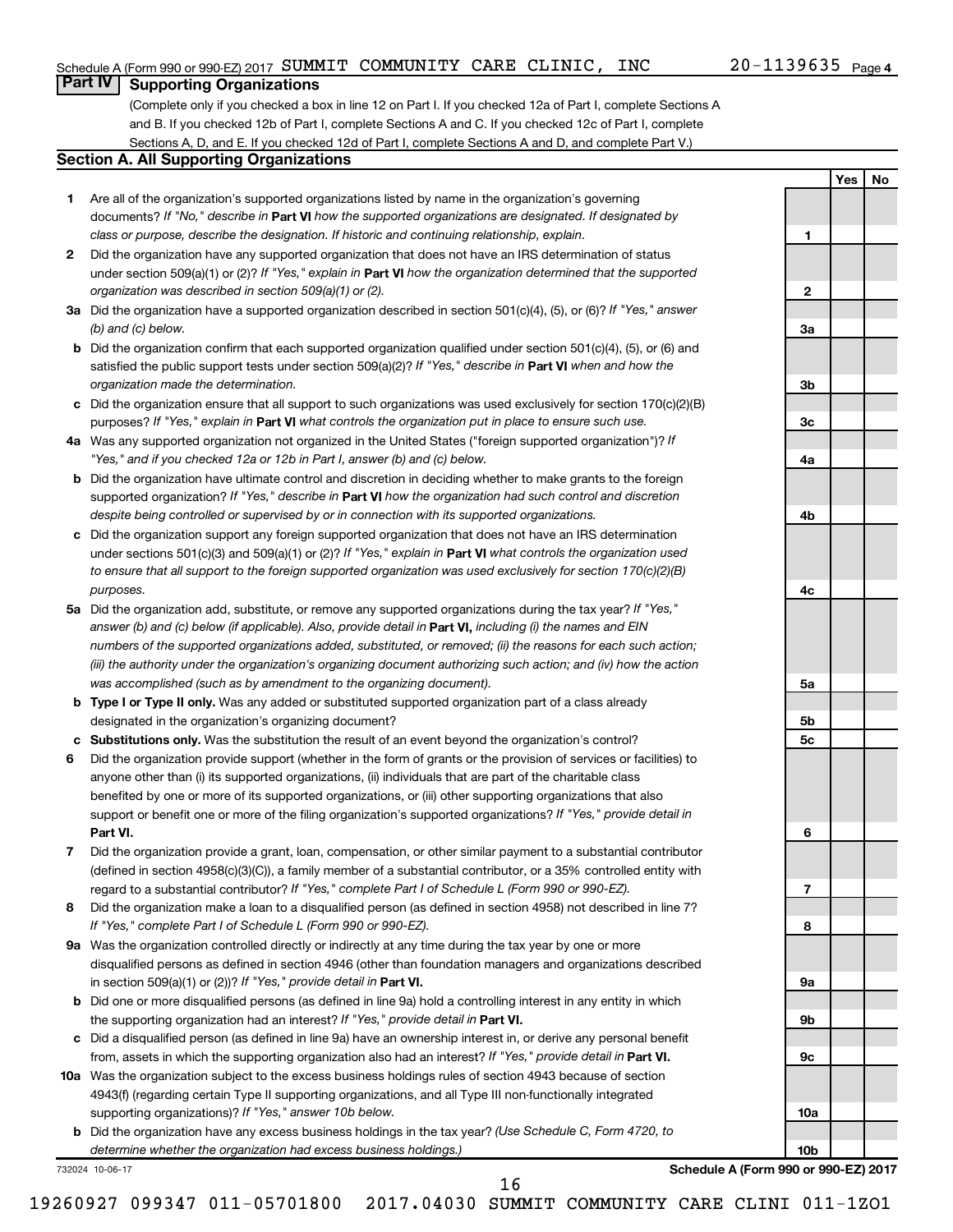#### Schedule A (Form 990 or 990-EZ) 2017 SUMMIT COMMUNITY CARE CLINIC, INC  $ZU-1139635$  Page SUMMIT COMMUNITY CARE CLINIC, INC 20-1139635

|             | Part IV<br><b>Supporting Organizations (continued)</b>                                                                          |                 |     |    |
|-------------|---------------------------------------------------------------------------------------------------------------------------------|-----------------|-----|----|
|             |                                                                                                                                 |                 | Yes | No |
| 11          | Has the organization accepted a gift or contribution from any of the following persons?                                         |                 |     |    |
|             | a A person who directly or indirectly controls, either alone or together with persons described in (b) and (c)                  |                 |     |    |
|             | below, the governing body of a supported organization?                                                                          | 11a             |     |    |
|             | <b>b</b> A family member of a person described in (a) above?                                                                    | 11 <sub>b</sub> |     |    |
|             | c A 35% controlled entity of a person described in (a) or (b) above? If "Yes" to a, b, or c, provide detail in Part VI.         | 11c             |     |    |
|             | <b>Section B. Type I Supporting Organizations</b>                                                                               |                 |     |    |
|             |                                                                                                                                 |                 | Yes | No |
|             |                                                                                                                                 |                 |     |    |
| 1           | Did the directors, trustees, or membership of one or more supported organizations have the power to                             |                 |     |    |
|             | regularly appoint or elect at least a majority of the organization's directors or trustees at all times during the              |                 |     |    |
|             | tax year? If "No," describe in Part VI how the supported organization(s) effectively operated, supervised, or                   |                 |     |    |
|             | controlled the organization's activities. If the organization had more than one supported organization,                         |                 |     |    |
|             | describe how the powers to appoint and/or remove directors or trustees were allocated among the supported                       |                 |     |    |
|             | organizations and what conditions or restrictions, if any, applied to such powers during the tax year.                          | 1               |     |    |
| 2           | Did the organization operate for the benefit of any supported organization other than the supported                             |                 |     |    |
|             | organization(s) that operated, supervised, or controlled the supporting organization? If "Yes," explain in                      |                 |     |    |
|             | Part VI how providing such benefit carried out the purposes of the supported organization(s) that operated,                     |                 |     |    |
|             | supervised, or controlled the supporting organization.                                                                          | $\mathbf{2}$    |     |    |
|             | <b>Section C. Type II Supporting Organizations</b>                                                                              |                 |     |    |
|             |                                                                                                                                 |                 | Yes | No |
| 1           | Were a majority of the organization's directors or trustees during the tax year also a majority of the directors                |                 |     |    |
|             | or trustees of each of the organization's supported organization(s)? If "No," describe in Part VI how control                   |                 |     |    |
|             | or management of the supporting organization was vested in the same persons that controlled or managed                          |                 |     |    |
|             | the supported organization(s).                                                                                                  | 1               |     |    |
|             | <b>Section D. All Type III Supporting Organizations</b>                                                                         |                 |     |    |
|             |                                                                                                                                 |                 | Yes | No |
| 1           | Did the organization provide to each of its supported organizations, by the last day of the fifth month of the                  |                 |     |    |
|             | organization's tax year, (i) a written notice describing the type and amount of support provided during the prior tax           |                 |     |    |
|             | year, (ii) a copy of the Form 990 that was most recently filed as of the date of notification, and (iii) copies of the          |                 |     |    |
|             | organization's governing documents in effect on the date of notification, to the extent not previously provided?                | 1               |     |    |
| 2           | Were any of the organization's officers, directors, or trustees either (i) appointed or elected by the supported                |                 |     |    |
|             | organization(s) or (ii) serving on the governing body of a supported organization? If "No," explain in Part VI how              |                 |     |    |
|             | the organization maintained a close and continuous working relationship with the supported organization(s).                     | 2               |     |    |
| 3           | By reason of the relationship described in (2), did the organization's supported organizations have a                           |                 |     |    |
|             |                                                                                                                                 |                 |     |    |
|             | significant voice in the organization's investment policies and in directing the use of the organization's                      |                 |     |    |
|             | income or assets at all times during the tax year? If "Yes," describe in Part VI the role the organization's                    |                 |     |    |
|             | supported organizations played in this regard.                                                                                  | з               |     |    |
|             | Section E. Type III Functionally Integrated Supporting Organizations                                                            |                 |     |    |
| 1           | Check the box next to the method that the organization used to satisfy the Integral Part Test during the yealsee instructions). |                 |     |    |
| a           | The organization satisfied the Activities Test. Complete line 2 below.                                                          |                 |     |    |
| $\mathbf b$ | The organization is the parent of each of its supported organizations. Complete line 3 below.                                   |                 |     |    |
| c           | The organization supported a governmental entity. Describe in Part VI how you supported a government entity (see instructions). |                 |     |    |
| 2           | Activities Test. Answer (a) and (b) below.                                                                                      |                 | Yes | No |
| а           | Did substantially all of the organization's activities during the tax year directly further the exempt purposes of              |                 |     |    |
|             | the supported organization(s) to which the organization was responsive? If "Yes," then in Part VI identify                      |                 |     |    |
|             | those supported organizations and explain how these activities directly furthered their exempt purposes,                        |                 |     |    |
|             | how the organization was responsive to those supported organizations, and how the organization determined                       |                 |     |    |
|             | that these activities constituted substantially all of its activities.                                                          | 2a              |     |    |
|             | <b>b</b> Did the activities described in (a) constitute activities that, but for the organization's involvement, one or more    |                 |     |    |
|             | of the organization's supported organization(s) would have been engaged in? If "Yes," explain in Part VI the                    |                 |     |    |
|             | reasons for the organization's position that its supported organization(s) would have engaged in these                          |                 |     |    |
|             | activities but for the organization's involvement.                                                                              | 2b              |     |    |
| з           | Parent of Supported Organizations. Answer (a) and (b) below.                                                                    |                 |     |    |
| а           | Did the organization have the power to regularly appoint or elect a majority of the officers, directors, or                     |                 |     |    |
|             | trustees of each of the supported organizations? Provide details in Part VI.                                                    | За              |     |    |
|             | <b>b</b> Did the organization exercise a substantial degree of direction over the policies, programs, and activities of each    |                 |     |    |
|             | of its supported organizations? If "Yes," describe in Part VI the role played by the organization in this regard.               | 3b              |     |    |
|             | Schedule A (Form 990 or 990-EZ) 2017<br>732025 10-06-17                                                                         |                 |     |    |
|             | 17                                                                                                                              |                 |     |    |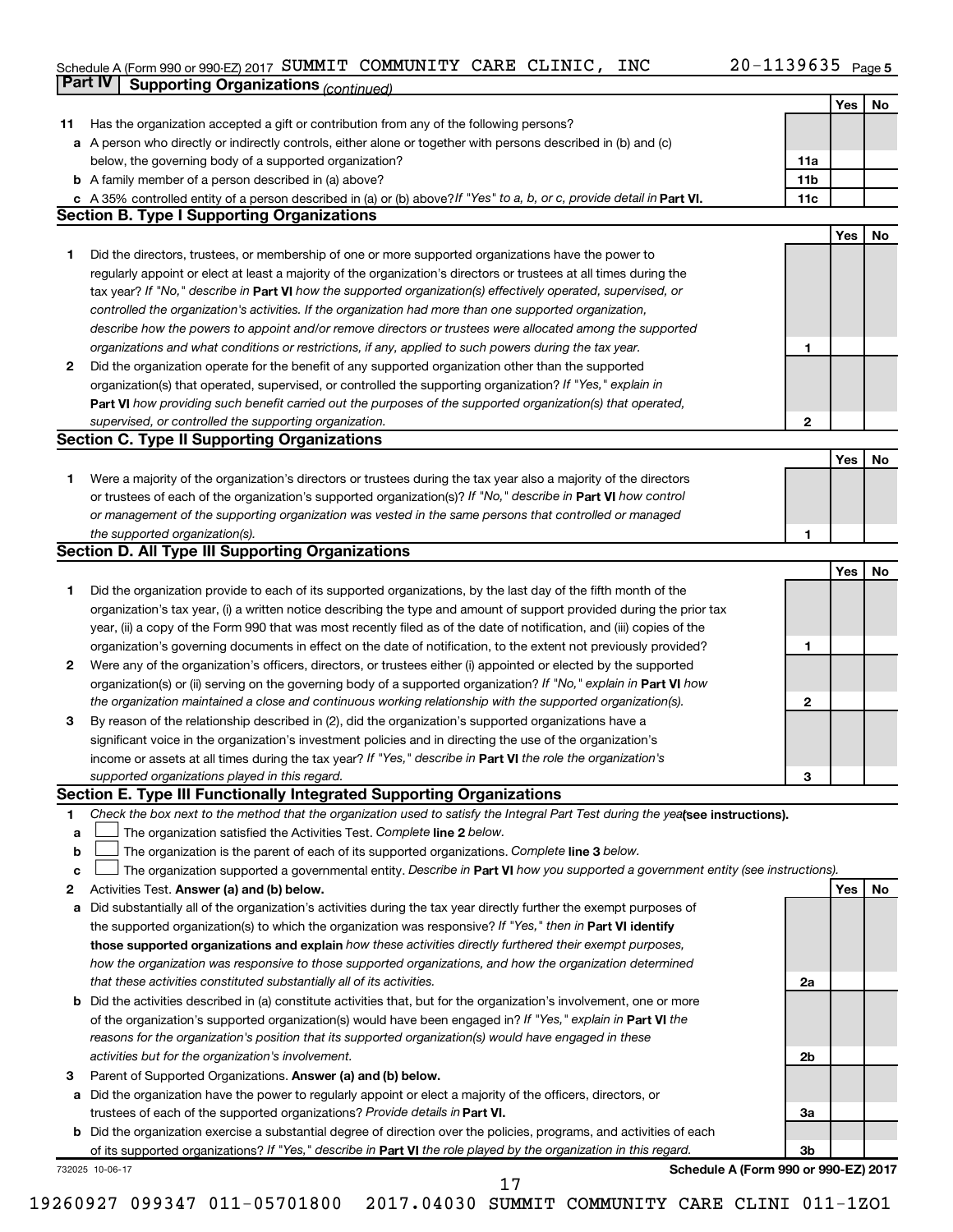#### Schedule A (Form 990 or 990-EZ) 2017 Page SUMMIT COMMUNITY CARE CLINIC, INC 20-1139635 **Part V Type III Non-Functionally Integrated 509(a)(3) Supporting Organizations**

1 **Letter See instructions.** All Check here if the organization satisfied the Integral Part Test as a qualifying trust on Nov. 20, 1970 (explain in Part VI.) See instructions. All other Type III non-functionally integrated supporting organizations must complete Sections A through E.

|              | Section A - Adjusted Net Income                                              |                | (A) Prior Year | (B) Current Year<br>(optional) |
|--------------|------------------------------------------------------------------------------|----------------|----------------|--------------------------------|
| 1            | Net short-term capital gain                                                  | 1              |                |                                |
| 2            | Recoveries of prior-year distributions                                       | $\overline{2}$ |                |                                |
| 3            | Other gross income (see instructions)                                        | 3              |                |                                |
| 4            | Add lines 1 through 3                                                        | 4              |                |                                |
| 5            | Depreciation and depletion                                                   | 5              |                |                                |
| 6            | Portion of operating expenses paid or incurred for production or             |                |                |                                |
|              | collection of gross income or for management, conservation, or               |                |                |                                |
|              | maintenance of property held for production of income (see instructions)     | 6              |                |                                |
| 7            | Other expenses (see instructions)                                            | $\overline{7}$ |                |                                |
| 8            | <b>Adjusted Net Income</b> (subtract lines 5, 6, and 7 from line 4)          | 8              |                |                                |
|              | <b>Section B - Minimum Asset Amount</b>                                      |                | (A) Prior Year | (B) Current Year<br>(optional) |
| 1.           | Aggregate fair market value of all non-exempt-use assets (see                |                |                |                                |
|              | instructions for short tax year or assets held for part of year):            |                |                |                                |
|              | a Average monthly value of securities                                        | 1a             |                |                                |
|              | <b>b</b> Average monthly cash balances                                       | 1 <sub>b</sub> |                |                                |
|              | c Fair market value of other non-exempt-use assets                           | 1c             |                |                                |
|              | d Total (add lines 1a, 1b, and 1c)                                           | 1 <sub>d</sub> |                |                                |
|              | e Discount claimed for blockage or other                                     |                |                |                                |
|              | factors (explain in detail in <b>Part VI</b> ):                              |                |                |                                |
| 2            | Acquisition indebtedness applicable to non-exempt-use assets                 | $\mathbf{2}$   |                |                                |
| 3            | Subtract line 2 from line 1d                                                 | 3              |                |                                |
| 4            | Cash deemed held for exempt use. Enter 1-1/2% of line 3 (for greater amount, |                |                |                                |
|              | see instructions)                                                            | 4              |                |                                |
| 5            | Net value of non-exempt-use assets (subtract line 4 from line 3)             | 5              |                |                                |
| 6            | Multiply line 5 by .035                                                      | 6              |                |                                |
| 7            | Recoveries of prior-year distributions                                       | 7              |                |                                |
| 8            | Minimum Asset Amount (add line 7 to line 6)                                  | 8              |                |                                |
|              | <b>Section C - Distributable Amount</b>                                      |                |                | <b>Current Year</b>            |
| 1            | Adjusted net income for prior year (from Section A, line 8, Column A)        | 1              |                |                                |
| $\mathbf{2}$ | Enter 85% of line 1                                                          | $\overline{2}$ |                |                                |
| з            | Minimum asset amount for prior year (from Section B, line 8, Column A)       | 3              |                |                                |
| 4            | Enter greater of line 2 or line 3                                            | 4              |                |                                |
| 5            | Income tax imposed in prior year                                             | 5              |                |                                |
| 6            | Distributable Amount. Subtract line 5 from line 4, unless subject to         |                |                |                                |
|              | emergency temporary reduction (see instructions)                             | 6              |                |                                |
|              |                                                                              |                |                |                                |

**7** Check here if the current year is the organization's first as a non-functionally integrated Type III supporting organization (see † instructions).

**Schedule A (Form 990 or 990-EZ) 2017**

732026 10-06-17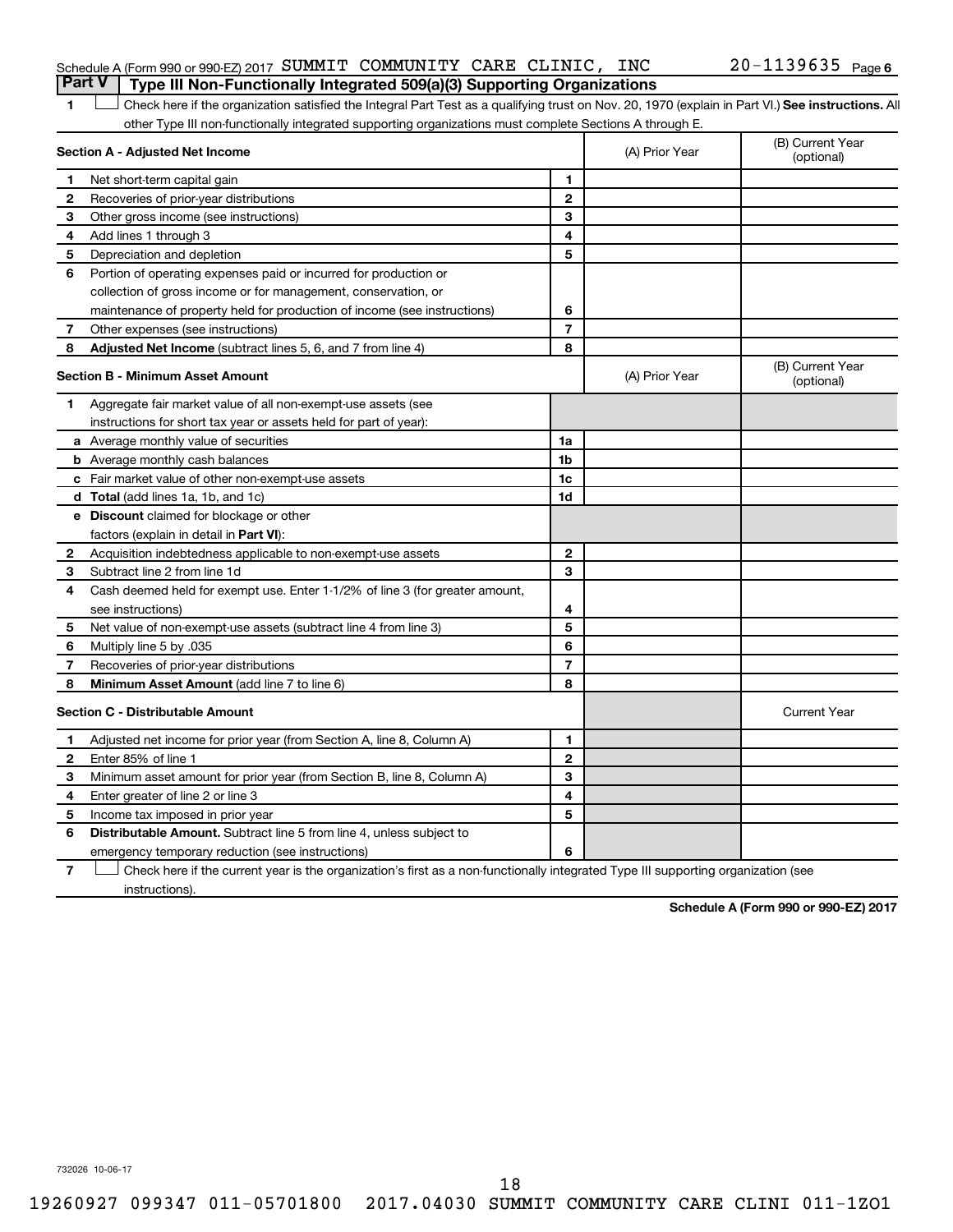#### Schedule A (Form 990 or 990-EZ) 2017 SUMMIT COMMUNITY CARE CLINIC, INC  $ZU-1139635$  Page SUMMIT COMMUNITY CARE CLINIC, INC 20-1139635

| <b>Part V</b><br>Type III Non-Functionally Integrated 509(a)(3) Supporting Organizations (continued) |                                                                                            |                             |                                       |                                                |  |  |  |  |
|------------------------------------------------------------------------------------------------------|--------------------------------------------------------------------------------------------|-----------------------------|---------------------------------------|------------------------------------------------|--|--|--|--|
|                                                                                                      | <b>Current Year</b><br><b>Section D - Distributions</b>                                    |                             |                                       |                                                |  |  |  |  |
| 1                                                                                                    | Amounts paid to supported organizations to accomplish exempt purposes                      |                             |                                       |                                                |  |  |  |  |
| $\mathbf{2}$                                                                                         | Amounts paid to perform activity that directly furthers exempt purposes of supported       |                             |                                       |                                                |  |  |  |  |
|                                                                                                      | organizations, in excess of income from activity                                           |                             |                                       |                                                |  |  |  |  |
| 3                                                                                                    | Administrative expenses paid to accomplish exempt purposes of supported organizations      |                             |                                       |                                                |  |  |  |  |
| 4                                                                                                    | Amounts paid to acquire exempt-use assets                                                  |                             |                                       |                                                |  |  |  |  |
| 5                                                                                                    | Qualified set-aside amounts (prior IRS approval required)                                  |                             |                                       |                                                |  |  |  |  |
| 6                                                                                                    | Other distributions (describe in <b>Part VI</b> ). See instructions.                       |                             |                                       |                                                |  |  |  |  |
| 7                                                                                                    | Total annual distributions. Add lines 1 through 6.                                         |                             |                                       |                                                |  |  |  |  |
| 8                                                                                                    | Distributions to attentive supported organizations to which the organization is responsive |                             |                                       |                                                |  |  |  |  |
|                                                                                                      | (provide details in Part VI). See instructions.                                            |                             |                                       |                                                |  |  |  |  |
| 9                                                                                                    | Distributable amount for 2017 from Section C, line 6                                       |                             |                                       |                                                |  |  |  |  |
| 10                                                                                                   | Line 8 amount divided by line 9 amount                                                     |                             |                                       |                                                |  |  |  |  |
|                                                                                                      |                                                                                            | (i)                         | (ii)                                  | (iii)                                          |  |  |  |  |
|                                                                                                      | Section E - Distribution Allocations (see instructions)                                    | <b>Excess Distributions</b> | <b>Underdistributions</b><br>Pre-2017 | <b>Distributable</b><br><b>Amount for 2017</b> |  |  |  |  |
| 1                                                                                                    | Distributable amount for 2017 from Section C, line 6                                       |                             |                                       |                                                |  |  |  |  |
| $\mathbf{2}$                                                                                         | Underdistributions, if any, for years prior to 2017 (reason-                               |                             |                                       |                                                |  |  |  |  |
|                                                                                                      | able cause required- explain in Part VI). See instructions.                                |                             |                                       |                                                |  |  |  |  |
| 3                                                                                                    | Excess distributions carryover, if any, to 2017                                            |                             |                                       |                                                |  |  |  |  |
| a                                                                                                    |                                                                                            |                             |                                       |                                                |  |  |  |  |
|                                                                                                      | <b>b</b> From 2013                                                                         |                             |                                       |                                                |  |  |  |  |
|                                                                                                      | c From 2014                                                                                |                             |                                       |                                                |  |  |  |  |
|                                                                                                      | d From 2015                                                                                |                             |                                       |                                                |  |  |  |  |
|                                                                                                      | e From 2016                                                                                |                             |                                       |                                                |  |  |  |  |
|                                                                                                      | f Total of lines 3a through e                                                              |                             |                                       |                                                |  |  |  |  |
|                                                                                                      | <b>g</b> Applied to underdistributions of prior years                                      |                             |                                       |                                                |  |  |  |  |
|                                                                                                      | h Applied to 2017 distributable amount                                                     |                             |                                       |                                                |  |  |  |  |
| Ť.                                                                                                   | Carryover from 2012 not applied (see instructions)                                         |                             |                                       |                                                |  |  |  |  |
|                                                                                                      | Remainder. Subtract lines 3g, 3h, and 3i from 3f.                                          |                             |                                       |                                                |  |  |  |  |
| 4                                                                                                    | Distributions for 2017 from Section D,                                                     |                             |                                       |                                                |  |  |  |  |
|                                                                                                      | line $7:$                                                                                  |                             |                                       |                                                |  |  |  |  |
|                                                                                                      | a Applied to underdistributions of prior years                                             |                             |                                       |                                                |  |  |  |  |
|                                                                                                      | <b>b</b> Applied to 2017 distributable amount                                              |                             |                                       |                                                |  |  |  |  |
| с                                                                                                    | Remainder. Subtract lines 4a and 4b from 4.                                                |                             |                                       |                                                |  |  |  |  |
| 5                                                                                                    | Remaining underdistributions for years prior to 2017, if                                   |                             |                                       |                                                |  |  |  |  |
|                                                                                                      | any. Subtract lines 3g and 4a from line 2. For result greater                              |                             |                                       |                                                |  |  |  |  |
|                                                                                                      | than zero, explain in Part VI. See instructions.                                           |                             |                                       |                                                |  |  |  |  |
| 6                                                                                                    | Remaining underdistributions for 2017. Subtract lines 3h                                   |                             |                                       |                                                |  |  |  |  |
|                                                                                                      | and 4b from line 1. For result greater than zero, explain in                               |                             |                                       |                                                |  |  |  |  |
|                                                                                                      | <b>Part VI.</b> See instructions.                                                          |                             |                                       |                                                |  |  |  |  |
| $\mathbf{7}$                                                                                         | Excess distributions carryover to 2018. Add lines 3j                                       |                             |                                       |                                                |  |  |  |  |
|                                                                                                      | and 4c.                                                                                    |                             |                                       |                                                |  |  |  |  |
| 8                                                                                                    | Breakdown of line 7:                                                                       |                             |                                       |                                                |  |  |  |  |
|                                                                                                      | a Excess from 2013                                                                         |                             |                                       |                                                |  |  |  |  |
|                                                                                                      | <b>b</b> Excess from 2014                                                                  |                             |                                       |                                                |  |  |  |  |
|                                                                                                      | c Excess from 2015                                                                         |                             |                                       |                                                |  |  |  |  |
|                                                                                                      | d Excess from 2016                                                                         |                             |                                       |                                                |  |  |  |  |
|                                                                                                      | e Excess from 2017                                                                         |                             |                                       |                                                |  |  |  |  |

**Schedule A (Form 990 or 990-EZ) 2017**

732027 10-06-17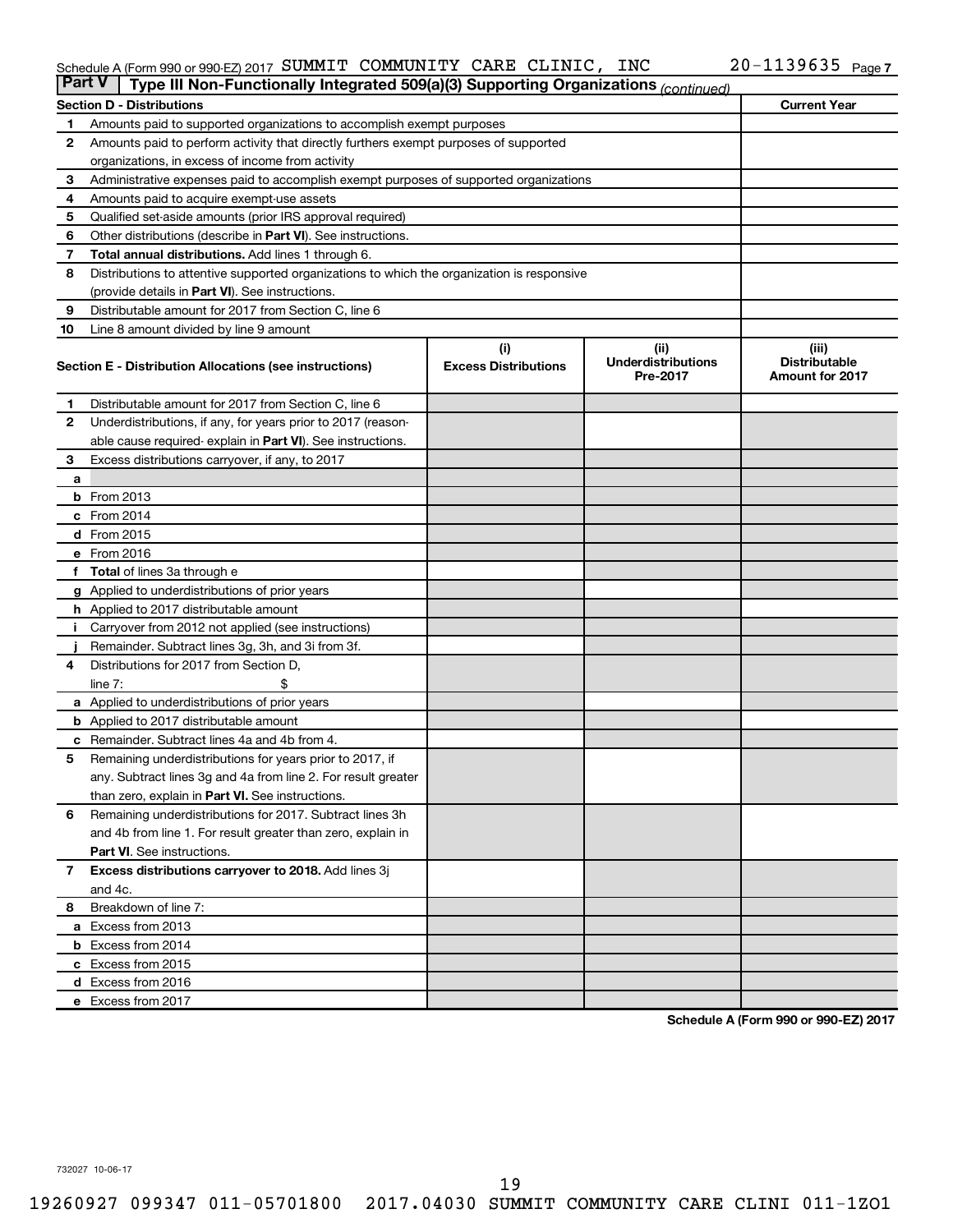| Part VI         |                      |  |                              |  |    |  |                                                              | Supplemental Information. Provide the explanations required by Part II, line 10; Part II, line 17a or 17b; Part III, line 12;<br>Part IV, Section A, lines 1, 2, 3b, 3c, 4b, 4c, 5a, 6, 9a, 9b, 9c, 11a, 11b, and 11c; Part IV, Section B, lines 1 and 2; Part IV, Section C,       |  |
|-----------------|----------------------|--|------------------------------|--|----|--|--------------------------------------------------------------|-------------------------------------------------------------------------------------------------------------------------------------------------------------------------------------------------------------------------------------------------------------------------------------|--|
|                 | (See instructions.)  |  |                              |  |    |  |                                                              | line 1; Part IV, Section D, lines 2 and 3; Part IV, Section E, lines 1c, 2a, 2b, 3a, and 3b; Part V, line 1; Part V, Section B, line 1e; Part V,<br>Section D, lines 5, 6, and 8; and Part V, Section E, lines 2, 5, and 6. Also complete this part for any additional information. |  |
|                 |                      |  |                              |  |    |  | SCHEDULE A, PART III, LINE 12, EXPLANATION FOR OTHER INCOME: |                                                                                                                                                                                                                                                                                     |  |
|                 |                      |  |                              |  |    |  |                                                              |                                                                                                                                                                                                                                                                                     |  |
|                 | MISCELLANEOUS INCOME |  |                              |  |    |  |                                                              |                                                                                                                                                                                                                                                                                     |  |
|                 |                      |  |                              |  |    |  |                                                              |                                                                                                                                                                                                                                                                                     |  |
|                 |                      |  |                              |  |    |  |                                                              |                                                                                                                                                                                                                                                                                     |  |
|                 |                      |  |                              |  |    |  |                                                              |                                                                                                                                                                                                                                                                                     |  |
|                 |                      |  |                              |  |    |  |                                                              |                                                                                                                                                                                                                                                                                     |  |
|                 |                      |  |                              |  |    |  |                                                              |                                                                                                                                                                                                                                                                                     |  |
|                 |                      |  |                              |  |    |  |                                                              |                                                                                                                                                                                                                                                                                     |  |
|                 |                      |  |                              |  |    |  |                                                              |                                                                                                                                                                                                                                                                                     |  |
|                 |                      |  |                              |  |    |  |                                                              |                                                                                                                                                                                                                                                                                     |  |
|                 |                      |  |                              |  |    |  |                                                              |                                                                                                                                                                                                                                                                                     |  |
|                 |                      |  |                              |  |    |  |                                                              |                                                                                                                                                                                                                                                                                     |  |
|                 |                      |  |                              |  |    |  |                                                              |                                                                                                                                                                                                                                                                                     |  |
|                 |                      |  |                              |  |    |  |                                                              |                                                                                                                                                                                                                                                                                     |  |
|                 |                      |  |                              |  |    |  |                                                              |                                                                                                                                                                                                                                                                                     |  |
|                 |                      |  |                              |  |    |  |                                                              |                                                                                                                                                                                                                                                                                     |  |
|                 |                      |  |                              |  |    |  |                                                              |                                                                                                                                                                                                                                                                                     |  |
|                 |                      |  |                              |  |    |  |                                                              |                                                                                                                                                                                                                                                                                     |  |
|                 |                      |  |                              |  |    |  |                                                              |                                                                                                                                                                                                                                                                                     |  |
|                 |                      |  |                              |  |    |  |                                                              |                                                                                                                                                                                                                                                                                     |  |
|                 |                      |  |                              |  |    |  |                                                              |                                                                                                                                                                                                                                                                                     |  |
|                 |                      |  |                              |  |    |  |                                                              |                                                                                                                                                                                                                                                                                     |  |
|                 |                      |  |                              |  |    |  |                                                              |                                                                                                                                                                                                                                                                                     |  |
|                 |                      |  |                              |  |    |  |                                                              |                                                                                                                                                                                                                                                                                     |  |
|                 |                      |  |                              |  |    |  |                                                              |                                                                                                                                                                                                                                                                                     |  |
|                 |                      |  |                              |  |    |  |                                                              |                                                                                                                                                                                                                                                                                     |  |
|                 |                      |  |                              |  |    |  |                                                              |                                                                                                                                                                                                                                                                                     |  |
|                 |                      |  |                              |  |    |  |                                                              |                                                                                                                                                                                                                                                                                     |  |
|                 |                      |  |                              |  |    |  |                                                              |                                                                                                                                                                                                                                                                                     |  |
|                 |                      |  |                              |  |    |  |                                                              |                                                                                                                                                                                                                                                                                     |  |
|                 |                      |  |                              |  |    |  |                                                              |                                                                                                                                                                                                                                                                                     |  |
|                 |                      |  |                              |  |    |  |                                                              |                                                                                                                                                                                                                                                                                     |  |
|                 |                      |  |                              |  |    |  |                                                              |                                                                                                                                                                                                                                                                                     |  |
|                 |                      |  |                              |  |    |  |                                                              |                                                                                                                                                                                                                                                                                     |  |
|                 |                      |  |                              |  |    |  |                                                              |                                                                                                                                                                                                                                                                                     |  |
|                 |                      |  |                              |  |    |  |                                                              |                                                                                                                                                                                                                                                                                     |  |
| 732028 10-06-17 |                      |  |                              |  |    |  |                                                              | Schedule A (Form 990 or 990-EZ) 2017                                                                                                                                                                                                                                                |  |
|                 |                      |  | 19260927 099347 011-05701800 |  | 20 |  |                                                              | 2017.04030 SUMMIT COMMUNITY CARE CLINI 011-1ZO1                                                                                                                                                                                                                                     |  |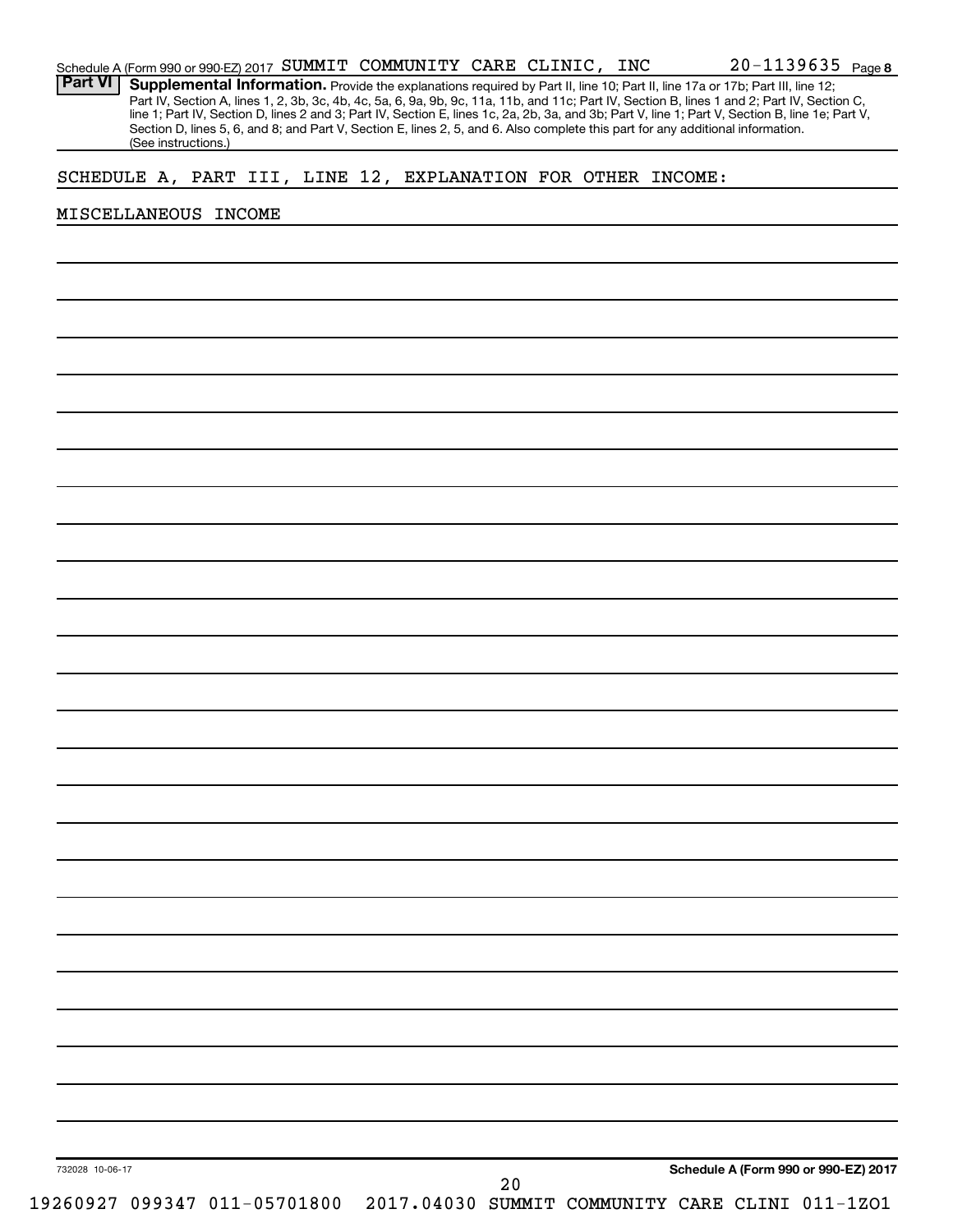Department of the Treasury Internal Revenue Service **(Form 990, 990-EZ,**

|  |  | ** PUBLIC DISCLOSURE COPY ** |  |  |
|--|--|------------------------------|--|--|
|--|--|------------------------------|--|--|

# **Schedule B Schedule of Contributors**

**or 990-PF) | Attach to Form 990, Form 990-EZ, or Form 990-PF. | Go to www.irs.gov/Form990 for the latest information.** OMB No. 1545-0047

# **2017**

**Name of the organization Employer identification number**

|                                       | SUMMIT COMMUNITY CARE CLINIC, INC                                         | 20-1139635 |
|---------------------------------------|---------------------------------------------------------------------------|------------|
| <b>Organization type (check one):</b> |                                                                           |            |
| Filers of:                            | Section:                                                                  |            |
| Form 990 or 990-EZ                    | $\lfloor x \rfloor$ 501(c)( 3) (enter number) organization                |            |
|                                       | 4947(a)(1) nonexempt charitable trust not treated as a private foundation |            |
|                                       | 527 political organization                                                |            |
| Form 990-PF                           | 501(c)(3) exempt private foundation                                       |            |
|                                       | 4947(a)(1) nonexempt charitable trust treated as a private foundation     |            |
|                                       | 501(c)(3) taxable private foundation                                      |            |

Check if your organization is covered by the General Rule or a Special Rule. **Note:**  Only a section 501(c)(7), (8), or (10) organization can check boxes for both the General Rule and a Special Rule. See instructions.

#### **General Rule**

**K** For an organization filing Form 990, 990-EZ, or 990-PF that received, during the year, contributions totaling \$5,000 or more (in money or property) from any one contributor. Complete Parts I and II. See instructions for determining a contributor's total contributions.

#### **Special Rules**

 $\Box$ 

any one contributor, during the year, total contributions of the greater of (1) \$5,000; or (2) 2% of the amount on (i) Form 990, Part VIII, line 1h; For an organization described in section 501(c)(3) filing Form 990 or 990-EZ that met the 33 1/3% support test of the regulations under sections 509(a)(1) and 170(b)(1)(A)(vi), that checked Schedule A (Form 990 or 990-EZ), Part II, line 13, 16a, or 16b, and that received from or (ii) Form 990-EZ, line 1. Complete Parts I and II.  $\Box$ 

year, total contributions of more than \$1,000 *exclusively* for religious, charitable, scientific, literary, or educational purposes, or for For an organization described in section 501(c)(7), (8), or (10) filing Form 990 or 990-EZ that received from any one contributor, during the the prevention of cruelty to children or animals. Complete Parts I, II, and III.  $\Box$ 

purpose. Don't complete any of the parts unless the General Rule applies to this organization because it received nonexclusively year, contributions exclusively for religious, charitable, etc., purposes, but no such contributions totaled more than \$1,000. If this box is checked, enter here the total contributions that were received during the year for an exclusively religious, charitable, etc., For an organization described in section 501(c)(7), (8), or (10) filing Form 990 or 990-EZ that received from any one contributor, during the religious, charitable, etc., contributions totaling \$5,000 or more during the year  $\ldots$  $\ldots$  $\ldots$  $\ldots$  $\ldots$  $\ldots$ 

**Caution:**  An organization that isn't covered by the General Rule and/or the Special Rules doesn't file Schedule B (Form 990, 990-EZ, or 990-PF),  **must** but it answer "No" on Part IV, line 2, of its Form 990; or check the box on line H of its Form 990-EZ or on its Form 990-PF, Part I, line 2, to certify that it doesn't meet the filing requirements of Schedule B (Form 990, 990-EZ, or 990-PF).

LHA For Paperwork Reduction Act Notice, see the instructions for Form 990, 990-EZ, or 990-PF. Schedule B (Form 990, 990-EZ, or 990-PF) (2017)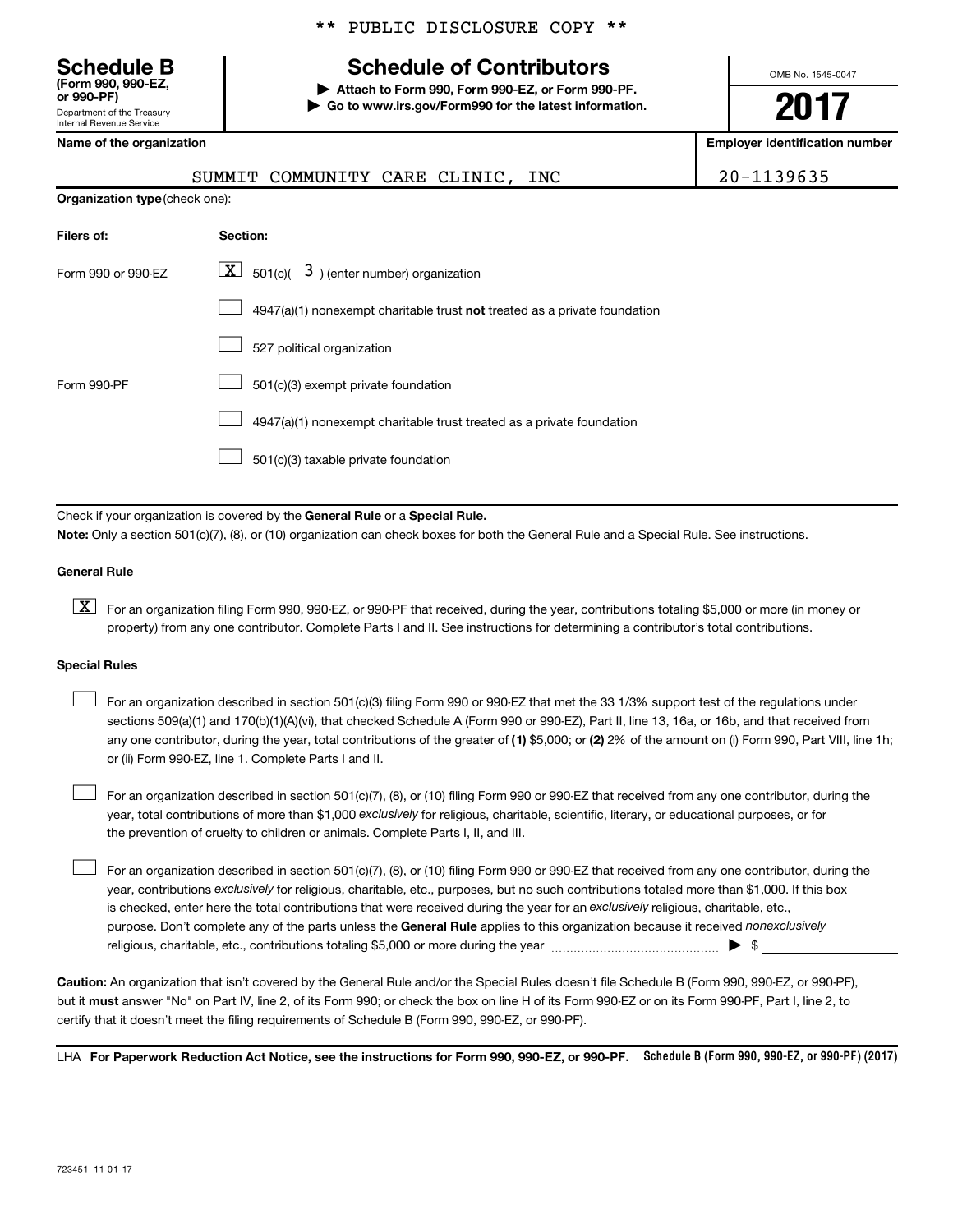| Schedule B (Form 990, 990-EZ, or 990-PF) (2017) | Page |
|-------------------------------------------------|------|
|-------------------------------------------------|------|

**Name of organization Employer identification number**

#### SUMMIT COMMUNITY CARE CLINIC, INC  $\vert$  20-1139635

723452 11-01-17 **Schedule B (Form 990, 990-EZ, or 990-PF) (2017) (a) No. (b) Name, address, and ZIP + 4 (c) Total contributions (d) Type of contribution Person Payroll Noncash (a) No. (b) Name, address, and ZIP + 4 (c) Total contributions (d) Type of contribution Person Payroll Noncash (a) No. (b) Name, address, and ZIP + 4 (c) Total contributions (d) Type of contribution Person Payroll Noncash (a) No. (b) Name, address, and ZIP + 4 (c) Total contributions (d) Type of contribution Person Payroll Noncash (a) No. (b) Name, address, and ZIP + 4 (c) Total contributions (d) Type of contribution Person Payroll Noncash (a) No. (b) Name, address, and ZIP + 4 (c) Total contributions (d) Type of contribution Person Payroll Noncash Part I** Contributors (see instructions). Use duplicate copies of Part I if additional space is needed. \$ (Complete Part II for noncash contributions.) \$ (Complete Part II for noncash contributions.) \$ (Complete Part II for noncash contributions.) \$ (Complete Part II for noncash contributions.) \$ (Complete Part II for noncash contributions.) \$ (Complete Part II for noncash contributions.)  $\lfloor x \rfloor$  $\Box$  $\Box$  $\overline{\mathbf{X}}$  $\Box$  $\Box$  $\boxed{\textbf{X}}$  $\Box$  $\Box$  $\boxed{\textbf{X}}$  $\Box$  $\Box$  $\boxed{\text{X}}$  $\Box$  $\Box$  $\boxed{\text{X}}$  $\Box$  $\Box$  $\begin{array}{|c|c|c|c|c|}\hline \ \text{1} & \text{Person} & \text{X} \ \hline \end{array}$ 1,518,791.  $2$  Person  $\overline{\text{X}}$ 416,191.  $\begin{array}{|c|c|c|c|c|c|}\hline \text{3} & \text{Person} & \text{X} \ \hline \end{array}$ 130,000.  $\begin{array}{|c|c|c|c|c|}\hline \text{4} & \text{Person} & \text{\textbf{X}}\ \hline \end{array}$ 25,000. 5 X 22,000.  $\overline{6}$  Person  $\overline{X}$ 22,000. 22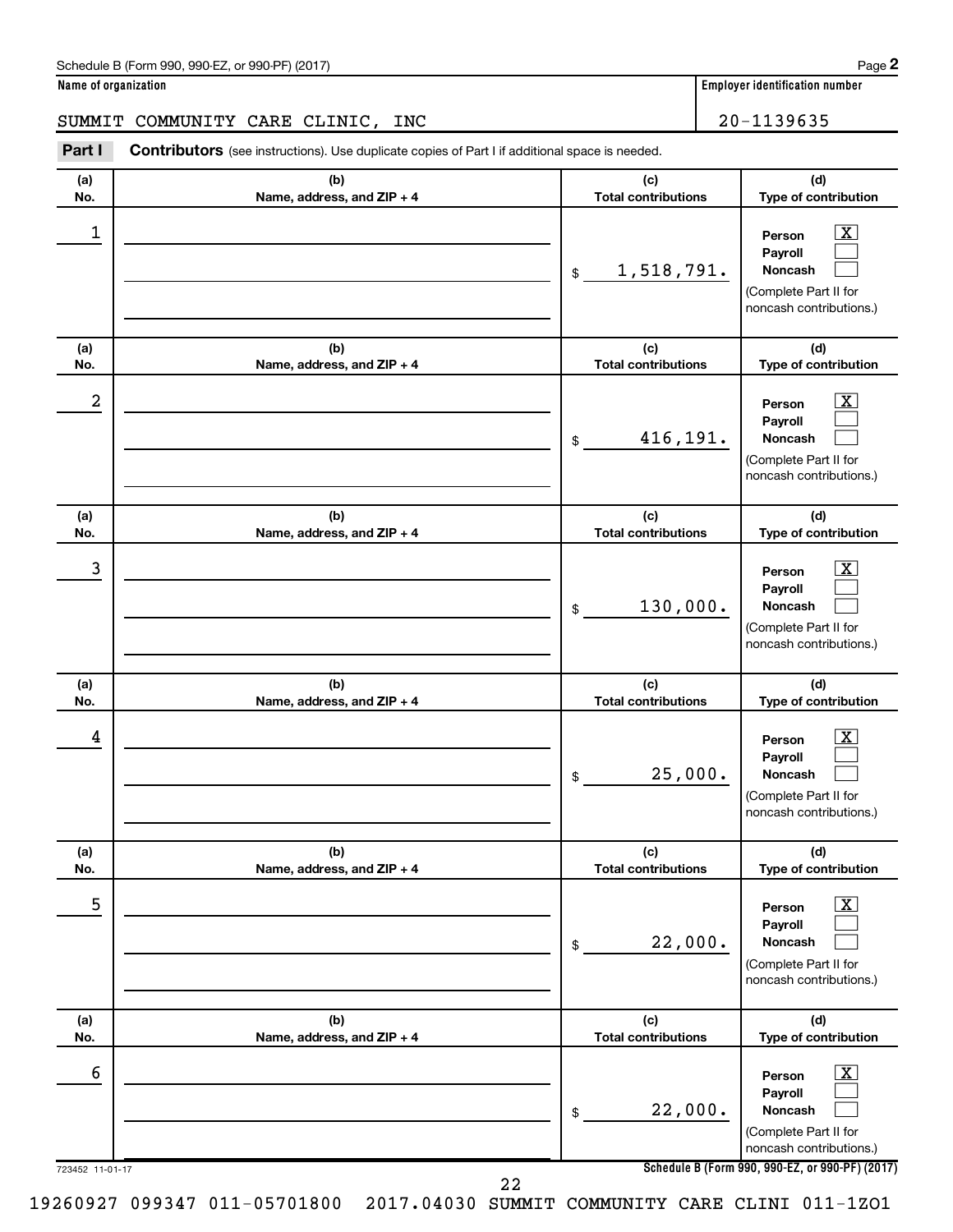**(d)**

 $\boxed{\text{X}}$  $\Box$  $\Box$ 

**(d)**

**(a) No. (b) Name, address, and ZIP + 4 (c) Total contributions Type of contribution Person Payroll Noncash (a) No. (b) Name, address, and ZIP + 4 (c) Total contributions Type of contribution (a) No. (b) Name, address, and ZIP + 4 (c) Total contributions Part I** Contributors (see instructions). Use duplicate copies of Part I if additional space is needed. \$ (Complete Part II for noncash contributions.) \$ SUMMIT COMMUNITY CARE CLINIC, INC | 20-1139635  $7$   $|$  Person  $\overline{\text{X}}$ 135,000. 278,187.

| 8               |                                                                                 | 278,187.<br>\$                    | $\overline{\mathbf{X}}$<br>Person<br>Payroll<br>Noncash<br>(Complete Part II for<br>noncash contributions.)   |
|-----------------|---------------------------------------------------------------------------------|-----------------------------------|---------------------------------------------------------------------------------------------------------------|
| (a)<br>No.      | (b)<br>Name, address, and ZIP + 4                                               | (c)<br><b>Total contributions</b> | (d)<br>Type of contribution                                                                                   |
| 9               |                                                                                 | 569,722.<br>\$                    | $\overline{\mathbf{x}}$<br>Person<br>Payroll<br>Noncash<br>(Complete Part II for<br>noncash contributions.)   |
| (a)<br>No.      | (b)<br>Name, address, and ZIP + 4                                               | (c)<br><b>Total contributions</b> | (d)<br>Type of contribution                                                                                   |
| 10              |                                                                                 | 11,043.<br>\$                     | $\boxed{\text{X}}$<br>Person<br>Payroll<br><b>Noncash</b><br>(Complete Part II for<br>noncash contributions.) |
| (a)<br>No.      | (b)<br>Name, address, and ZIP + 4                                               | (c)<br><b>Total contributions</b> | (d)<br>Type of contribution                                                                                   |
| 11              |                                                                                 | 214,500.<br>\$                    | $\overline{\mathbf{x}}$<br>Person<br>Payroll<br>Noncash<br>(Complete Part II for<br>noncash contributions.)   |
| (a)<br>No.      | (b)<br>Name, address, and ZIP + 4                                               | (c)<br><b>Total contributions</b> | (d)<br>Type of contribution                                                                                   |
| 12              |                                                                                 | 18,000.<br>\$                     | $\boxed{\text{X}}$<br>Person<br>Payroll<br><b>Noncash</b><br>(Complete Part II for<br>noncash contributions.) |
| 723452 11-01-17 | 23                                                                              |                                   | Schedule B (Form 990, 990-EZ, or 990-PF) (2017)                                                               |
|                 | 2017.04030 SUMMIT COMMUNITY CARE CLINI 011-1Z01<br>19260927 099347 011-05701800 |                                   |                                                                                                               |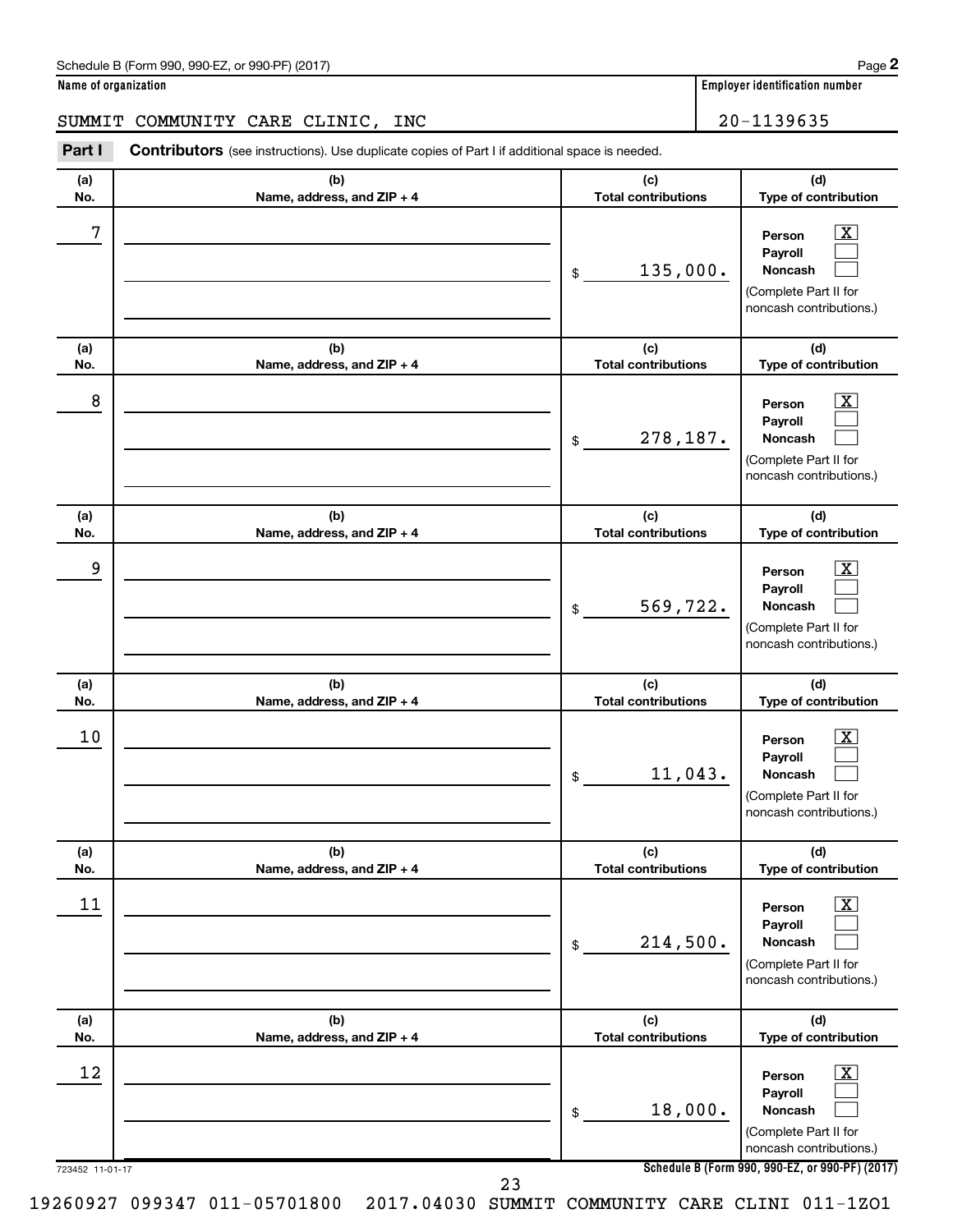**Name of organization Employer identification number**

#### SUMMIT COMMUNITY CARE CLINIC, INC | 20-1139635

723452 11-01-17 **Schedule B (Form 990, 990-EZ, or 990-PF) (2017) (a) No. (b) Name, address, and ZIP + 4 (c) Total contributions (d) Type of contribution Person Payroll Noncash (a) No. (b) Name, address, and ZIP + 4 (c) Total contributions (d) Type of contribution Person Payroll Noncash (a) No. (b) Name, address, and ZIP + 4 (c) Total contributions (d) Type of contribution Person Payroll Noncash (a) No. (b) Name, address, and ZIP + 4 (c) Total contributions (d) Type of contribution Person Payroll Noncash (a) No. (b) Name, address, and ZIP + 4 (c) Total contributions (d) Type of contribution Person Payroll Noncash (a) No. (b) Name, address, and ZIP + 4 (c) Total contributions (d) Type of contribution Person Payroll Noncash Part I** Contributors (see instructions). Use duplicate copies of Part I if additional space is needed. \$ (Complete Part II for noncash contributions.) \$ (Complete Part II for noncash contributions.) \$ (Complete Part II for noncash contributions.) \$ (Complete Part II for noncash contributions.) \$ (Complete Part II for noncash contributions.) \$ (Complete Part II for noncash contributions.)  $\lfloor x \rfloor$  $\Box$  $\Box$  $\overline{\mathbf{X}}$  $\Box$  $\Box$  $\boxed{\textbf{X}}$  $\Box$  $\Box$  $\boxed{\textbf{X}}$  $\Box$  $\Box$  $\boxed{\text{X}}$  $\Box$  $\Box$  $\boxed{\textbf{X}}$  $\Box$  $\Box$  $\begin{array}{|c|c|c|c|c|}\hline \text{13} & \text{Person} & \text{X} \\\hline \end{array}$ 15,000.  $\begin{array}{|c|c|c|c|c|}\hline \text{14} & \text{Person} & \text{X} \\\hline \end{array}$ 50,000.  $15$  Person  $\overline{\text{X}}$ 29,167.  $16$  Person  $\overline{\text{X}}$ 21,090.  $17$  Person  $\overline{\text{X}}$ 112,089.  $\begin{array}{|c|c|c|c|c|c|}\hline \text{18} & \text{Person} & \text{X} \\\hline \end{array}$ 10,000. 24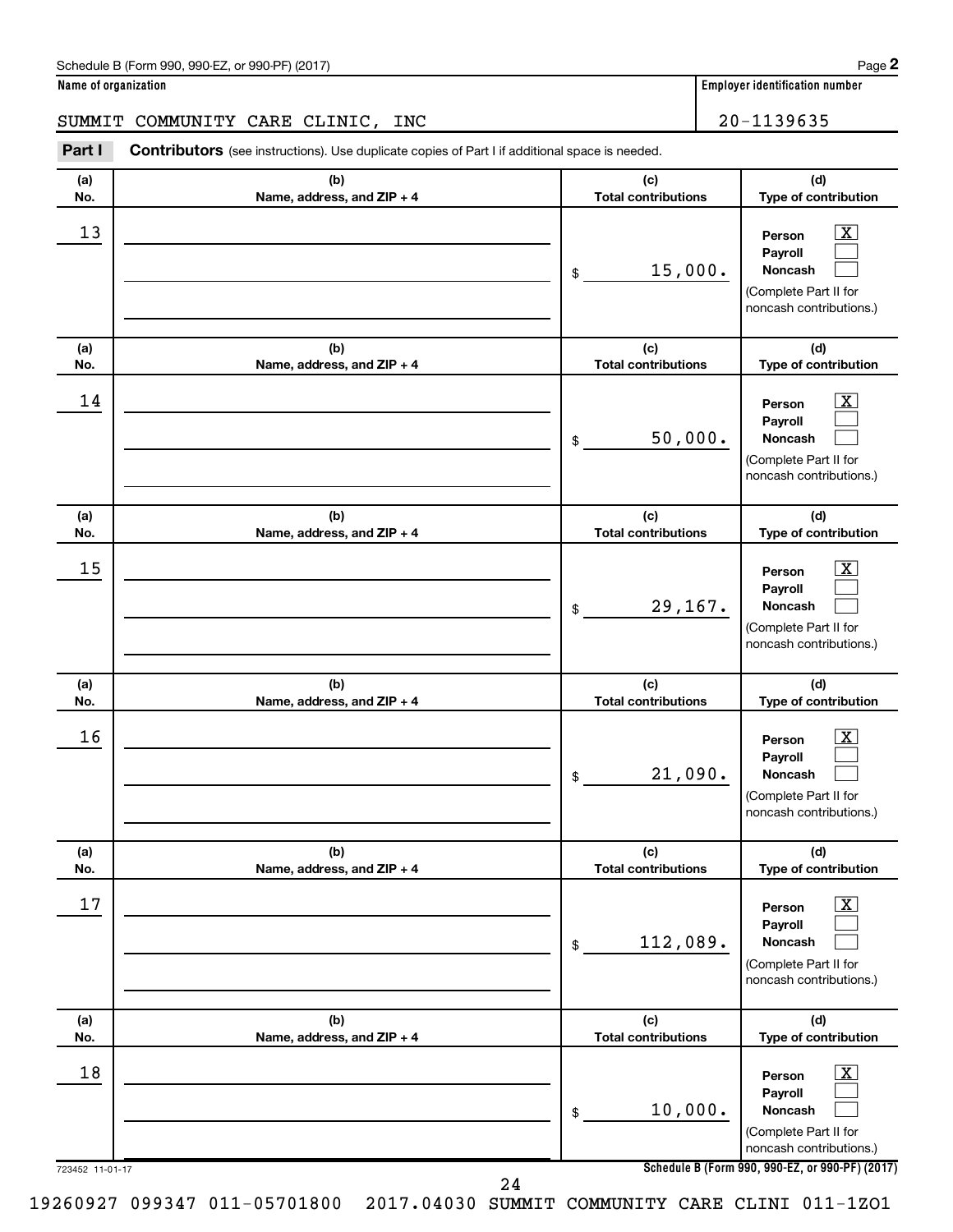| Schedule B (Form 990, 990-EZ, or 990-PF) (2017) | Page |
|-------------------------------------------------|------|
|-------------------------------------------------|------|

# SUMMIT COMMUNITY CARE CLINIC, INC 20-1139635

| Part I                | <b>Contributors</b> (see instructions). Use duplicate copies of Part I if additional space is needed. |                                   |                                                                                                                                                                |
|-----------------------|-------------------------------------------------------------------------------------------------------|-----------------------------------|----------------------------------------------------------------------------------------------------------------------------------------------------------------|
| (a)<br>No.            | (b)<br>Name, address, and ZIP + 4                                                                     | (c)<br><b>Total contributions</b> | (d)<br>Type of contribution                                                                                                                                    |
| 19                    |                                                                                                       | 25,000.<br>\$                     | $\overline{\mathbf{X}}$<br>Person<br>Payroll<br><b>Noncash</b><br>(Complete Part II for<br>noncash contributions.)                                             |
| (a)<br>No.            | (b)<br>Name, address, and ZIP + 4                                                                     | (c)<br><b>Total contributions</b> | (d)<br>Type of contribution                                                                                                                                    |
| 20                    |                                                                                                       | 5,000.<br>\$                      | $\overline{\mathbf{X}}$<br>Person<br>Payroll<br><b>Noncash</b><br>(Complete Part II for<br>noncash contributions.)                                             |
| (a)<br>No.            | (b)<br>Name, address, and ZIP + 4                                                                     | (c)<br><b>Total contributions</b> | (d)<br>Type of contribution                                                                                                                                    |
| 21                    |                                                                                                       | 10,000.<br>\$                     | $\overline{\mathbf{X}}$<br>Person<br>Payroll<br><b>Noncash</b><br>(Complete Part II for<br>noncash contributions.)                                             |
| (a)<br>No.            | (b)<br>Name, address, and ZIP + 4                                                                     | (c)<br><b>Total contributions</b> | (d)<br>Type of contribution                                                                                                                                    |
| 22                    |                                                                                                       | 20,000.<br>\$                     | $\overline{\mathbf{X}}$<br>Person<br>Payroll<br><b>Noncash</b><br>(Complete Part II for<br>noncash contributions.)                                             |
| (a)<br>No.            | (b)<br>Name, address, and ZIP + 4                                                                     | (c)<br><b>Total contributions</b> | (d)<br>Type of contribution                                                                                                                                    |
| 23                    |                                                                                                       | 20,000.<br>\$                     | $\overline{\mathbf{X}}$<br>Person<br>Payroll<br>Noncash<br>(Complete Part II for<br>noncash contributions.)                                                    |
| (a)<br>No.            | (b)<br>Name, address, and ZIP + 4                                                                     | (c)<br><b>Total contributions</b> | (d)<br>Type of contribution                                                                                                                                    |
| 24<br>723452 11-01-17 |                                                                                                       | 5,000.<br>\$                      | $\overline{\mathbf{X}}$<br>Person<br>Payroll<br>Noncash<br>(Complete Part II for<br>noncash contributions.)<br>Schedule B (Form 990, 990-EZ, or 990-PF) (2017) |
|                       |                                                                                                       | 25                                |                                                                                                                                                                |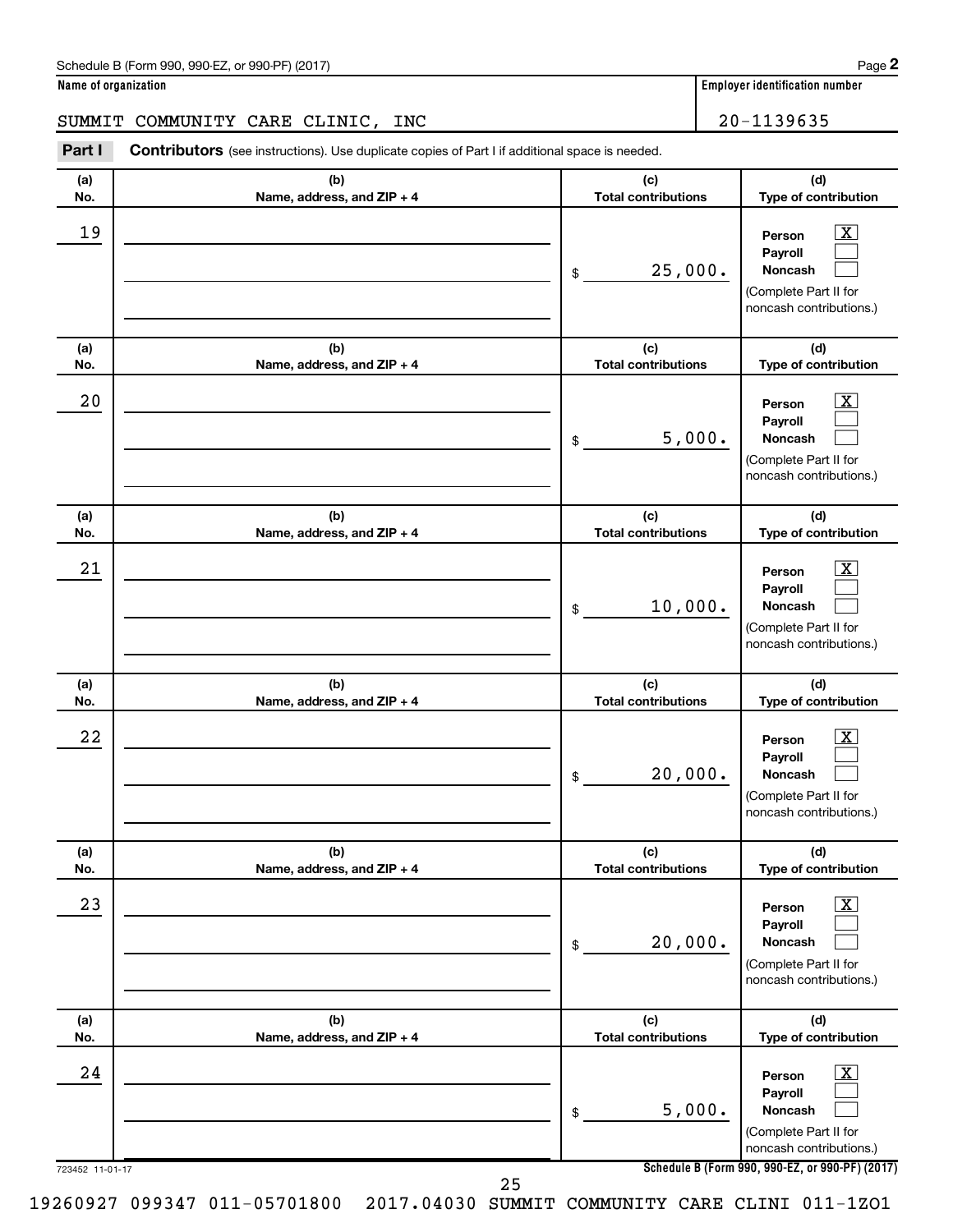| Schedule B (Form 990, 990-EZ, or 990-PF) (2017) | Page |
|-------------------------------------------------|------|
|-------------------------------------------------|------|

#### SUMMIT COMMUNITY CARE CLINIC, INC  $\vert$  20-1139635

723452 11-01-17 **Schedule B (Form 990, 990-EZ, or 990-PF) (2017) (a) No. (b) Name, address, and ZIP + 4 (c) Total contributions (d) Type of contribution Person Payroll Noncash (a) No. (b) Name, address, and ZIP + 4 (c) Total contributions (d) Type of contribution Person Payroll Noncash (a) No. (b) Name, address, and ZIP + 4 (c) Total contributions (d) Type of contribution Person Payroll Noncash (a) No. (b) Name, address, and ZIP + 4 (c) Total contributions (d) Type of contribution Person Payroll Noncash (a) No. (b) Name, address, and ZIP + 4 (c) Total contributions (d) Type of contribution Person Payroll Noncash (a) No. (b) Name, address, and ZIP + 4 (c) Total contributions (d) Type of contribution Person Payroll Noncash Part I** Contributors (see instructions). Use duplicate copies of Part I if additional space is needed. \$ (Complete Part II for noncash contributions.) \$ (Complete Part II for noncash contributions.) \$ (Complete Part II for noncash contributions.) \$ (Complete Part II for noncash contributions.) \$ (Complete Part II for noncash contributions.) \$ (Complete Part II for noncash contributions.)  $\lfloor x \rfloor$  $\Box$  $\Box$  $\boxed{\textbf{X}}$  $\Box$  $\Box$  $\boxed{\textbf{X}}$  $\Box$  $\Box$  $\boxed{\text{X}}$  $\Box$  $\Box$  $\boxed{\text{X}}$  $\Box$  $\boxed{\text{X}}$  $\boxed{\text{X}}$  $\Box$  $\Box$  $25$  Person  $\overline{\text{X}}$ 5,000.  $26$  Person  $\overline{\text{X}}$ 5,000.  $27$  Person  $\overline{\text{X}}$ 5,000.  $28$  Person  $\overline{\text{X}}$ 10,000.  $29$  Person  $\overline{\text{X}}$  $274,960$ .  $\overline{30}$  Person  $\overline{\text{X}}$ 65,626. 26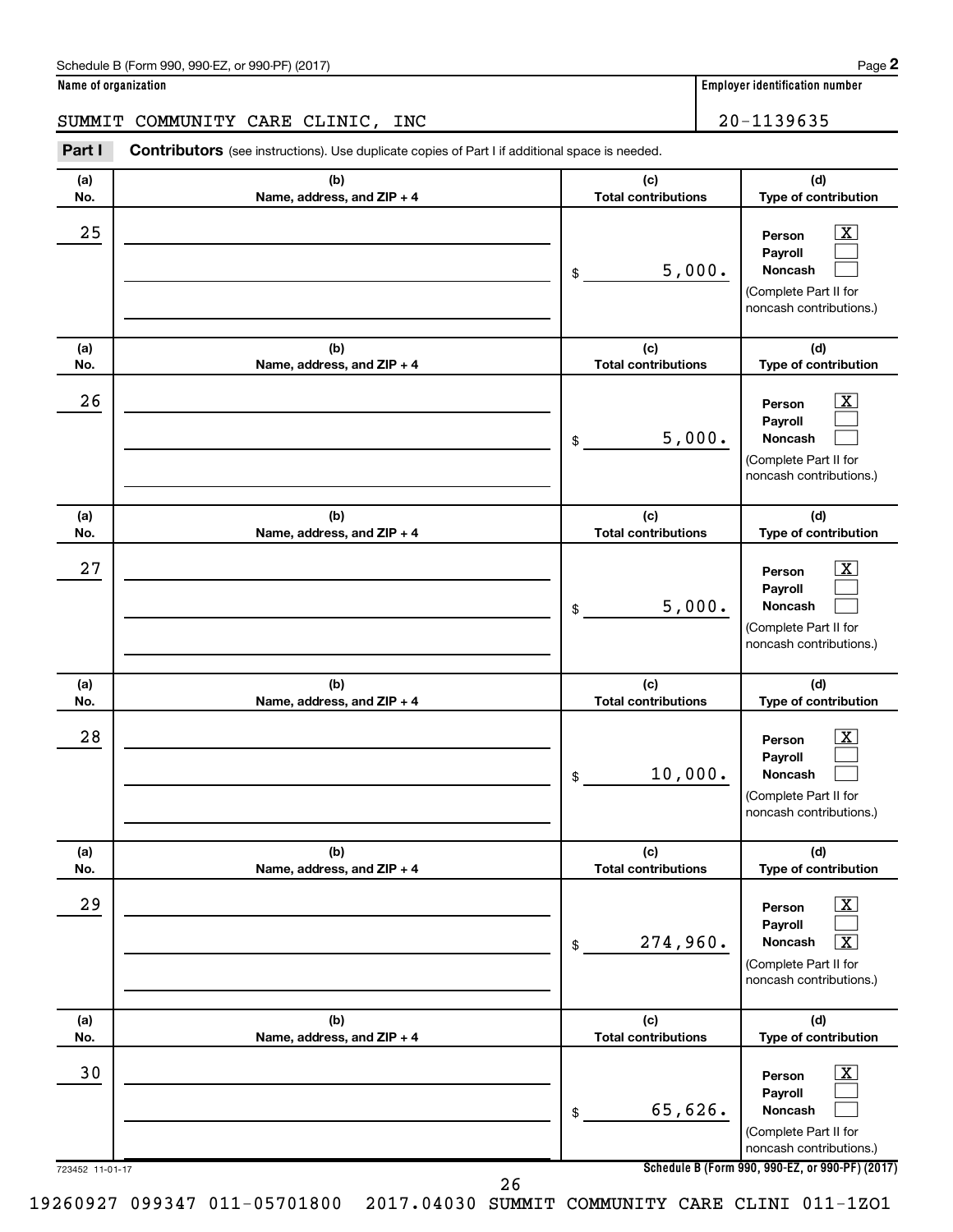**Name of organization Employer identification number**

#### SUMMIT COMMUNITY CARE CLINIC, INC  $\vert$  20-1139635

723452 11-01-17 **Schedule B (Form 990, 990-EZ, or 990-PF) (2017) (a) No. (b) Name, address, and ZIP + 4 (c) Total contributions (d) Type of contribution Person Payroll Noncash (a) No. (b) Name, address, and ZIP + 4 (c) Total contributions (d) Type of contribution Person Payroll Noncash (a) No. (b) Name, address, and ZIP + 4 (c) Total contributions (d) Type of contribution Person Payroll Noncash (a) No. (b) Name, address, and ZIP + 4 (c) Total contributions (d) Type of contribution Person Payroll Noncash (a) No. (b) Name, address, and ZIP + 4 (c) Total contributions (d) Type of contribution Person Payroll Noncash (a) No. (b) Name, address, and ZIP + 4 (c) Total contributions (d) Type of contribution Person Payroll Noncash Part I** Contributors (see instructions). Use duplicate copies of Part I if additional space is needed. \$ (Complete Part II for noncash contributions.) \$ (Complete Part II for noncash contributions.) \$ (Complete Part II for noncash contributions.) \$ (Complete Part II for noncash contributions.) \$ (Complete Part II for noncash contributions.) \$ (Complete Part II for noncash contributions.)  $\Box$  $\Box$ †  $\overline{\mathbf{X}}$  $\Box$  $\Box$  $\boxed{\textbf{X}}$  $\Box$  $\Box$  $\Box$  $\Box$  $\Box$  $\Box$  $\Box$  $\Box$  $\Box$  $\Box$  $\Box$ 31  $5,150.$  $\begin{array}{|c|c|c|c|c|}\hline \text{32} & \text{Person} & \text{X} \ \hline \end{array}$ 15,000.  $\overline{33}$  Person  $\overline{\text{X}}$ 10,000. 27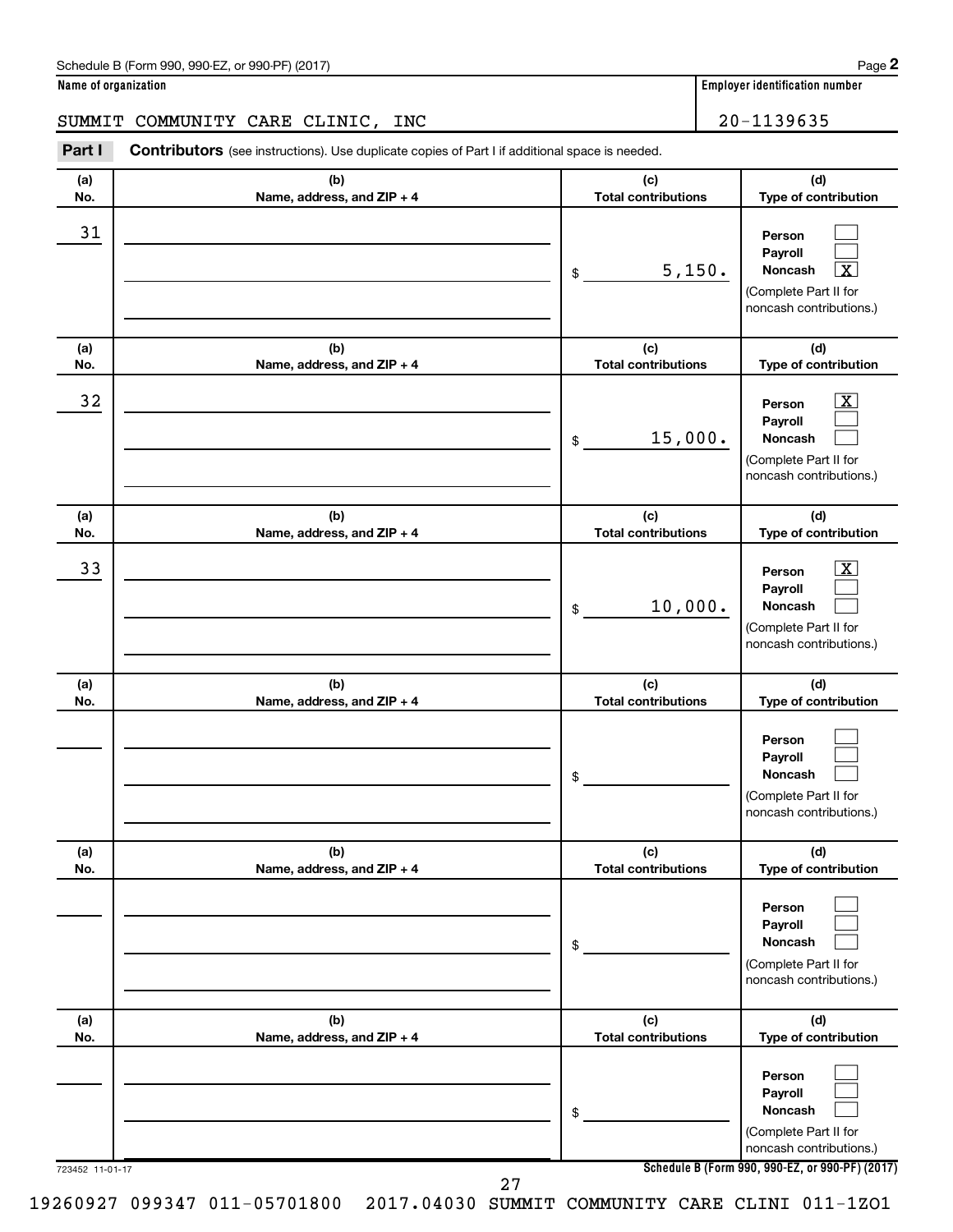# SUMMIT COMMUNITY CARE CLINIC, INC 20-1139635

Part II Noncash Property (see instructions). Use duplicate copies of Part II if additional space is needed.

| (a)<br>No.<br>from<br>Part I | (b)<br>Description of noncash property given | (c)<br>FMV (or estimate)<br>(See instructions.) | (d)<br>Date received                            |
|------------------------------|----------------------------------------------|-------------------------------------------------|-------------------------------------------------|
|                              | <b>VACCINES</b>                              |                                                 |                                                 |
| 29                           |                                              |                                                 |                                                 |
|                              |                                              |                                                 |                                                 |
|                              |                                              | 82,434.<br>\$                                   | 12/31/17                                        |
|                              |                                              |                                                 |                                                 |
| (a)                          |                                              | (c)                                             |                                                 |
| No.<br>from                  | (b)                                          | FMV (or estimate)                               | (d)<br>Date received                            |
| Part I                       | Description of noncash property given        | (See instructions.)                             |                                                 |
|                              | 85 SHARES OF WELLS FARGO STOCK               |                                                 |                                                 |
| 31                           |                                              |                                                 |                                                 |
|                              |                                              |                                                 |                                                 |
|                              |                                              | 5,150.<br>$\frac{1}{2}$                         | 12/26/17                                        |
|                              |                                              |                                                 |                                                 |
| (a)                          |                                              | (c)                                             |                                                 |
| No.                          | (b)                                          | FMV (or estimate)                               | (d)                                             |
| from                         | Description of noncash property given        | (See instructions.)                             | Date received                                   |
| Part I                       |                                              |                                                 |                                                 |
|                              |                                              |                                                 |                                                 |
|                              |                                              |                                                 |                                                 |
|                              |                                              | \$                                              |                                                 |
|                              |                                              |                                                 |                                                 |
| (a)                          |                                              |                                                 |                                                 |
| No.                          | (b)                                          | (c)<br>FMV (or estimate)                        | (d)                                             |
| from                         | Description of noncash property given        | (See instructions.)                             | Date received                                   |
| Part I                       |                                              |                                                 |                                                 |
|                              |                                              |                                                 |                                                 |
|                              |                                              |                                                 |                                                 |
|                              |                                              | \$                                              |                                                 |
|                              |                                              |                                                 |                                                 |
| (a)                          |                                              |                                                 |                                                 |
| No.                          | (b)                                          | (c)                                             | (d)                                             |
| from                         | Description of noncash property given        | FMV (or estimate)<br>(See instructions.)        | Date received                                   |
| Part I                       |                                              |                                                 |                                                 |
|                              |                                              |                                                 |                                                 |
|                              |                                              |                                                 |                                                 |
|                              |                                              |                                                 |                                                 |
|                              |                                              | \$                                              |                                                 |
|                              |                                              |                                                 |                                                 |
| (a)<br>No.                   | (b)                                          | (c)                                             | (d)                                             |
| from                         | Description of noncash property given        | FMV (or estimate)                               | Date received                                   |
| Part I                       |                                              | (See instructions.)                             |                                                 |
|                              |                                              |                                                 |                                                 |
|                              |                                              |                                                 |                                                 |
|                              |                                              |                                                 |                                                 |
|                              |                                              | \$                                              |                                                 |
| 723453 11-01-17              | 28                                           |                                                 | Schedule B (Form 990, 990-EZ, or 990-PF) (2017) |
|                              |                                              |                                                 |                                                 |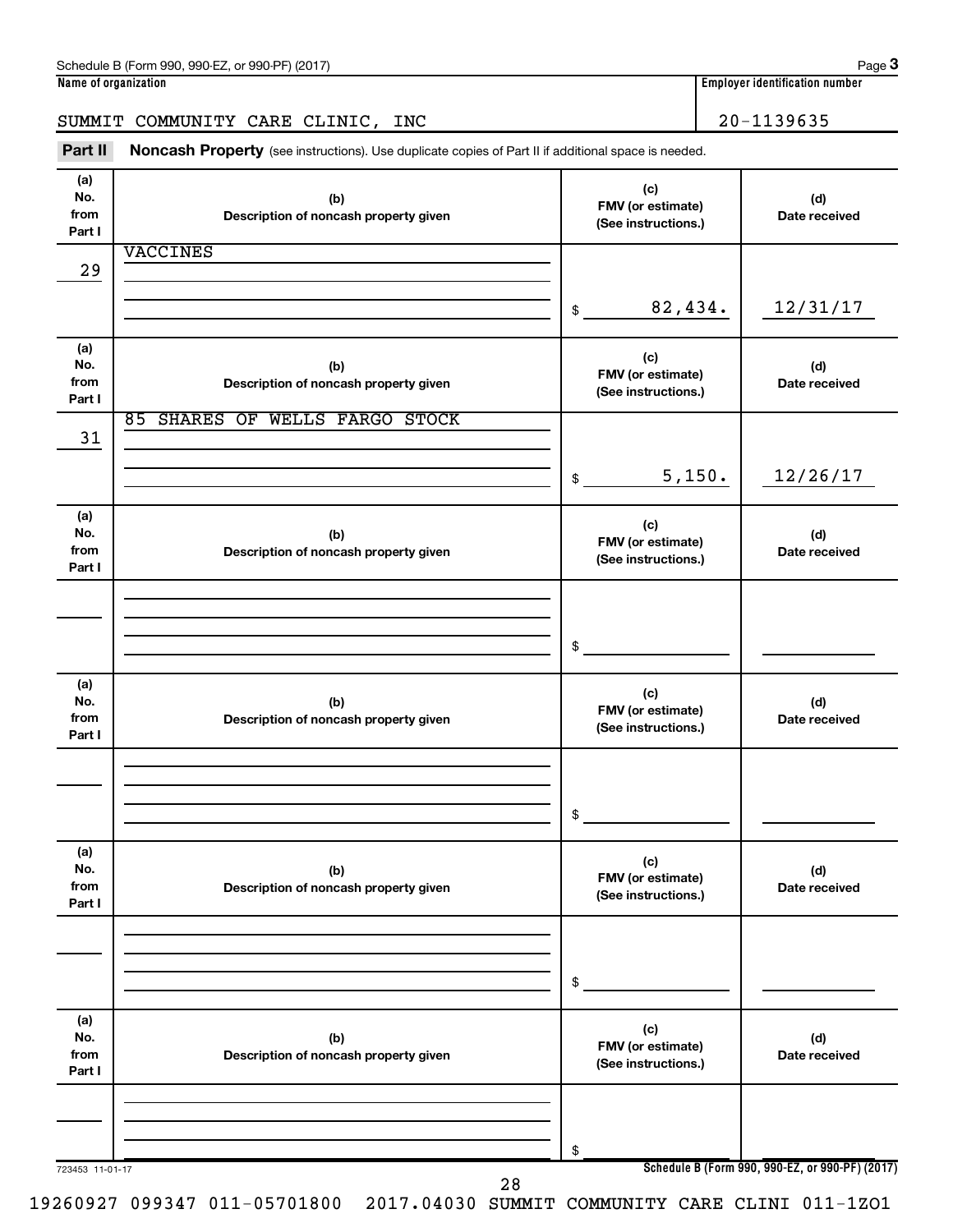| Schedule<br>990-EZ<br>2017) (<br>990-PF<br>m 990<br>or<br>-orm<br>н.<br>◡ | Page                                     |
|---------------------------------------------------------------------------|------------------------------------------|
| Name of organization                                                      | <br>r identification number.<br>-mnlover |

| Name of organization                    |                                            | <b>Employer identification number</b>                                                                                                                                                                                                                                                                                                                                                                                                                                                                                                                                     |
|-----------------------------------------|--------------------------------------------|---------------------------------------------------------------------------------------------------------------------------------------------------------------------------------------------------------------------------------------------------------------------------------------------------------------------------------------------------------------------------------------------------------------------------------------------------------------------------------------------------------------------------------------------------------------------------|
| SUMMIT COMMUNITY CARE CLINIC, INC       |                                            | 20-1139635                                                                                                                                                                                                                                                                                                                                                                                                                                                                                                                                                                |
|                                         |                                            | Exclusively religious, charitable, etc., contributions to organizations described in section 501(c)(7), (8), or (10) that total more than \$1,000 for                                                                                                                                                                                                                                                                                                                                                                                                                     |
|                                         |                                            | $\blacktriangleright$ \$                                                                                                                                                                                                                                                                                                                                                                                                                                                                                                                                                  |
|                                         |                                            |                                                                                                                                                                                                                                                                                                                                                                                                                                                                                                                                                                           |
| (b) Purpose of gift                     | (c) Use of gift                            | (d) Description of how gift is held                                                                                                                                                                                                                                                                                                                                                                                                                                                                                                                                       |
|                                         |                                            |                                                                                                                                                                                                                                                                                                                                                                                                                                                                                                                                                                           |
|                                         |                                            |                                                                                                                                                                                                                                                                                                                                                                                                                                                                                                                                                                           |
|                                         |                                            |                                                                                                                                                                                                                                                                                                                                                                                                                                                                                                                                                                           |
|                                         |                                            |                                                                                                                                                                                                                                                                                                                                                                                                                                                                                                                                                                           |
|                                         |                                            |                                                                                                                                                                                                                                                                                                                                                                                                                                                                                                                                                                           |
|                                         |                                            | Relationship of transferor to transferee                                                                                                                                                                                                                                                                                                                                                                                                                                                                                                                                  |
|                                         |                                            |                                                                                                                                                                                                                                                                                                                                                                                                                                                                                                                                                                           |
|                                         |                                            |                                                                                                                                                                                                                                                                                                                                                                                                                                                                                                                                                                           |
|                                         |                                            |                                                                                                                                                                                                                                                                                                                                                                                                                                                                                                                                                                           |
| (b) Purpose of gift                     | (c) Use of gift                            | (d) Description of how gift is held                                                                                                                                                                                                                                                                                                                                                                                                                                                                                                                                       |
|                                         |                                            |                                                                                                                                                                                                                                                                                                                                                                                                                                                                                                                                                                           |
|                                         |                                            |                                                                                                                                                                                                                                                                                                                                                                                                                                                                                                                                                                           |
|                                         |                                            |                                                                                                                                                                                                                                                                                                                                                                                                                                                                                                                                                                           |
|                                         |                                            |                                                                                                                                                                                                                                                                                                                                                                                                                                                                                                                                                                           |
|                                         |                                            |                                                                                                                                                                                                                                                                                                                                                                                                                                                                                                                                                                           |
|                                         |                                            | Relationship of transferor to transferee                                                                                                                                                                                                                                                                                                                                                                                                                                                                                                                                  |
|                                         |                                            |                                                                                                                                                                                                                                                                                                                                                                                                                                                                                                                                                                           |
|                                         |                                            |                                                                                                                                                                                                                                                                                                                                                                                                                                                                                                                                                                           |
|                                         |                                            |                                                                                                                                                                                                                                                                                                                                                                                                                                                                                                                                                                           |
|                                         |                                            | (d) Description of how gift is held                                                                                                                                                                                                                                                                                                                                                                                                                                                                                                                                       |
|                                         |                                            |                                                                                                                                                                                                                                                                                                                                                                                                                                                                                                                                                                           |
|                                         |                                            |                                                                                                                                                                                                                                                                                                                                                                                                                                                                                                                                                                           |
|                                         |                                            |                                                                                                                                                                                                                                                                                                                                                                                                                                                                                                                                                                           |
|                                         |                                            |                                                                                                                                                                                                                                                                                                                                                                                                                                                                                                                                                                           |
|                                         | (e) Transfer of gift                       |                                                                                                                                                                                                                                                                                                                                                                                                                                                                                                                                                                           |
|                                         |                                            |                                                                                                                                                                                                                                                                                                                                                                                                                                                                                                                                                                           |
|                                         |                                            | Relationship of transferor to transferee                                                                                                                                                                                                                                                                                                                                                                                                                                                                                                                                  |
|                                         |                                            |                                                                                                                                                                                                                                                                                                                                                                                                                                                                                                                                                                           |
|                                         |                                            |                                                                                                                                                                                                                                                                                                                                                                                                                                                                                                                                                                           |
|                                         |                                            |                                                                                                                                                                                                                                                                                                                                                                                                                                                                                                                                                                           |
|                                         |                                            | (d) Description of how gift is held                                                                                                                                                                                                                                                                                                                                                                                                                                                                                                                                       |
|                                         |                                            |                                                                                                                                                                                                                                                                                                                                                                                                                                                                                                                                                                           |
|                                         |                                            |                                                                                                                                                                                                                                                                                                                                                                                                                                                                                                                                                                           |
|                                         |                                            |                                                                                                                                                                                                                                                                                                                                                                                                                                                                                                                                                                           |
|                                         |                                            |                                                                                                                                                                                                                                                                                                                                                                                                                                                                                                                                                                           |
|                                         | (e) Transfer of gift                       |                                                                                                                                                                                                                                                                                                                                                                                                                                                                                                                                                                           |
|                                         |                                            |                                                                                                                                                                                                                                                                                                                                                                                                                                                                                                                                                                           |
| Transferee's name, address, and ZIP + 4 |                                            | Relationship of transferor to transferee                                                                                                                                                                                                                                                                                                                                                                                                                                                                                                                                  |
|                                         |                                            |                                                                                                                                                                                                                                                                                                                                                                                                                                                                                                                                                                           |
|                                         |                                            |                                                                                                                                                                                                                                                                                                                                                                                                                                                                                                                                                                           |
|                                         | (b) Purpose of gift<br>(b) Purpose of gift | the year from any one contributor. Complete columns (a) through (e) and the following line entry. For organizations<br>completing Part III, enter the total of exclusively religious, charitable, etc., contributions of \$1,000 or less for the year. (Enter this info. once.)<br>Use duplicate copies of Part III if additional space is needed.<br>(e) Transfer of gift<br>Transferee's name, address, and ZIP + 4<br>(e) Transfer of gift<br>Transferee's name, address, and ZIP + 4<br>(c) Use of gift<br>Transferee's name, address, and ZIP + 4<br>(c) Use of gift |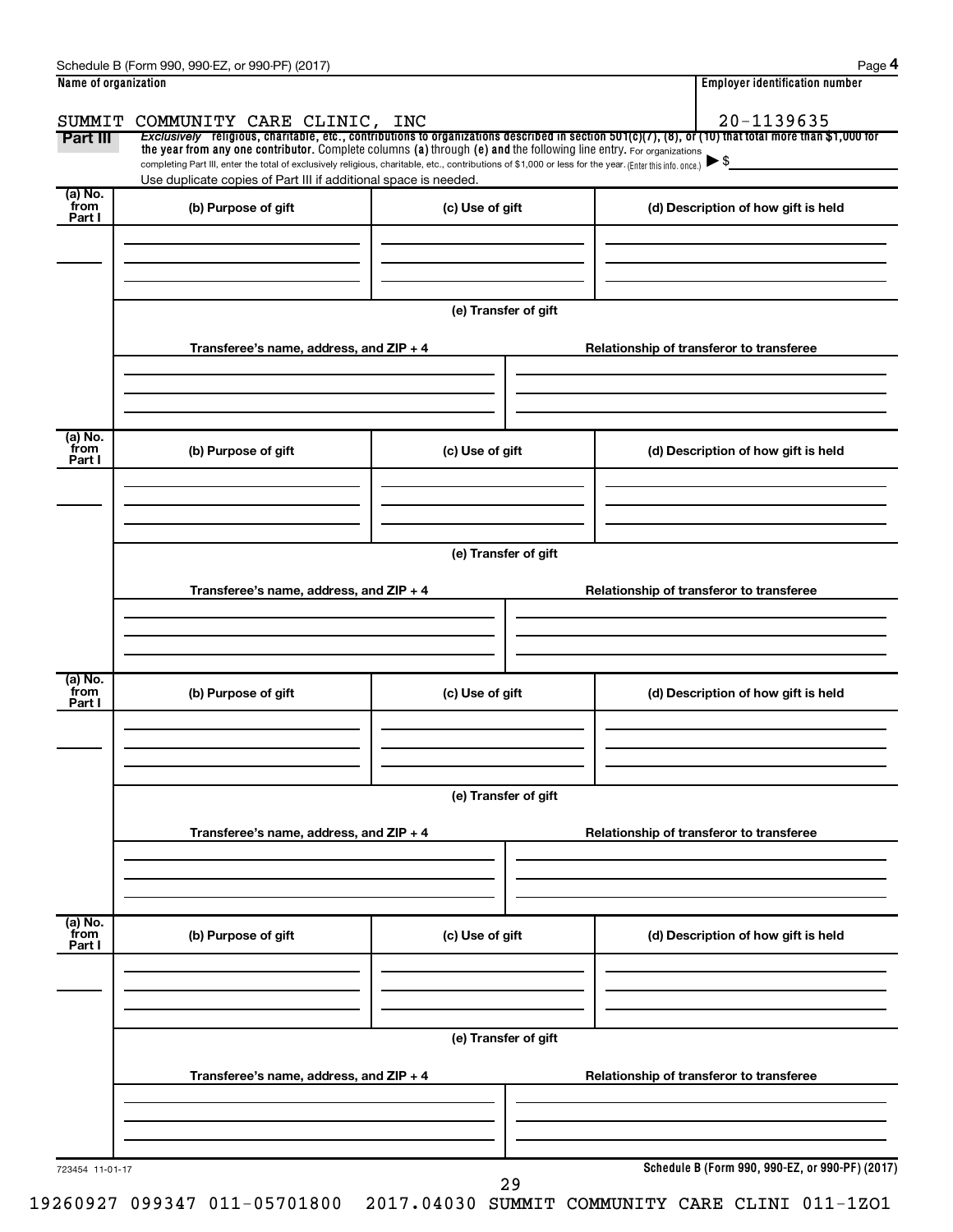| <b>SCHEDULE C</b>                                      | <b>Political Campaign and Lobbying Activities</b>                                                                                                                                                                                                                                             |         |                            | OMB No. 1545-0047                                |
|--------------------------------------------------------|-----------------------------------------------------------------------------------------------------------------------------------------------------------------------------------------------------------------------------------------------------------------------------------------------|---------|----------------------------|--------------------------------------------------|
| (Form 990 or 990-EZ)                                   |                                                                                                                                                                                                                                                                                               |         |                            |                                                  |
|                                                        | For Organizations Exempt From Income Tax Under section 501(c) and section 527<br>Complete if the organization is described below.<br>Attach to Form 990 or Form 990-EZ.                                                                                                                       |         |                            |                                                  |
| Department of the Treasury<br>Internal Revenue Service | Go to www.irs.gov/Form990 for instructions and the latest information.                                                                                                                                                                                                                        |         |                            | <b>Open to Public</b><br><b>Inspection</b>       |
|                                                        | If the organization answered "Yes," on Form 990, Part IV, line 3, or Form 990-EZ, Part V, line 46 (Political Campaign Activities), then                                                                                                                                                       |         |                            |                                                  |
|                                                        | • Section 501(c)(3) organizations: Complete Parts I-A and B. Do not complete Part I-C.                                                                                                                                                                                                        |         |                            |                                                  |
|                                                        | • Section 501(c) (other than section 501(c)(3)) organizations: Complete Parts I-A and C below. Do not complete Part I-B.                                                                                                                                                                      |         |                            |                                                  |
| • Section 527 organizations: Complete Part I-A only.   |                                                                                                                                                                                                                                                                                               |         |                            |                                                  |
|                                                        | If the organization answered "Yes," on Form 990, Part IV, line 4, or Form 990-EZ, Part VI, line 47 (Lobbying Activities), then<br>• Section 501(c)(3) organizations that have filed Form 5768 (election under section 501(h)): Complete Part II-A. Do not complete Part II-B.                 |         |                            |                                                  |
|                                                        | • Section 501(c)(3) organizations that have NOT filed Form 5768 (election under section 501(h)): Complete Part II-B. Do not complete Part II-A.                                                                                                                                               |         |                            |                                                  |
|                                                        | If the organization answered "Yes," on Form 990, Part IV, line 5 (Proxy Tax) (see separate instructions) or Form 990-EZ, Part V, line 35c (Proxy                                                                                                                                              |         |                            |                                                  |
| Tax) (see separate instructions), then                 |                                                                                                                                                                                                                                                                                               |         |                            |                                                  |
|                                                        | • Section 501(c)(4), (5), or (6) organizations: Complete Part III.                                                                                                                                                                                                                            |         |                            |                                                  |
| Name of organization                                   |                                                                                                                                                                                                                                                                                               |         |                            | <b>Employer identification number</b>            |
| Part I-A                                               | SUMMIT COMMUNITY CARE CLINIC, INC<br>Complete if the organization is exempt under section 501(c) or is a section 527 organization.                                                                                                                                                            |         |                            | 20-1139635                                       |
|                                                        |                                                                                                                                                                                                                                                                                               |         |                            |                                                  |
|                                                        | 1 Provide a description of the organization's direct and indirect political campaign activities in Part IV.                                                                                                                                                                                   |         |                            |                                                  |
| 2                                                      | Political campaign activity expenditures [11] matter than the control of the control of the control of the control of the control of the control of the control of the control of the control of the control of the control of                                                                |         |                            | $\triangleright$ s                               |
| 3                                                      |                                                                                                                                                                                                                                                                                               |         |                            |                                                  |
|                                                        |                                                                                                                                                                                                                                                                                               |         |                            |                                                  |
| Part I-B                                               | Complete if the organization is exempt under section 501(c)(3).                                                                                                                                                                                                                               |         |                            |                                                  |
|                                                        |                                                                                                                                                                                                                                                                                               |         |                            | $\blacktriangleright$ \$                         |
| 2                                                      |                                                                                                                                                                                                                                                                                               |         |                            |                                                  |
| 3                                                      |                                                                                                                                                                                                                                                                                               |         |                            | Yes<br><b>No</b>                                 |
|                                                        |                                                                                                                                                                                                                                                                                               |         |                            | Yes<br><b>No</b>                                 |
| <b>b</b> If "Yes," describe in Part IV.                | Part I-C Complete if the organization is exempt under section 501(c), except section 501(c)(3).                                                                                                                                                                                               |         |                            |                                                  |
|                                                        | 1 Enter the amount directly expended by the filing organization for section 527 exempt function activities                                                                                                                                                                                    |         |                            | $\blacktriangleright$ \$                         |
|                                                        | 2 Enter the amount of the filing organization's funds contributed to other organizations for section 527                                                                                                                                                                                      |         |                            |                                                  |
| exempt function activities                             |                                                                                                                                                                                                                                                                                               |         |                            | $\blacktriangleright$ \$                         |
|                                                        | 3 Total exempt function expenditures. Add lines 1 and 2. Enter here and on Form 1120-POL,                                                                                                                                                                                                     |         |                            |                                                  |
|                                                        |                                                                                                                                                                                                                                                                                               |         |                            | $\triangleright$ \$                              |
|                                                        | Did the filing organization file Form 1120-POL for this year?                                                                                                                                                                                                                                 |         |                            | Yes<br><b>No</b>                                 |
| 5.                                                     | Enter the names, addresses and employer identification number (EIN) of all section 527 political organizations to which the filing organization                                                                                                                                               |         |                            |                                                  |
|                                                        | made payments. For each organization listed, enter the amount paid from the filing organization's funds. Also enter the amount of political<br>contributions received that were promptly and directly delivered to a separate political organization, such as a separate segregated fund or a |         |                            |                                                  |
|                                                        | political action committee (PAC). If additional space is needed, provide information in Part IV.                                                                                                                                                                                              |         |                            |                                                  |
| (a) Name                                               | (b) Address                                                                                                                                                                                                                                                                                   | (c) EIN | (d) Amount paid from       | (e) Amount of political                          |
|                                                        |                                                                                                                                                                                                                                                                                               |         | filing organization's      | contributions received and                       |
|                                                        |                                                                                                                                                                                                                                                                                               |         | funds. If none, enter -0-. | promptly and directly<br>delivered to a separate |
|                                                        |                                                                                                                                                                                                                                                                                               |         |                            | political organization.                          |
|                                                        |                                                                                                                                                                                                                                                                                               |         |                            | If none, enter -0-.                              |
|                                                        |                                                                                                                                                                                                                                                                                               |         |                            |                                                  |
|                                                        |                                                                                                                                                                                                                                                                                               |         |                            |                                                  |
|                                                        |                                                                                                                                                                                                                                                                                               |         |                            |                                                  |
|                                                        |                                                                                                                                                                                                                                                                                               |         |                            |                                                  |
|                                                        |                                                                                                                                                                                                                                                                                               |         |                            |                                                  |
|                                                        |                                                                                                                                                                                                                                                                                               |         |                            |                                                  |
|                                                        |                                                                                                                                                                                                                                                                                               |         |                            |                                                  |
|                                                        |                                                                                                                                                                                                                                                                                               |         |                            |                                                  |
|                                                        |                                                                                                                                                                                                                                                                                               |         |                            |                                                  |
|                                                        |                                                                                                                                                                                                                                                                                               |         |                            |                                                  |

**For Paperwork Reduction Act Notice, see the Instructions for Form 990 or 990-EZ. Schedule C (Form 990 or 990-EZ) 2017** LHA

732041 11-09-17

30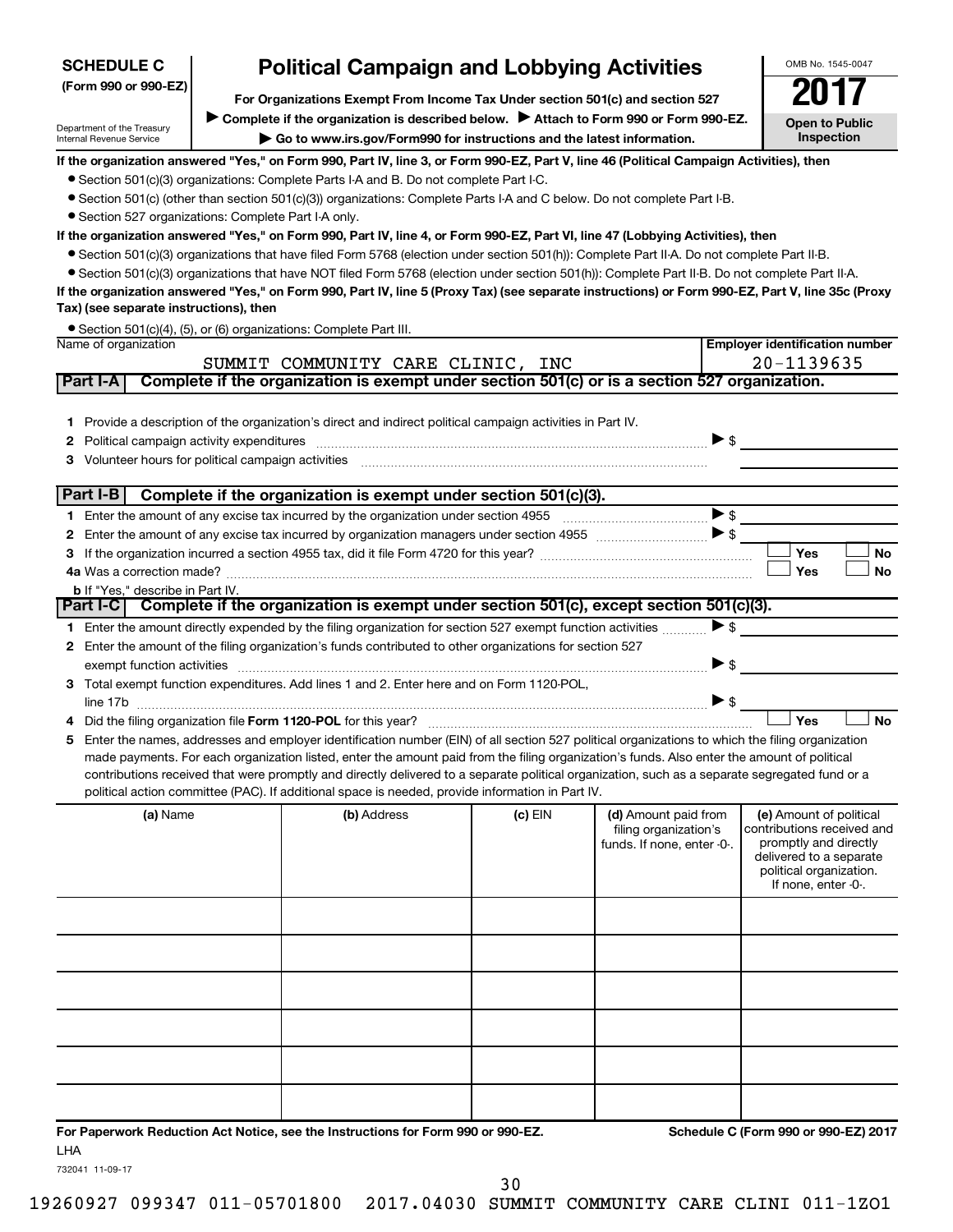| Schedule C (Form 990 or 990-EZ) 2017 SUMMIT COMMUNITY CARE CLINIC, INC                                          |                                        |                                                                                                                                   |            |                                        | $20 - 1139635$ Page 2          |
|-----------------------------------------------------------------------------------------------------------------|----------------------------------------|-----------------------------------------------------------------------------------------------------------------------------------|------------|----------------------------------------|--------------------------------|
| Complete if the organization is exempt under section 501(c)(3) and filed Form 5768 (election under<br>Part II-A |                                        |                                                                                                                                   |            |                                        |                                |
| section 501(h)).<br>A Check $\blacktriangleright$<br>expenses, and share of excess lobbying expenditures).      |                                        | if the filing organization belongs to an affiliated group (and list in Part IV each affiliated group member's name, address, EIN, |            |                                        |                                |
| B Check P                                                                                                       |                                        | if the filing organization checked box A and "limited control" provisions apply.                                                  |            |                                        |                                |
|                                                                                                                 | <b>Limits on Lobbying Expenditures</b> | (The term "expenditures" means amounts paid or incurred.)                                                                         |            | (a) Filing<br>organization's<br>totals | (b) Affiliated group<br>totals |
| 1a Total lobbying expenditures to influence public opinion (grass roots lobbying)                               |                                        |                                                                                                                                   |            |                                        |                                |
| <b>b</b> Total lobbying expenditures to influence a legislative body (direct lobbying) <i>manumumumum</i>       |                                        |                                                                                                                                   |            |                                        |                                |
| c                                                                                                               |                                        |                                                                                                                                   |            |                                        |                                |
| d Other exempt purpose expenditures                                                                             |                                        |                                                                                                                                   |            |                                        |                                |
|                                                                                                                 |                                        |                                                                                                                                   |            |                                        |                                |
| f Lobbying nontaxable amount. Enter the amount from the following table in both columns.                        |                                        |                                                                                                                                   |            |                                        |                                |
| If the amount on line 1e, column (a) or (b) is:                                                                 |                                        | The lobbying nontaxable amount is:                                                                                                |            |                                        |                                |
| Not over \$500,000                                                                                              |                                        | 20% of the amount on line 1e.                                                                                                     |            |                                        |                                |
| Over \$500,000 but not over \$1,000,000                                                                         |                                        | \$100,000 plus 15% of the excess over \$500,000.                                                                                  |            |                                        |                                |
| Over \$1,000,000 but not over \$1,500,000                                                                       |                                        | \$175,000 plus 10% of the excess over \$1,000,000                                                                                 |            |                                        |                                |
| Over \$1,500,000 but not over \$17,000,000                                                                      |                                        | \$225,000 plus 5% of the excess over \$1,500,000.                                                                                 |            |                                        |                                |
| Over \$17,000,000                                                                                               |                                        | \$1,000,000.                                                                                                                      |            |                                        |                                |
|                                                                                                                 |                                        |                                                                                                                                   |            |                                        |                                |
|                                                                                                                 |                                        |                                                                                                                                   |            |                                        |                                |
| h Subtract line 1g from line 1a. If zero or less, enter -0-                                                     |                                        |                                                                                                                                   |            |                                        |                                |
| i Subtract line 1f from line 1c. If zero or less, enter -0-                                                     |                                        |                                                                                                                                   |            |                                        |                                |
| If there is an amount other than zero on either line 1h or line 1i, did the organization file Form 4720         |                                        |                                                                                                                                   |            |                                        |                                |
|                                                                                                                 |                                        |                                                                                                                                   |            |                                        | Yes<br>No                      |
|                                                                                                                 |                                        | 4-Year Averaging Period Under section 501(h)                                                                                      |            |                                        |                                |
| (Some organizations that made a section 501(h) election do not have to complete all of the five columns below.  |                                        | See the separate instructions for lines 2a through 2f.)                                                                           |            |                                        |                                |
|                                                                                                                 |                                        | Lobbying Expenditures During 4-Year Averaging Period                                                                              |            |                                        |                                |
| Calendar year<br>(or fiscal year beginning in)                                                                  | (a) 2014                               | (b) 2015                                                                                                                          | $(c)$ 2016 | $(d)$ 2017                             | (e) Total                      |
| 2a Lobbying nontaxable amount                                                                                   |                                        |                                                                                                                                   |            |                                        |                                |
| <b>b</b> Lobbying ceiling amount<br>(150% of line 2a, column(e))                                                |                                        |                                                                                                                                   |            |                                        |                                |
| c Total lobbying expenditures                                                                                   |                                        |                                                                                                                                   |            |                                        |                                |
| d Grassroots nontaxable amount                                                                                  |                                        |                                                                                                                                   |            |                                        |                                |
| e Grassroots ceiling amount<br>(150% of line 2d, column (e))                                                    |                                        |                                                                                                                                   |            |                                        |                                |
| f Grassroots lobbying expenditures                                                                              |                                        |                                                                                                                                   |            |                                        |                                |

**Schedule C (Form 990 or 990-EZ) 2017**

732042 11-09-17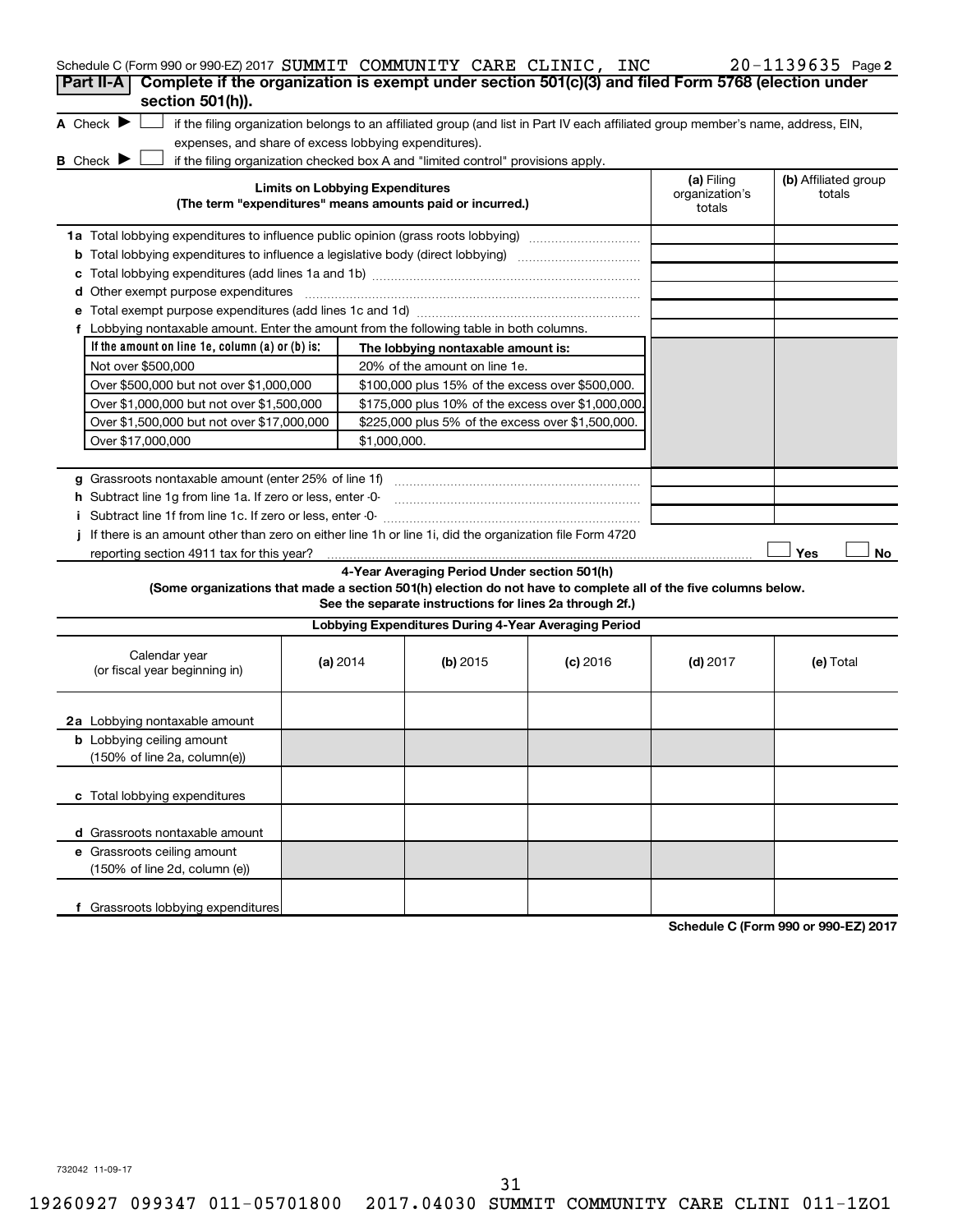#### Schedule C (Form 990 or 990-EZ) 2017  $\bf{SUMMIT~COMMIVITY~CARE~CLINIC,~INC ~20-1139635~Page~CALS/2000~C)$

### 20-1139635 Page 3

### **Part II-B Complete if the organization is exempt under section 501(c)(3) and has NOT filed Form 5768 (election under section 501(h)).**

| For each "Yes," response on lines 1a through 1i below, provide in Part IV a detailed description                                                                                                                                    |                       | (a)                     |     | (b)    |
|-------------------------------------------------------------------------------------------------------------------------------------------------------------------------------------------------------------------------------------|-----------------------|-------------------------|-----|--------|
| of the lobbying activity.                                                                                                                                                                                                           | Yes                   | No.                     |     | Amount |
| During the year, did the filing organization attempt to influence foreign, national, state or<br>1.                                                                                                                                 |                       |                         |     |        |
| local legislation, including any attempt to influence public opinion on a legislative matter                                                                                                                                        |                       |                         |     |        |
| or referendum, through the use of:                                                                                                                                                                                                  |                       | х                       |     |        |
|                                                                                                                                                                                                                                     |                       | $\overline{\text{x}}$   |     |        |
| b Paid staff or management (include compensation in expenses reported on lines 1c through 1i)?                                                                                                                                      |                       | $\overline{\textbf{x}}$ |     |        |
|                                                                                                                                                                                                                                     |                       | $\overline{\text{x}}$   |     |        |
|                                                                                                                                                                                                                                     |                       | $\overline{\text{x}}$   |     |        |
|                                                                                                                                                                                                                                     |                       | $\overline{\text{x}}$   |     |        |
| g Direct contact with legislators, their staffs, government officials, or a legislative body?                                                                                                                                       |                       | $\overline{\text{x}}$   |     |        |
| h Rallies, demonstrations, seminars, conventions, speeches, lectures, or any similar means?                                                                                                                                         |                       | X                       |     |        |
| <i>i</i> Other activities?                                                                                                                                                                                                          | $\overline{\text{x}}$ |                         |     | 1,065. |
|                                                                                                                                                                                                                                     |                       |                         |     | 1,065. |
| 2a Did the activities in line 1 cause the organization to be not described in section 501(c)(3)?                                                                                                                                    |                       | $\overline{\text{x}}$   |     |        |
|                                                                                                                                                                                                                                     |                       |                         |     |        |
| c If "Yes," enter the amount of any tax incurred by organization managers under section 4912                                                                                                                                        |                       |                         |     |        |
| d If the filing organization incurred a section 4912 tax, did it file Form 4720 for this year?                                                                                                                                      |                       |                         |     |        |
| Part III-A Complete if the organization is exempt under section 501(c)(4), section 501(c)(5), or section                                                                                                                            |                       |                         |     |        |
| $501(c)(6)$ .                                                                                                                                                                                                                       |                       |                         |     |        |
|                                                                                                                                                                                                                                     |                       |                         | Yes | No     |
| Were substantially all (90% or more) dues received nondeductible by members? www.communition.communition.<br>1                                                                                                                      |                       | 1                       |     |        |
| 2                                                                                                                                                                                                                                   |                       | $\overline{2}$          |     |        |
| Did the organization agree to carry over lobbying and political campaign activity expenditures from the prior year?<br>з                                                                                                            |                       | 3                       |     |        |
| Part III-B Complete if the organization is exempt under section 501(c)(4), section 501(c)(5), or section                                                                                                                            |                       |                         |     |        |
| 501(c)(6) and if either (a) BOTH Part III-A, lines 1 and 2, are answered "No," OR (b) Part III-A, line 3, is                                                                                                                        |                       |                         |     |        |
| answered "Yes."                                                                                                                                                                                                                     |                       |                         |     |        |
| Dues, assessments and similar amounts from members [11] matter contracts are assessments and similar amounts from members [11] matter contracts and similar amounts from members [11] matter contracts and similar amounts fro<br>1 |                       | 1                       |     |        |
| Section 162(e) nondeductible lobbying and political expenditures (do not include amounts of political<br>2                                                                                                                          |                       |                         |     |        |
| expenses for which the section 527(f) tax was paid).                                                                                                                                                                                |                       |                         |     |        |
|                                                                                                                                                                                                                                     |                       | 2a                      |     |        |
| b Carryover from last year manufactured and content to content the content of the content of the content of the content of the content of the content of the content of the content of the content of the content of the conte      |                       | 2b                      |     |        |
| c                                                                                                                                                                                                                                   |                       | 2 <sub>c</sub>          |     |        |
| Aggregate amount reported in section 6033(e)(1)(A) notices of nondeductible section 162(e) dues manufactured                                                                                                                        |                       | 3                       |     |        |
| If notices were sent and the amount on line 2c exceeds the amount on line 3, what portion of the excess                                                                                                                             |                       |                         |     |        |
| does the organization agree to carryover to the reasonable estimate of nondeductible lobbying and political                                                                                                                         |                       |                         |     |        |
| expenditure next year?<br>5 Taxable amount of lobbying and political expenditures (see instructions)                                                                                                                                |                       | 4<br>5                  |     |        |
| <b>Part IV</b><br><b>Supplemental Information</b>                                                                                                                                                                                   |                       |                         |     |        |
| Provide the descriptions required for Part I-A, line 1; Part I-B, line 4; Part I-C, line 5; Part II-A (affiliated group list); Part II-A, lines 1 and 2 (see                                                                        |                       |                         |     |        |
| instructions); and Part II-B, line 1. Also, complete this part for any additional information.                                                                                                                                      |                       |                         |     |        |
| PART II-B, LINE 1, LOBBYING ACTIVITIES:                                                                                                                                                                                             |                       |                         |     |        |
|                                                                                                                                                                                                                                     |                       |                         |     |        |
| SUMMIT COMMUNITY CARE CLINIC PAYS ANNUAL DUES TO THE COLORADO COMMUNITY                                                                                                                                                             |                       |                         |     |        |
|                                                                                                                                                                                                                                     |                       |                         |     |        |
| HEALTH NETWORK (CCHN).<br>CCHN USES A PORTION OF THOSE DUES TO CONDUCT                                                                                                                                                              |                       |                         |     |        |
|                                                                                                                                                                                                                                     |                       |                         |     |        |
| LOBBYING ON BEHALF OF SUMMIT COMMUNITY CARE CLINIC AND OTHER MEMBER                                                                                                                                                                 |                       |                         |     |        |
|                                                                                                                                                                                                                                     |                       |                         |     |        |
| ORGANIZATIONS.                                                                                                                                                                                                                      |                       |                         |     |        |
|                                                                                                                                                                                                                                     |                       |                         |     |        |

732043 11-09-17

**Schedule C (Form 990 or 990-EZ) 2017**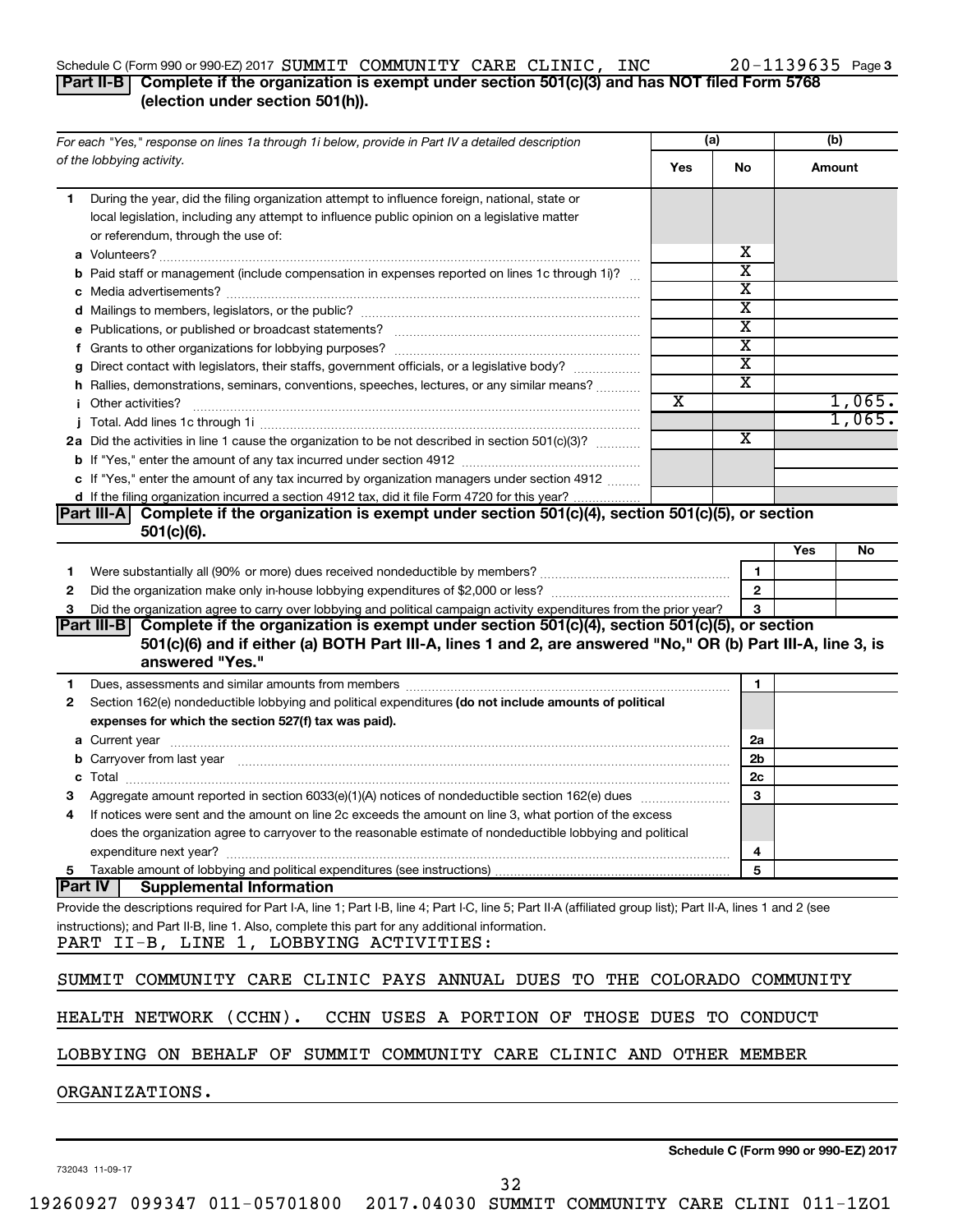| (Form 990) |  |
|------------|--|
|------------|--|

# **SCHEDULE D Supplemental Financial Statements**<br> **Form 990 2017**<br> **Part IV** line 6.7.8.9.10, 11a, 11b, 11d, 11d, 11d, 11d, 11d, 12a, 0r, 12b

**(Form 990) | Complete if the organization answered "Yes" on Form 990, Part IV, line 6, 7, 8, 9, 10, 11a, 11b, 11c, 11d, 11e, 11f, 12a, or 12b.**

**| Attach to Form 990. |Go to www.irs.gov/Form990 for instructions and the latest information.**



Department of the Treasury Internal Revenue Service

Name of the organization<br>**Employer identification number**<br>**Employer identification number**<br>**EMPLOYERE CLINIC, INC** SUMMIT COMMUNITY CARE CLINIC, INC

| Part I  | Organizations Maintaining Donor Advised Funds or Other Similar Funds or Accounts. Complete if the                                                                                                                             |                                                    |                                      |
|---------|-------------------------------------------------------------------------------------------------------------------------------------------------------------------------------------------------------------------------------|----------------------------------------------------|--------------------------------------|
|         | organization answered "Yes" on Form 990, Part IV, line 6.                                                                                                                                                                     |                                                    |                                      |
|         |                                                                                                                                                                                                                               | (a) Donor advised funds                            | (b) Funds and other accounts         |
| 1       |                                                                                                                                                                                                                               |                                                    |                                      |
| 2       | Aggregate value of contributions to (during year)                                                                                                                                                                             |                                                    |                                      |
| з       | Aggregate value of grants from (during year)                                                                                                                                                                                  |                                                    |                                      |
| 4       |                                                                                                                                                                                                                               |                                                    |                                      |
| 5       | Did the organization inform all donors and donor advisors in writing that the assets held in donor advised funds                                                                                                              |                                                    |                                      |
|         |                                                                                                                                                                                                                               |                                                    | Yes<br>No                            |
| 6       | Did the organization inform all grantees, donors, and donor advisors in writing that grant funds can be used only                                                                                                             |                                                    |                                      |
|         | for charitable purposes and not for the benefit of the donor or donor advisor, or for any other purpose conferring                                                                                                            |                                                    |                                      |
|         | impermissible private benefit?                                                                                                                                                                                                |                                                    | Yes<br>No                            |
| Part II | Conservation Easements. Complete if the organization answered "Yes" on Form 990, Part IV, line 7.                                                                                                                             |                                                    |                                      |
| 1       | Purpose(s) of conservation easements held by the organization (check all that apply).                                                                                                                                         |                                                    |                                      |
|         | Preservation of land for public use (e.g., recreation or education)                                                                                                                                                           | Preservation of a historically important land area |                                      |
|         | Protection of natural habitat                                                                                                                                                                                                 | Preservation of a certified historic structure     |                                      |
|         | Preservation of open space                                                                                                                                                                                                    |                                                    |                                      |
| 2       | Complete lines 2a through 2d if the organization held a qualified conservation contribution in the form of a conservation easement on the last                                                                                |                                                    |                                      |
|         | day of the tax year.                                                                                                                                                                                                          |                                                    | Held at the End of the Tax Year      |
|         |                                                                                                                                                                                                                               |                                                    | 2a                                   |
|         |                                                                                                                                                                                                                               |                                                    | 2b                                   |
|         |                                                                                                                                                                                                                               |                                                    | 2c                                   |
|         | d Number of conservation easements included in (c) acquired after 7/25/06, and not on a historic structure                                                                                                                    |                                                    |                                      |
|         | listed in the National Register [111] Marshall Register [11] Marshall Register [11] Marshall Register [11] Marshall Register [11] Marshall Register [11] Marshall Register [11] Marshall Register [11] Marshall Register [11] |                                                    | 2d                                   |
| 3       | Number of conservation easements modified, transferred, released, extinguished, or terminated by the organization during the tax                                                                                              |                                                    |                                      |
|         | year                                                                                                                                                                                                                          |                                                    |                                      |
| 4       | Number of states where property subject to conservation easement is located >                                                                                                                                                 |                                                    |                                      |
| 5       | Does the organization have a written policy regarding the periodic monitoring, inspection, handling of                                                                                                                        |                                                    |                                      |
|         | violations, and enforcement of the conservation easements it holds?                                                                                                                                                           |                                                    | Yes<br>No                            |
| 6       | Staff and volunteer hours devoted to monitoring, inspecting, handling of violations, and enforcing conservation easements during the year                                                                                     |                                                    |                                      |
|         |                                                                                                                                                                                                                               |                                                    |                                      |
| 7       | Amount of expenses incurred in monitoring, inspecting, handling of violations, and enforcing conservation easements during the year                                                                                           |                                                    |                                      |
|         | ► \$                                                                                                                                                                                                                          |                                                    |                                      |
| 8       | Does each conservation easement reported on line 2(d) above satisfy the requirements of section 170(h)(4)(B)(i)                                                                                                               |                                                    |                                      |
|         |                                                                                                                                                                                                                               |                                                    | No<br>Yes                            |
| 9       | In Part XIII, describe how the organization reports conservation easements in its revenue and expense statement, and balance sheet, and                                                                                       |                                                    |                                      |
|         | include, if applicable, the text of the footnote to the organization's financial statements that describes the organization's accounting for                                                                                  |                                                    |                                      |
|         | conservation easements.<br>Organizations Maintaining Collections of Art, Historical Treasures, or Other Similar Assets.<br>Part III                                                                                           |                                                    |                                      |
|         | Complete if the organization answered "Yes" on Form 990, Part IV, line 8.                                                                                                                                                     |                                                    |                                      |
|         | 1a If the organization elected, as permitted under SFAS 116 (ASC 958), not to report in its revenue statement and balance sheet works of art,                                                                                 |                                                    |                                      |
|         | historical treasures, or other similar assets held for public exhibition, education, or research in furtherance of public service, provide, in Part XIII,                                                                     |                                                    |                                      |
|         | the text of the footnote to its financial statements that describes these items.                                                                                                                                              |                                                    |                                      |
|         | <b>b</b> If the organization elected, as permitted under SFAS 116 (ASC 958), to report in its revenue statement and balance sheet works of art, historical                                                                    |                                                    |                                      |
|         | treasures, or other similar assets held for public exhibition, education, or research in furtherance of public service, provide the following amounts                                                                         |                                                    |                                      |
|         | relating to these items:                                                                                                                                                                                                      |                                                    |                                      |
|         |                                                                                                                                                                                                                               |                                                    |                                      |
|         | (ii) Assets included in Form 990, Part X                                                                                                                                                                                      |                                                    | $\frac{1}{2}$<br>$\triangleright$ \$ |
| 2       | If the organization received or held works of art, historical treasures, or other similar assets for financial gain, provide                                                                                                  |                                                    |                                      |
|         | the following amounts required to be reported under SFAS 116 (ASC 958) relating to these items:                                                                                                                               |                                                    |                                      |
| а       |                                                                                                                                                                                                                               |                                                    | \$<br>▶                              |
|         |                                                                                                                                                                                                                               |                                                    | $\blacktriangleright$ s              |
|         | LHA For Paperwork Reduction Act Notice, see the Instructions for Form 990.                                                                                                                                                    |                                                    | Schedule D (Form 990) 2017           |
|         | 732051 10-09-17                                                                                                                                                                                                               |                                                    |                                      |
|         |                                                                                                                                                                                                                               | 33                                                 |                                      |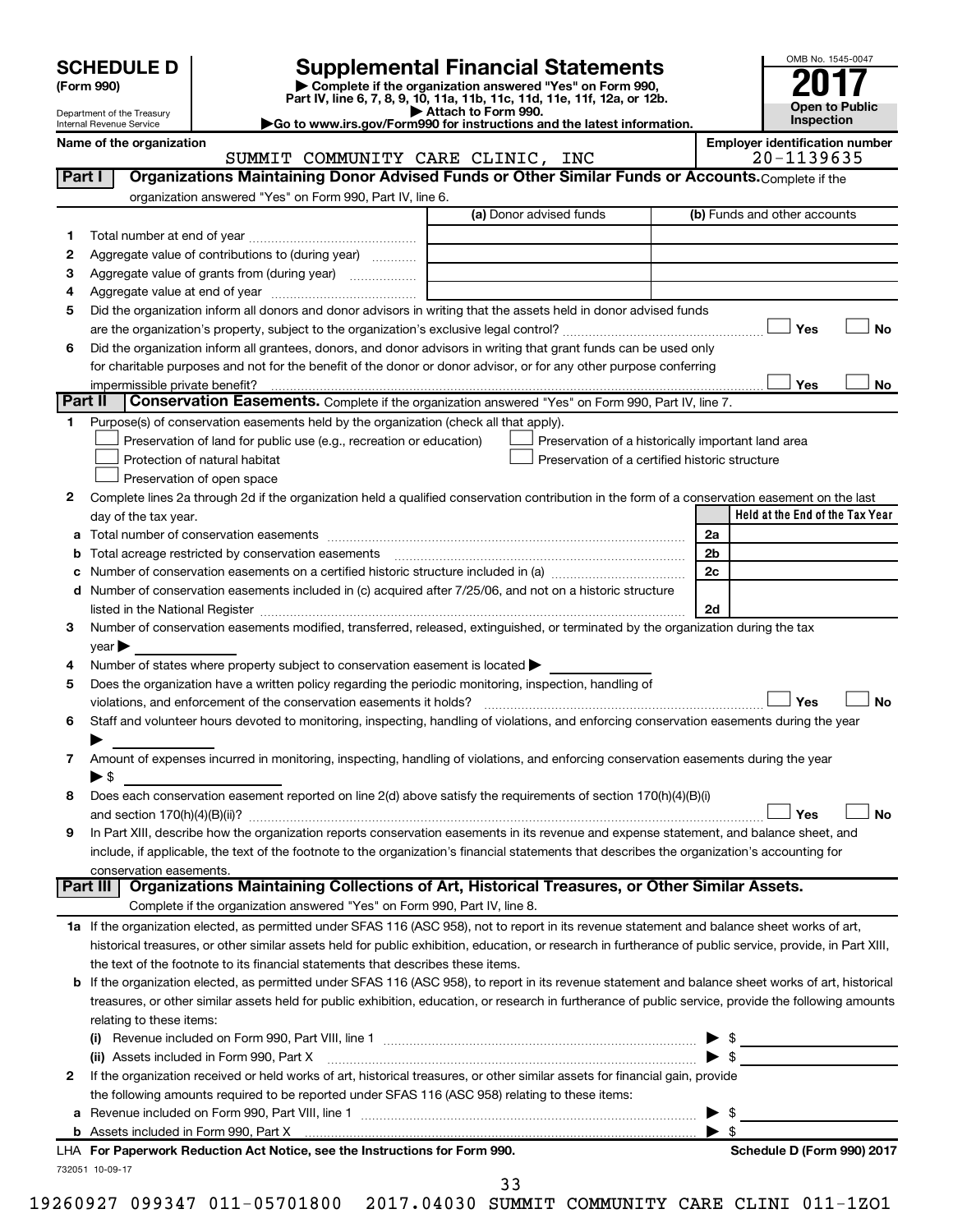|        | Schedule D (Form 990) 2017                                                                                                                                                                                                     | SUMMIT COMMUNITY CARE CLINIC, INC |                |                   |                                                         |          |                 | $20 - 1139635$ Page 2      |                     |           |          |
|--------|--------------------------------------------------------------------------------------------------------------------------------------------------------------------------------------------------------------------------------|-----------------------------------|----------------|-------------------|---------------------------------------------------------|----------|-----------------|----------------------------|---------------------|-----------|----------|
|        | Organizations Maintaining Collections of Art, Historical Treasures, or Other Similar Assets (continued)<br>Part III                                                                                                            |                                   |                |                   |                                                         |          |                 |                            |                     |           |          |
| 3      | Using the organization's acquisition, accession, and other records, check any of the following that are a significant use of its collection items                                                                              |                                   |                |                   |                                                         |          |                 |                            |                     |           |          |
|        | (check all that apply):                                                                                                                                                                                                        |                                   |                |                   |                                                         |          |                 |                            |                     |           |          |
| a      | Public exhibition                                                                                                                                                                                                              |                                   |                |                   | Loan or exchange programs                               |          |                 |                            |                     |           |          |
| b      | Scholarly research                                                                                                                                                                                                             |                                   | Other          |                   |                                                         |          |                 |                            |                     |           |          |
| c      | Preservation for future generations                                                                                                                                                                                            |                                   |                |                   |                                                         |          |                 |                            |                     |           |          |
| 4      | Provide a description of the organization's collections and explain how they further the organization's exempt purpose in Part XIII.                                                                                           |                                   |                |                   |                                                         |          |                 |                            |                     |           |          |
| 5      | During the year, did the organization solicit or receive donations of art, historical treasures, or other similar assets                                                                                                       |                                   |                |                   |                                                         |          |                 |                            |                     |           |          |
|        |                                                                                                                                                                                                                                |                                   |                |                   |                                                         |          |                 |                            | Yes                 |           | No       |
|        | Part IV<br><b>Escrow and Custodial Arrangements.</b> Complete if the organization answered "Yes" on Form 990, Part IV, line 9, or                                                                                              |                                   |                |                   |                                                         |          |                 |                            |                     |           |          |
|        | reported an amount on Form 990, Part X, line 21.                                                                                                                                                                               |                                   |                |                   |                                                         |          |                 |                            |                     |           |          |
|        | 1a Is the organization an agent, trustee, custodian or other intermediary for contributions or other assets not included                                                                                                       |                                   |                |                   |                                                         |          |                 |                            |                     |           |          |
|        |                                                                                                                                                                                                                                |                                   |                |                   |                                                         |          |                 |                            | Yes                 |           | No       |
|        | b If "Yes," explain the arrangement in Part XIII and complete the following table:                                                                                                                                             |                                   |                |                   |                                                         |          |                 |                            |                     |           |          |
|        |                                                                                                                                                                                                                                |                                   |                |                   |                                                         |          |                 |                            | Amount              |           |          |
|        |                                                                                                                                                                                                                                |                                   |                |                   |                                                         |          | 1c              |                            |                     |           |          |
|        |                                                                                                                                                                                                                                |                                   |                |                   |                                                         |          | 1d<br>1e        |                            |                     |           |          |
| f.     | e Distributions during the year manufactured and continuum and contained and the year manufactured and contained and the year manufactured and contained and contained and contained and contained and contained and contained |                                   |                |                   |                                                         |          | 1f              |                            |                     |           |          |
|        | 2a Did the organization include an amount on Form 990, Part X, line 21, for escrow or custodial account liability?                                                                                                             |                                   |                |                   |                                                         |          |                 |                            | Yes                 |           | No       |
|        | <b>b</b> If "Yes," explain the arrangement in Part XIII. Check here if the explanation has been provided on Part XIII                                                                                                          |                                   |                |                   |                                                         |          |                 |                            |                     |           |          |
| Part V | Endowment Funds. Complete if the organization answered "Yes" on Form 990, Part IV, line 10.                                                                                                                                    |                                   |                |                   |                                                         |          |                 |                            |                     |           |          |
|        |                                                                                                                                                                                                                                | (a) Current year                  | (b) Prior year |                   | (c) Two years back $\vert$ (d) Three years back $\vert$ |          |                 |                            | (e) Four years back |           |          |
|        | 1a Beginning of year balance                                                                                                                                                                                                   | 54,075.                           | 657,222.       |                   | 678,643.                                                |          |                 | 661,253.                   |                     |           | 552,564. |
| b      |                                                                                                                                                                                                                                | 1,300.                            |                | 2,500.            |                                                         | 700.     |                 | 14,100.                    |                     |           | 25,500.  |
|        | c Net investment earnings, gains, and losses                                                                                                                                                                                   | 48.                               | 39, 133.       |                   | $-19,533.$                                              |          |                 | 8,473.                     |                     |           | 83,189.  |
| d      | Grants or scholarships                                                                                                                                                                                                         |                                   |                |                   |                                                         |          |                 |                            |                     |           |          |
|        | e Other expenditures for facilities                                                                                                                                                                                            |                                   |                |                   |                                                         |          |                 |                            |                     |           |          |
|        | and programs                                                                                                                                                                                                                   |                                   | 640,867.       |                   |                                                         |          |                 |                            |                     |           |          |
|        |                                                                                                                                                                                                                                |                                   |                | 3,913.            |                                                         | 2,588.   |                 | 5,183.                     |                     |           |          |
| g      |                                                                                                                                                                                                                                | 55,423.                           | 54,075.        |                   |                                                         | 657,222. |                 | 678,643.                   |                     |           | 661,253. |
| 2      | Provide the estimated percentage of the current year end balance (line 1g, column (a)) held as:                                                                                                                                |                                   |                |                   |                                                         |          |                 |                            |                     |           |          |
|        | a Board designated or quasi-endowment >                                                                                                                                                                                        | 100.00                            | %              |                   |                                                         |          |                 |                            |                     |           |          |
| b      | . 00<br>Permanent endowment                                                                                                                                                                                                    | %                                 |                |                   |                                                         |          |                 |                            |                     |           |          |
|        | c Temporarily restricted endowment $\blacktriangleright$                                                                                                                                                                       | .00<br>%                          |                |                   |                                                         |          |                 |                            |                     |           |          |
|        | The percentages on lines 2a, 2b, and 2c should equal 100%.                                                                                                                                                                     |                                   |                |                   |                                                         |          |                 |                            |                     |           |          |
|        | 3a Are there endowment funds not in the possession of the organization that are held and administered for the organization                                                                                                     |                                   |                |                   |                                                         |          |                 |                            |                     |           |          |
|        | by:                                                                                                                                                                                                                            |                                   |                |                   |                                                         |          |                 |                            |                     | Yes       | No       |
|        | (i)                                                                                                                                                                                                                            |                                   |                |                   |                                                         |          |                 |                            | 3a(i)               |           | х<br>X   |
|        |                                                                                                                                                                                                                                |                                   |                |                   |                                                         |          |                 |                            | 3a(ii)              |           |          |
|        |                                                                                                                                                                                                                                |                                   |                |                   |                                                         |          |                 |                            | 3b                  |           |          |
| 4      | Describe in Part XIII the intended uses of the organization's endowment funds.<br><b>Part VI</b><br>  Land, Buildings, and Equipment.                                                                                          |                                   |                |                   |                                                         |          |                 |                            |                     |           |          |
|        | Complete if the organization answered "Yes" on Form 990, Part IV, line 11a. See Form 990, Part X, line 10.                                                                                                                     |                                   |                |                   |                                                         |          |                 |                            |                     |           |          |
|        | Description of property                                                                                                                                                                                                        | (a) Cost or other                 |                | (b) Cost or other |                                                         |          | (c) Accumulated |                            |                     |           |          |
|        |                                                                                                                                                                                                                                | basis (investment)                |                | basis (other)     |                                                         |          | depreciation    |                            | (d) Book value      |           |          |
|        |                                                                                                                                                                                                                                |                                   |                |                   |                                                         |          |                 |                            |                     |           |          |
| b      |                                                                                                                                                                                                                                |                                   |                |                   |                                                         |          |                 |                            |                     |           |          |
|        |                                                                                                                                                                                                                                |                                   |                |                   | 727,831.                                                |          | 61, 743.        |                            |                     |           | 666,088. |
| d      |                                                                                                                                                                                                                                |                                   |                |                   | 772,738.                                                |          | 469,510.        |                            |                     | 303, 228. |          |
|        |                                                                                                                                                                                                                                |                                   |                |                   |                                                         |          |                 |                            |                     |           |          |
|        | Total. Add lines 1a through 1e. (Column (d) must equal Form 990, Part X, column (B), line 10c.)                                                                                                                                |                                   |                |                   |                                                         |          |                 |                            |                     | 969, 316. |          |
|        |                                                                                                                                                                                                                                |                                   |                |                   |                                                         |          |                 | Schedule D (Form 990) 2017 |                     |           |          |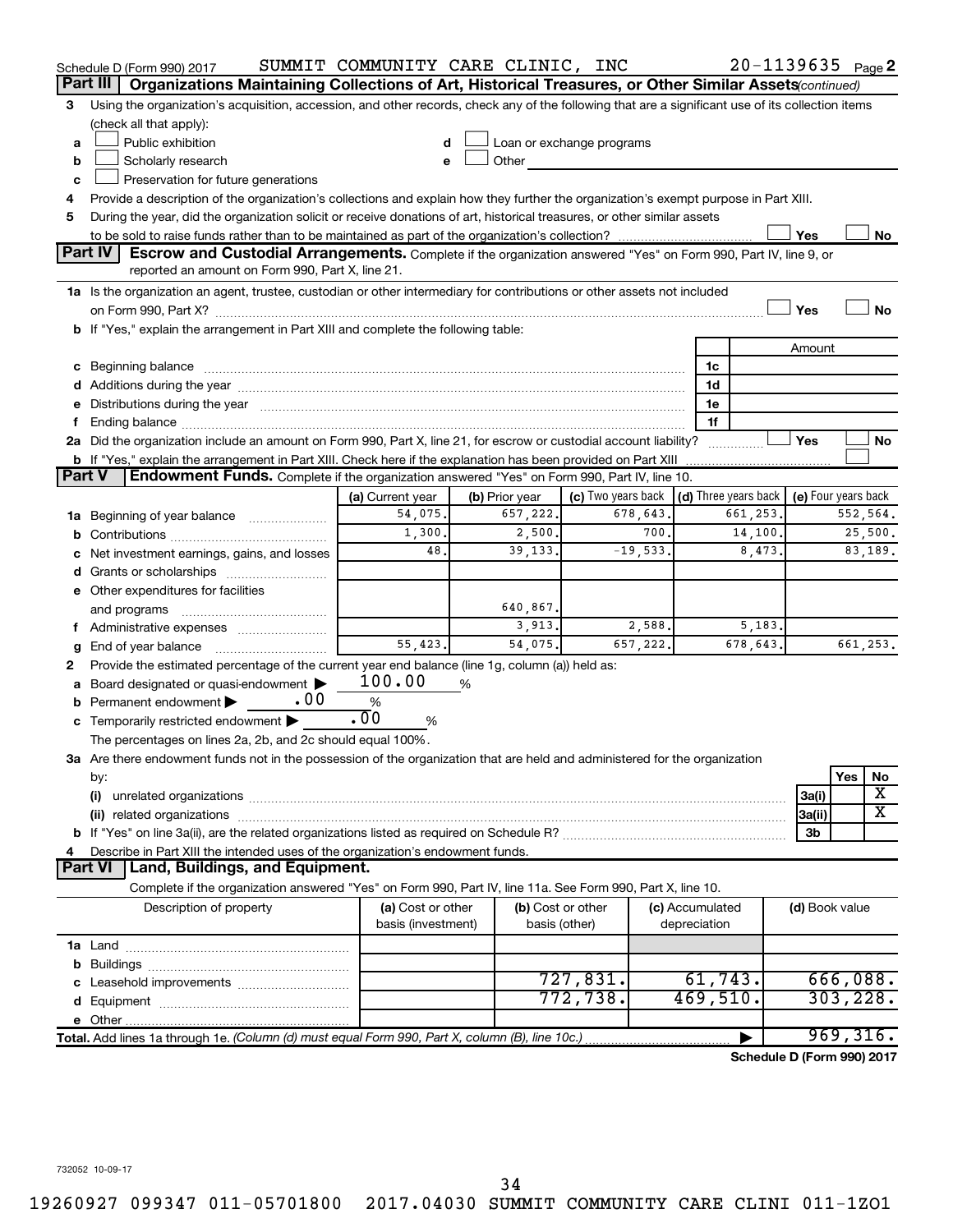| Part VII Investments - Other Securities.                                                                                                                                                                                                                                                                         |                 |                |                                                           |
|------------------------------------------------------------------------------------------------------------------------------------------------------------------------------------------------------------------------------------------------------------------------------------------------------------------|-----------------|----------------|-----------------------------------------------------------|
| Complete if the organization answered "Yes" on Form 990, Part IV, line 11b. See Form 990, Part X, line 12.<br>(a) Description of security or category (including name of security)                                                                                                                               | (b) Book value  |                | (c) Method of valuation: Cost or end-of-year market value |
|                                                                                                                                                                                                                                                                                                                  |                 |                |                                                           |
|                                                                                                                                                                                                                                                                                                                  |                 |                |                                                           |
| (3) Other                                                                                                                                                                                                                                                                                                        |                 |                |                                                           |
| (A)                                                                                                                                                                                                                                                                                                              |                 |                |                                                           |
| (B)                                                                                                                                                                                                                                                                                                              |                 |                |                                                           |
| (C)                                                                                                                                                                                                                                                                                                              |                 |                |                                                           |
| (D)                                                                                                                                                                                                                                                                                                              |                 |                |                                                           |
| (E)                                                                                                                                                                                                                                                                                                              |                 |                |                                                           |
| (F)                                                                                                                                                                                                                                                                                                              |                 |                |                                                           |
| (G)                                                                                                                                                                                                                                                                                                              |                 |                |                                                           |
| (H)                                                                                                                                                                                                                                                                                                              |                 |                |                                                           |
| Total. (Col. (b) must equal Form 990, Part X, col. (B) line 12.) $\blacktriangleright$                                                                                                                                                                                                                           |                 |                |                                                           |
| Part VIII Investments - Program Related.                                                                                                                                                                                                                                                                         |                 |                |                                                           |
| Complete if the organization answered "Yes" on Form 990, Part IV, line 11c. See Form 990, Part X, line 13.<br>(a) Description of investment                                                                                                                                                                      | (b) Book value  |                | (c) Method of valuation: Cost or end-of-year market value |
|                                                                                                                                                                                                                                                                                                                  |                 |                |                                                           |
| (1)                                                                                                                                                                                                                                                                                                              |                 |                |                                                           |
| (2)<br>(3)                                                                                                                                                                                                                                                                                                       |                 |                |                                                           |
| (4)                                                                                                                                                                                                                                                                                                              |                 |                |                                                           |
| (5)                                                                                                                                                                                                                                                                                                              |                 |                |                                                           |
| (6)                                                                                                                                                                                                                                                                                                              |                 |                |                                                           |
| (7)                                                                                                                                                                                                                                                                                                              |                 |                |                                                           |
| (8)                                                                                                                                                                                                                                                                                                              |                 |                |                                                           |
| (9)                                                                                                                                                                                                                                                                                                              |                 |                |                                                           |
| Total. (Col. (b) must equal Form 990, Part X, col. (B) line 13.) $\blacktriangleright$                                                                                                                                                                                                                           |                 |                |                                                           |
| Part IX<br><b>Other Assets.</b>                                                                                                                                                                                                                                                                                  |                 |                |                                                           |
| Complete if the organization answered "Yes" on Form 990, Part IV, line 11d. See Form 990, Part X, line 15.                                                                                                                                                                                                       |                 |                |                                                           |
|                                                                                                                                                                                                                                                                                                                  | (a) Description |                | (b) Book value                                            |
| (1)                                                                                                                                                                                                                                                                                                              |                 |                |                                                           |
| (2)                                                                                                                                                                                                                                                                                                              |                 |                |                                                           |
| (3)                                                                                                                                                                                                                                                                                                              |                 |                |                                                           |
| (4)                                                                                                                                                                                                                                                                                                              |                 |                |                                                           |
| (5)<br>(6)                                                                                                                                                                                                                                                                                                       |                 |                |                                                           |
| (7)                                                                                                                                                                                                                                                                                                              |                 |                |                                                           |
| (8)                                                                                                                                                                                                                                                                                                              |                 |                |                                                           |
| (9)                                                                                                                                                                                                                                                                                                              |                 |                |                                                           |
| Total. (Column (b) must equal Form 990, Part X, col. (B) line 15.)                                                                                                                                                                                                                                               |                 |                |                                                           |
| <b>Other Liabilities.</b><br>Part X                                                                                                                                                                                                                                                                              |                 |                |                                                           |
| Complete if the organization answered "Yes" on Form 990, Part IV, line 11e or 11f. See Form 990, Part X, line 25.                                                                                                                                                                                                |                 |                |                                                           |
| (a) Description of liability<br>1.                                                                                                                                                                                                                                                                               |                 | (b) Book value |                                                           |
| Federal income taxes<br>(1)                                                                                                                                                                                                                                                                                      |                 |                |                                                           |
| DEFERRED RENT<br>(2)                                                                                                                                                                                                                                                                                             |                 | 64,174.        |                                                           |
| (3)                                                                                                                                                                                                                                                                                                              |                 |                |                                                           |
| (4)                                                                                                                                                                                                                                                                                                              |                 |                |                                                           |
| (5)                                                                                                                                                                                                                                                                                                              |                 |                |                                                           |
| (6)                                                                                                                                                                                                                                                                                                              |                 |                |                                                           |
| (7)                                                                                                                                                                                                                                                                                                              |                 |                |                                                           |
| (8)                                                                                                                                                                                                                                                                                                              |                 |                |                                                           |
| (9)                                                                                                                                                                                                                                                                                                              |                 | 64,174.        |                                                           |
| Total. (Column (b) must equal Form 990, Part X, col. (B) line 25.)                                                                                                                                                                                                                                               |                 |                |                                                           |
| 2. Liability for uncertain tax positions. In Part XIII, provide the text of the footnote to the organization's financial statements that reports the<br>organization's liability for uncertain tax positions under FIN 48 (ASC 740). Check here if the text of the footnote has been provided in Part XIII $ X $ |                 |                |                                                           |
|                                                                                                                                                                                                                                                                                                                  |                 |                | Schedule D (Form 990) 2017                                |
|                                                                                                                                                                                                                                                                                                                  |                 |                |                                                           |

Schedule D (Form 990) 2017  $\;$  SUMMIT COMMUNITY CARE CLINIC, INC  $\;$  20-1139635  $\;$  Page

 $20 - 1139635$  Page 3

732053 10-09-17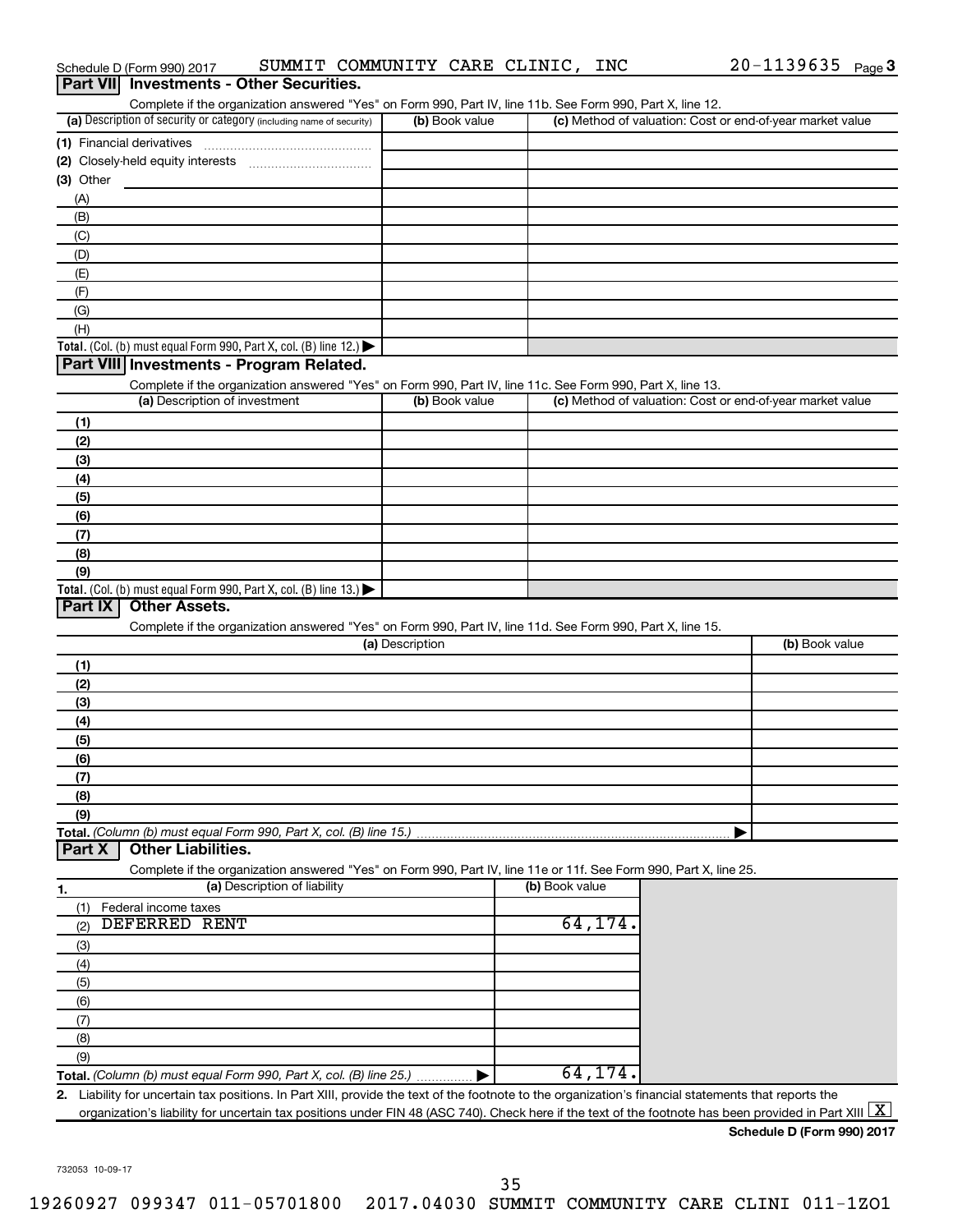|   | SUMMIT COMMUNITY CARE CLINIC, INC<br>Schedule D (Form 990) 2017                                  |                |          |                | $20 - 1139635$ Page 4 |
|---|--------------------------------------------------------------------------------------------------|----------------|----------|----------------|-----------------------|
|   | Reconciliation of Revenue per Audited Financial Statements With Revenue per Return.<br>Part XI   |                |          |                |                       |
|   | Complete if the organization answered "Yes" on Form 990, Part IV, line 12a.                      |                |          |                |                       |
| 1 | Total revenue, gains, and other support per audited financial statements                         |                |          | $\mathbf{1}$   | 8, 177, 503.          |
| 2 | Amounts included on line 1 but not on Form 990, Part VIII, line 12:                              |                |          |                |                       |
| a |                                                                                                  | 2a             |          |                |                       |
| b |                                                                                                  | 2 <sub>b</sub> | 449,030. |                |                       |
| c |                                                                                                  | 2c             |          |                |                       |
| d |                                                                                                  | 2d             | 233,956. |                |                       |
| е | Add lines 2a through 2d                                                                          |                |          | 2е             | 682,986.              |
| 3 |                                                                                                  |                |          | 3              | 7,494,517.            |
| 4 | Amounts included on Form 990, Part VIII, line 12, but not on line 1:                             |                |          |                |                       |
|   |                                                                                                  | 4a             |          |                |                       |
|   |                                                                                                  | 4 <sub>b</sub> | 605,485. |                |                       |
|   | c Add lines 4a and 4b                                                                            |                |          | 4с             | 605,485.              |
|   |                                                                                                  |                |          | 5              | 8,100,002.            |
|   |                                                                                                  |                |          |                |                       |
|   | Part XII   Reconciliation of Expenses per Audited Financial Statements With Expenses per Return. |                |          |                |                       |
|   | Complete if the organization answered "Yes" on Form 990, Part IV, line 12a.                      |                |          |                |                       |
| 1 |                                                                                                  |                |          | $\blacksquare$ | 8,172,950.            |
| 2 | Amounts included on line 1 but not on Form 990, Part IX, line 25:                                |                |          |                |                       |
| a |                                                                                                  | 2a             | 449,030. |                |                       |
| b |                                                                                                  | 2 <sub>b</sub> |          |                |                       |
|   |                                                                                                  | 2c             |          |                |                       |
| d |                                                                                                  | 2d             | 36,514.  |                |                       |
|   |                                                                                                  |                |          | 2е             | 485,544.              |
| 3 |                                                                                                  |                |          | $\mathbf{a}$   | 7,687,406.            |
| 4 | Amounts included on Form 990, Part IX, line 25, but not on line 1:                               |                |          |                |                       |
| a |                                                                                                  | 4a             |          |                |                       |
|   |                                                                                                  | 4 <sub>b</sub> | 161,396. |                |                       |
|   | c Add lines 4a and 4b                                                                            |                |          | 4c             | 161,396.              |
|   | Part XIII Supplemental Information.                                                              |                |          | 5              | 7,848,802.            |

Provide the descriptions required for Part II, lines 3, 5, and 9; Part III, lines 1a and 4; Part IV, lines 1b and 2b; Part V, line 4; Part X, line 2; Part XI, lines 2d and 4b; and Part XII, lines 2d and 4b. Also complete this part to provide any additional information.

#### PART V, LINE 4:

#### ENDOWMENTS ARE BOARD DESIGNATED TO SUBSIDIZE THE ORGANIZATION'S

OPERATIONS.

PART X, LINE 2:

THE ORGANIZATION HAS PREVIOUSLY RECEIVED NOTICE OF EXEMPTION OF INCOME TAX

FROM THE INTERNAL REVENUE SERVICE UNDER SECTION 501(C)(3) OF THE FEDERAL

INTERNAL REVENUE CODE. THE ORGANIZATION IS NOT A PRIVATE FOUNDATION, AND

CONTRIBUTIONS TO THE ORGANIZATION QUALIFY AS CHARITABLE TAX DEDUCTIONS BY

THE CONTRIBUTOR.

THE ORGANIZATION FOLLOWS THE ACCOUNTING STANDARDS REGARDING THE

732054 10-09-17

**Schedule D (Form 990) 2017**

19260927 099347 011-05701800 2017.04030 SUMMIT COMMUNITY CARE CLINI 011-1ZO1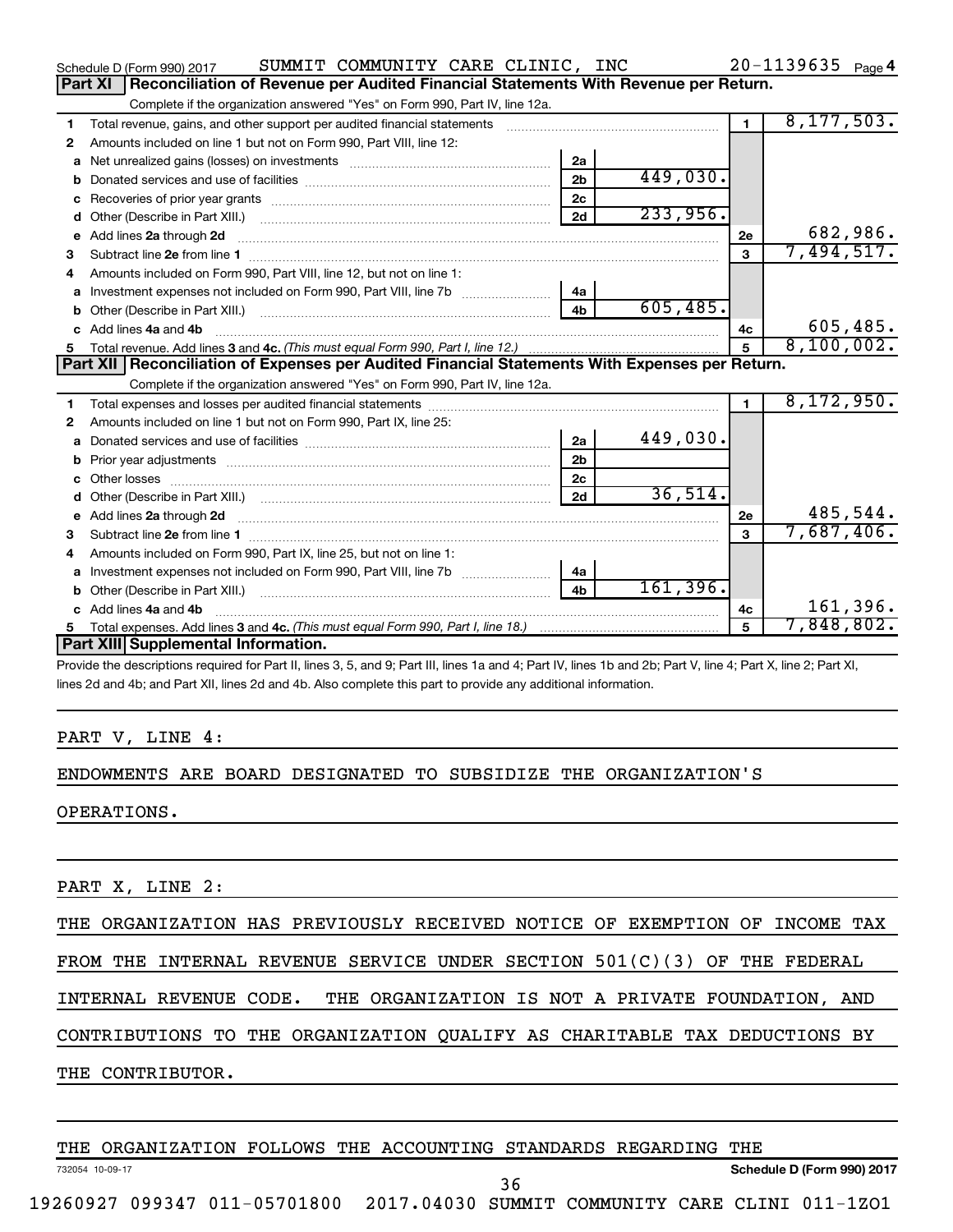| Schedule D (Form 990) 2017 |                                                         | SUMMIT COMMUNITY CARE CLINIC, |  | INC | 20-1139635 | Page 5 |
|----------------------------|---------------------------------------------------------|-------------------------------|--|-----|------------|--------|
|                            | <b>Part XIII   Supplemental Information (continued)</b> |                               |  |     |            |        |
|                            |                                                         |                               |  |     |            |        |

RECOGNITION AND MEASUREMENT OF UNCERTAIN TAX POSITIONS. THE

IMPLEMENTATION OF THE ACCOUNTING STANDARDS REGARDING UNCERTAIN TAX

PROVISIONS HAD NO IMPACT ON THE ORGANIZATION'S FINANCIAL STATEMENTS.

THE ORGANIZATION IS NOT AWARE OF ANY ACTIVITIES THAT WOULD JEOPARDIZE ITS TAX-EXEMPT STATUS OR AWARE OF ANY ACTIVITIES THAT ARE SUBJECT TO TAX ON UNRELATED BUSINESS INCOME OR EXCISE OR OTHER TAXES.

| FANI AI, DING ZD - OINGN ADOOSIMGNIS. |           |
|---------------------------------------|-----------|
| NET ASSETS RELEASED FROM RESTRICTIONS | 197,442.  |
| FUNDRAISING EVENT EXPENSES            | 36,514.   |
| TOTAL TO SCHEDULE D, PART XI, LINE 2D | 233,956.  |
|                                       |           |
| PART XI, LINE 4B - OTHER ADJUSTMENTS: |           |
| PROVISION FOR BAD DEBTS               | 161,396.  |
| TEMPORARILY RESTRICTED CONTRIBUTIONS  | 444,089.  |
| TOTAL TO SCHEDULE D, PART XI, LINE 4B | 605, 485. |

PART XII, LINE 2D - OTHER ADJUSTMENTS:

PART YT I LINE 2D OTHER ADJUSTMENTS:

FUNDRAISING EVENT EXPENSES 36,514.

PART XII, LINE 4B - OTHER ADJUSTMENTS:

#### PROVISION FOR BAD DEBTS 161,396.

**Schedule D (Form 990) 2017**

732055 10-09-17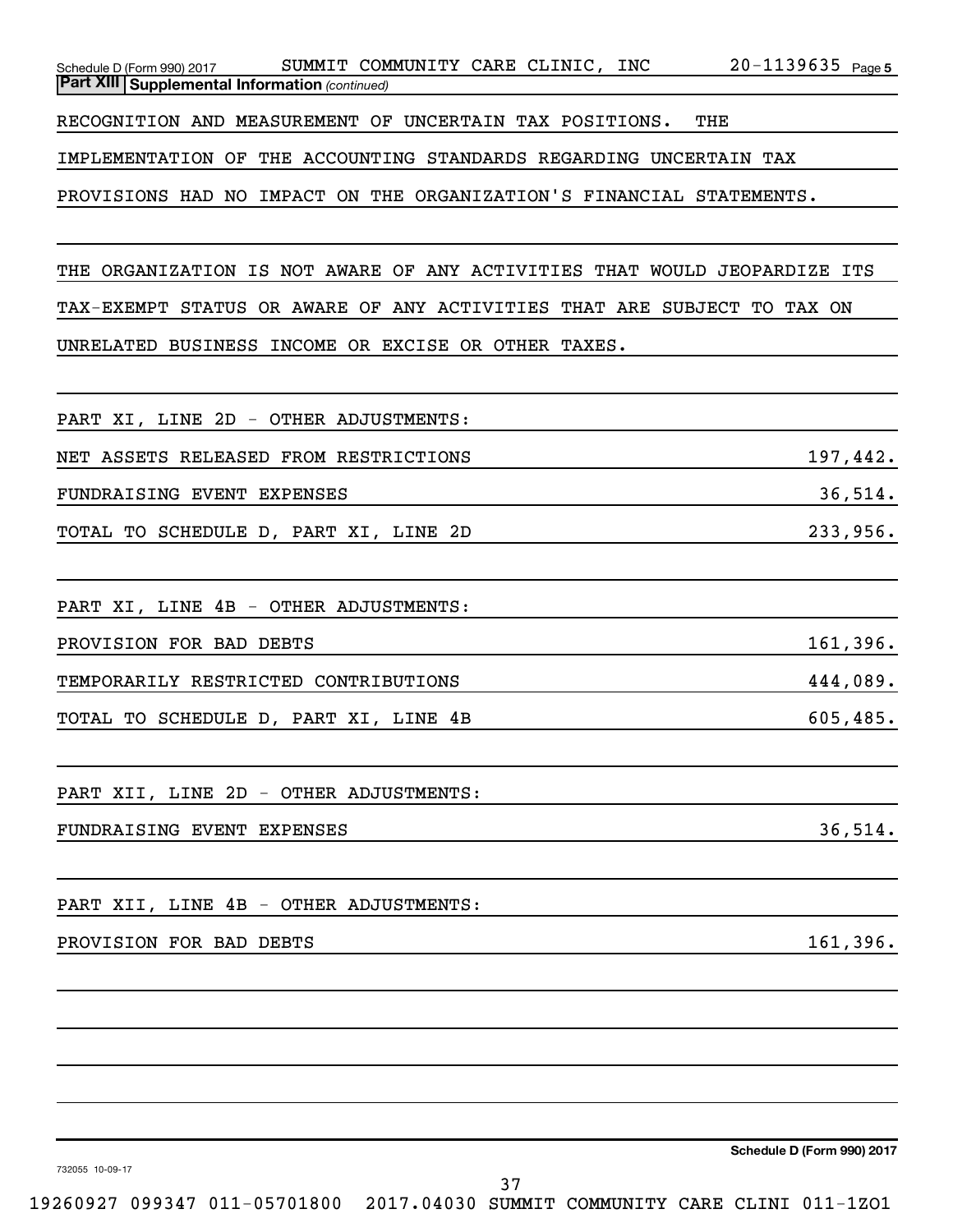| <b>SCHEDULE G</b><br><b>Supplemental Information Regarding Fundraising or Gaming Activities</b><br>(Form 990 or 990-EZ)<br>Complete if the organization answered "Yes" on Form 990, Part IV, line 17, 18, or 19, or if the<br>organization entered more than \$15,000 on Form 990-EZ, line 6a.<br>Department of the Treasury<br>Attach to Form 990 or Form 990-EZ.<br>Internal Revenue Service<br>Go to www.irs.gov/Form990 for the latest instructions.                                                 |  |                                                                                                                                                                                                                                                      |                                                          |                |                                      |  |                                                                            | OMB No. 1545-0047<br><b>Open to Public</b><br>Inspection |  |
|----------------------------------------------------------------------------------------------------------------------------------------------------------------------------------------------------------------------------------------------------------------------------------------------------------------------------------------------------------------------------------------------------------------------------------------------------------------------------------------------------------|--|------------------------------------------------------------------------------------------------------------------------------------------------------------------------------------------------------------------------------------------------------|----------------------------------------------------------|----------------|--------------------------------------|--|----------------------------------------------------------------------------|----------------------------------------------------------|--|
| Name of the organization                                                                                                                                                                                                                                                                                                                                                                                                                                                                                 |  |                                                                                                                                                                                                                                                      |                                                          |                |                                      |  |                                                                            | <b>Employer identification number</b>                    |  |
|                                                                                                                                                                                                                                                                                                                                                                                                                                                                                                          |  | SUMMIT COMMUNITY CARE CLINIC, INC                                                                                                                                                                                                                    |                                                          |                |                                      |  | 20-1139635                                                                 |                                                          |  |
| Part I<br>Fundraising Activities. Complete if the organization answered "Yes" on Form 990, Part IV, line 17. Form 990-EZ filers are not<br>required to complete this part.                                                                                                                                                                                                                                                                                                                               |  |                                                                                                                                                                                                                                                      |                                                          |                |                                      |  |                                                                            |                                                          |  |
| 1 Indicate whether the organization raised funds through any of the following activities. Check all that apply.<br>Mail solicitations<br>Solicitation of non-government grants<br>a<br>е<br>Solicitation of government grants<br>Internet and email solicitations<br>f<br>b<br>Phone solicitations<br>Special fundraising events<br>с<br>g<br>In-person solicitations<br>d<br>2 a Did the organization have a written or oral agreement with any individual (including officers, directors, trustees, or |  |                                                                                                                                                                                                                                                      |                                                          |                |                                      |  |                                                                            |                                                          |  |
| compensated at least \$5,000 by the organization.                                                                                                                                                                                                                                                                                                                                                                                                                                                        |  | key employees listed in Form 990, Part VII) or entity in connection with professional fundraising services?<br>b If "Yes," list the 10 highest paid individuals or entities (fundraisers) pursuant to agreements under which the fundraiser is to be |                                                          |                |                                      |  | Yes                                                                        | <b>No</b>                                                |  |
| (i) Name and address of individual<br>or entity (fundraiser)                                                                                                                                                                                                                                                                                                                                                                                                                                             |  | (ii) Activity                                                                                                                                                                                                                                        | (iii) Did<br>fundraiser<br>have custody<br>or control of | contributions? | (iv) Gross receipts<br>from activity |  | (v) Amount paid<br>to (or retained by)<br>fundraiser<br>listed in col. (i) | (vi) Amount paid<br>to (or retained by)<br>organization  |  |
|                                                                                                                                                                                                                                                                                                                                                                                                                                                                                                          |  |                                                                                                                                                                                                                                                      | Yes                                                      | No             |                                      |  |                                                                            |                                                          |  |
|                                                                                                                                                                                                                                                                                                                                                                                                                                                                                                          |  |                                                                                                                                                                                                                                                      |                                                          |                |                                      |  |                                                                            |                                                          |  |
|                                                                                                                                                                                                                                                                                                                                                                                                                                                                                                          |  |                                                                                                                                                                                                                                                      |                                                          |                |                                      |  |                                                                            |                                                          |  |
|                                                                                                                                                                                                                                                                                                                                                                                                                                                                                                          |  |                                                                                                                                                                                                                                                      |                                                          |                |                                      |  |                                                                            |                                                          |  |
|                                                                                                                                                                                                                                                                                                                                                                                                                                                                                                          |  |                                                                                                                                                                                                                                                      |                                                          |                |                                      |  |                                                                            |                                                          |  |
|                                                                                                                                                                                                                                                                                                                                                                                                                                                                                                          |  |                                                                                                                                                                                                                                                      |                                                          |                |                                      |  |                                                                            |                                                          |  |
|                                                                                                                                                                                                                                                                                                                                                                                                                                                                                                          |  |                                                                                                                                                                                                                                                      |                                                          |                |                                      |  |                                                                            |                                                          |  |
|                                                                                                                                                                                                                                                                                                                                                                                                                                                                                                          |  |                                                                                                                                                                                                                                                      |                                                          |                |                                      |  |                                                                            |                                                          |  |
|                                                                                                                                                                                                                                                                                                                                                                                                                                                                                                          |  |                                                                                                                                                                                                                                                      |                                                          |                |                                      |  |                                                                            |                                                          |  |
|                                                                                                                                                                                                                                                                                                                                                                                                                                                                                                          |  |                                                                                                                                                                                                                                                      |                                                          |                |                                      |  |                                                                            |                                                          |  |
| Total                                                                                                                                                                                                                                                                                                                                                                                                                                                                                                    |  |                                                                                                                                                                                                                                                      |                                                          |                |                                      |  |                                                                            |                                                          |  |
| or licensing.                                                                                                                                                                                                                                                                                                                                                                                                                                                                                            |  | 3 List all states in which the organization is registered or licensed to solicit contributions or has been notified it is exempt from registration                                                                                                   |                                                          |                |                                      |  |                                                                            |                                                          |  |
|                                                                                                                                                                                                                                                                                                                                                                                                                                                                                                          |  |                                                                                                                                                                                                                                                      |                                                          |                |                                      |  |                                                                            |                                                          |  |
|                                                                                                                                                                                                                                                                                                                                                                                                                                                                                                          |  |                                                                                                                                                                                                                                                      |                                                          |                |                                      |  |                                                                            |                                                          |  |
|                                                                                                                                                                                                                                                                                                                                                                                                                                                                                                          |  |                                                                                                                                                                                                                                                      |                                                          |                |                                      |  |                                                                            |                                                          |  |
|                                                                                                                                                                                                                                                                                                                                                                                                                                                                                                          |  |                                                                                                                                                                                                                                                      |                                                          |                |                                      |  |                                                                            |                                                          |  |
|                                                                                                                                                                                                                                                                                                                                                                                                                                                                                                          |  |                                                                                                                                                                                                                                                      |                                                          |                |                                      |  |                                                                            |                                                          |  |
|                                                                                                                                                                                                                                                                                                                                                                                                                                                                                                          |  |                                                                                                                                                                                                                                                      |                                                          |                |                                      |  |                                                                            |                                                          |  |
|                                                                                                                                                                                                                                                                                                                                                                                                                                                                                                          |  |                                                                                                                                                                                                                                                      |                                                          |                |                                      |  |                                                                            |                                                          |  |
|                                                                                                                                                                                                                                                                                                                                                                                                                                                                                                          |  |                                                                                                                                                                                                                                                      |                                                          |                |                                      |  |                                                                            |                                                          |  |

**For Paperwork Reduction Act Notice, see the Instructions for Form 990 or 990-EZ. Schedule G (Form 990 or 990-EZ) 2017** LHA

732081 09-13-17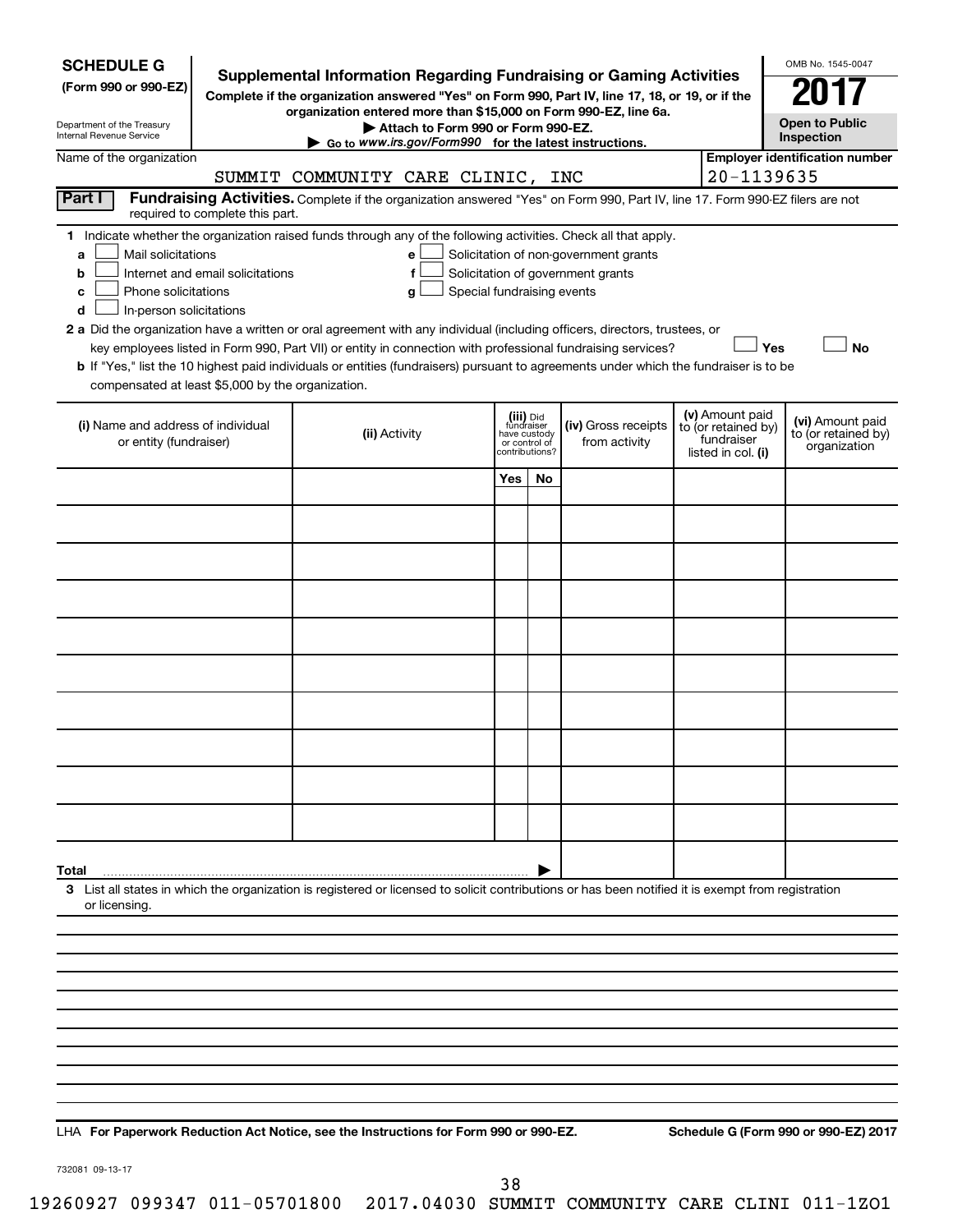Part II | Fundraising Events. Complete if the organization answered "Yes" on Form 990, Part IV, line 18, or reported more than \$15,000 of fundraising event contributions and gross income on Form 990-EZ, lines 1 and 6b. List events with gross receipts greater than \$5,000.

|                        |    | or iditionalshig event contributions and gross income on Form 990-EZ, lines T and 6D. Elst events with gross receipts greater than \$5,000.                                                                                                                                                                           | $(a)$ Event #1<br>SOUP FOR THE<br>SOUL | $(b)$ Event #2                                   | (c) Other events<br><b>NONE</b> | (d) Total events<br>(add col. (a) through           |
|------------------------|----|-----------------------------------------------------------------------------------------------------------------------------------------------------------------------------------------------------------------------------------------------------------------------------------------------------------------------|----------------------------------------|--------------------------------------------------|---------------------------------|-----------------------------------------------------|
|                        |    |                                                                                                                                                                                                                                                                                                                       | (event type)                           | (event type)                                     | (total number)                  | col. (c)                                            |
| Revenue                | 1. |                                                                                                                                                                                                                                                                                                                       | 119,149.                               |                                                  |                                 | 119, 149.                                           |
|                        |    |                                                                                                                                                                                                                                                                                                                       | 111,694.                               |                                                  |                                 | 111,694.                                            |
|                        | 3  | Gross income (line 1 minus line 2)                                                                                                                                                                                                                                                                                    | 7,455.                                 |                                                  |                                 | 7,455.                                              |
|                        |    |                                                                                                                                                                                                                                                                                                                       |                                        |                                                  |                                 |                                                     |
|                        | 5  |                                                                                                                                                                                                                                                                                                                       |                                        |                                                  |                                 |                                                     |
|                        | 6  |                                                                                                                                                                                                                                                                                                                       | 25,000.                                |                                                  |                                 | 25,000.                                             |
| Direct Expenses        |    |                                                                                                                                                                                                                                                                                                                       | 7,455.                                 |                                                  |                                 | 7,455.                                              |
|                        | 8  |                                                                                                                                                                                                                                                                                                                       |                                        |                                                  |                                 |                                                     |
|                        | 9  |                                                                                                                                                                                                                                                                                                                       | 4,059.                                 |                                                  |                                 | 4,059.                                              |
|                        | 10 | Direct expense summary. Add lines 4 through 9 in column (d)                                                                                                                                                                                                                                                           |                                        |                                                  |                                 | 36,514.                                             |
|                        | 11 |                                                                                                                                                                                                                                                                                                                       |                                        |                                                  |                                 | $-29,059.$                                          |
| Part III               |    | Gaming. Complete if the organization answered "Yes" on Form 990, Part IV, line 19, or reported more than<br>\$15,000 on Form 990-EZ, line 6a.                                                                                                                                                                         |                                        |                                                  |                                 |                                                     |
| Revenue                |    |                                                                                                                                                                                                                                                                                                                       | (a) Bingo                              | (b) Pull tabs/instant<br>bingo/progressive bingo | (c) Other gaming                | (d) Total gaming (add<br>col. (a) through col. (c)) |
|                        | 1  |                                                                                                                                                                                                                                                                                                                       |                                        |                                                  |                                 |                                                     |
|                        | 2  | Cash prizes [11] Cash prizes [11] Cash prizes [11] Cash prizes [11] [11] Casa Divideo [11] [11] 2010                                                                                                                                                                                                                  |                                        |                                                  |                                 |                                                     |
| <b>Direct Expenses</b> | 3  |                                                                                                                                                                                                                                                                                                                       |                                        |                                                  |                                 |                                                     |
|                        | 4  |                                                                                                                                                                                                                                                                                                                       |                                        |                                                  |                                 |                                                     |
|                        | 5  |                                                                                                                                                                                                                                                                                                                       |                                        |                                                  |                                 |                                                     |
|                        | 6. | Volunteer labor<br>and a strategic contract of the strategic contract of the strategic contract of the strategic contract of the                                                                                                                                                                                      | Yes<br>%<br>No                         | Yes<br>%<br>No                                   | Yes<br>%<br>No                  |                                                     |
|                        | 7  | Direct expense summary. Add lines 2 through 5 in column (d)                                                                                                                                                                                                                                                           |                                        |                                                  |                                 |                                                     |
|                        | 8  |                                                                                                                                                                                                                                                                                                                       |                                        |                                                  |                                 |                                                     |
|                        |    |                                                                                                                                                                                                                                                                                                                       |                                        |                                                  |                                 |                                                     |
| 9                      |    | Enter the state(s) in which the organization conducts gaming activities:<br><b>b</b> If "No," explain: <b>contract and the set of the set of the set of the set of the set of the set of the set of the set of the set of the set of the set of the set of the set of the set of the set of the set of the set of</b> |                                        |                                                  |                                 | Yes<br>No                                           |
|                        |    |                                                                                                                                                                                                                                                                                                                       |                                        |                                                  |                                 |                                                     |
|                        |    |                                                                                                                                                                                                                                                                                                                       |                                        |                                                  |                                 | Yes<br>No                                           |
|                        |    |                                                                                                                                                                                                                                                                                                                       |                                        |                                                  |                                 |                                                     |
|                        |    | 732082 09-13-17                                                                                                                                                                                                                                                                                                       |                                        |                                                  |                                 | Schedule G (Form 990 or 990-EZ) 2017                |

**Schedule G (Form 990 or 990-EZ) 2017**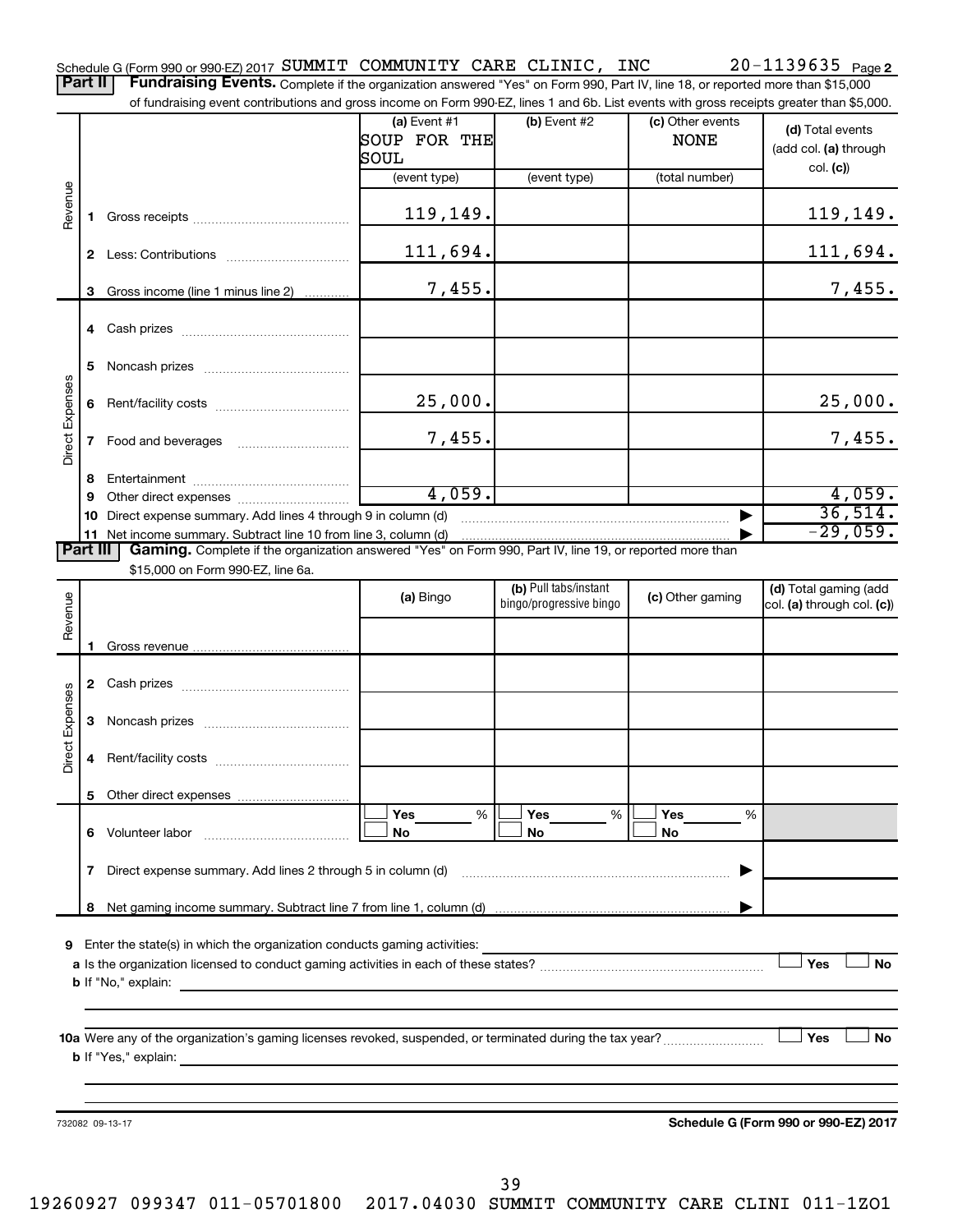| Schedule G (Form 990 or 990-EZ) 2017 SUMMIT COMMUNITY CARE CLINIC, INC                                                                                        | 20-1139635           | Page 3    |
|---------------------------------------------------------------------------------------------------------------------------------------------------------------|----------------------|-----------|
| 11.                                                                                                                                                           | ∫ Yes                | No        |
| 12 Is the organization a grantor, beneficiary or trustee of a trust, or a member of a partnership or other entity formed                                      |                      |           |
|                                                                                                                                                               | $\Box$ Yes           | <b>No</b> |
| 13 Indicate the percentage of gaming activity conducted in:                                                                                                   |                      |           |
|                                                                                                                                                               |                      | %         |
| b An outside facility www.communications.communications.com/internations.com/internations.com/internations.com/                                               | 13b l                | $\%$      |
| 14 Enter the name and address of the person who prepares the organization's gaming/special events books and records:                                          |                      |           |
|                                                                                                                                                               |                      |           |
|                                                                                                                                                               |                      |           |
|                                                                                                                                                               |                      | <b>No</b> |
|                                                                                                                                                               |                      |           |
| of gaming revenue retained by the third party $\triangleright$ \$                                                                                             |                      |           |
| c If "Yes," enter name and address of the third party:                                                                                                        |                      |           |
| Name $\blacktriangleright$                                                                                                                                    |                      |           |
|                                                                                                                                                               |                      |           |
|                                                                                                                                                               |                      |           |
| Gaming manager information:<br>16                                                                                                                             |                      |           |
| Name $\blacktriangleright$                                                                                                                                    |                      |           |
|                                                                                                                                                               |                      |           |
| Gaming manager compensation $\triangleright$ \$                                                                                                               |                      |           |
|                                                                                                                                                               |                      |           |
|                                                                                                                                                               |                      |           |
|                                                                                                                                                               |                      |           |
| Director/officer<br>Employee<br>Independent contractor                                                                                                        |                      |           |
|                                                                                                                                                               |                      |           |
| <b>17</b> Mandatory distributions:<br>a Is the organization required under state law to make charitable distributions from the gaming proceeds to             |                      |           |
|                                                                                                                                                               | $\Box$ Yes $\Box$ No |           |
| <b>b</b> Enter the amount of distributions required under state law to be distributed to other exempt organizations or spent in the                           |                      |           |
| organization's own exempt activities during the tax year > \$                                                                                                 |                      |           |
| <b>Part IV</b><br>Supplemental Information. Provide the explanations required by Part I, line 2b, columns (iii) and (v); and Part III, lines 9, 9b, 10b, 15b, |                      |           |
| 15c, 16, and 17b, as applicable. Also provide any additional information. See instructions.                                                                   |                      |           |
|                                                                                                                                                               |                      |           |
|                                                                                                                                                               |                      |           |
|                                                                                                                                                               |                      |           |
|                                                                                                                                                               |                      |           |
|                                                                                                                                                               |                      |           |
|                                                                                                                                                               |                      |           |
|                                                                                                                                                               |                      |           |
|                                                                                                                                                               |                      |           |
|                                                                                                                                                               |                      |           |
|                                                                                                                                                               |                      |           |
|                                                                                                                                                               |                      |           |
|                                                                                                                                                               |                      |           |
|                                                                                                                                                               |                      |           |
| Schedule G (Form 990 or 990-EZ) 2017<br>732083 09-13-17<br>40                                                                                                 |                      |           |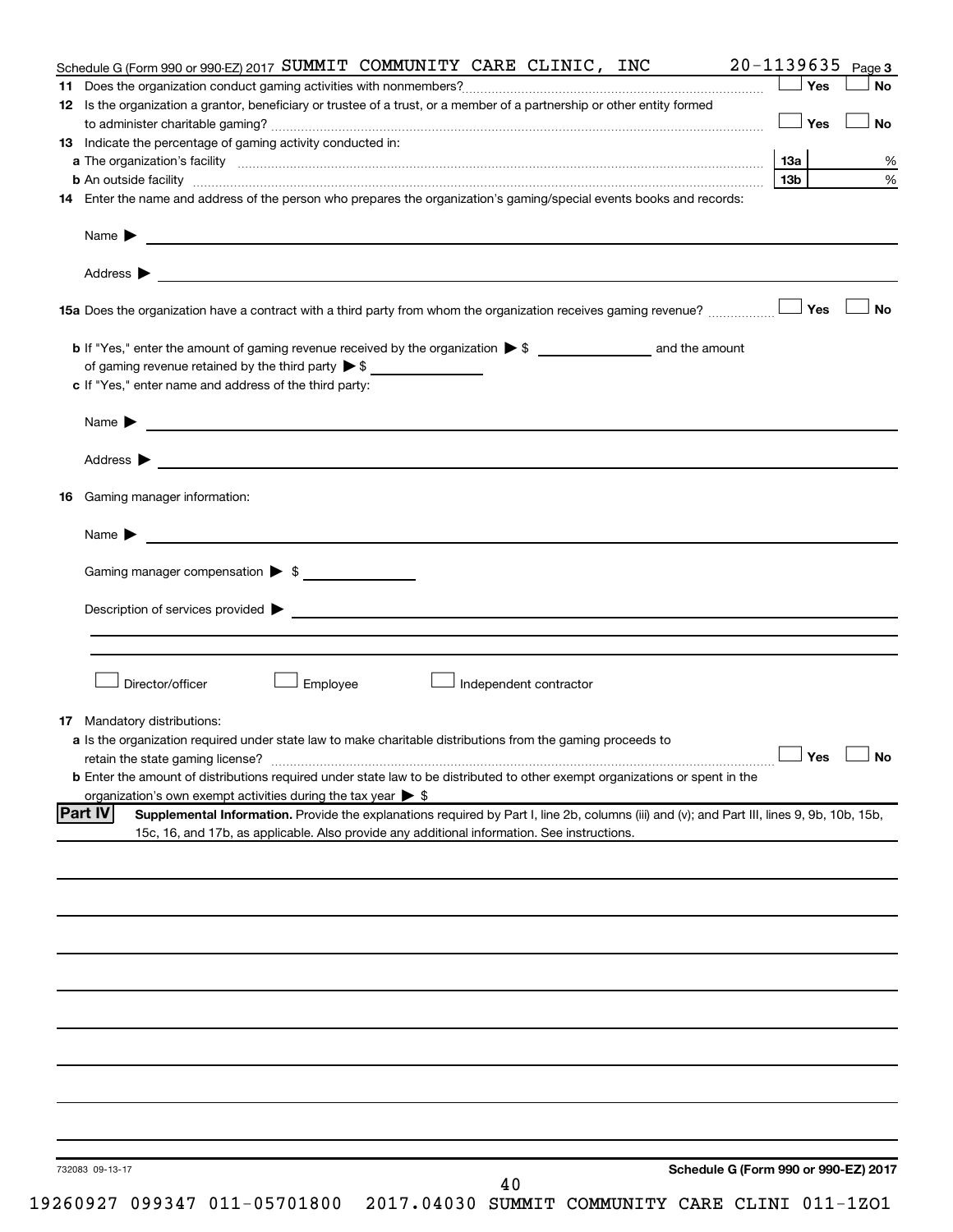|                 |                                                                              |        | Schedule G (Form 990 or 990-EZ) |  |
|-----------------|------------------------------------------------------------------------------|--------|---------------------------------|--|
| 732084 04-01-17 |                                                                              |        |                                 |  |
|                 | 19260927 099347 011-05701800 2017.04030 SUMMIT COMMUNITY CARE CLINI 011-1ZO1 | $41\,$ |                                 |  |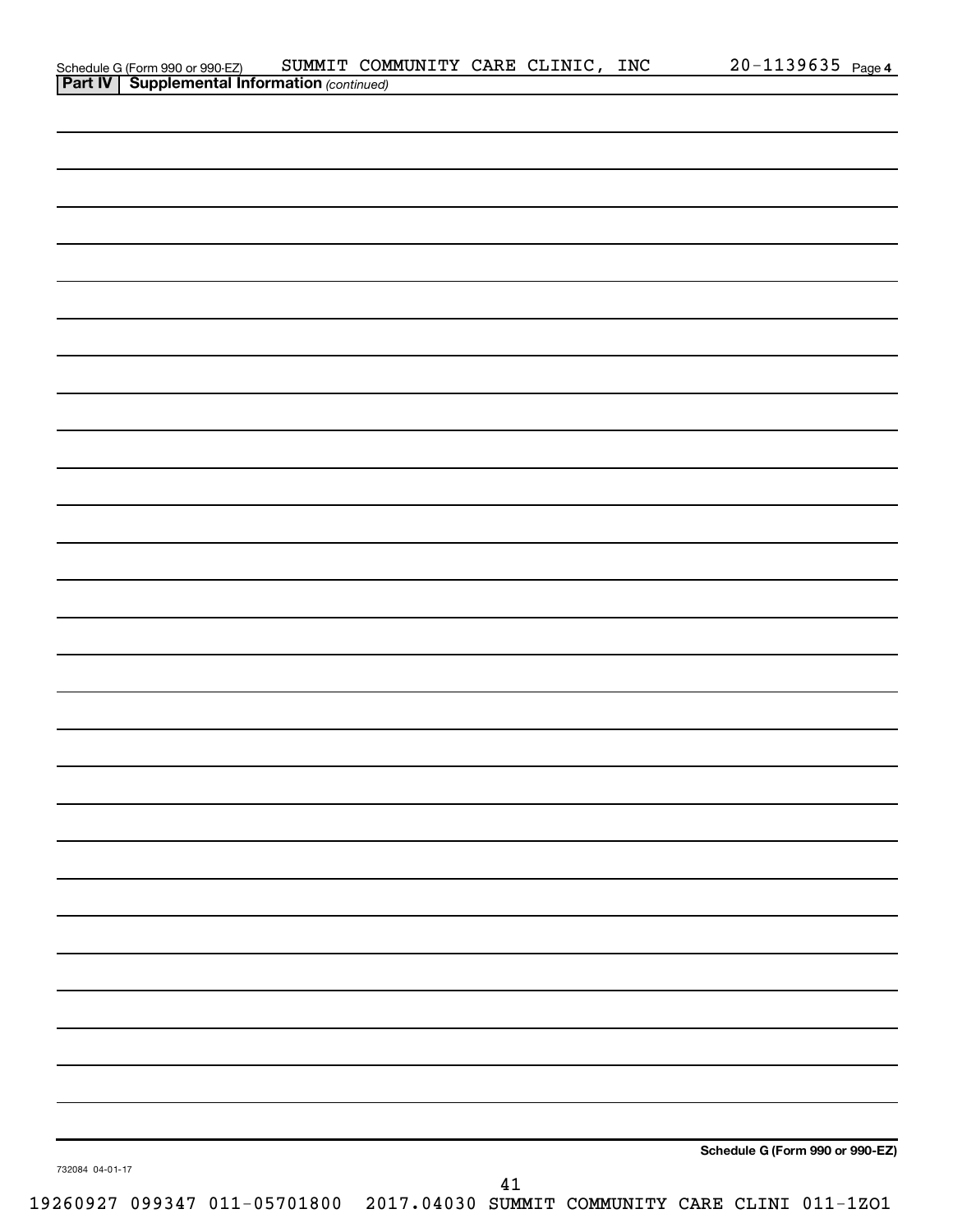|    | <b>Compensation Information</b><br><b>SCHEDULE J</b>                                                                             |                                       | OMB No. 1545-0047     |            |                              |
|----|----------------------------------------------------------------------------------------------------------------------------------|---------------------------------------|-----------------------|------------|------------------------------|
|    | (Form 990)<br>For certain Officers, Directors, Trustees, Key Employees, and Highest                                              |                                       |                       |            |                              |
|    | <b>Compensated Employees</b>                                                                                                     |                                       |                       |            |                              |
|    | Complete if the organization answered "Yes" on Form 990, Part IV, line 23.<br>Attach to Form 990.                                |                                       | <b>Open to Public</b> |            |                              |
|    | Department of the Treasury<br>Go to www.irs.gov/Form990 for instructions and the latest information.<br>Internal Revenue Service |                                       | Inspection            |            |                              |
|    | Name of the organization                                                                                                         | <b>Employer identification number</b> |                       |            |                              |
|    | SUMMIT COMMUNITY CARE CLINIC, INC                                                                                                | 20-1139635                            |                       |            |                              |
|    | <b>Questions Regarding Compensation</b><br>Part I                                                                                |                                       |                       |            |                              |
|    |                                                                                                                                  |                                       |                       | <b>Yes</b> | No                           |
|    | Check the appropriate box(es) if the organization provided any of the following to or for a person listed on Form 990,           |                                       |                       |            |                              |
|    | Part VII, Section A, line 1a. Complete Part III to provide any relevant information regarding these items.                       |                                       |                       |            |                              |
|    | First-class or charter travel<br>Housing allowance or residence for personal use                                                 |                                       |                       |            |                              |
|    | Payments for business use of personal residence<br>Travel for companions                                                         |                                       |                       |            |                              |
|    | Health or social club dues or initiation fees<br>Tax indemnification and gross-up payments                                       |                                       |                       |            |                              |
|    | Discretionary spending account<br>Personal services (such as, maid, chauffeur, chef)                                             |                                       |                       |            |                              |
|    |                                                                                                                                  |                                       |                       |            |                              |
|    | <b>b</b> If any of the boxes on line 1a are checked, did the organization follow a written policy regarding payment or           |                                       | 1b                    | X          |                              |
| 2  |                                                                                                                                  |                                       |                       |            |                              |
|    | Did the organization require substantiation prior to reimbursing or allowing expenses incurred by all directors,                 |                                       | $\mathbf{2}$          | х          |                              |
|    |                                                                                                                                  |                                       |                       |            |                              |
| з  | Indicate which, if any, of the following the filing organization used to establish the compensation of the organization's        |                                       |                       |            |                              |
|    | CEO/Executive Director. Check all that apply. Do not check any boxes for methods used by a related organization to               |                                       |                       |            |                              |
|    | establish compensation of the CEO/Executive Director, but explain in Part III.                                                   |                                       |                       |            |                              |
|    | $\lfloor \underline{X} \rfloor$ Compensation committee<br>Written employment contract                                            |                                       |                       |            |                              |
|    | $\boxed{\textbf{X}}$ Compensation survey or study<br>Independent compensation consultant                                         |                                       |                       |            |                              |
|    | $\lfloor \underline{X} \rfloor$ Form 990 of other organizations<br>Approval by the board or compensation committee               |                                       |                       |            |                              |
|    |                                                                                                                                  |                                       |                       |            |                              |
| 4  | During the year, did any person listed on Form 990, Part VII, Section A, line 1a, with respect to the filing                     |                                       |                       |            |                              |
|    | organization or a related organization:                                                                                          |                                       |                       |            |                              |
| а  | Receive a severance payment or change-of-control payment?                                                                        |                                       | 4a                    |            | х                            |
| b  |                                                                                                                                  |                                       | 4b                    |            | $\overline{\text{x}}$        |
| с  |                                                                                                                                  |                                       | 4c                    |            | $\overline{\textnormal{x}}$  |
|    | If "Yes" to any of lines 4a-c, list the persons and provide the applicable amounts for each item in Part III.                    |                                       |                       |            |                              |
|    |                                                                                                                                  |                                       |                       |            |                              |
|    | Only section 501(c)(3), 501(c)(4), and 501(c)(29) organizations must complete lines 5-9.                                         |                                       |                       |            |                              |
|    | For persons listed on Form 990, Part VII, Section A, line 1a, did the organization pay or accrue any compensation                |                                       |                       |            |                              |
|    | contingent on the revenues of:                                                                                                   |                                       |                       |            |                              |
| a  |                                                                                                                                  |                                       | 5a                    |            | х<br>$\overline{\mathbf{X}}$ |
|    |                                                                                                                                  |                                       | 5b                    |            |                              |
|    | If "Yes" on line 5a or 5b, describe in Part III.                                                                                 |                                       |                       |            |                              |
| 6. | For persons listed on Form 990, Part VII, Section A, line 1a, did the organization pay or accrue any compensation                |                                       |                       |            |                              |
|    | contingent on the net earnings of:                                                                                               |                                       |                       |            | х                            |
| a  |                                                                                                                                  |                                       | 6а                    |            | $\overline{\mathbf{X}}$      |
|    |                                                                                                                                  |                                       | 6b                    |            |                              |
|    | If "Yes" on line 6a or 6b, describe in Part III.                                                                                 |                                       |                       |            |                              |
|    | 7 For persons listed on Form 990, Part VII, Section A, line 1a, did the organization provide any nonfixed payments               |                                       | 7                     |            | x                            |
| 8  | Were any amounts reported on Form 990, Part VII, paid or accrued pursuant to a contract that was subject to the                  |                                       |                       |            |                              |
|    |                                                                                                                                  |                                       | 8                     |            | х                            |
| 9  | If "Yes" on line 8, did the organization also follow the rebuttable presumption procedure described in                           |                                       |                       |            |                              |
|    |                                                                                                                                  |                                       | 9                     |            |                              |
|    | LHA For Paperwork Reduction Act Notice, see the Instructions for Form 990.                                                       | Schedule J (Form 990) 2017            |                       |            |                              |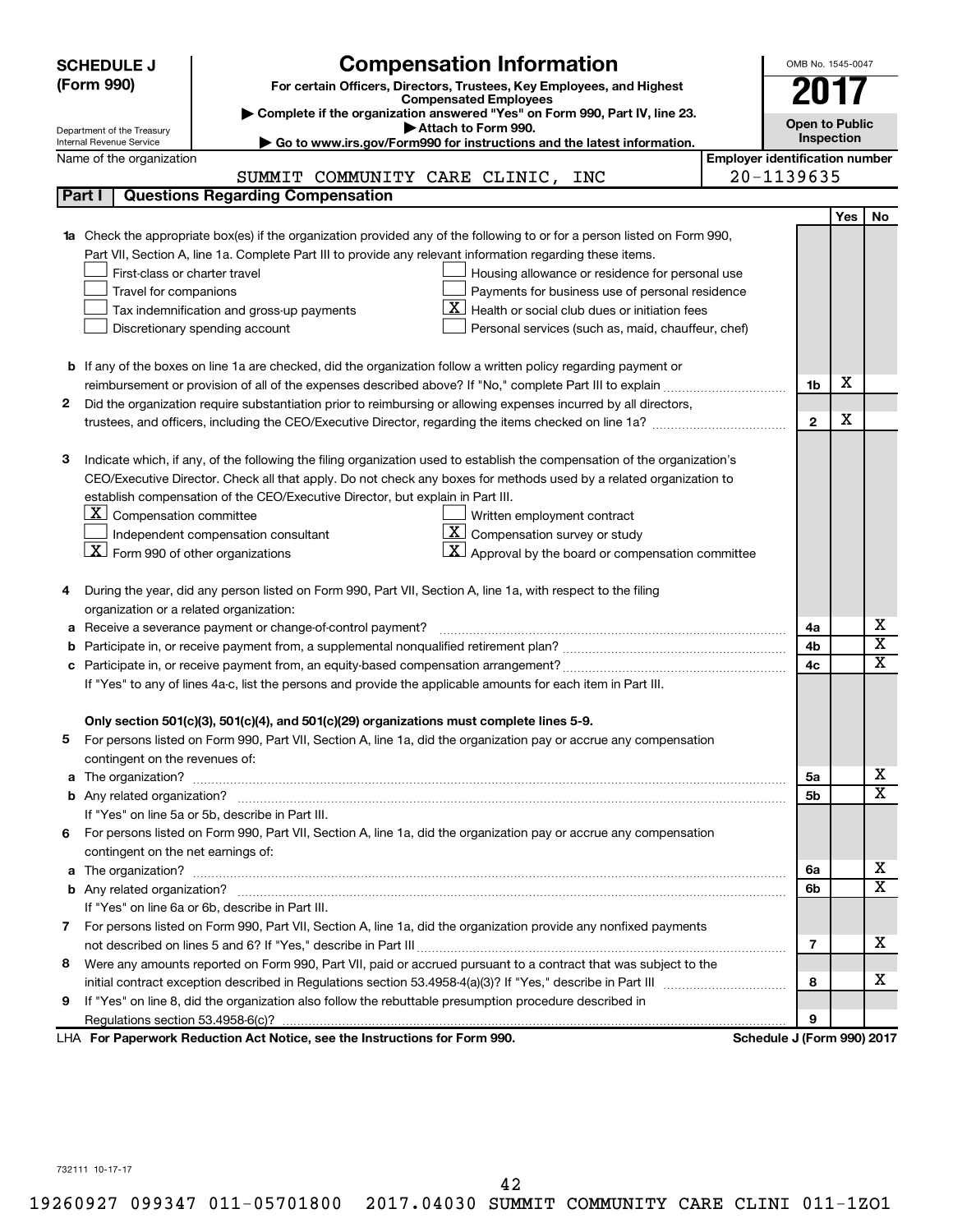**2**

#### Part II | Officers, Directors, Trustees, Key Employees, and Highest Compensated Employees. Use duplicate copies if additional space is needed.

For each individual whose compensation must be reported on Schedule J, report compensation from the organization on row (i) and from related organizations, described in the instructions, on row (ii). Do not list any individuals that aren't listed on Form 990, Part VII.

Note: The sum of columns (B)(i)-(iii) for each listed individual must equal the total amount of Form 990, Part VII, Section A, line 1a, applicable column (D) and (E) amounts for that individual.

| (A) Name and Title        |             |                          | (B) Breakdown of W-2 and/or 1099-MISC compensation |                                           | (C) Retirement and             | (D) Nontaxable   | (E) Total of columns | (F) Compensation                                           |
|---------------------------|-------------|--------------------------|----------------------------------------------------|-------------------------------------------|--------------------------------|------------------|----------------------|------------------------------------------------------------|
|                           |             | (i) Base<br>compensation | (ii) Bonus &<br>incentive<br>compensation          | (iii) Other<br>reportable<br>compensation | other deferred<br>compensation | benefits         | $(B)(i)-(D)$         | in column (B)<br>reported as deferred<br>on prior Form 990 |
| KATHLEEN COWIE, MD<br>(1) | (i)         | 143,068.                 | $\overline{0}$ .                                   | $\overline{0}$ .                          | 7,238.                         | 1,832.           | 152, 138.            | $\overline{\mathbf{0}}$ .                                  |
| CHIEF MEDICAL OFFICER     | (ii)        | $\overline{0}$ .         | $\overline{0}$ .                                   | $\overline{0}$ .                          | $\overline{\mathfrak{o}}$ .    | $\overline{0}$ . | $\overline{0}$ .     | $\overline{0}$ .                                           |
|                           | (i)         |                          |                                                    |                                           |                                |                  |                      |                                                            |
|                           | (ii)        |                          |                                                    |                                           |                                |                  |                      |                                                            |
|                           | (i)         |                          |                                                    |                                           |                                |                  |                      |                                                            |
|                           | (ii)        |                          |                                                    |                                           |                                |                  |                      |                                                            |
|                           | (i)         |                          |                                                    |                                           |                                |                  |                      |                                                            |
|                           | (ii)        |                          |                                                    |                                           |                                |                  |                      |                                                            |
|                           | (i)         |                          |                                                    |                                           |                                |                  |                      |                                                            |
|                           | (ii)        |                          |                                                    |                                           |                                |                  |                      |                                                            |
|                           | (i)         |                          |                                                    |                                           |                                |                  |                      |                                                            |
|                           | (ii)        |                          |                                                    |                                           |                                |                  |                      |                                                            |
|                           | (i)<br>(ii) |                          |                                                    |                                           |                                |                  |                      |                                                            |
|                           | (i)         |                          |                                                    |                                           |                                |                  |                      |                                                            |
|                           | (ii)        |                          |                                                    |                                           |                                |                  |                      |                                                            |
|                           | (i)         |                          |                                                    |                                           |                                |                  |                      |                                                            |
|                           | (ii)        |                          |                                                    |                                           |                                |                  |                      |                                                            |
|                           | (i)         |                          |                                                    |                                           |                                |                  |                      |                                                            |
|                           | (ii)        |                          |                                                    |                                           |                                |                  |                      |                                                            |
|                           | (i)         |                          |                                                    |                                           |                                |                  |                      |                                                            |
|                           | (ii)        |                          |                                                    |                                           |                                |                  |                      |                                                            |
|                           | (i)         |                          |                                                    |                                           |                                |                  |                      |                                                            |
|                           | (ii)        |                          |                                                    |                                           |                                |                  |                      |                                                            |
|                           | (i)         |                          |                                                    |                                           |                                |                  |                      |                                                            |
|                           | (ii)        |                          |                                                    |                                           |                                |                  |                      |                                                            |
|                           | (i)         |                          |                                                    |                                           |                                |                  |                      |                                                            |
|                           | (ii)        |                          |                                                    |                                           |                                |                  |                      |                                                            |
|                           | (i)         |                          |                                                    |                                           |                                |                  |                      |                                                            |
|                           | (ii)        |                          |                                                    |                                           |                                |                  |                      |                                                            |
|                           | $(\sf{i})$  |                          |                                                    |                                           |                                |                  |                      |                                                            |
|                           | (ii)        |                          |                                                    |                                           |                                |                  |                      |                                                            |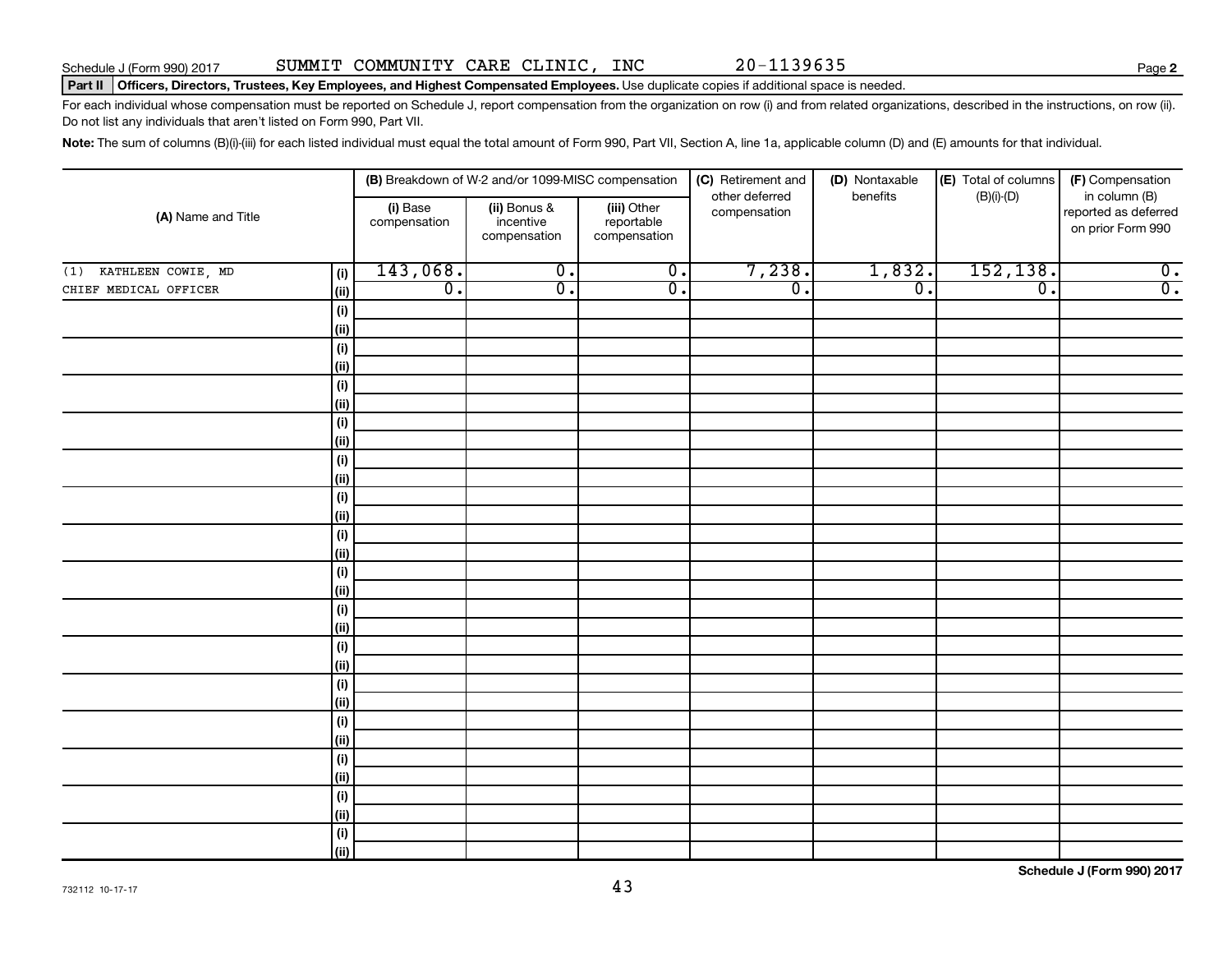#### **Part III Supplemental Information**

Provide the information, explanation, or descriptions required for Part I, lines 1a, 1b, 3, 4a, 4b, 4c, 5a, 5b, 6a, 6b, 7, and 8, and for Part II. Also complete this part for any additional information.

#### PART I, LINE 1A:

THE ORGANIZATION PAID FOR A CORPORATE PASS AT A LOCAL RECREATION CENTER TO

ALLOW EMPLOYEES TO RECEIVE A DISCOUNT WHEN USING THE RECREATION CENTER.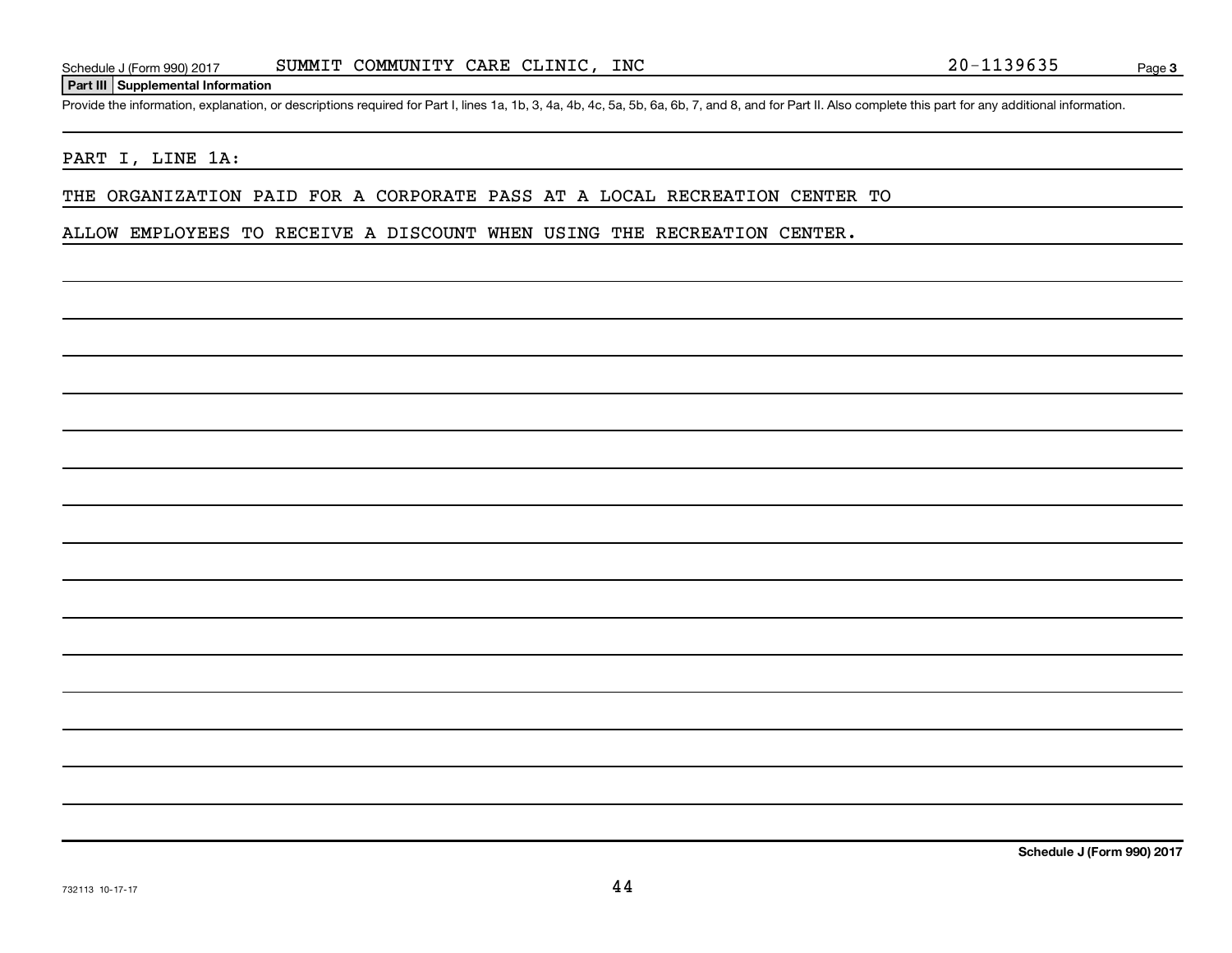| <b>SCHEDULE M</b> |  |
|-------------------|--|
| (Form 990)        |  |

# **Noncash Contributions**

OMB No. 1545-0047

| Department of the Treasury      |  |
|---------------------------------|--|
| <b>Internal Revenue Service</b> |  |

◆ Complete if the organizations answered "Yes" on Form 990, Part IV, lines 29 or 30.<br>▶ Complete if the organizations answered "Yes" on Form 990, Part IV, lines 29 or 30. **Attach to Form 990.**  $\blacktriangleright$ 

**Open To Public Inspection**

| Internal Revenue Service | ► Go to www.irs.gov/Form990 for the latest information. |
|--------------------------|---------------------------------------------------------|
| Name of the organization |                                                         |

#### SUMMIT COMMUNITY CARE CLINIC, INC  $\vert$  20-1139635

|  | <b>Employer identification number</b> |  |
|--|---------------------------------------|--|
|  | 00 1190 <i>c</i> 95                   |  |

|        | DOMMII COMMONIII CARE CHINIC,                                                                                                  |                       |                  |                                                |                              | - エエ J J V J J |          |   |
|--------|--------------------------------------------------------------------------------------------------------------------------------|-----------------------|------------------|------------------------------------------------|------------------------------|----------------|----------|---|
| Part I | <b>Types of Property</b>                                                                                                       |                       |                  |                                                |                              |                |          |   |
|        |                                                                                                                                | (a)<br>Check if       | (b)<br>Number of | (c)<br>Noncash contribution                    | (d)<br>Method of determining |                |          |   |
|        |                                                                                                                                | applicable            | contributions or | amounts reported on                            | noncash contribution amounts |                |          |   |
|        |                                                                                                                                |                       |                  | items contributed Form 990, Part VIII, line 1g |                              |                |          |   |
| 1.     |                                                                                                                                |                       |                  |                                                |                              |                |          |   |
| 2      |                                                                                                                                |                       |                  |                                                |                              |                |          |   |
| 3      |                                                                                                                                |                       |                  |                                                |                              |                |          |   |
| 4      |                                                                                                                                |                       |                  |                                                |                              |                |          |   |
| 5      | Clothing and household goods                                                                                                   |                       |                  |                                                |                              |                |          |   |
| 6      |                                                                                                                                |                       |                  |                                                |                              |                |          |   |
| 7      |                                                                                                                                |                       |                  |                                                |                              |                |          |   |
| 8      |                                                                                                                                |                       |                  |                                                |                              |                |          |   |
| 9      | Securities - Publicly traded                                                                                                   | $\overline{\text{x}}$ | 1                |                                                | 5,150. DAILY TRADING PRICE   |                |          |   |
| 10     | Securities - Closely held stock                                                                                                |                       |                  |                                                |                              |                |          |   |
| 11     | Securities - Partnership, LLC, or                                                                                              |                       |                  |                                                |                              |                |          |   |
|        | trust interests                                                                                                                |                       |                  |                                                |                              |                |          |   |
| 12     | Securities - Miscellaneous                                                                                                     |                       |                  |                                                |                              |                |          |   |
| 13     | Qualified conservation contribution -                                                                                          |                       |                  |                                                |                              |                |          |   |
|        | Historic structures                                                                                                            |                       |                  |                                                |                              |                |          |   |
| 14     | Qualified conservation contribution - Other                                                                                    |                       |                  |                                                |                              |                |          |   |
| 15     |                                                                                                                                |                       |                  |                                                |                              |                |          |   |
| 16     | Real estate - Commercial                                                                                                       |                       |                  |                                                |                              |                |          |   |
| 17     |                                                                                                                                |                       |                  |                                                |                              |                |          |   |
| 18     |                                                                                                                                |                       |                  |                                                |                              |                |          |   |
| 19     |                                                                                                                                |                       |                  |                                                |                              |                |          |   |
| 20     | Drugs and medical supplies                                                                                                     | $\overline{\text{x}}$ | 40               |                                                | 82,434. INVOICED PRICE       |                |          |   |
| 21     |                                                                                                                                |                       |                  |                                                |                              |                |          |   |
| 22     |                                                                                                                                |                       |                  |                                                |                              |                |          |   |
| 23     |                                                                                                                                |                       |                  |                                                |                              |                |          |   |
| 24     |                                                                                                                                |                       |                  |                                                |                              |                |          |   |
| 25     | Other $\blacktriangleright$                                                                                                    |                       |                  |                                                |                              |                |          |   |
| 26     | Other $\blacktriangleright$                                                                                                    |                       |                  |                                                |                              |                |          |   |
| 27     | Other $\blacktriangleright$                                                                                                    |                       |                  |                                                |                              |                |          |   |
| 28     | Other                                                                                                                          |                       |                  |                                                |                              |                |          |   |
| 29     | Number of Forms 8283 received by the organization during the tax year for contributions                                        |                       |                  |                                                |                              |                |          |   |
|        | for which the organization completed Form 8283, Part IV, Donee Acknowledgement                                                 |                       |                  | 29                                             |                              |                | 0        |   |
|        |                                                                                                                                |                       |                  |                                                |                              |                | Yes   No |   |
|        | 30a During the year, did the organization receive by contribution any property reported in Part I, lines 1 through 28, that it |                       |                  |                                                |                              |                |          |   |
|        | must hold for at least three years from the date of the initial contribution, and which isn't required to be used for          |                       |                  |                                                |                              |                |          |   |
|        |                                                                                                                                |                       |                  |                                                |                              | 30a            |          | х |
|        | <b>b</b> If "Yes," describe the arrangement in Part II.                                                                        |                       |                  |                                                |                              |                |          |   |
| 31     | Does the organization have a gift acceptance policy that requires the review of any nonstandard contributions?                 |                       |                  |                                                |                              | 31             |          | х |
|        | 32a Does the organization hire or use third parties or related organizations to solicit, process, or sell noncash              |                       |                  |                                                |                              |                |          |   |
|        | contributions?                                                                                                                 |                       |                  |                                                |                              | <b>32a</b>     |          | х |
|        | <b>b</b> If "Yes," describe in Part II.                                                                                        |                       |                  |                                                |                              |                |          |   |
| 33     | If the organization didn't report an amount in column (c) for a type of property for which column (a) is checked,              |                       |                  |                                                |                              |                |          |   |
|        | describe in Part II.                                                                                                           |                       |                  |                                                |                              |                |          |   |
| LHA    | For Paperwork Reduction Act Notice, see the Instructions for Form 990.                                                         |                       |                  |                                                | Schedule M (Form 990) 2017   |                |          |   |
|        |                                                                                                                                |                       |                  |                                                |                              |                |          |   |

732141 09-07-17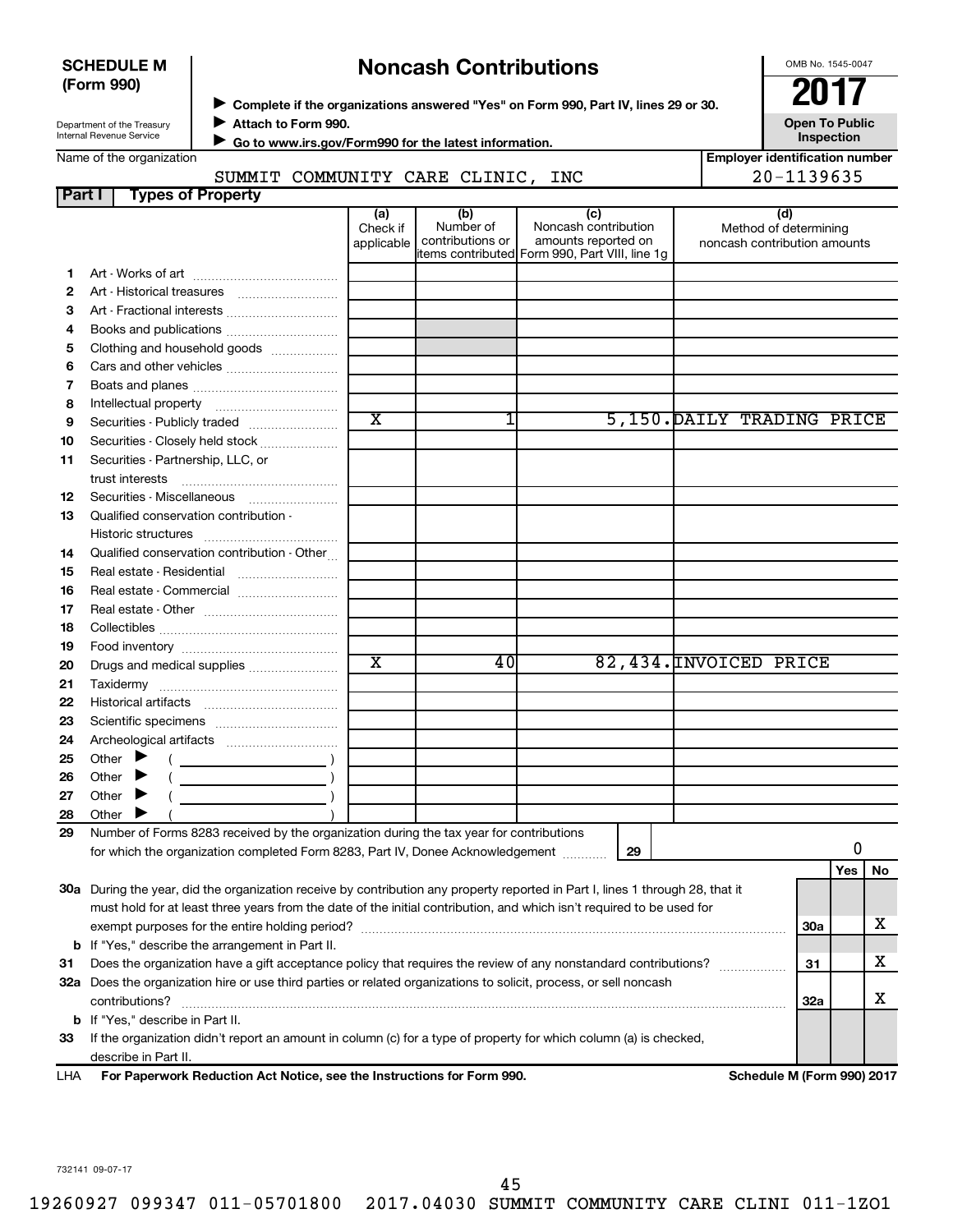| 732142 09-07-17 |  |  | Schedule M (Form 990) 2017 |  |
|-----------------|--|--|----------------------------|--|

Schedule M (Form 990) 2017 Page SUMMIT COMMUNITY CARE CLINIC, INC 20-1139635

Provide the information required by Part I, lines 30b, 32b, and 33, and whether the organization is reporting in Part I, column (b), the number of contributions, the number of items received, or a combination of both. Also complete **Part II Supplemental Information.**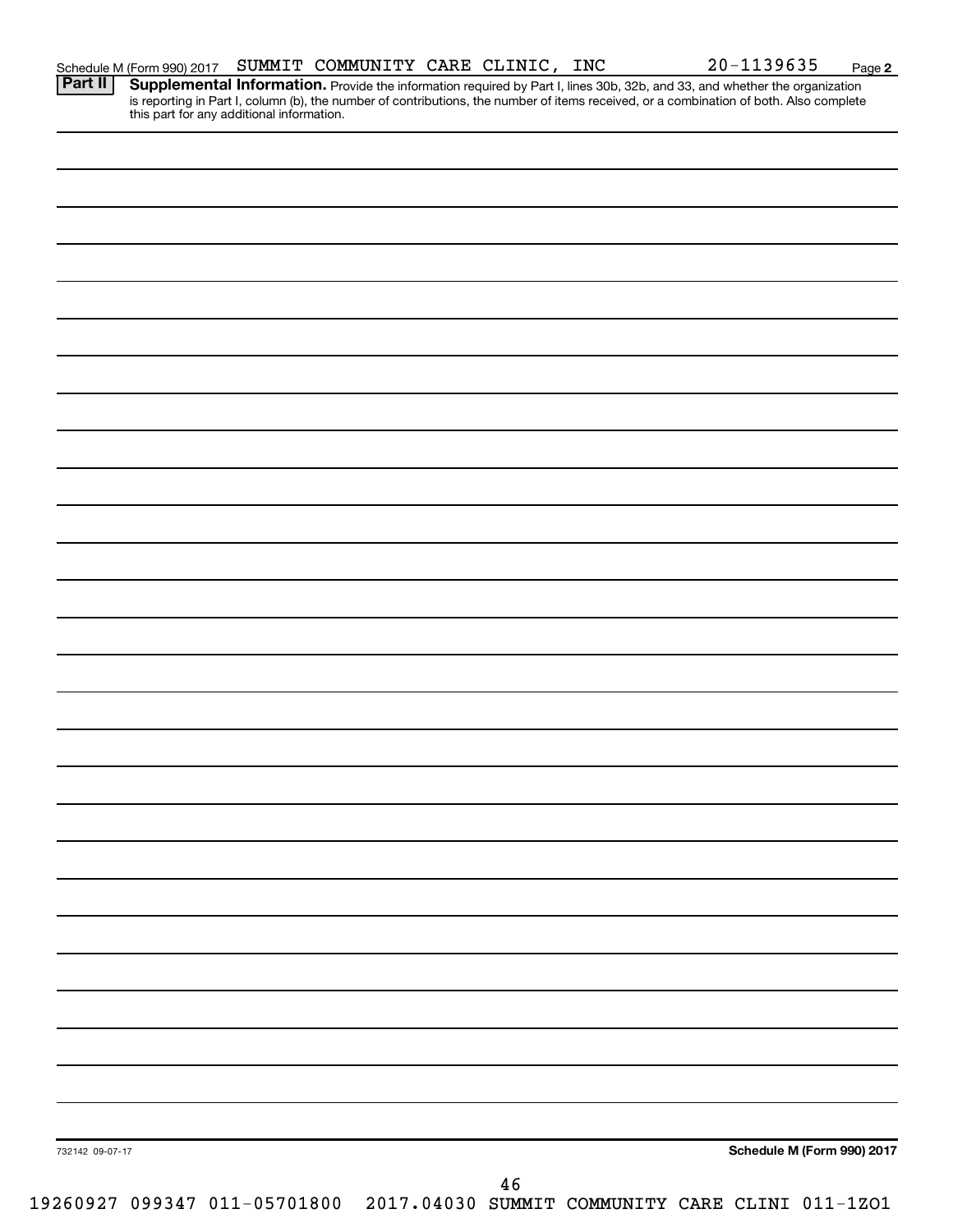Department of the Treasury **(Form 990 or 990-EZ)**

Name of the organization

Internal Revenue Service

**Complete to provide information for responses to specific questions on Form 990 or 990-EZ or to provide any additional information. SCHEDULE O Supplemental Information to Form 990 or 990-EZ** <br>(Form 990 or 990-EZ) Complete to provide information for responses to specific questions on

**| Attach to Form 990 or 990-EZ. | Go to www.irs.gov/Form990 for the latest information.** OMB No. 1545-0047 **Open to Public Inspection**

SUMMIT COMMUNITY CARE CLINIC, INC | 20-1139635

**Employer identification number**

FORM 990, PART III, LINE 2, NEW PROGRAM SERVICES:

IN JANUARY 2017, WE OPENED A DENTAL SUITE AS AN ADDITION TO OUR MAIN

CLINIC IN FRISCO, COLORADO.

FORM 990, PART III, LINE 4A, PROGRAM SERVICE ACCOMPLISHMENTS:

SINCE ITS HUMBLE BEGINNINGS IN 1993, THE CARE CLINIC HAS GROWN INTO ONE

OF THE MOST WELL RESPECTED SAFETY NET CLINICS IN THE STATE OF COLORADO.

THE CLINIC PROVIDES THE FOLLOWING SERVICES TO THE MEDICALLY UNDERSERVED INDIVIDUALS AND FAMILIES IN SUMMIT AND SURROUNDING COUNTIES: PRIMARY AND PREVENTIVE HEALTH CARE IN THE FORM OF SAME DAY OR SCHEDULED APPOINTMENTS; ORAL HEALTH MAINTENANCE AND TREATMENT; BEHAVIORAL HEALTH SERVICES; REPRODUCTIVE HEALTH AND FAMILY PLANNING SERVICES; UNIVERSAL DRUG AND ALCOHOL SCREENING AND SUBSTANCE ABUSE TREATMENT; SCHOOL BASED HEALTH SERVICES INCLUDING PRIMARY; ORAL AND BEHAVIORAL HEALTH; PATIENT NAVIGATION SERVICES; CHRONIC DISEASE MANAGEMENT; AND COMMUNITY AND SCHOOL-WIDE SCREENING EVENTS. THE CARE CLINIC USES AN INTEGRATED MODEL OF CARE DELIVERY.

732211 09-07-17 LHA For Paperwork Reduction Act Notice, see the Instructions for Form 990 or 990-EZ. Schedule O (Form 990 or 990-EZ) (2017) IN 2017, THE CARE CLINIC SERVED 7,907 UNDUPLICATED PATIENTS AND PROVIDED OVER 25,888 VISITS IN PRIMARY CARE, ORAL HEALTH OR BEHAVIORAL HEALTH AT THE MAIN CARE CLINIC OFFICE, IN THE FIVE SCHOOL-BASED HEALTH CENTERS AND THROUGH DENTAL SCREENINGS IN SUMMIT, PARK AND LAKE COUNTIES. PRIMARY CARE VISITS REPRESENT OVER 42% OF TOTAL VISITS WHILE 38% OF VISITS ARE FOR DENTAL SERVICES AND 20% OF VISITS ARE FOR BEHAVIORAL HEALTH. APPROXIMATELY 55% OF CARE CLINIC PATIENTS EARN LESS 47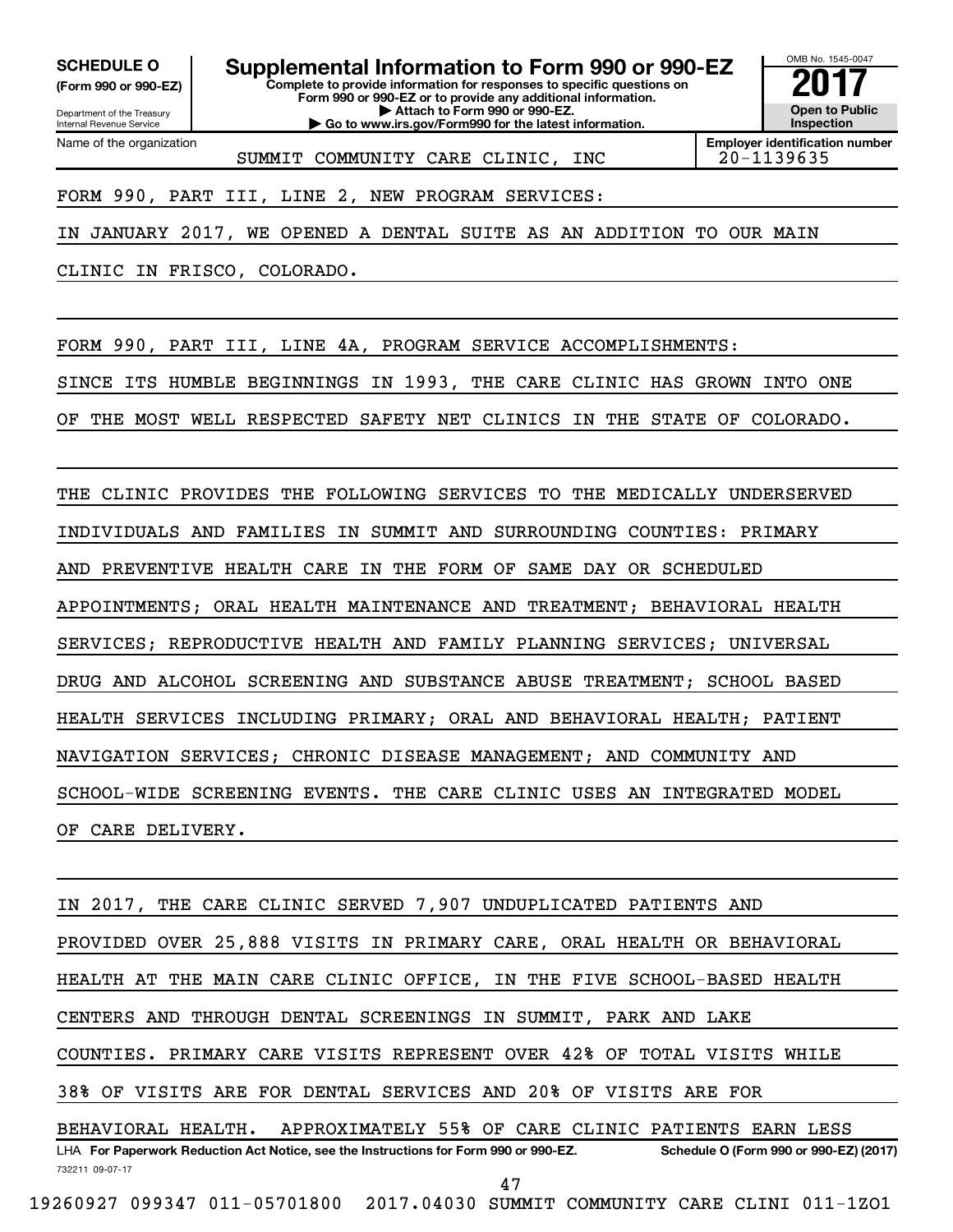| Schedule O (Form 990 or 990-EZ) (2017)  | Page $\geq$                           |
|-----------------------------------------|---------------------------------------|
| Name of the organization                | <b>Employer identification number</b> |
| INC<br>COMMUNITY CARE CLINIC,<br>SUMMIT | $20 - 1139635$                        |

THAN 200% OF THE FEDERAL POVERTY LEVEL.

IN JANUARY OF 2017 THE NEW DENTAL CLINIC WAS OFFICIALLY OPENED AND WITHIN THE YEAR, DENTAL VISITS WERE UP BY 39% ACROSS ALL SITES. DENTAL HEALTH (OR ITS LACK) HAS A PROFOUND EFFECT ON INDIVIDUAL HEALTH AND WELLBEING AND FOR MANY PATIENTS, A VISIT TO THE SCCC DENTAL FACILITY IS THEIR FIRST DENTAL VISIT EVER.

ALSO IN 2017 THE MEDICAL DIVISION LAUNCHED AN EXTENSIVE REFERRAL TRACKING SYSTEM, PAVING THE WAY FOR AN IMPORTANT NEW SPECIALTY REFERRAL INITIATIVE. AND IN RESPONSE TO GROWING CONCERN AROUND MENTAL HEALTH ISSUES, THE BEHAVIORAL HEALTH DIVISION INCREASED STAFFING IN ALL SITES AND COLLABORATED ON A KEY PARTNERSHIP WITH LOCAL MENTAL HEALTH ADVOCATE "BUILDING HOPE".

FINALLY, THE CLINIC LAUNCHED SEVERAL DIRECT-TO-EMPLOYER HEALTHCARE PROGRAMS, ALLOWING EMPLOYERS TO OFFER HIGH QUALITY PRIMARY AND BEHAVIORAL HEALTH CARE TO EMPLOYEES AT SIGNIFICANT COST SAVINGS. FOR SEVERAL SMALLER GROUPS AND EMPLOYERS, THIS PARTNERSHIP WITH THE SCCC ENABLED THEM TO OFFER A HEALTHCARE OPTION FOR THE FIRST TIME TO EMPLOYEES.

732212 09-07-17 **Schedule O (Form 990 or 990-EZ) (2017)** FORM 990, PART VI, SECTION A, LINE 1: THE EXECUTIVE COMMITTEE CONSISTS OF THE OFFICERS OF THE BOARD OF DIRECTORS. THE EXECUTIVE COMMITTEE IS EMPOWERED TO MAKE DECISIONS ON BEHALF OF THE BOARD REGARDING MATTERS THAT REQUIRE IMMEDIATE ACTION. SUCH DECISIONS ARE FORMALLY ENDORSED, AMENDED, OR REJECTED BY THE BOARD OF DIRECTORS AT ITS NEXT REGULAR MEETING. EXECUTIVE COMMITTEE MEMBERS MAY CO-SIGN WITH THE CEO 48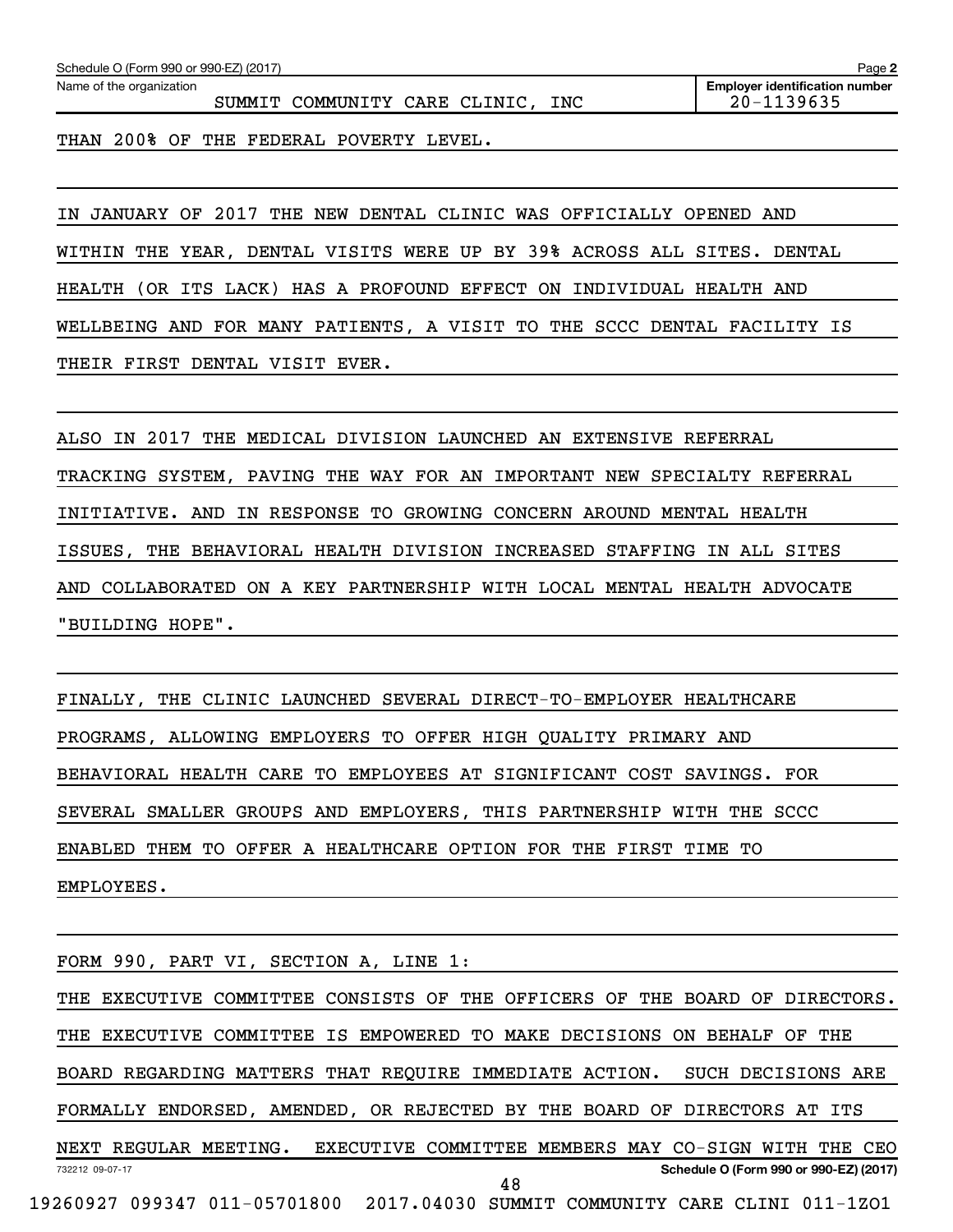| Schedule O (Form 990 or 990-EZ) (2017)                                    | Page 2                                              |
|---------------------------------------------------------------------------|-----------------------------------------------------|
| Name of the organization<br>SUMMIT COMMUNITY CARE CLINIC, INC             | <b>Employer identification number</b><br>20-1139635 |
| OR ATTEST TO THE CEO'S SIGNATURE WHEN REQUIRED ON CONTRACTS,              | GRANT                                               |
| AGREEMENTS, AND OTHER OFFICIAL DOCUMENTS. IN THE EVENT OF A CEO VACANCY,  |                                                     |
| THE EXECUTIVE COMMITTEE MAY BE EMPOWERED BY THE BOARD OF DIRECTORS TO ACT |                                                     |
| INCLUDING AUTHORITY TO SIGN CONTRACTS,<br>IN THE ROLE OF CEO,             | GRANT                                               |

AGREEMENTS, AND OTHER OFFICIAL DOCUMENTS.

FORM 990, PART VI, SECTION A, LINE 3:

THE ORGANIZATION CONTRACTS WITH TEN MILE ENTERPRISES LLC TO PROVIDE A CHIEF FINANCIAL OFFICER. TEN MILE ENTERPRISES WAS PAID \$54,000 IN 2017 FOR THE CFO'S SERVICES.

FORM 990, PART VI, SECTION B, LINE 11B:

THE FORM 990 WAS PRESENTED TO THE FINANCE COMMITTEE FOR A DETAILED REVIEW AND APPROVAL. THE FINANCE COMMITTEE THEN PRESENTED THE FORM 990 TO THE FULL BOARD FOR APPROVAL BEFORE THE RETURN WAS FILED.

FORM 990, PART VI, SECTION B, LINE 12C:

ANY BOARD MEMBER OR ADVISORY MEMBER WITH A POTENTIAL CONFLICT OF INTEREST MUST NOTIFY THE EXECUTIVE COMMITTEE, WHO WILL REVIEW THE INFORMATION WITH THE BOARD AS APPROPRIATE. IN ALL CASES OF CONFLICT OR POTENTIAL CONFLICT, THE BOARD MEMBER IN QUESTION MUST REFRAIN FROM VOTING AND RECUSE HIM OR HERSELF FROM PARTICIPATING IN THE DISCUSSION, SELECTION, AWARD OR ADMINISTRATION OF ANY CONTRACT OR OTHER AFFILIATION INVOLVING SUCH CONFLICT.

FORM 990, PART VI, SECTION B, LINE 15A:

IN ACCORDANCE WITH THE BYLAWS, THE EXECUTIVE COMMITTEE OF THE BOARD

732212 09-07-17 **Schedule O (Form 990 or 990-EZ) (2017)** CONDUCTS A PERFORMANCE REVIEW OF THE CEO ANNUALLY AND APPROVES THE CEO'S 49